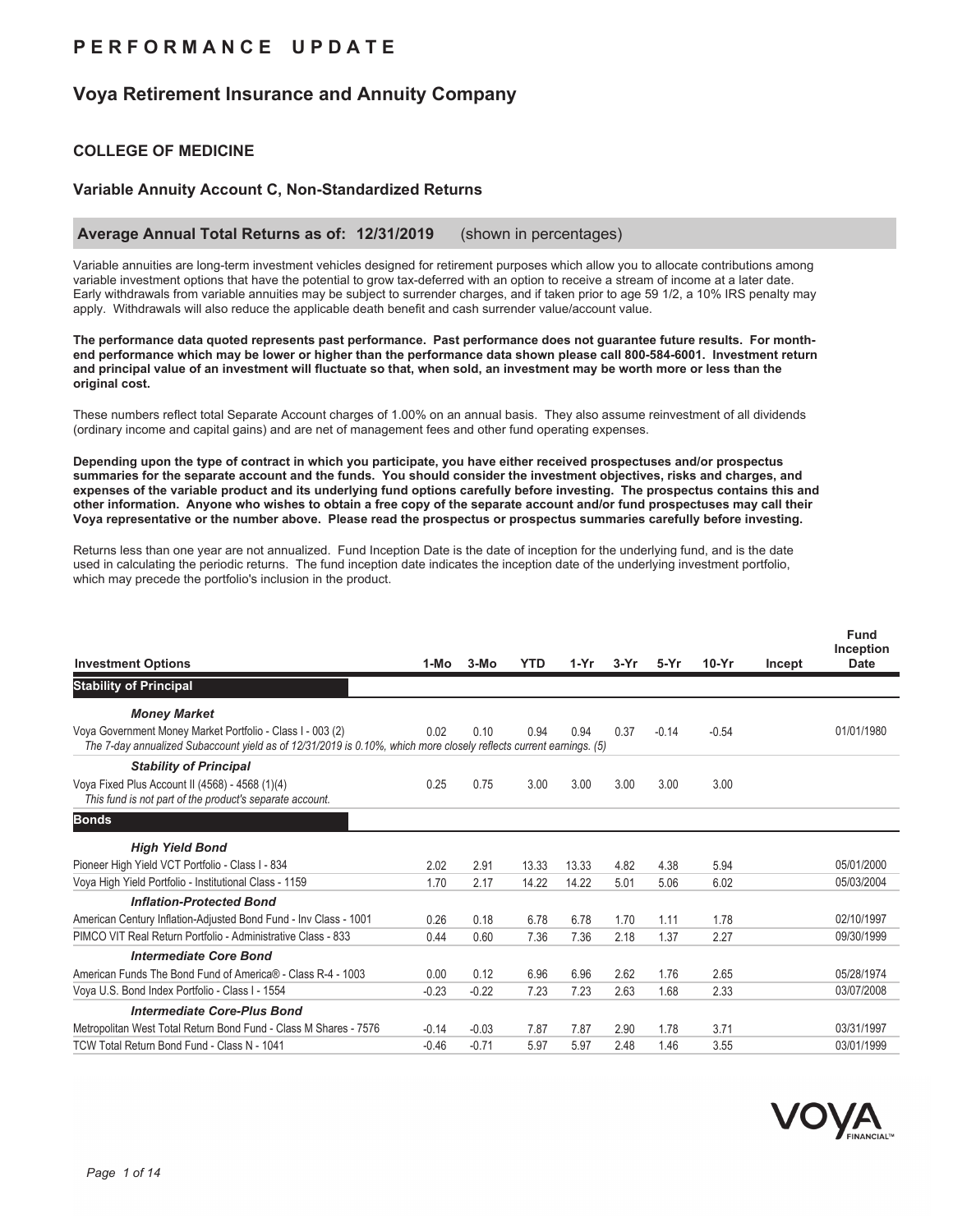| <b>Investment Options</b>                                         | 1-Mo    | 3-Mo    | <b>YTD</b> | 1-Yr    | 3-Yr  | 5-Yr  | 10-Yr | Incept | <b>Fund</b><br>Inception<br><b>Date</b> |
|-------------------------------------------------------------------|---------|---------|------------|---------|-------|-------|-------|--------|-----------------------------------------|
| Voya Intermediate Bond Portfolio - Class I - 004                  | $-0.13$ | $-0.10$ | 8.77       | 8.77    | 3.66  | 2.76  | 4.14  |        | 05/23/1973                              |
| <b>Nontraditional Bond</b>                                        |         |         |            |         |       |       |       |        |                                         |
| Templeton Global Bond Fund - Class A - 178                        | 2.02    | 1.24    | $-0.37$    | $-0.37$ | 0.41  | 0.18  | 2.42  |        | 09/18/1986                              |
| <b>Short-Term Bond</b>                                            |         |         |            |         |       |       |       |        |                                         |
| Lord Abbett Short Duration Income Fund - Class R4 - 7394          | 0.18    | 0.56    | 4.33       | 4.33    | 1.98  | 1.64  | 2.22  |        | 11/04/1993                              |
| <b>World Bond</b>                                                 |         |         |            |         |       |       |       |        |                                         |
| Voya Global Bond Portfolio - Initial Class - 422                  | 0.81    | 0.46    | 6.84       | 6.84    | 4.02  | 2.33  | 2.93  |        | 11/08/2004                              |
|                                                                   |         |         |            |         |       |       |       |        |                                         |
| <b>Asset Allocation</b>                                           |         |         |            |         |       |       |       |        |                                         |
| Lifecycle                                                         |         |         |            |         |       |       |       |        |                                         |
| Voya Solution 2025 Portfolio - Service Class - 759 (3)            | 1.76    | 4.63    | 16.95      | 16.95   | 7.61  | 5.26  | 6.56  |        | 04/29/2005                              |
| Voya Solution 2035 Portfolio - Service Class - 762 (3)            | 2.51    | 6.50    | 20.73      | 20.73   | 9.01  | 6.07  | 7.41  |        | 04/29/2005                              |
| Voya Solution 2045 Portfolio - Service Class - 765 (3)            | 2.91    | 7.59    | 22.68      | 22.68   | 9.39  | 6.22  | 7.83  |        | 04/29/2005                              |
| Voya Solution 2055 Portfolio - Service Class - 1167 (3)           | 3.00    | 7.84    | 23.27      | 23.27   | 9.55  | 6.34  |       | 7.92   | 03/08/2010                              |
| Voya Solution Income Portfolio - Service Class - 768 (3)          | 0.84    | 2.23    | 12.01      | 12.01   | 5.18  | 3.59  | 4.48  |        | 04/29/2005                              |
| Lifestyle                                                         |         |         |            |         |       |       |       |        |                                         |
| Voya Solution Balanced Portfolio - Service Class - 1602 (3)       | 1.98    | 5.30    | 18.29      | 18.29   | 7.47  | 5.19  | 6.54  |        | 07/02/2007                              |
| Voya Solution Moderately Conservative Pt - Service CI - 1601 (3)  | 1.39    | 3.36    | 13.82      | 13.82   | 5.62  | 4.02  | 5.18  |        | 07/02/2007                              |
| Voya Strategic Allocation Conservative Portfolio - Class I - 033  | 1.39    | 3.32    | 13.68      | 13.68   | 5.73  | 4.09  | 5.84  |        | 07/05/1995                              |
| Voya Strategic Allocation Growth Portfolio - Class I - 031        | 2.47    | 6.64    | 21.63      | 21.63   | 8.81  | 5.94  | 7.65  |        | 07/05/1995                              |
| Voya Strategic Allocation Moderate Portfolio - Class I - 032      | 1.93    | 5.22    | 18.08      | 18.08   | 7.58  | 5.29  | 6.84  |        | 07/05/1995                              |
| <b>Balanced</b>                                                   |         |         |            |         |       |       |       |        |                                         |
|                                                                   |         |         |            |         |       |       |       |        |                                         |
| Allocation--50% to 70% Equity                                     |         |         |            |         |       |       |       |        |                                         |
| Calvert VP SRI Balanced Portfolio - 101                           | 1.69    | 4.67    | 23.18      | 23.18   | 9.59  | 6.36  | 8.05  |        | 09/02/1986                              |
| Pax Sustainable Allocation Fund - Investor Class - 193            | 1.72    | 5.16    | 19.63      | 19.63   | 8.38  | 5.60  | 6.74  |        | 08/10/1971                              |
| Voya Balanced Portfolio - Class I - 008                           | 1.99    | 5.38    | 17.93      | 17.93   | 7.31  | 5.09  | 6.82  |        | 04/03/1989                              |
| VY® Invesco Equity and Income Portfolio - Initial Class - 452     | 2.29    | 5.28    | 18.91      | 18.91   | 5.38  | 5.31  | 7.72  |        | 12/10/2001                              |
| VY® T. Rowe Price Capital Appreciation Portfolio - Service - 788  | 1.73    | 5.17    | 23.13      | 23.13   | 11.77 | 9.25  | 10.55 |        | 01/24/1989                              |
| <b>World Allocation</b>                                           |         |         |            |         |       |       |       |        |                                         |
| American Funds Capital Income Builder® - Class R-4 - 2227         | 2.40    | 5.15    | 16.17      | 16.17   | 6.50  | 4.19  | 5.96  |        | 05/20/2002                              |
| Voya Global Perspectives® Portfolio - Class I - 3911              | 1.90    | 4.68    | 17.16      | 17.16   | 7.01  | 4.39  |       | 4.48   | 04/25/2013                              |
| Large Cap Value                                                   |         |         |            |         |       |       |       |        |                                         |
| <b>Large Blend</b>                                                |         |         |            |         |       |       |       |        |                                         |
| Amana Income Fund - Investor Class - 1595                         | 3.44    | 9.31    | 24.05      | 24.05   | 11.93 | 7.86  | 9.45  |        | 06/23/1986                              |
| American Funds Fundamental Investors® - Class R-4 - 1208          | 3.23    | 10.69   | 26.30      | 26.30   | 12.53 | 10.18 | 11.22 |        | 08/01/1978                              |
| American Funds Washington Mutual Investors FundSM-Class R-4 - 819 | 2.49    | 7.32    | 24.24      | 24.24   | 12.37 | 9.49  | 11.58 |        | 07/31/1952                              |
| Ave Maria Rising Dividend Fund - 6620                             | 2.09    | 5.09    | 26.32      | 26.32   | 11.25 | 7.94  | 11.10 |        | 05/02/2005                              |
| Invesco V.I. Core Equity Fund - Series I - 079                    | 3.13    | 7.87    | 27.69      | 27.69   | 8.67  | 5.50  | 8.04  |        | 05/02/1994                              |
| Neuberger Berman Sustainable Equity Fund - Trust Class - 1120     | 2.98    | 7.63    | 24.39      | 24.39   | 10.72 | 7.77  | 10.73 |        | 03/16/1994                              |
| Voya Corporate Leaders 100 Fund - Class I - 3436                  | 2.57    | 8.48    | 27.33      | 27.33   | 11.58 | 8.50  | 11.57 |        | 06/30/2008                              |
| Voya Growth and Income Portfolio - Class I - 001                  | 2.70    | 7.21    | 27.61      | 27.61   | 12.88 | 8.81  | 10.72 |        | 12/31/1979                              |
| Voya Index Plus LargeCap Portfolio - Class I - 035                | 2.62    | 8.42    | 28.77      | 28.77   | 13.60 | 9.83  | 11.61 |        | 09/16/1996                              |
| Voya Russell™ Large Cap Index Portfolio - Class I - 1557          | 3.01    | 9.41    | 30.05      | 30.05   | 14.69 | 10.87 | 12.20 |        | 03/04/2008                              |
| Voya U.S. Stock Index Portfolio - Institutional Class - 829       | 2.92    | 8.74    | 29.82      | 29.82   | 13.81 | 10.28 | 12.13 |        | 05/03/2004                              |
| VY® Columbia Contrarian Core Portfolio - Service Class - 264      | 3.80    | 9.14    | 31.75      | 31.75   | 12.63 | 9.35  | 10.49 |        | 12/10/2001                              |
| <b>Large Value</b>                                                |         |         |            |         |       |       |       |        |                                         |
| Columbia Large Cap Value Fund - Advisor Class - 1428              | 3.92    | 7.82    | 28.88      | 28.88   | 9.57  | 7.74  | 9.81  |        | 10/15/1990                              |
| Fidelity® VIP Equity-Income Portfolio - Initial Class - 108       | 2.79    | 7.09    | 26.19      | 26.19   | 8.59  | 7.28  | 9.91  |        | 10/09/1986                              |
| Voya Large Cap Value Portfolio - Institutional Class - 1213       | 2.54    | 6.23    | 23.89      | 23.89   | 8.32  | 6.28  | 10.17 |        | 05/11/2007                              |
| Voya Russell™ Large Cap Value Index Portfolio - Class S - 2711    | 2.47    | 7.52    | 24.37      | 24.37   | 8.73  | 6.93  | 9.78  |        | 05/01/2009                              |
| VY® Invesco Comstock Portfolio - Service Class - 437              | 3.86    | 8.96    | 24.00      | 24.00   | 7.81  | 6.35  | 9.82  |        | 05/01/2002                              |
| VY® Invesco Growth and Income Portfolio - Service Class - 789     | 3.57    | 7.12    | 23.50      | 23.50   | 6.01  | 6.33  | 9.17  |        | 10/04/1993                              |
| VY® T. Rowe Price Equity Income Portfolio - Service Class - 617   | 2.86    | 6.63    | 25.17      | 25.17   | 8.95  | 6.99  | 9.52  |        | 01/24/1989                              |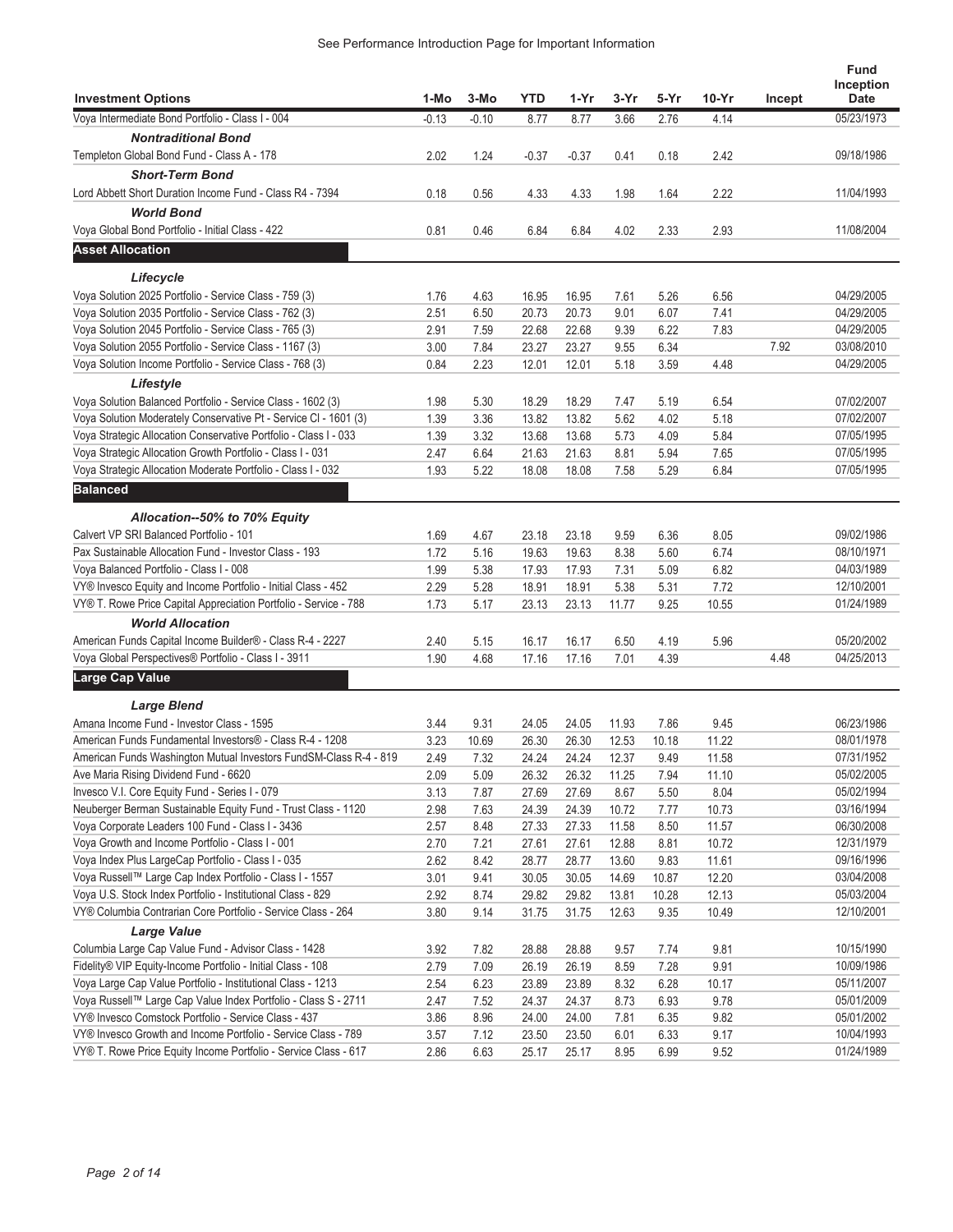|                                                                    |      |       |       |       |         |         |         |         | Fund                     |
|--------------------------------------------------------------------|------|-------|-------|-------|---------|---------|---------|---------|--------------------------|
| <b>Investment Options</b>                                          | 1-Mo | 3-Mo  | YTD   | 1-Yr  | 3-Yr    | 5-Yr    | $10-Yr$ | Incept  | Inception<br><b>Date</b> |
| Large Cap Growth                                                   |      |       |       |       |         |         |         |         |                          |
|                                                                    |      |       |       |       |         |         |         |         |                          |
| <b>Large Growth</b>                                                |      |       |       |       |         |         |         |         |                          |
| Alger Responsible Investing Fund - Class A - 1584                  | 2.85 | 10.48 | 32.59 | 32.59 | 17.66   | 10.78   | 10.33   |         | 12/04/2000               |
| Amana Growth Fund - Investor Class - 1612                          | 3.24 | 8.30  | 31.77 | 31.77 | 19.51   | 12.39   | 11.70   |         | 02/03/1994               |
| American Funds The Growth Fund of America® - Class R-4 - 572       | 2.98 | 10.95 | 26.83 | 26.83 | 15.01   | 11.24   | 11.81   |         | 12/01/1973               |
| Fidelity® VIP Contrafund Portfolio - Initial Class - 133           | 2.38 | 9.82  | 30.28 | 30.28 | 13.37   | 9.21    | 11.19   |         | 01/03/1995               |
| Fidelity® VIP Growth Portfolio - Initial Class - 109               | 3.63 | 11.13 | 32.99 | 32.99 | 20.71   | 13.25   | 14.40   |         | 10/09/1986               |
| Invesco V.I. American Franchise Fund - Series I - 3384             | 3.33 | 11.32 | 35.41 | 35.41 | 17.67   | 11.39   | 12.23   |         | 07/03/1995               |
| Voya Large Cap Growth Portfolio - Institutional Class - 742        | 2.50 | 8.98  | 31.46 | 31.46 | 18.10   | 12.30   | 13.37   |         | 05/03/2004               |
| Voya Russell™ Large Cap Growth Index Portfolio - Class I - 2713    | 3.35 | 10.84 | 34.50 | 34.50 | 19.68   | 14.02   | 13.93   |         | 05/01/2009               |
| VY® T. Rowe Price Growth Equity Portfolio - Initial Class - 111    | 2.29 | 9.79  | 29.54 | 29.54 | 18.83   | 13.10   | 13.87   |         | 11/28/1997               |
| <b>Small/Mid/Specialty</b>                                         |      |       |       |       |         |         |         |         |                          |
| <b>Mid-Cap Blend</b>                                               |      |       |       |       |         |         |         |         |                          |
| Invesco Mid Cap Core Equity Fund - Class A - 290                   | 3.20 | 7.54  | 24.55 | 24.55 | 7.33    | 5.36    | 6.87    |         | 06/09/1987               |
| Lord Abbett Series Fund Mid Cap Stock Portfolio - CI VC - 075      | 2.84 | 5.07  | 21.43 | 21.43 | 2.61    | 3.47    | 8.50    |         | 09/15/1999               |
| Voya Index Plus MidCap Portfolio - Class I - 053                   | 2.70 | 7.64  | 25.83 | 25.83 | 6.26    | 6.42    | 10.51   |         | 12/16/1997               |
| Voya Russell™ Mid Cap Index Portfolio - Class I - 1560             | 2.16 | 6.72  | 28.67 | 28.67 | 10.51   | 7.83    | 11.68   |         | 03/04/2008               |
| VY® JPMorgan Mid Cap Value Portfolio - Service Class - 435         | 2.72 | 5.56  | 24.96 | 24.96 | 6.94    | 5.92    | 11.17   |         | 05/01/2002               |
| <b>Mid-Cap Growth</b>                                              |      |       |       |       |         |         |         |         |                          |
| Voya MidCap Opportunities Portfolio - Class I - 081                | 0.85 | 7.15  | 28.06 | 28.06 | 13.26   | 8.96    | 12.01   |         | 05/05/2000               |
| Voya Russell™ Mid Cap Growth Index Portfolio - Class S - 2718      | 1.04 | 7.72  | 33.21 | 33.21 | 15.40   | 9.80    | 12.46   |         | 05/01/2009               |
| VY® Baron Growth Portfolio - Service Class - 436                   | 0.44 | 8.21  | 37.16 | 37.16 | 19.14   | 10.64   | 13.47   |         | 05/01/2002               |
| VY® T. Rowe Price Diversified Mid Cap Growth Port - Initial - 449  | 1.61 | 8.14  | 35.85 | 35.85 | 17.16   | 11.56   | 13.58   |         | 12/10/2001               |
| Wanger Select - 820                                                | 1.63 | 13.11 | 28.03 | 28.03 | 11.66   | 9.18    | 9.72    |         | 02/01/1999               |
| <b>Mid-Cap Value</b>                                               |      |       |       |       |         |         |         |         |                          |
| AMG Managers Fairpointe Mid Cap Fund - Class N - 7007              | 2.57 | 5.28  | 14.32 | 14.32 | 0.57    | 2.09    | 8.40    |         | 09/19/1994               |
| Ariel Fund - Investor Class - 187                                  | 2.86 | 8.51  | 23.44 | 23.44 | 6.57    | 5.63    | 10.44   |         | 11/06/1986               |
| BlackRock Mid Cap Dividend Fund - Inv A Shares - 7280              | 2.74 | 6.66  | 27.96 | 27.96 | 7.11    | 6.52    | 10.10   |         | 02/01/1995               |
| Columbia Select Mid Cap Value Fund - Class A Shares - 1008         | 4.16 | 6.39  | 30.01 | 30.01 | 7.72    | 5.77    | 10.08   |         | 11/20/2001               |
| VY® American Century Small-Mid Cap Value Portfolio- Service - 440  | 2.88 | 6.91  | 29.38 | 29.38 | 6.47    | 7.60    | 10.80   |         | 05/01/2002               |
| <b>Small Blend</b>                                                 |      |       |       |       |         |         |         |         |                          |
|                                                                    |      |       |       |       |         |         |         |         |                          |
| Invesco Oppenheimer VI Main Street Small Cap Fd - Series I - 832   | 2.78 | 8.60  | 25.22 | 25.22 | 7.91    | 6.47    | 11.34   |         | 05/01/1998               |
| Loomis Sayles Small Cap Value Fund - Retail Class - 1117           | 2.37 | 5.29  | 23.55 | 23.55 | 3.43    | 5.70    | 9.78    |         | 05/13/1991               |
| Voya Index Plus SmallCap Portfolio - Class I - 052                 | 2.91 | 8.43  | 20.60 | 20.60 | 4.41    | 6.58    | 10.44   |         | 12/19/1997               |
| Voya Russell™ Small Cap Index Portfolio - Class I - 1563           | 2.71 | 9.57  | 23.93 | 23.93 | 7.19    | 6.89    | 10.55   |         | 03/04/2008               |
| Voya Small Company Portfolio - Class I - 042                       | 2.62 | 8.61  | 24.97 | 24.97 | 4.68    | 6.79    | 10.42   |         | 12/27/1996               |
| VY® JPMorgan Small Cap Core Equity Portfolio- Service Class - 752  | 2.10 | 8.94  | 25.14 | 25.14 | 8.24    | 7.80    | 11.96   |         | 05/01/2002               |
| <b>Small Growth</b>                                                |      |       |       |       |         |         |         |         |                          |
| Voya SmallCap Opportunities Portfolio - Class I - 080              | 1.89 | 9.86  | 24.47 | 24.47 | 6.81    | 6.06    | 11.17   |         | 05/06/1994               |
| Wanger USA - 821                                                   | 2.82 | 12.48 | 29.81 | 29.81 | 14.46   | 10.68   | 12.21   |         | 05/03/1995               |
| Wells Fargo Small Company Growth Fund - Administrator Class - 6071 | 2.01 | 11.10 | 24.91 | 24.91 | 12.29   | 7.31    | 12.54   |         | 11/11/1994               |
| <b>Small Value</b>                                                 |      |       |       |       |         |         |         |         |                          |
| Delaware Small Cap Value Fund - Class A - 2495                     | 3.35 | 8.41  | 26.57 | 26.57 | 4.53    | 6.54    | 10.29   |         | 06/24/1987               |
| Franklin Small Cap Value VIP Fund - Class 2 - 073                  | 3.27 | 7.92  | 25.10 | 25.10 | 5.73    | 6.92    | 10.28   |         | 05/01/1998               |
| VY® Columbia Small Cap Value II Portfolio - Service Class - 1218   | 3.09 | 7.03  | 19.03 | 19.03 | 2.09    | 4.60    | 9.25    |         | 05/01/2006               |
| Wells Fargo Special Small Cap Value Fund - Class A - 191           | 3.35 | 7.98  | 26.76 | 26.76 | 5.98    | 7.50    | 10.67   |         | 05/07/1993               |
| <b>Specialty - Commodities Broad</b>                               |      |       |       |       |         |         |         |         |                          |
| PIMCO Commodity Real Return Strategy Fund® - Admin Class - 1908    | 6.19 | 5.82  | 10.99 | 10.99 | $-1.46$ | $-4.49$ | $-4.54$ |         | 02/14/2003               |
| <b>Specialty - Equity Prec Metals</b>                              |      |       |       |       |         |         |         |         |                          |
| USAA Precious Metals and Minerals Fund - Adviser Shares - 2656     | 9.62 | 11.52 | 41.36 | 41.36 | 10.04   | 6.97    |         | $-6.20$ | 08/02/2010               |
| <b>Specialty - Global Real Estate</b>                              |      |       |       |       |         |         |         |         |                          |
| VY® Clarion Global Real Estate Portfolio - Institutional - 1613    | 0.68 | 2.41  | 23.51 | 23.51 | 7.05    | 3.64    | 6.50    |         | 01/03/2006               |
| Specialty - Hoalth                                                 |      |       |       |       |         |         |         |         |                          |

*Specialty - Health*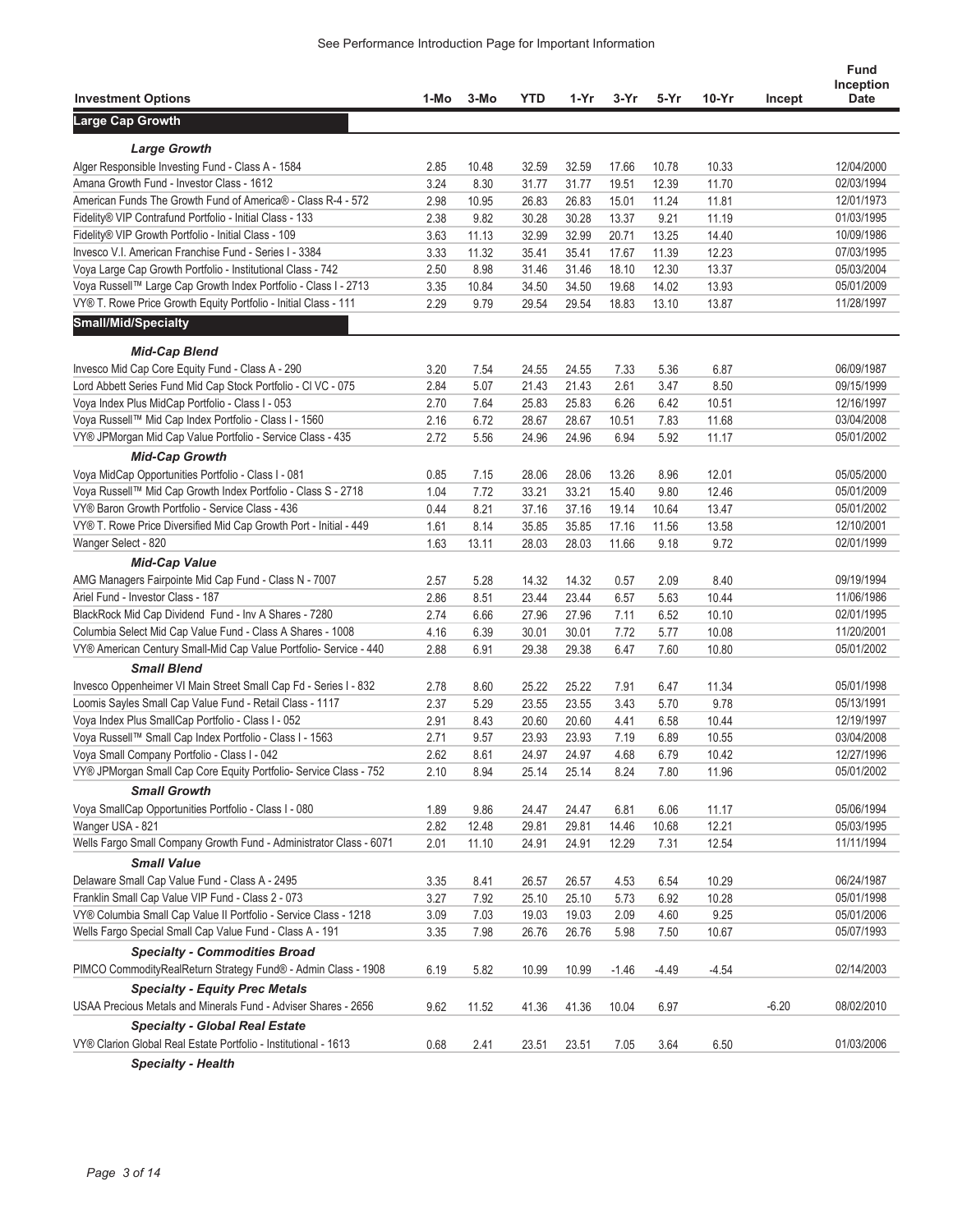| <b>Investment Options</b>                                          | $1-MO$  | $3-MO$  | <b>YTD</b> | $1-Yr$ | $3-Yr$ | $5-Yr$ | $10-Yr$ | Incept | <b>Fund</b><br>Inception<br><b>Date</b> |
|--------------------------------------------------------------------|---------|---------|------------|--------|--------|--------|---------|--------|-----------------------------------------|
| BlackRock Health Sciences Opportunities Port - Inv A Shares - 1776 | 3.25    | 14.64   | 24.04      | 24.04  | 17.90  | 10.87  | 14.82   |        | 12/21/1999                              |
| <b>Specialty - Real Estate</b>                                     |         |         |            |        |        |        |         |        |                                         |
| Cohen & Steers Realty Shares, Inc. - 1172                          | 0.54    | $-0.03$ | 31.60      | 31.60  | 9.79   | 7.54   | 11.12   |        | 07/02/1991                              |
| VY® Clarion Real Estate Portfolio - Service Class - 1019           | $-0.61$ | 0.09    | 26.89      | 26.89  | 6.50   | 4.91   | 10.01   |        | 01/24/1989                              |
| <b>Specialty - Technology</b>                                      |         |         |            |        |        |        |         |        |                                         |
| Ivy Science and Technology Fund - Class Y - 1043                   | 3.18    | 14.75   | 48.74      | 48.74  | 22.49  | 12.17  | 13.70   |        | 06/09/1998                              |
| Global / International                                             |         |         |            |        |        |        |         |        |                                         |
| <b>Diversified Emerging Mkts</b>                                   |         |         |            |        |        |        |         |        |                                         |
| Invesco Oppenheimer Developing Markets Fund - Class A - 190        | 5.55    | 11.47   | 22.77      | 22.77  | 12.53  | 5.11   | 4.70    |        | 11/18/1996                              |
| VY® JPMorgan Emerging Markets Equity Portfolio - Service - 779     | 5.81    | 11.02   | 30.63      | 30.63  | 15.09  | 7.29   | 4.17    |        | 02/18/1998                              |
| <b>Foreign Large Blend</b>                                         |         |         |            |        |        |        |         |        |                                         |
| Lazard International Equity Portfolio - Open Shares - 5055         | 3.49    | 6.19    | 19.70      | 19.70  | 7.39   | 3.29   | 4.60    |        | 01/23/1997                              |
| The Hartford International Opportunities Fund - Class R4 - 3647    | 4.26    | 8.64    | 24.39      | 24.39  | 7.08   | 4.16   | 4.69    |        | 07/22/1996                              |
| Voya International Index Portfolio - Class I - 1551                | 2.92    | 7.44    | 20.25      | 20.25  | 8.29   | 4.46   | 4.28    |        | 03/04/2008                              |
| <b>Foreign Large Growth</b>                                        |         |         |            |        |        |        |         |        |                                         |
| American Funds EuroPacific Growth Fund® - Class R-4 - 573          | 4.18    | 9.73    | 25.73      | 25.73  | 10.95  | 5.98   | 5.30    |        | 04/16/1984                              |
| Artisan International Fund - Investor Shares - 1252                | 2.66    | 7.55    | 27.92      | 27.92  | 13.56  | 4.51   | 6.12    |        | 12/28/1995                              |
| Fidelity® VIP Overseas Portfolio - Initial Class - 107             | 3.77    | 8.79    | 26.50      | 26.50  | 11.24  | 5.82   | 5.53    |        | 01/28/1987                              |
| VY® T. Rowe Price International Stock Portfolio - Service - 770    | 5.08    | 10.47   | 26.38      | 26.38  | 10.80  | 6.12   | 5.54    |        | 05/02/2005                              |
| <b>Foreign Large Value</b>                                         |         |         |            |        |        |        |         |        |                                         |
| Voya Intl High Dividend Low Volatility Port - Initial Class - 1586 | 2.41    | 5.93    | 15.60      | 15.60  | 5.64   | 2.61   | 3.31    |        | 01/03/2006                              |
| <b>Foreign Small/Mid Blend</b>                                     |         |         |            |        |        |        |         |        |                                         |
| Voya Multi-Manager International Small Cap Fund - Class I - 2176   | 4.93    | 11.27   | 23.44      | 23.44  | 8.65   | 6.34   | 7.02    |        | 08/31/1995                              |
| <b>Foreign Small/Mid Growth</b>                                    |         |         |            |        |        |        |         |        |                                         |
| Wanger International - 1348                                        | 4.35    | 13.56   | 28.71      | 28.71  | 11.34  | 5.95   | 6.78    |        | 05/03/1995                              |
| <b>World Large Stock</b>                                           |         |         |            |        |        |        |         |        |                                         |
| American Funds New Perspective Fund® - Class R-4 - 818             | 3.53    | 9.79    | 28.75      | 28.75  | 15.23  | 9.97   | 9.67    |        | 03/13/1973                              |
| Voya Global Equity Portfolio - Class I - 3056                      | 2.25    | 5.58    | 20.48      | 20.48  | 10.03  |        |         | 5.49   | 03/05/2015                              |
| VY® Invesco Oppenheimer Global Portfolio - Initial Class - 432     | 2.44    | 12.86   | 30.51      | 30.51  | 14.87  | 9.17   | 9.55    |        | 05/01/2002                              |
| <b>World Small/Mid Stock</b>                                       |         |         |            |        |        |        |         |        |                                         |
| American Funds SMALLCAP World Fund® - Class R-4 - 1445             | 2.64    | 10.75   | 29.52      | 29.52  | 13.29  | 9.12   | 9.74    |        | 07/24/2002                              |

The risks of investing in small company stocks may include relatively low trading volumes, a greater degree of change in earnings and greater short-term volatility.

Foreign investing involves special risks such as currency fluctuation and public disclosure, as well as economic and political risks.

Some of the Funds invest in securities guaranteed by the U.S. Government as to the timely payment of principal and interest; however, shares of the Funds are not insured nor guaranteed.

High yielding fixed-income securities generally are subject to greater market fluctuations and risks of loss of income and principal than are investments in lower yielding fixed-income securities.

Sector funds may involve greater-than average risk and are often more volatile than funds holding a diversified portfolio of stocks in many industries. Examples include: banking, biotechnology, chemicals, energy, environmental services, natural resources, precious metals, technology, telecommunications, and utilities.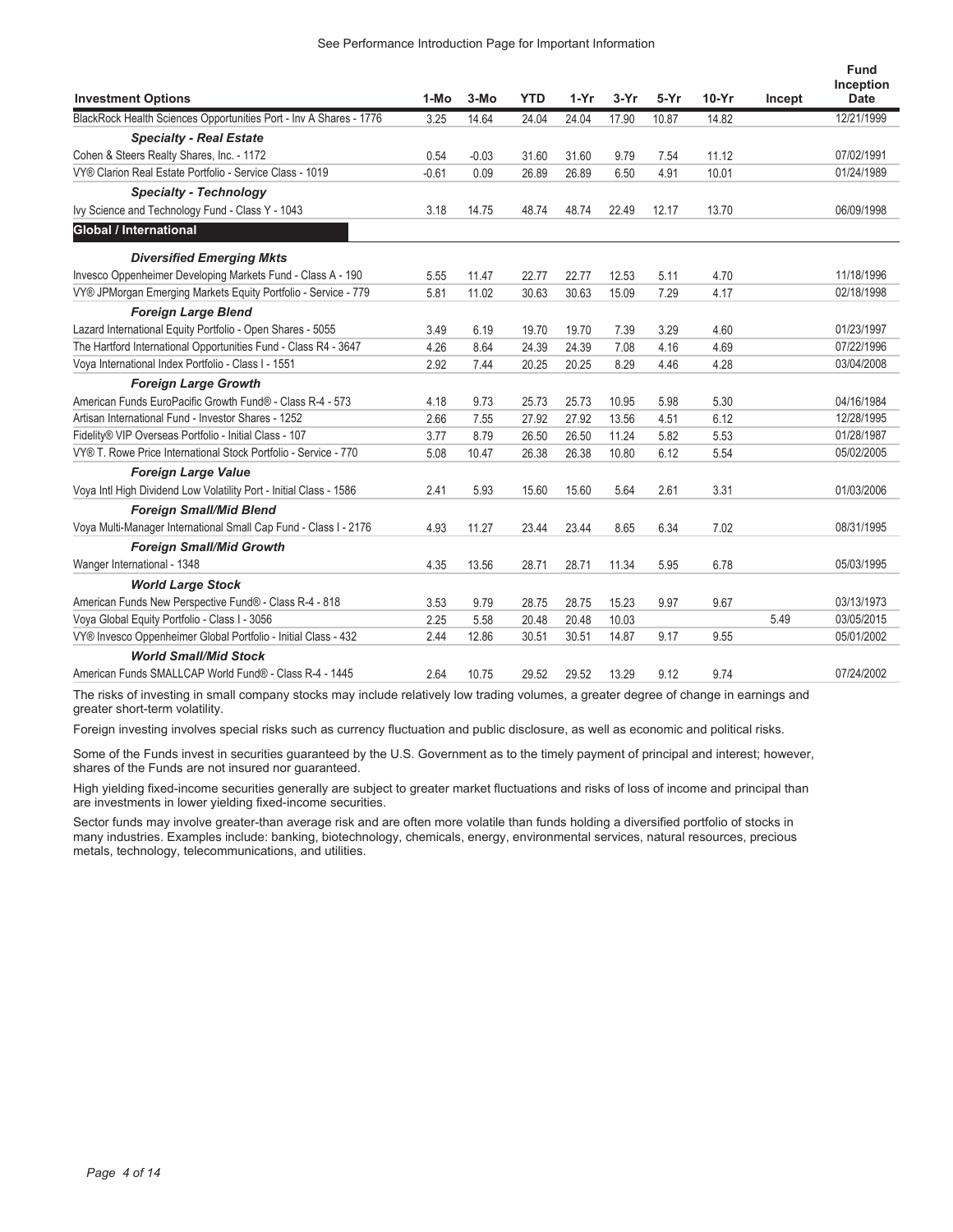## **P E R F O R M A N C E U P D A T E**

## **Voya Retirement Insurance and Annuity Company**

### **COLLEGE OF MEDICINE**

#### **Variable Annuity Account C, Standardized Returns**

#### **Average Annual Total Returns as of: 03/31/2020** (shown in percentages)

**The performance data quoted represents past performance. Past performance does not guarantee future results. For monthend performance which may be lower or higher than the performance data shown please call 800-584-6001. Investment return and principal value of an investment will fluctuate so that, when sold, an investment may be worth more or less than the original cost.**

These numbers reflect total Separate Account charges of 1.00% on an annual basis. They also assume reinvestment of all dividends (ordinary income and capital gains) and are net of management fees and other fund operating expenses.

Returns less than one year are not annualized. VAA Inception Date is the date on which contributions were first received in this fund under the Variable Annuity Account, and is the date used in calculating the periodic returns.

| <b>Investment Options</b>                                                                                                                                                         | 1-Mo     | 3-Mo     | <b>YTD</b> | $1-Yr$   | $3-Yr$  | $5-Yr$  | $10-Yr$ | Incept  | <b>VAA</b><br>Inception<br><b>Date</b> |
|-----------------------------------------------------------------------------------------------------------------------------------------------------------------------------------|----------|----------|------------|----------|---------|---------|---------|---------|----------------------------------------|
|                                                                                                                                                                                   |          |          |            |          |         |         |         |         |                                        |
| <b>Stability of Principal</b>                                                                                                                                                     |          |          |            |          |         |         |         |         |                                        |
| <b>Money Market</b>                                                                                                                                                               |          |          |            |          |         |         |         |         |                                        |
| Voya Government Money Market Portfolio - Class I - 003 (2)<br>The 7-day annualized Subaccount yield as of 03/31/2020 is -1.00%, which more closely reflects current earnings. (5) | $-0.04$  | 0.01     | 0.01       | 0.66     | 0.43    | $-0.09$ | $-0.53$ |         | 09/30/1975                             |
| <b>Bonds</b>                                                                                                                                                                      |          |          |            |          |         |         |         |         |                                        |
| <b>High Yield Bond</b>                                                                                                                                                            |          |          |            |          |         |         |         |         |                                        |
| Pioneer High Yield VCT Portfolio - Class I - 834                                                                                                                                  | $-14.85$ | $-16.96$ | $-16.96$   | $-11.37$ | $-2.32$ | $-0.09$ | 3.50    |         | 05/03/2004                             |
| Voya High Yield Portfolio - Institutional Class - 1159                                                                                                                            | $-10.42$ | $-11.83$ | $-11.83$   | $-6.35$  | 0.05    | 1.95    | 4.20    |         | 05/10/2006                             |
| <b>Inflation-Protected Bond</b>                                                                                                                                                   |          |          |            |          |         |         |         |         |                                        |
| American Century Inflation-Adjusted Bond Fund - Inv Class - 1001                                                                                                                  | $-2.93$  | $-0.08$  | $-0.08$    | 3.57     | 1.32    | 0.90    | 1.78    |         | 05/11/2009                             |
| PIMCO VIT Real Return Portfolio - Administrative Class - 833                                                                                                                      | $-2.44$  | 0.36     | 0.36       | 4.29     | 1.79    | 1.14    | 2.19    |         | 05/03/2004                             |
| <b>Intermediate Core Bond</b>                                                                                                                                                     |          |          |            |          |         |         |         |         |                                        |
| American Funds The Bond Fund of America® - Class R-4 - 1003                                                                                                                       | $-0.08$  | 3.52     | 3.52       | 7.85     | 3.52    | 2.19    | 2.79    |         | 05/14/2008                             |
| Voya U.S. Bond Index Portfolio - Class I - 1554                                                                                                                                   | $-0.40$  | 3.08     | 3.08       | 7.65     | 3.50    | 2.03    | 2.49    |         | 05/16/2008                             |
| <b>Intermediate Core-Plus Bond</b>                                                                                                                                                |          |          |            |          |         |         |         |         |                                        |
| Metropolitan West Total Return Bond Fund - Class M Shares - 7576                                                                                                                  | $-1.50$  | 1.92     | 1.92       | 6.84     | 3.38    | 1.95    |         | $-0.27$ | 05/15/2013                             |
| TCW Total Return Bond Fund - Class N - 1041                                                                                                                                       | $-0.51$  | 3.70     | 3.70       | 7.48     | 3.55    |         |         | 2.24    | 05/21/2015                             |
| Voya Intermediate Bond Portfolio - Class I - 004                                                                                                                                  | $-4.99$  | $-1.84$  | $-1.84$    | 3.45     | 2.67    | 2.01    | 3.64    |         | 05/31/1978                             |
| <b>Nontraditional Bond</b>                                                                                                                                                        |          |          |            |          |         |         |         |         |                                        |
| Templeton Global Bond Fund - Class A - 178                                                                                                                                        | $-3.74$  | $-4.80$  | $-4.80$    | $-6.70$  | $-2.61$ | $-0.77$ | 1.31    |         | 05/03/2004                             |
| <b>Short-Term Bond</b>                                                                                                                                                            |          |          |            |          |         |         |         |         |                                        |
| Lord Abbett Short Duration Income Fund - Class R4 - 7394                                                                                                                          | $-6.43$  | $-5.65$  | $-5.65$    | $-3.42$  | $-0.21$ |         |         | 0.25    | 05/09/2016                             |
| <b>World Bond</b>                                                                                                                                                                 |          |          |            |          |         |         |         |         |                                        |
| Voya Global Bond Portfolio - Initial Class - 422                                                                                                                                  | $-7.17$  | $-6.19$  | $-6.19$    | $-2.02$  | 1.17    | 1.20    | 1.86    |         | 03/23/2005                             |
| <b>Asset Allocation</b>                                                                                                                                                           |          |          |            |          |         |         |         |         |                                        |
| Lifecycle                                                                                                                                                                         |          |          |            |          |         |         |         |         |                                        |
| Voya Solution 2025 Portfolio - Service Class - 759 (3)                                                                                                                            | $-10.89$ | $-14.65$ | $-14.65$   | $-7.58$  | 0.69    | 1.44    | 4.53    |         | 05/13/2005                             |
| Voya Solution 2035 Portfolio - Service Class - 762 (3)                                                                                                                            | $-13.45$ | $-19.14$ | $-19.14$   | $-11.37$ | $-0.19$ | 1.07    | 4.77    |         | 05/12/2005                             |
| Voya Solution 2045 Portfolio - Service Class - 765 (3)                                                                                                                            | $-14.79$ | $-21.64$ | $-21.64$   | $-13.46$ | $-1.05$ | 0.56    | 4.85    |         | 05/20/2005                             |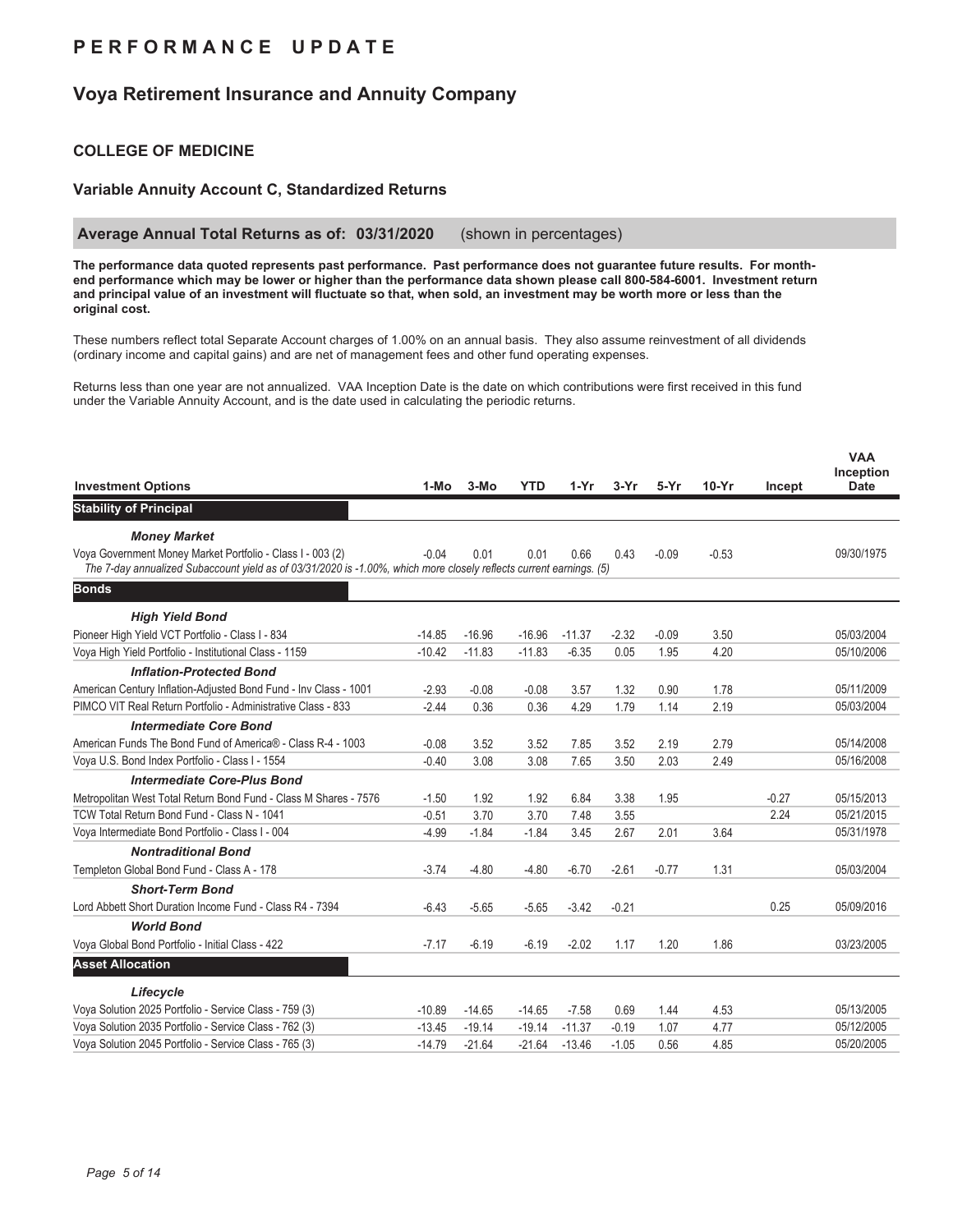|                                                                   |          |          |            |          |         |         |         |         | <b>VAA</b>  |
|-------------------------------------------------------------------|----------|----------|------------|----------|---------|---------|---------|---------|-------------|
|                                                                   |          |          |            |          |         |         |         |         | Inception   |
| <b>Investment Options</b>                                         | 1-Mo     | 3-Mo     | <b>YTD</b> | 1-Yr     | $3-Yr$  | 5-Yr    | $10-Yr$ | Incept  | <b>Date</b> |
| Voya Solution 2055 Portfolio - Service Class - 1167 (3)           | $-15.27$ | $-22.42$ | $-22.42$   | $-14.08$ | $-1.24$ | 0.48    |         | 5.42    | 06/18/2010  |
| Voya Solution Income Portfolio - Service Class - 768 (3)          | $-7.43$  | $-8.43$  | $-8.43$    | $-2.88$  | 1.30    | 1.38    | 3.30    |         | 05/25/2005  |
| Lifestyle                                                         |          |          |            |          |         |         |         |         |             |
| Voya Solution Balanced Portfolio - Service Class - 1602 (3)       | $-11.83$ | $-16.52$ | $-16.52$   | $-9.28$  | $-0.15$ | 0.97    | 4.29    |         | 07/28/2008  |
| Voya Solution Moderately Conservative Pt - Service CI - 1601 (3)  | $-9.87$  | $-12.55$ | $-12.55$   | $-6.55$  | 0.07    | 0.81    | 3.48    |         | 06/23/2008  |
| Voya Strategic Allocation Conservative Portfolio - Class I - 033  | $-9.64$  | $-12.28$ | $-12.28$   | $-6.06$  | 0.27    | 0.93    | 4.16    |         | 07/05/1995  |
| Voya Strategic Allocation Growth Portfolio - Class I - 031        | $-14.14$ | $-20.37$ | $-20.37$   | $-12.18$ | $-0.82$ | 0.64    | 4.87    |         | 07/05/1995  |
| Voya Strategic Allocation Moderate Portfolio - Class I - 032      | $-11.81$ | $-16.35$ | $-16.35$   | $-8.78$  | 0.02    | 1.07    | 4.62    |         | 07/05/1995  |
| <b>Balanced</b>                                                   |          |          |            |          |         |         |         |         |             |
| Allocation--50% to 70% Equity                                     |          |          |            |          |         |         |         |         |             |
| Calvert VP SRI Balanced Portfolio - 101                           | $-9.58$  | $-12.88$ | $-12.88$   | $-2.95$  | 3.64    | 3.14    | 6.12    |         | 05/31/1989  |
| Pax Sustainable Allocation Fund - Investor Class - 193            | $-7.54$  | $-11.01$ | $-11.01$   | $-1.50$  | 3.13    | 3.07    | 5.19    |         | 02/21/2001  |
| Voya Balanced Portfolio - Class I - 008                           | $-12.10$ | $-17.27$ | $-17.27$   | $-10.11$ | $-0.62$ | 0.72    | 4.33    |         | 04/03/1989  |
| VY® Invesco Equity and Income Portfolio - Initial Class - 452     | $-13.76$ | $-20.64$ | $-20.64$   | $-13.62$ | $-3.11$ | 0.58    | 4.69    |         | 03/22/2005  |
| VY® T. Rowe Price Capital Appreciation Portfolio - Service - 788  | $-9.37$  | $-12.22$ | $-12.22$   | $-3.13$  | 5.28    | 5.81    | 8.53    |         | 05/05/2005  |
| <b>World Allocation</b>                                           |          |          |            |          |         |         |         |         |             |
| American Funds Capital Income Builder® - Class R-4 - 2227         |          |          |            |          |         |         |         | $-0.13$ | 05/21/2015  |
|                                                                   | $-9.91$  | $-15.68$ | $-15.68$   | $-9.24$  | $-0.82$ |         |         |         |             |
| Voya Global Perspectives® Portfolio - Class I - 3911              | $-8.14$  | $-9.99$  | $-9.99$    | $-3.23$  | 1.88    | 1.72    |         | 2.03    | 05/12/2014  |
| Large Cap Value                                                   |          |          |            |          |         |         |         |         |             |
| <b>Large Blend</b>                                                |          |          |            |          |         |         |         |         |             |
| Amana Income Fund - Investor Class - 1595                         | $-9.49$  | $-18.21$ | $-18.21$   | $-8.93$  | 2.64    | 3.70    | 7.02    |         | 09/29/2008  |
| American Funds Fundamental Investors® - Class R-4 - 1208          | $-14.13$ | $-21.12$ | $-21.12$   | $-10.79$ | 1.87    | 4.79    | 8.19    |         | 05/14/2008  |
| American Funds Washington Mutual Investors FundSM-Class R-4 - 819 | $-13.01$ | $-21.74$ | $-21.74$   | $-11.66$ | 2.20    | 4.25    | 8.49    |         | 05/03/2004  |
| Ave Maria Rising Dividend Fund - 6620                             | $-17.24$ | $-27.06$ | $-27.06$   | $-18.50$ | $-1.28$ |         |         | 0.94    | 05/04/2015  |
| Invesco V.I. Core Equity Fund - Series I - 079                    | $-13.52$ | $-20.63$ | $-20.63$   | $-10.07$ | $-0.69$ | 0.72    | 5.13    |         | 05/10/1999  |
| Neuberger Berman Sustainable Equity Fund - Trust Class - 1120     | $-13.85$ | $-21.76$ | $-21.76$   | $-12.71$ | $-0.05$ | 2.34    | 7.34    |         | 05/04/2006  |
| Voya Corporate Leaders 100 Fund - Class I - 3436                  | $-14.24$ | $-23.13$ | $-23.13$   | $-12.82$ | 0.62    |         |         | 2.85    | 05/07/2015  |
| Voya Growth and Income Portfolio - Class I - 001                  | $-14.65$ | $-21.47$ | $-21.47$   | $-9.94$  | 1.90    | 3.32    | 7.57    |         | 05/01/1975  |
| Voya Index Plus LargeCap Portfolio - Class I - 035                | $-13.66$ | $-21.71$ | $-21.71$   | $-10.82$ | 2.48    | 4.35    | 8.38    |         | 10/31/1996  |
| Voya Russell™ Large Cap Index Portfolio - Class I - 1557          | $-11.07$ | $-18.02$ | $-18.02$   | $-5.43$  | 5.27    | 6.51    | 9.53    |         | 05/14/2008  |
| Voya U.S. Stock Index Portfolio - Institutional Class - 829       | $-12.47$ | $-19.86$ | $-19.86$   | $-8.14$  | 3.78    | 5.37    | 9.14    |         | 05/03/2004  |
| VY® Columbia Contrarian Core Portfolio - Service Class - 264      | $-11.51$ | $-18.54$ | $-18.54$   | $-5.73$  | 3.01    | 4.75    | 7.85    |         | 05/21/2002  |
| <b>Large Value</b>                                                |          |          |            |          |         |         |         |         |             |
| Columbia Large Cap Value Fund - Advisor Class - 1428              | $-16.61$ | $-26.54$ | $-26.54$   | $-16.14$ | $-2.29$ | 1.49    | 5.97    |         | 01/07/2009  |
| Fidelity® VIP Equity-Income Portfolio - Initial Class - 108       | $-13.14$ | $-22.25$ | $-22.25$   | $-12.13$ | $-1.01$ | 2.04    | 6.57    |         | 05/31/1994  |
| Voya Large Cap Value Portfolio - Institutional Class - 1213       | $-17.83$ | $-27.02$ | $-27.02$   | $-18.32$ | $-3.92$ | $-0.28$ | 6.20    |         | 05/31/2007  |
| Voya Russell™ Large Cap Value Index Portfolio - Class S - 2711    | $-14.37$ | $-24.48$ | -24.48     | -14.94   | $-1.85$ | 1.56    | 6.20    |         | 07/17/2009  |
| VY® Invesco Comstock Portfolio - Service Class - 437              | $-20.86$ | $-32.53$ | $-32.53$   | $-25.05$ | $-5.97$ | $-1.62$ | 4.98    |         | 05/06/2002  |
| VY® Invesco Growth and Income Portfolio - Service Class - 789     | $-20.32$ | $-31.23$ | $-31.23$   | $-24.30$ | $-7.07$ | $-1.17$ | 4.46    |         | 05/02/2005  |
| VY® T. Rowe Price Equity Income Portfolio - Service Class - 617   | $-17.93$ | $-28.79$ | $-28.79$   | $-19.51$ | $-3.68$ | 0.23    | 5.22    |         | 05/12/2003  |
| <b>Large Cap Growth</b>                                           |          |          |            |          |         |         |         |         |             |
|                                                                   |          |          |            |          |         |         |         |         |             |
| <b>Large Growth</b>                                               |          |          |            |          |         |         |         |         |             |
| Alger Responsible Investing Fund - Class A - 1584                 | $-9.56$  | $-12.88$ | $-12.88$   | 0.68     | 9.02    | 7.28    | 8.50    |         | 05/12/2009  |
| Amana Growth Fund - Investor Class - 1612                         | -8.47    | $-13.88$ | $-13.88$   | $-3.17$  | 10.45   | 8.79    | 9.56    |         | 09/29/2008  |
| American Funds The Growth Fund of America® - Class R-4 - 572      | $-11.30$ | $-15.33$ | $-15.33$   | $-5.39$  | 6.11    | 6.94    | 9.54    |         | 05/03/2004  |
| Fidelity® VIP Contrafund Portfolio - Initial Class - 133          | $-9.55$  | $-13.03$ | $-13.03$   | $-0.97$  | 5.69    | 5.74    | 9.11    |         | 05/31/1995  |
| Fidelity® VIP Growth Portfolio - Initial Class - 109              | $-10.95$ | $-13.55$ | $-13.55$   | $-1.19$  | 10.81   | 9.06    | 12.06   |         | 05/31/1994  |
| Invesco V.I. American Franchise Fund - Series I - 3384            | $-9.78$  | $-15.09$ | $-15.09$   | $-1.42$  | 7.56    | 7.10    |         | 9.82    | 04/27/2012  |
| Voya Large Cap Growth Portfolio - Institutional Class - 742       | $-10.33$ | $-14.54$ | $-14.54$   | $-2.00$  | 8.88    | 7.98    |         | 12.15   | 06/18/2010  |
| Voya Russell™ Large Cap Growth Index Portfolio - Class I - 2713   | $-8.69$  | $-12.95$ | $-12.95$   | 2.13     | 10.98   | 10.31   | 12.00   |         | 07/17/2009  |
| VY® T. Rowe Price Growth Equity Portfolio - Initial Class - 111   | $-11.58$ | $-15.11$ | $-15.11$   | $-4.92$  | 8.71    | 8.24    | 11.58   |         | 11/28/1997  |
| <b>Small/Mid/Specialty</b>                                        |          |          |            |          |         |         |         |         |             |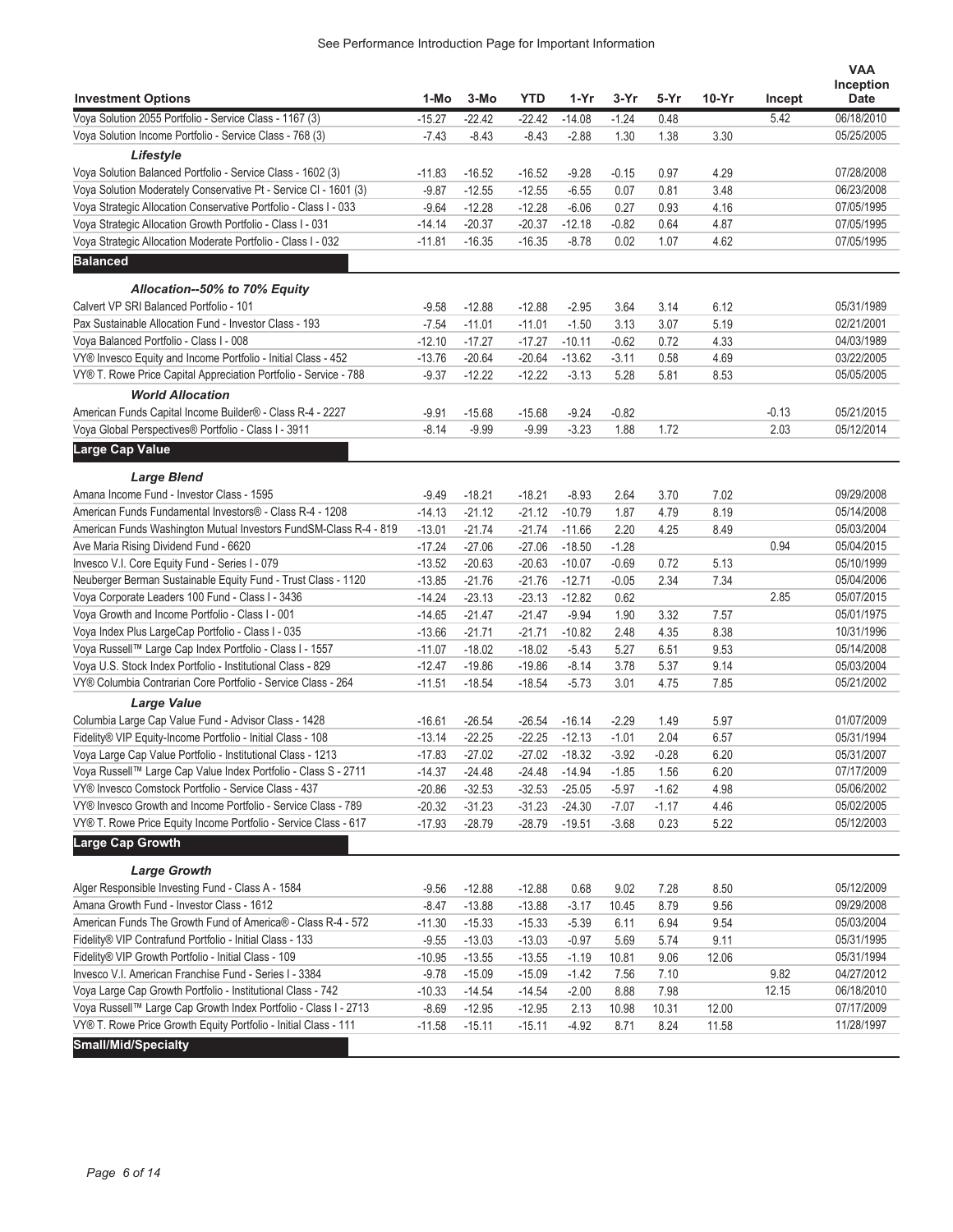| <b>Investment Options</b>                                          | 1-Mo                 | 3-Mo     | <b>YTD</b> | 1-Yr     | 3-Yr     | 5-Yr               | $10-Yr$ | Incept   | <b>VAA</b><br>Inception<br><b>Date</b> |
|--------------------------------------------------------------------|----------------------|----------|------------|----------|----------|--------------------|---------|----------|----------------------------------------|
| <b>Mid-Cap Blend</b>                                               |                      |          |            |          |          |                    |         |          |                                        |
| Invesco Mid Cap Core Equity Fund - Class A - 290                   | $-19.44$             | $-27.61$ | $-27.61$   | $-20.75$ | $-4.98$  | $-1.63$            | 3.00    |          | 07/14/2004                             |
| Lord Abbett Series Fund Mid Cap Stock Portfolio - CI VC - 075      | $-20.91$             | $-30.71$ | $-30.71$   | $-25.60$ | $-9.87$  | $-4.46$            | 3.89    |          | 07/26/2001                             |
| Voya Index Plus MidCap Portfolio - Class I - 053                   | $-21.73$             | $-31.91$ | $-31.91$   | $-25.43$ | $-7.53$  | $-2.39$            | 5.38    |          | 05/04/1998                             |
| Voya Russell™ Mid Cap Index Portfolio - Class I - 1560             | $-19.65$             | $-27.36$ | $-27.36$   | $-19.49$ | $-2.20$  | 0.43               | 7.30    |          | 05/15/2008                             |
| VY® JPMorgan Mid Cap Value Portfolio - Service Class - 435         | $-22.75$             | $-32.04$ | $-32.04$   | $-25.77$ | $-7.11$  | $-2.61$            | 6.16    |          | 05/03/2002                             |
| <b>Mid-Cap Growth</b>                                              |                      |          |            |          |          |                    |         |          |                                        |
| Voya MidCap Opportunities Portfolio - Class I - 081                | $-13.97$             | $-17.38$ | $-17.38$   | $-7.74$  | 3.43     | 3.85               | 9.19    |          | 08/02/2001                             |
| Voya Russell™ Mid Cap Growth Index Portfolio - Class S - 2718      | $-15.11$             | $-20.47$ | $-20.47$   | $-11.08$ | 4.73     | 3.88               | 9.15    |          | 08/07/2009                             |
| VY® Baron Growth Portfolio - Service Class - 436                   | $-19.77$             | $-22.60$ | $-22.60$   | $-11.64$ | 5.84     | 4.13               | 9.92    |          | 05/01/2002                             |
| VY® T. Rowe Price Diversified Mid Cap Growth Port - Initial - 449  | $-15.94$             | $-21.72$ | $-21.72$   | $-10.60$ | 5.50     | 4.96               | 10.08   |          | 12/26/2002                             |
| Wanger Select - 820                                                | $-15.65$             | $-22.23$ | $-22.23$   | $-12.10$ | 0.69     | 3.35               | 6.18    |          | 05/03/2004                             |
| <b>Mid-Cap Value</b>                                               |                      |          |            |          |          |                    |         |          |                                        |
| AMG Managers Fairpointe Mid Cap Fund - Class N - 7007              |                      | $-30.60$ | $-30.60$   | $-30.77$ | $-12.62$ |                    |         | 4.73     | 05/24/2010                             |
| Ariel Fund - Investor Class - 187                                  | -20.46               | $-35.31$ | $-35.31$   | $-31.93$ | $-9.69$  | $-5.48$<br>$-4.38$ | 4.85    |          | 05/14/2004                             |
| BlackRock Mid Cap Dividend Fund - Inv A Shares - 7280              | $-25.31$<br>$-20.97$ | $-30.39$ | $-30.39$   | $-20.06$ | $-5.73$  | $-1.31$            | 5.24    |          | 05/18/2009                             |
| Columbia Select Mid Cap Value Fund - Class A Shares - 1008         | $-22.31$             | $-33.06$ | $-33.06$   | $-25.00$ | $-6.76$  | $-2.64$            | 4.96    |          | 05/13/2008                             |
| VY® American Century Small-Mid Cap Value Portfolio- Service - 440  | $-20.01$             | $-30.37$ | $-30.37$   | $-20.86$ | $-6.61$  | $-0.27$            | 6.04    |          | 05/02/2002                             |
|                                                                    |                      |          |            |          |          |                    |         |          |                                        |
| <b>Small Blend</b>                                                 |                      |          |            |          |          |                    |         |          |                                        |
| Invesco Oppenheimer VI Main Street Small Cap Fd - Series I - 832   | $-22.30$             | $-31.01$ | $-31.01$   | $-22.70$ | $-5.81$  | $-1.70$            | 6.42    |          | 09/22/2004<br>05/13/2008               |
| Loomis Sayles Small Cap Value Fund - Retail Class - 1117           | $-23.34$             | $-33.96$ | $-33.96$   | $-28.40$ | $-9.95$  | $-3.56$            | 4.78    |          |                                        |
| Voya Index Plus SmallCap Portfolio - Class I - 052                 | $-23.62$             | $-34.98$ | $-34.98$   | $-29.38$ | $-9.95$  | $-2.85$            | 4.99    |          | 05/04/1998                             |
| Voya Russell™ Small Cap Index Portfolio - Class I - 1563           | $-21.79$             | $-30.87$ | $-30.87$   | $-25.04$ | $-5.90$  | $-1.49$            | 5.68    |          | 05/15/2008                             |
| Voya Small Company Portfolio - Class I - 042                       | $-21.79$             | $-32.27$ | $-32.27$   | $-25.89$ | $-8.96$  | $-1.98$            | 5.34    |          | 05/30/1997                             |
| VY® JPMorgan Small Cap Core Equity Portfolio- Service Class - 752  | $-22.82$             | $-31.40$ | $-31.40$   | $-24.59$ | $-5.42$  | $-0.90$            | 6.94    |          | 06/03/2005                             |
| <b>Small Growth</b>                                                |                      |          |            |          |          |                    |         |          |                                        |
| Voya SmallCap Opportunities Portfolio - Class I - 080              | $-18.83$             | $-26.55$ | $-26.55$   | $-21.99$ | $-5.51$  | $-1.25$            | 6.83    |          | 08/03/2001                             |
| Wanger USA - 821                                                   | $-19.07$             | $-27.23$ | $-27.23$   | $-18.98$ | 1.27     | 2.86               | 8.01    |          | 05/03/2004                             |
| Wells Fargo Small Company Growth Fund - Administrator Class - 6071 | -21.49               | $-28.10$ | $-28.10$   | $-21.86$ | $-1.59$  |                    |         | 4.60     | 05/17/2016                             |
| <b>Small Value</b>                                                 |                      |          |            |          |          |                    |         |          |                                        |
| Delaware Small Cap Value Fund - Class A - 2495                     | -24.93               | $-36.61$ | $-36.61$   | $-29.10$ | $-10.85$ | $-3.27$            |         | 0.70     | 05/10/2013                             |
| Franklin Small Cap Value VIP Fund - Class 2 - 073                  | $-22.02$             | $-33.79$ | $-33.79$   | $-25.27$ | $-7.62$  | $-1.59$            | 4.85    |          | 08/31/2001                             |
| VY® Columbia Small Cap Value II Portfolio - Service Class - 1218   | $-25.70$             | $-36.10$ | $-36.10$   | $-32.77$ | $-12.19$ | $-5.07$            | 3.71    |          | 05/08/2006                             |
| Wells Fargo Special Small Cap Value Fund - Class A - 191           | $-22.68$             | $-33.78$ | $-33.78$   | $-25.83$ | $-7.61$  | $-1.74$            | 5.33    |          | 01/16/2001                             |
| <b>Specialty - Commodities Broad</b>                               |                      |          |            |          |          |                    |         |          |                                        |
| PIMCO CommodityRealReturn Strategy Fund® - Admin Class - 1908      | $-18.35$             | $-28.53$ | $-28.53$   | $-27.28$ | $-11.32$ | $-9.69$            |         | $-13.22$ | 08/14/2014                             |
| <b>Specialty - Equity Prec Metals</b>                              |                      |          |            |          |          |                    |         |          |                                        |
| USAA Precious Metals and Minerals Fund - Adviser Shares - 2656     | $-13.01$             | -21.42   | $-21.42$   | 1.82     | $-1.72$  | 2.85               |         | $-10.56$ | 05/11/2011                             |
| <b>Specialty - Global Real Estate</b>                              |                      |          |            |          |          |                    |         |          |                                        |
| VY® Clarion Global Real Estate Portfolio - Institutional - 1613    | $-21.69$             | $-27.19$ | $-27.19$   | $-21.80$ | $-3.99$  | $-3.44$            | 2.99    |          | 09/05/2008                             |
| <b>Specialty - Health</b>                                          |                      |          |            |          |          |                    |         |          |                                        |
| BlackRock Health Sciences Opportunities Port - Inv A Shares - 1776 |                      | $-11.76$ | $-11.76$   | 0.86     | 9.50     |                    |         | 6.26     | 05/04/2015                             |
|                                                                    | $-4.93$              |          |            |          |          |                    |         |          |                                        |
| <b>Specialty - Real Estate</b>                                     |                      |          |            |          |          |                    |         |          |                                        |
| Cohen & Steers Realty Shares, Inc. - 1172                          | $-18.19$             | $-23.02$ | $-23.02$   | $-13.36$ | 0.21     | 1.09               |         | 5.37     | 05/13/2011                             |
| VY® Clarion Real Estate Portfolio - Service Class - 1019           | $-21.57$             | $-27.11$ | $-27.11$   | $-20.76$ | $-4.26$  | $-2.34$            | 5.66    |          | 05/04/2006                             |
| <b>Specialty - Technology</b>                                      |                      |          |            |          |          |                    |         |          |                                        |
| Ivy Science and Technology Fund - Class Y - 1043                   | $-11.17$             | $-16.58$ | $-16.58$   | 1.94     | 11.56    | 7.17               |         | 7.63     | 08/15/2014                             |
| <b>Global / International</b>                                      |                      |          |            |          |          |                    |         |          |                                        |
| <b>Diversified Emerging Mkts</b>                                   |                      |          |            |          |          |                    |         |          |                                        |
| Invesco Oppenheimer Developing Markets Fund - Class A - 190        | $-15.53$             | $-23.07$ | $-23.07$   | $-15.72$ | $-0.33$  | 0.06               | 1.72    |          | 02/21/2001                             |
| VY® JPMorgan Emerging Markets Equity Portfolio - Service - 779     | $-17.53$             | $-23.12$ | $-23.12$   | $-13.42$ | 1.40     | 1.44               | 1.06    |          | 05/09/2005                             |

*Foreign Large Blend*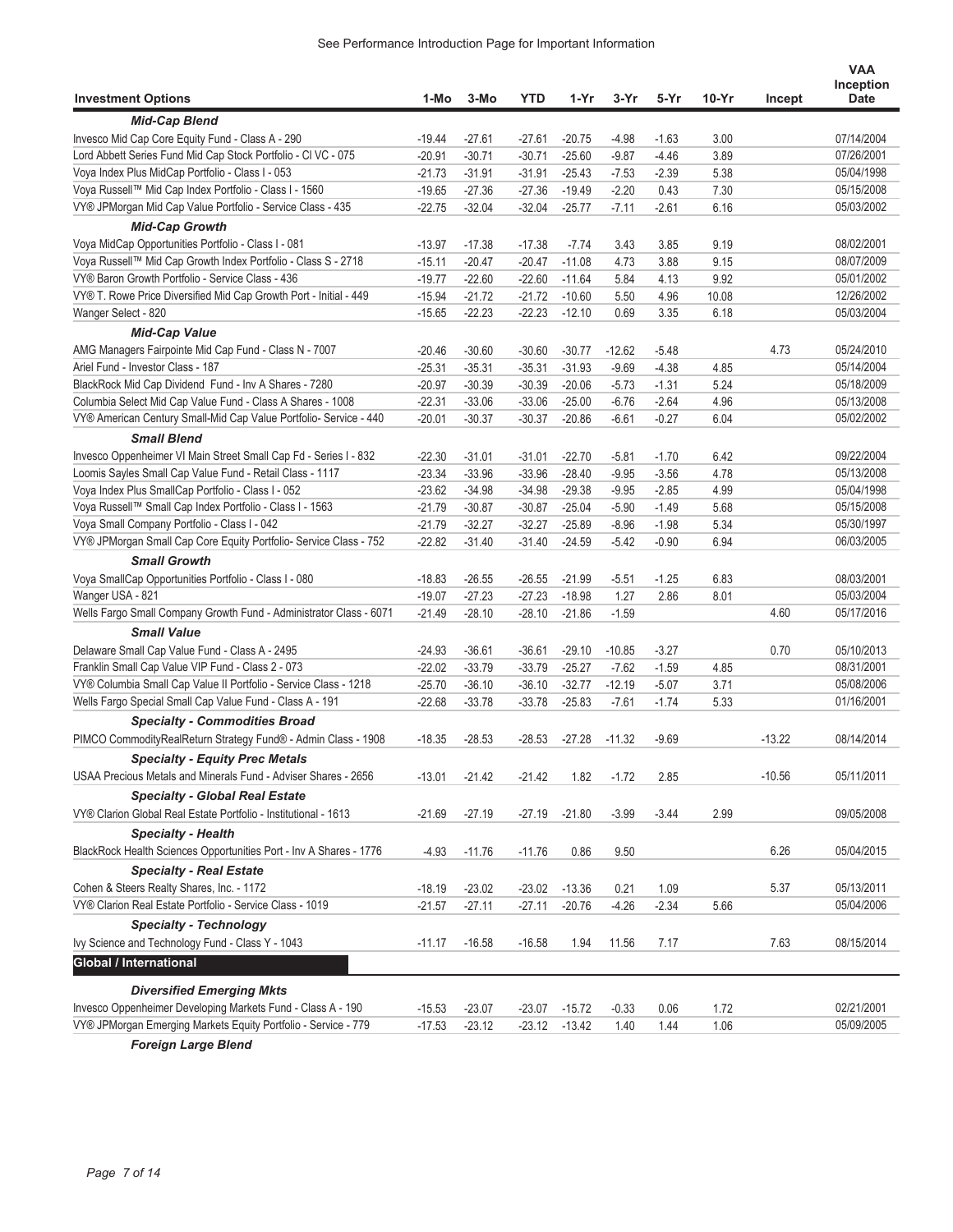| <b>Investment Options</b>                                          | 1-Mo     | $3-MO$   | <b>YTD</b> | $1-Yr$   | $3-Yr$  | $5-Yr$  | $10-Yr$ | Incept  | <b>VAA</b><br>Inception<br><b>Date</b> |
|--------------------------------------------------------------------|----------|----------|------------|----------|---------|---------|---------|---------|----------------------------------------|
| Lazard International Equity Portfolio - Open Shares - 5055         | $-15.59$ | $-23.33$ | $-23.33$   | $-16.30$ | $-3.35$ |         |         | $-2.90$ | 05/25/2016                             |
| The Hartford International Opportunities Fund - Class R4 - 3647    | $-15.88$ | $-22.20$ | $-22.20$   | $-14.87$ | $-3.78$ |         |         | 0.23    | 06/16/2016                             |
| Voya International Index Portfolio - Class I - 1551                | $-14.74$ | $-23.38$ | $-23.38$   | $-16.03$ | $-3.26$ | $-1.93$ | 1.47    |         | 05/13/2008                             |
| <b>Foreign Large Growth</b>                                        |          |          |            |          |         |         |         |         |                                        |
| American Funds EuroPacific Growth Fund® - Class R-4 - 573          | $-14.86$ | $-22.71$ | $-22.71$   | $-13.90$ | $-1.07$ | $-0.44$ | 2.57    |         | 05/03/2004                             |
| Artisan International Fund - Investor Shares - 1252                | $-14.09$ | $-21.45$ | $-21.45$   | $-8.71$  | 1.90    | $-1.20$ | 3.88    |         | 05/12/2008                             |
| Fidelity® VIP Overseas Portfolio - Initial Class - 107             | $-13.04$ | $-20.03$ | $-20.03$   | $-8.79$  | 0.56    | 0.26    | 3.10    |         | 05/31/1994                             |
| VY® T. Rowe Price International Stock Portfolio - Service - 770    | $-14.41$ | $-22.00$ | $-22.00$   | $-12.43$ | $-1.12$ | $-0.18$ | 2.87    |         | 05/06/2005                             |
| <b>Foreign Large Value</b>                                         |          |          |            |          |         |         |         |         |                                        |
| Voya Intl High Dividend Low Volatility Port - Initial Class - 1586 | $-14.49$ | $-22.65$ | $-22.65$   | $-16.38$ | $-5.30$ | $-3.59$ | 0.70    |         | 04/25/2008                             |
| <b>Foreign Small/Mid Blend</b>                                     |          |          |            |          |         |         |         |         |                                        |
| Voya Multi-Manager International Small Cap Fund - Class I - 2176   | $-18.15$ | $-27.58$ | $-27.58$   | $-19.45$ | $-5.52$ |         |         | $-2.45$ | 06/06/2016                             |
| <b>Foreign Small/Mid Growth</b>                                    |          |          |            |          |         |         |         |         |                                        |
| Wanger International - 1348                                        | $-19.61$ | $-29.68$ | $-29.68$   | $-19.44$ | $-4.02$ | $-2.04$ | 2.77    |         | 05/09/2007                             |
| <b>World Large Stock</b>                                           |          |          |            |          |         |         |         |         |                                        |
| American Funds New Perspective Fund® - Class R-4 - 818             | $-12.87$ | $-18.47$ | $-18.47$   | $-7.63$  | 4.53    | 4.66    | 7.23    |         | 05/03/2004                             |
| Voya Global Equity Portfolio - Class I - 3056                      | $-14.95$ | $-23.48$ | $-23.48$   | $-16.69$ | $-1.78$ | $-0.08$ |         | 0.06    | 03/06/2015                             |
| VY® Invesco Oppenheimer Global Portfolio - Initial Class - 432     | $-14.47$ | $-22.29$ | $-22.29$   | $-13.01$ | 2.27    | 2.35    | 6.25    |         | 03/22/2005                             |
| <b>World Small/Mid Stock</b>                                       |          |          |            |          |         |         |         |         |                                        |
| American Funds SMALLCAP World Fund® - Class R-4 - 1445             | $-17.42$ | $-22.74$ | $-22.74$   | $-13.15$ | 1.27    | 2.60    | 6.27    |         | 05/15/2008                             |

The risks of investing in small company stocks may include relatively low trading volumes, a greater degree of change in earnings and greater short-term volatility.

Foreign investing involves special risks such as currency fluctuation and public disclosure, as well as economic and political risks.

Some of the Funds invest in securities guaranteed by the U.S. Government as to the timely payment of principal and interest; however, shares of the Funds are not insured nor guaranteed.

High yielding fixed-income securities generally are subject to greater market fluctuations and risks of loss of income and principal than are investments in lower yielding fixed-income securities.

Sector funds may involve greater-than average risk and are often more volatile than funds holding a diversified portfolio of stocks in many industries. Examples include: banking, biotechnology, chemicals, energy, environmental services, natural resources, precious metals, technology, telecommunications, and utilities.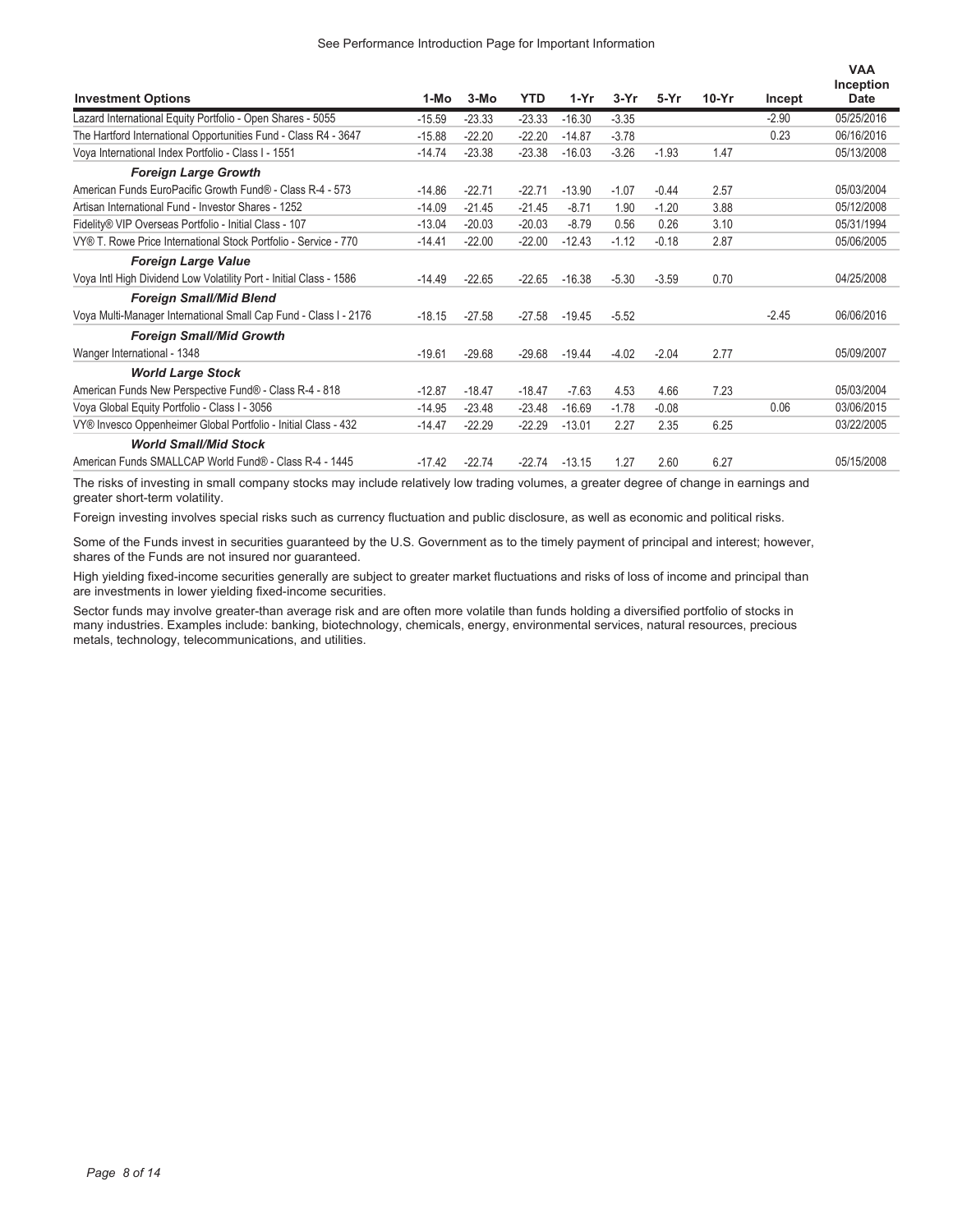## **P E R F O R M A N C E U P D A T E**

## **Voya Retirement Insurance and Annuity Company**

### **COLLEGE OF MEDICINE**

### **Non-Standardized Fund Level Returns - Do Not Reflect Retirement Plan / Product Level Charges**

 **Average Annual Total Returns as of: 03/31/2020** (shown in percentages)

**The performance data quoted represents past performance. Past performance does not guarantee future results. For monthend performance which may be lower or higher than the performance data shown please call 800-584-6001. Investment return and principal value of an investment will fluctuate so that, when sold, an investment may be worth more or less than the original cost.**

The below investment options are in Variable Annuity Account C. Please note that the figures do not include an adjustment for the Voya Administrative Fund Fee (where applicable) and the deduction of the Daily Asset Charge from the Separate Account (if applicable), or other applicable contract charges. If these fees and charges were included, performance would be less favorable.

The returns assume reinvestment of all dividends (ordinary income and capital gains) and are net of management fees and other fund operating expenses, but do not include retirement plan or product level charges which, if included, would reduce the performance shown.

PLEASE REFER TO THE PRECEDING PAGES OF THIS PERFORMANCE UPDATE FOR STANDARDIZED RETURNS. THIS INFORMATION IS NOT VALID AND CAN NOT BE USED WITHOUT ALL PAGES.

Returns less than one year are not annualized. Fund Inception Date is the date of inception for the underlying fund, and is the date used in calculating the periodic returns. This date may also precede the portfolio's inclusion in the product.

| <b>Investment Options</b>                                                                                                                                                                                 | 1-Mo     | $3-MO$   | <b>YTD</b> | $1-Yr$   | $3-Yr$  | 5-Yr | $10-Yr$ | Incept | <b>Fund</b><br>Inception<br><b>Date</b> | <b>Gross</b><br><b>Fund</b><br>Exp $\%^*$ | <b>Net</b><br><b>Fund</b><br>Exp %* |
|-----------------------------------------------------------------------------------------------------------------------------------------------------------------------------------------------------------|----------|----------|------------|----------|---------|------|---------|--------|-----------------------------------------|-------------------------------------------|-------------------------------------|
| <b>Stability of Principal</b>                                                                                                                                                                             |          |          |            |          |         |      |         |        |                                         |                                           |                                     |
| <b>Money Market</b><br>Voya Government Money Market Portfolio - Class I -<br>003(2)<br>The 7-day annualized Subaccount yield as of 03/31/2020 is 0.00%, which more closely reflects current earnings. (5) | 0.04     | 0.26     | 0.26       | 1.68     | 1.44    | 0.91 | 0.47    |        | 01/01/1980                              | 0.39                                      | 0.34                                |
| <b>Bonds</b>                                                                                                                                                                                              |          |          |            |          |         |      |         |        |                                         |                                           |                                     |
| <b>High Yield Bond</b>                                                                                                                                                                                    |          |          |            |          |         |      |         |        |                                         |                                           |                                     |
| Pioneer High Yield VCT Portfolio - Class I - 834                                                                                                                                                          | $-14.79$ | $-16.78$ | $-16.78$   | $-10.49$ | $-1.34$ | 0.91 | 4.53    |        | 05/01/2000                              | 1.12                                      | 1.12                                |
| Voya High Yield Portfolio - Institutional Class - 1159                                                                                                                                                    | $-10.35$ | $-11.63$ | $-11.63$   | $-5.41$  | 1.06    | 2.97 | 5.25    |        | 05/03/2004                              | 0.50                                      | 0.48                                |
| <b>Inflation-Protected Bond</b>                                                                                                                                                                           |          |          |            |          |         |      |         |        |                                         |                                           |                                     |
| American Century Inflation-Adjusted Bond Fund - Inv<br>Class - 1001                                                                                                                                       | $-2.84$  | 0.17     | 0.17       | 4.62     | 2.34    | 1.91 | 2.80    |        | 02/10/1997                              | 0.47                                      | 0.47                                |
| PIMCO VIT Real Return Portfolio - Administrative Class<br>$-833$                                                                                                                                          | $-2.35$  | 0.62     | 0.62       | 5.35     | 2.81    | 2.16 | 3.22    |        | 09/30/1999                              | 1.42                                      | 1.42                                |
| <b>Intermediate Core Bond</b>                                                                                                                                                                             |          |          |            |          |         |      |         |        |                                         |                                           |                                     |
| American Funds The Bond Fund of America® - Class<br>R-4 - 1003                                                                                                                                            | 0.01     | 3.78     | 3.78       | 8.95     | 4.57    | 3.22 | 3.83    |        | 05/28/1974                              | 0.61                                      | 0.61                                |
| Voya U.S. Bond Index Portfolio - Class I - 1554                                                                                                                                                           | $-0.31$  | 3.34     | 3.34       | 8.76     | 4.55    | 3.06 | 3.52    |        | 03/07/2008                              | 0.38                                      | 0.38                                |
| <b>Intermediate Core-Plus Bond</b>                                                                                                                                                                        |          |          |            |          |         |      |         |        |                                         |                                           |                                     |
| Metropolitan West Total Return Bond Fund - Class M<br><b>Shares - 7576</b>                                                                                                                                | $-1.41$  | 2.18     | 2.18       | 7.94     | 4.42    | 2.97 | 4.58    |        | 03/31/1997                              | 0.67                                      | 0.67                                |
| TCW Total Return Bond Fund - Class N - 1041                                                                                                                                                               | $-0.42$  | 3.96     | 3.96       | 8.57     | 4.59    | 3.04 | 4.81    |        | 03/01/1999                              | 0.88                                      | 0.79                                |
| Voya Intermediate Bond Portfolio - Class I - 004                                                                                                                                                          | $-4.91$  | $-1.59$  | $-1.59$    | 4.52     | 3.70    | 3.03 | 4.68    |        | 05/23/1973                              | 0.55                                      | 0.55                                |
| <b>Nontraditional Bond</b>                                                                                                                                                                                |          |          |            |          |         |      |         |        |                                         |                                           |                                     |
| Templeton Global Bond Fund - Class A - 178                                                                                                                                                                | $-3.66$  | $-4.56$  | $-4.56$    | $-5.76$  | $-1.63$ | 0.23 | 2.33    |        | 09/18/1986                              | 1.02                                      | 0.94                                |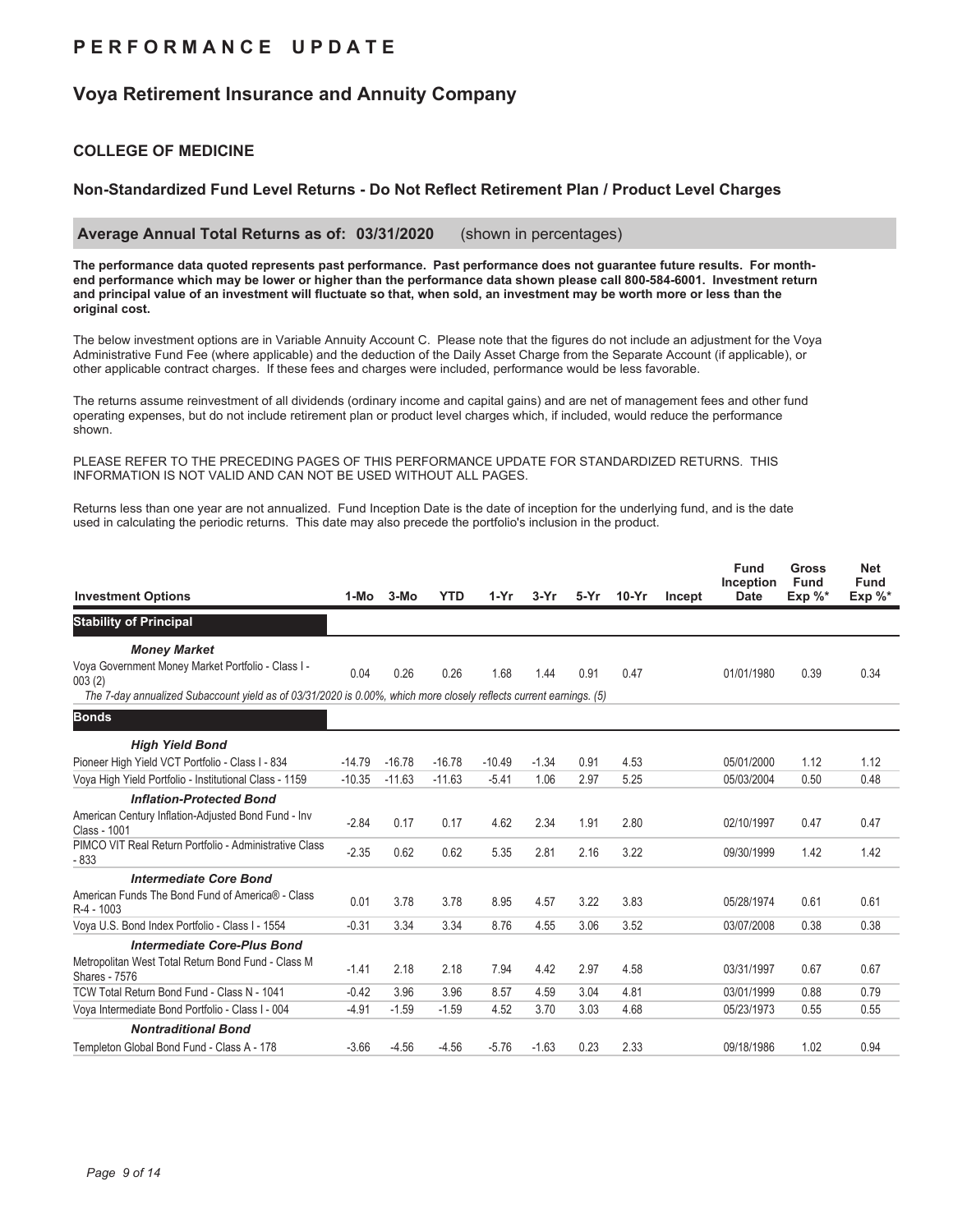### See Performance Introduction Page for Important Information

| <b>Investment Options</b>                                                             | 1-Mo     | 3-Mo     | <b>YTD</b> | 1-Yr     | $3-Yr$  | 5-Yr | $10-Yr$ | Incept | Fund<br>Inception<br>Date | Gross<br><b>Fund</b><br>Exp %* | Net<br><b>Fund</b><br>Exp %* |
|---------------------------------------------------------------------------------------|----------|----------|------------|----------|---------|------|---------|--------|---------------------------|--------------------------------|------------------------------|
|                                                                                       |          |          |            |          |         |      |         |        |                           |                                |                              |
| <b>Short-Term Bond</b><br>Lord Abbett Short Duration Income Fund - Class R4 -<br>7394 | $-6.35$  | $-5.42$  | $-5.42$    | $-2.44$  | 0.79    | 1.33 | 2.44    |        | 11/04/1993                | 0.64                           | 0.64                         |
| <b>World Bond</b>                                                                     |          |          |            |          |         |      |         |        |                           |                                |                              |
| Voya Global Bond Portfolio - Initial Class - 422                                      | $-7.09$  | $-5.96$  | $-5.96$    | $-1.02$  | 2.18    | 2.22 | 2.88    |        | 11/08/2004                | 0.70                           | 0.70                         |
| <b>Asset Allocation</b>                                                               |          |          |            |          |         |      |         |        |                           |                                |                              |
| Lifecycle                                                                             |          |          |            |          |         |      |         |        |                           |                                |                              |
| Voya Solution 2025 Portfolio - Service Class - 759 (3)                                | $-10.81$ | $-14.43$ | $-14.43$   | $-6.65$  | 1.70    | 2.46 | 5.58    |        | 04/29/2005                | 1.10                           | 1.03                         |
| Voya Solution 2035 Portfolio - Service Class - 762 (3)                                | $-13.37$ | $-18.93$ | $-18.93$   | $-10.47$ | 0.81    | 2.08 | 5.82    |        | 04/29/2005                | 1.15                           | 1.08                         |
| Voya Solution 2045 Portfolio - Service Class - 765 (3)                                | $-14.71$ | $-21.44$ | $-21.44$   | $-12.58$ | $-0.06$ | 1.57 | 5.90    |        | 04/29/2005                | 1.17                           | 1.11                         |
| Voya Solution 2055 Portfolio - Service Class - 1167 (3)                               | $-15.20$ | $-22.23$ | $-22.23$   | $-13.21$ | $-0.25$ | 1.48 | 5.89    |        | 03/08/2010                | 1.18                           | 1.11                         |
| Voya Solution Income Portfolio - Service Class - 768 (3)                              | $-7.35$  | $-8.20$  | $-8.20$    | $-1.90$  | 2.32    | 2.40 | 4.34    |        | 04/29/2005                | 1.05                           | 0.93                         |
| Lifestyle                                                                             |          |          |            |          |         |      |         |        |                           |                                |                              |
| Voya Solution Balanced Portfolio - Service Class - 1602<br>(3)                        | $-11.75$ | $-16.31$ | $-16.31$   | $-8.36$  | 0.85    | 1.98 | 5.33    |        | 07/02/2007                | 1.16                           | 1.05                         |
| Voya Solution Moderately Conservative Pt - Service CI -<br>1601(3)                    | $-9.79$  | $-12.33$ | $-12.33$   | $-5.60$  | 1.07    | 1.83 | 4.52    |        | 07/02/2007                | 1.15                           | 0.99                         |
| Voya Strategic Allocation Conservative Portfolio - Class<br>$1 - 033$                 | $-9.56$  | $-12.06$ | $-12.06$   | $-5.10$  | 1.28    | 1.94 | 5.20    |        | 07/05/1995                | 0.76                           | 0.71                         |
| Voya Strategic Allocation Growth Portfolio - Class I -<br>031                         | $-14.06$ | $-20.17$ | $-20.17$   | $-11.29$ | 0.18    | 1.65 | 5.92    |        | 07/05/1995                | 0.81                           | 0.77                         |
| Voya Strategic Allocation Moderate Portfolio - Class I -<br>032                       | $-11.74$ | $-16.14$ | $-16.14$   | $-7.85$  | 1.03    | 2.08 | 5.67    |        | 07/05/1995                | 0.78                           | 0.75                         |
| <b>Balanced</b>                                                                       |          |          |            |          |         |      |         |        |                           |                                |                              |
| Allocation--50% to 70% Equity                                                         |          |          |            |          |         |      |         |        |                           |                                |                              |
| Calvert VP SRI Balanced Portfolio - 101                                               | $-9.50$  | $-12.66$ | $-12.66$   | $-1.96$  | 4.68    | 4.17 | 7.18    |        | 09/02/1986                | 0.72                           | 0.70                         |
| Pax Sustainable Allocation Fund - Investor Class - 193                                | $-7.46$  | $-10.79$ | $-10.79$   | $-0.50$  | 4.16    | 4.10 | 6.25    |        | 08/10/1971                | 0.91                           | 0.91                         |
| Voya Balanced Portfolio - Class I - 008                                               | $-12.02$ | $-17.06$ | $-17.06$   | $-9.20$  | 0.37    | 1.74 | 5.38    |        | 04/03/1989                | 0.76                           | 0.76                         |
| VY® Invesco Equity and Income Portfolio - Initial Class<br>- 452                      | $-13.68$ | $-20.44$ | $-20.44$   | $-12.75$ | $-2.14$ | 1.59 | 5.74    |        | 12/10/2001                | 0.67                           | 0.64                         |
| VY® T. Rowe Price Capital Appreciation Portfolio -<br>Service - 788                   | $-9.29$  | $-12.00$ | $-12.00$   | $-2.15$  | 6.34    | 6.87 | 9.61    |        | 01/24/1989                | 0.89                           | 0.89                         |
| <b>World Allocation</b>                                                               |          |          |            |          |         |      |         |        |                           |                                |                              |
| American Funds Capital Income Builder® - Class R-4 -<br>2227                          | $-9.83$  | $-15.47$ | $-15.47$   | $-8.32$  | 0.18    | 1.63 | 5.12    |        | 05/20/2002                | 0.62                           | 0.62                         |
| Voya Global Perspectives® Portfolio - Class I - 3911                                  | $-8.05$  | $-9.77$  | $-9.77$    | $-2.25$  | 2.90    | 2.74 |         | 3.77   | 04/25/2013                | 0.88                           | 0.83                         |
| Large Cap Value                                                                       |          |          |            |          |         |      |         |        |                           |                                |                              |
| <b>Large Blend</b>                                                                    |          |          |            |          |         |      |         |        |                           |                                |                              |
| Amana Income Fund - Investor Class - 1595                                             | $-9.41$  | $-18.01$ | $-18.01$   | $-8.01$  | 3.67    | 4.74 | 8.09    |        | 06/23/1986                | 1.06                           | 1.06                         |
| American Funds Fundamental Investors® - Class R-4 -<br>1208                           | $-14.06$ | $-20.92$ | $-20.92$   | $-9.88$  | 2.89    | 5.84 | 9.27    |        | 08/01/1978                | 0.65                           | 0.65                         |
| American Funds Washington Mutual Investors FundSM-<br>Class R-4 - 819                 | $-12.94$ | $-21.54$ | $-21.54$   | $-10.76$ | 3.22    | 5.30 | 9.57    |        | 07/31/1952                | 0.62                           | 0.62                         |
| Ave Maria Rising Dividend Fund - 6620                                                 | $-17.16$ | $-26.87$ | $-26.87$   | $-17.67$ | $-0.29$ | 2.33 | 7.96    |        | 05/02/2005                | 0.94                           | 0.94                         |
| Invesco V.I. Core Equity Fund - Series I - 079                                        | $-13.45$ | $-20.43$ | $-20.43$   | $-9.16$  | 0.31    | 1.73 | 6.18    |        | 05/02/1994                | 0.81                           | 0.80                         |
| Neuberger Berman Sustainable Equity Fund - Trust<br>Class - 1120                      | $-13.77$ | $-21.56$ | $-21.56$   | $-11.83$ | 0.95    | 3.36 | 8.41    |        | 03/16/1994                | 1.03                           | 1.03                         |
| Voya Corporate Leaders 100 Fund - Class I - 3436                                      | $-14.16$ | $-22.94$ | $-22.94$   | $-11.93$ | 1.63    | 4.13 | 9.13    |        | 06/30/2008                | 0.59                           | 0.49                         |
| Voya Growth and Income Portfolio - Class I - 001                                      | $-14.57$ | $-21.27$ | $-21.27$   | $-9.02$  | 2.93    | 4.36 | 8.65    |        | 12/31/1979                | 0.63                           | 0.58                         |
| Voya Index Plus LargeCap Portfolio - Class I - 035                                    | $-13.59$ | $-21.52$ | $-21.52$   | $-9.92$  | 3.51    | 5.39 | 9.46    |        | 09/16/1996                | 0.49                           | 0.49                         |
| Voya Russell™ Large Cap Index Portfolio - Class I -<br>1557                           | $-11.00$ | $-17.82$ | $-17.82$   | $-4.47$  | 6.33    | 7.57 | 10.63   |        | 03/04/2008                | 0.39                           | 0.36                         |
| Voya U.S. Stock Index Portfolio - Institutional Class -<br>829                        | $-12.39$ | $-19.66$ | $-19.66$   | $-7.21$  | 4.83    | 6.43 | 10.23   |        | 05/03/2004                | 0.27                           | 0.27                         |
| VY® Columbia Contrarian Core Portfolio - Service<br>Class - 264                       | $-11.43$ | $-18.34$ | $-18.34$   | $-4.77$  | 4.05    | 5.80 | 8.93    |        | 12/10/2001                | 1.19                           | 0.98                         |
|                                                                                       |          |          |            |          |         |      |         |        |                           |                                |                              |

*Large Value*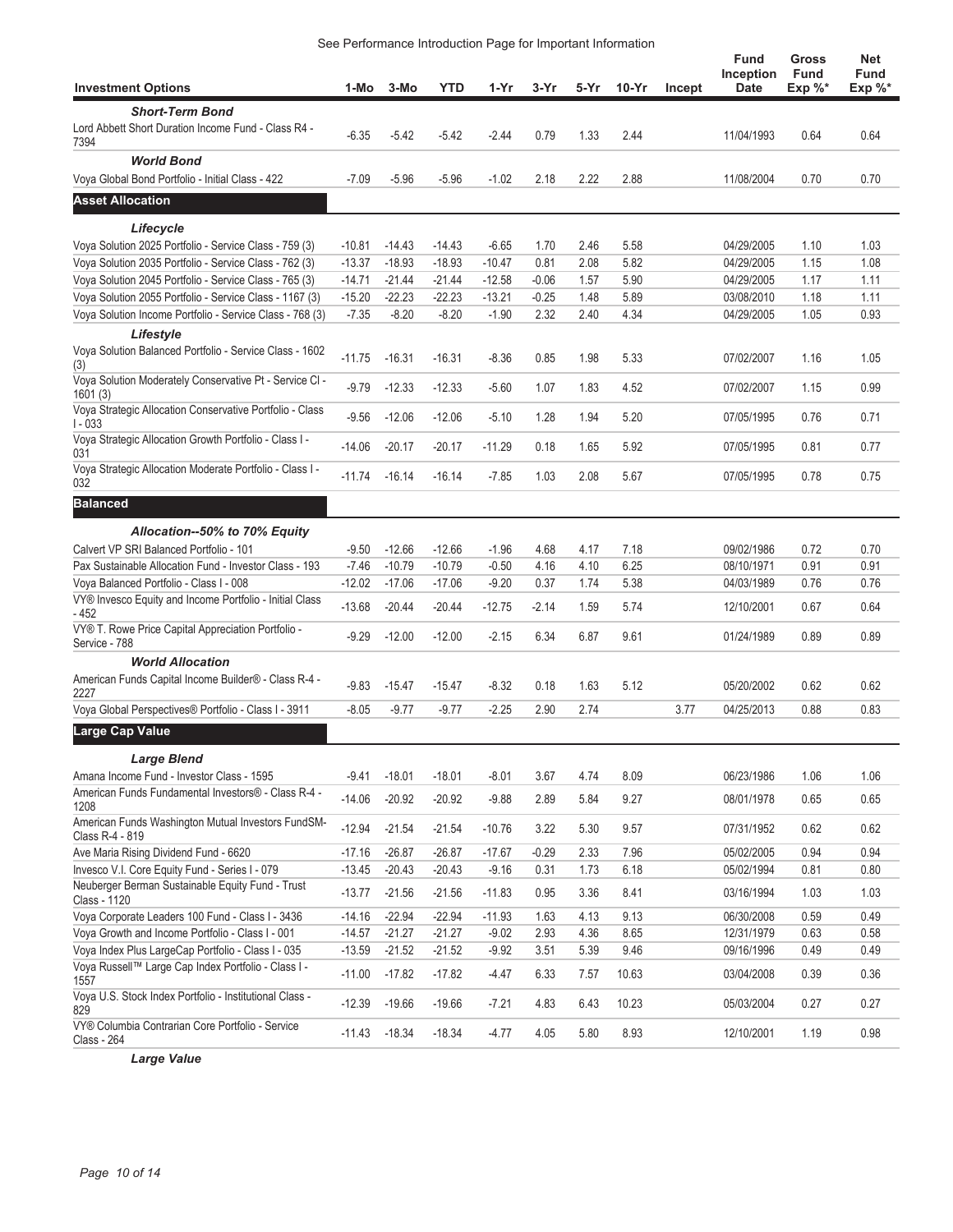| See Performance Introduction Page for Important Information |
|-------------------------------------------------------------|
|                                                             |

|                                                                                                                 |                      |                      |                      |                      |                    |                    |              |        | <b>Fund</b><br>Inception | Gross<br><b>Fund</b> | <b>Net</b><br>Fund |
|-----------------------------------------------------------------------------------------------------------------|----------------------|----------------------|----------------------|----------------------|--------------------|--------------------|--------------|--------|--------------------------|----------------------|--------------------|
| <b>Investment Options</b>                                                                                       | 1-Mo                 | 3-Mo                 | <b>YTD</b>           | 1-Yr                 | 3-Yr               | 5-Yr               | $10-Yr$      | Incept | <b>Date</b>              | $Exp \%^*$           | Exp $\%^*$         |
| Columbia Large Cap Value Fund - Advisor Class - 1428<br>Fidelity® VIP Equity-Income Portfolio - Initial Class - | $-16.53$             | $-26.35$             | $-26.35$             | $-15.29$             | $-1.31$            | 2.51               | 7.03         |        | 10/15/1990               | 0.77                 | 0.77               |
| 108                                                                                                             | $-13.06$             | $-22.06$             | $-22.06$             | $-11.24$             | $-0.02$            | 3.06               | 7.64         |        | 10/09/1986               | 0.53                 | 0.53               |
| Voya Large Cap Value Portfolio - Institutional Class -<br>1213                                                  | $-17.76$             | $-26.84$             | $-26.84$             | $-17.49$             | $-2.95$            | 0.73               | 7.26         |        | 05/11/2007               | 0.75                 | 0.64               |
| Voya Russell™ Large Cap Value Index Portfolio - Class<br>S - 2711                                               | $-14.29$             | $-24.29$             | $-24.29$             | $-14.08$             | $-0.87$            | 2.58               | 7.27         |        | 05/01/2009               | 0.78                 | 0.68               |
| VY® Invesco Comstock Portfolio - Service Class - 437                                                            | $-20.79$             | $-32.36$             | $-32.36$             | $-24.29$             | $-5.03$            | $-0.63$            | 6.03         |        | 05/01/2002               | 1.01                 | 0.99               |
| VY® Invesco Growth and Income Portfolio - Service<br><b>Class - 789</b>                                         | $-20.25$             | $-31.05$             | $-31.05$             | $-23.54$             | $-6.13$            | $-0.18$            | 5.51         |        | 10/04/1993               | 0.89                 | 0.89               |
| VY® T. Rowe Price Equity Income Portfolio - Service<br>Class - 617                                              | $-17.86$             | $-28.61$             | $-28.61$             | $-18.69$             | $-2.72$            | 1.24               | 6.28         |        | 01/24/1989               | 0.89                 | 0.86               |
| Large Cap Growth                                                                                                |                      |                      |                      |                      |                    |                    |              |        |                          |                      |                    |
| <b>Large Growth</b>                                                                                             |                      |                      |                      |                      |                    |                    |              |        |                          |                      |                    |
| Alger Responsible Investing Fund - Class A - 1584                                                               | $-9.48$              | $-12.66$             | $-12.66$             | 1.70                 | 10.11              | 8.36               | 9.58         |        | 12/04/2000               | 1.41                 | 1.35               |
| Amana Growth Fund - Investor Class - 1612                                                                       | $-8.39$              | $-13.67$             | $-13.67$             | $-2.19$              | 11.55              | 9.88               | 10.65        |        | 02/03/1994               | 1.03                 | 1.03               |
| American Funds The Growth Fund of America® - Class<br>R-4 - 572                                                 | $-11.22$             | $-15.12$             | $-15.12$             | $-4.43$              | 7.17               | 8.01               | 10.63        |        | 12/01/1973               | 0.66                 | 0.66               |
| Fidelity® VIP Contrafund Portfolio - Initial Class - 133                                                        | $-9.47$              | $-12.81$             | $-12.81$             | 0.03                 | 6.74               | 6.80               | 10.20        |        | 01/03/1995               | 0.62                 | 0.62               |
| Fidelity® VIP Growth Portfolio - Initial Class - 109                                                            | $-10.87$             | $-13.33$             | $-13.33$             | $-0.19$              | 11.92              | 10.15              | 13.18        |        | 10/09/1986               | 0.63                 | 0.63               |
| Invesco V.I. American Franchise Fund - Series I - 3384                                                          | $-9.70$              | $-14.88$             | $-14.88$             | $-0.42$              | 8.64               | 8.17               | 10.97        |        | 07/03/1995               | 0.88                 | 0.88               |
| Voya Large Cap Growth Portfolio - Institutional Class -<br>742                                                  | $-10.25$             | $-14.32$             | $-14.32$             | $-1.00$              | 9.97               | 9.06               | 12.37        |        | 05/03/2004               | 0.67                 | 0.67               |
| Voya Russell™ Large Cap Growth Index Portfolio -<br>Class I - 2713                                              | $-8.61$              | $-12.73$             | $-12.73$             | 3.17                 | 12.08              | 11.41              | 13.12        |        | 05/01/2009               | 0.54                 | 0.43               |
| VY® T. Rowe Price Growth Equity Portfolio - Initial<br>Class - 111                                              | $-11.51$             | $-14.90$             | $-14.90$             | $-3.96$              | 9.80               | 9.32               | 12.69        |        | 11/28/1997               | 0.73                 | 0.71               |
| <b>Small/Mid/Specialty</b>                                                                                      |                      |                      |                      |                      |                    |                    |              |        |                          |                      |                    |
| <b>Mid-Cap Blend</b>                                                                                            |                      |                      |                      |                      |                    |                    |              |        |                          |                      |                    |
| Invesco Mid Cap Core Equity Fund - Class A - 290                                                                | $-19.37$             | $-27.43$             | $-27.43$             | $-19.95$             | $-4.02$            | $-0.64$            | 4.03         |        | 06/09/1987               | 1.26                 | 1.24               |
| Lord Abbett Series Fund Mid Cap Stock Portfolio - Cl                                                            | $-20.84$             | $-30.54$             | $-30.54$             | $-24.84$             | $-8.96$            | $-3.50$            | 4.93         |        | 09/15/1999               | 1.14                 | 1.14               |
| VC - 075<br>Voya Index Plus MidCap Portfolio - Class I - 053                                                    | $-21.66$             | $-31.74$             | $-31.74$             | $-24.68$             | $-6.60$            | $-1.41$            | 6.44         |        | 12/16/1997               | 0.55                 | 0.55               |
| Voya Russell™ Mid Cap Index Portfolio - Class I - 1560                                                          | $-19.58$             | $-27.18$             | $-27.18$             | $-18.67$             | $-1.22$            | 1.44               | 8.37         |        | 03/04/2008               | 0.46                 | 0.41               |
| VY® JPMorgan Mid Cap Value Portfolio - Service Class<br>- 435                                                   | $-22.68$             | $-31.87$             | $-31.87$             | $-25.02$             | $-6.18$            | $-1.63$            | 7.22         |        | 05/01/2002               | 1.13                 | 1.13               |
| <b>Mid-Cap Growth</b>                                                                                           |                      |                      |                      |                      |                    |                    |              |        |                          |                      |                    |
| Voya MidCap Opportunities Portfolio - Class I - 081                                                             | $-13.89$             | $-17.17$             | $-17.17$             | $-6.81$              | 4.47               | 4.89               | 10.28        |        | 05/05/2000               | 0.78                 | 0.66               |
| Voya Russell™ Mid Cap Growth Index Portfolio - Class<br>S - 2718                                                | $-15.04$             | $-20.27$             | $-20.27$             | $-10.18$             | 5.78               | 4.92               | 10.24        |        | 05/01/2009               | 0.80                 | 0.65               |
| VY® Baron Growth Portfolio - Service Class - 436                                                                | $-19.69$             | $-22.40$             | $-22.40$             | $-10.74$             | 6.90               | 5.17               | 11.02        |        | 05/01/2002               | 1.24                 | 1.24               |
| VY® T. Rowe Price Diversified Mid Cap Growth Port -<br>Initial - 449                                            | $-15.87$             | $-21.52$             | $-21.52$             | $-9.70$              | 6.56               | 6.01               | 11.18        |        | 12/10/2001               | 0.77                 | 0.77               |
| Wanger Select - 820                                                                                             | $-15.57$             | $-22.03$             | $-22.03$             | $-11.21$             | 1.70               | 4.39               | 7.24         |        | 02/01/1999               | 1.13                 | 0.89               |
| <b>Mid-Cap Value</b>                                                                                            |                      |                      |                      |                      |                    |                    |              |        |                          |                      |                    |
| AMG Managers Fairpointe Mid Cap Fund - Class N -                                                                | $-20.39$             | $-30.42$             | $-30.42$             | $-30.07$             | $-11.74$           | $-4.53$            | 4.75         |        | 09/19/1994               | 1.13                 | 1.13               |
| 7007                                                                                                            |                      |                      |                      |                      |                    |                    |              |        |                          |                      |                    |
| Ariel Fund - Investor Class - 187<br>BlackRock Mid Cap Dividend Fund - Inv A Shares -                           | $-25.25$<br>$-20.90$ | $-35.14$<br>$-30.21$ | $-35.14$<br>$-30.21$ | $-31.24$<br>$-19.24$ | $-8.78$<br>$-4.78$ | $-3.42$<br>$-0.32$ | 5.90<br>6.30 |        | 11/06/1986<br>02/01/1995 | 1.01<br>1.20         | 1.01<br>1.10       |
| 7280<br>Columbia Select Mid Cap Value Fund - Class A Shares                                                     | $-22.24$             | $-32.89$             | $-32.89$             | $-24.24$             | $-5.83$            | $-1.66$            | 6.01         |        | 11/20/2001               | 1.19                 | 1.17               |
| $-1008$<br>VY® American Century Small-Mid Cap Value Portfolio-                                                  | $-19.94$             | $-30.20$             | $-30.20$             | $-20.06$             | $-5.67$            | 0.73               | 7.10         |        | 05/01/2002               | 1.41                 | 1.11               |
| Service - 440                                                                                                   |                      |                      |                      |                      |                    |                    |              |        |                          |                      |                    |
| <b>Small Blend</b><br>Invesco Oppenheimer VI Main Street Small Cap Fd -<br>Series I - 832                       | $-22.23$             | $-30.83$             | $-30.83$             | $-21.92$             | $-4.86$            | $-0.72$            | 7.48         |        | 05/01/1998               | 0.83                 | 0.80               |
| Loomis Sayles Small Cap Value Fund - Retail Class -<br>1117                                                     | $-23.27$             | $-33.80$             | $-33.80$             | $-27.67$             | $-9.05$            | $-2.59$            | 5.83         |        | 05/13/1991               | 1.20                 | 1.18               |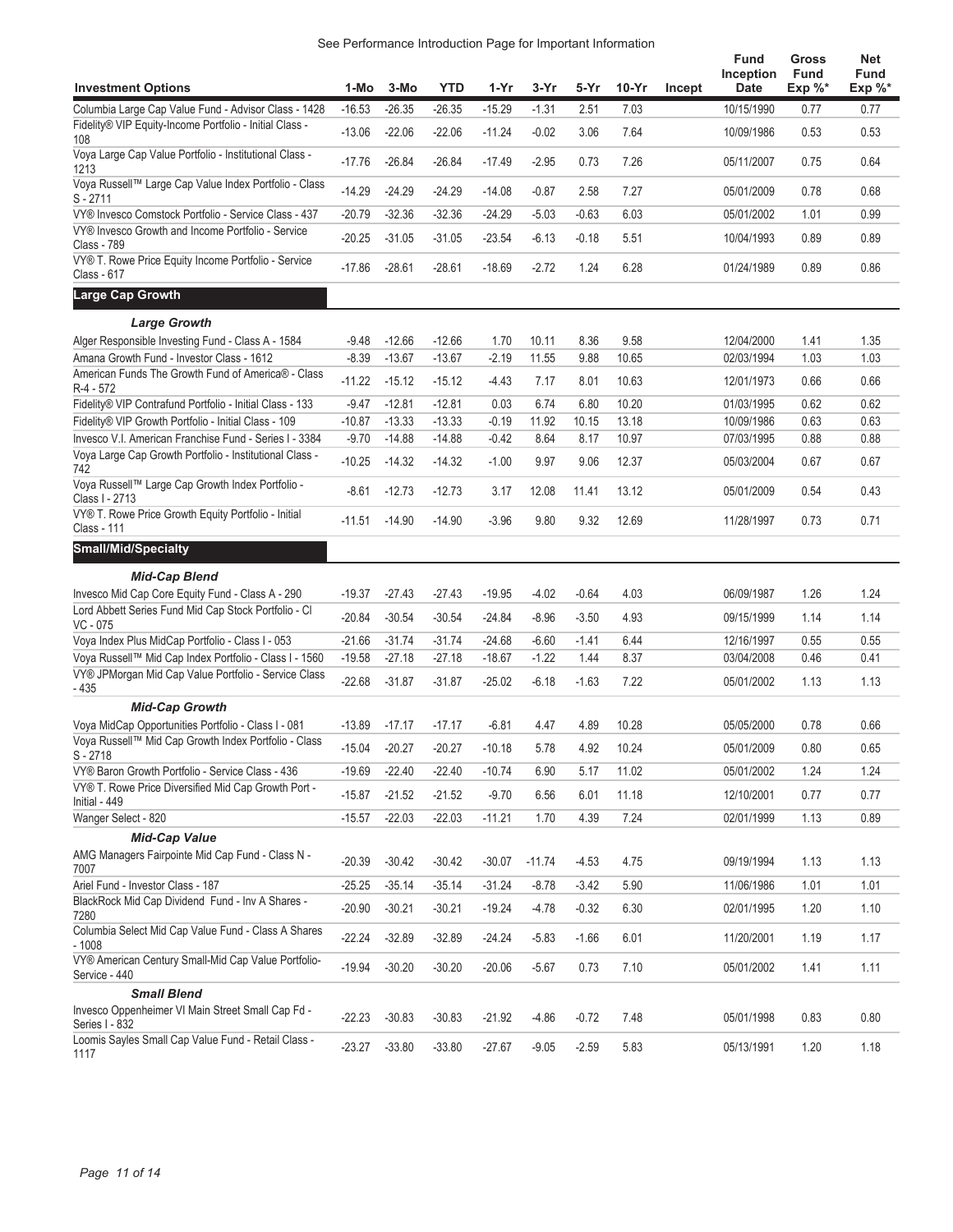| See Performance Introduction Page for Important Information |
|-------------------------------------------------------------|
|-------------------------------------------------------------|

| <b>Investment Options</b>                                                                                                | 1-Mo     | 3-Mo     | <b>YTD</b> | 1-Yr     | 3-Yr     | 5-Yr    | $10-Yr$ | Incept  | <b>Fund</b><br>Inception<br><b>Date</b> | Gross<br><b>Fund</b><br>Exp $\%^*$ | Net<br><b>Fund</b><br>Exp %* |
|--------------------------------------------------------------------------------------------------------------------------|----------|----------|------------|----------|----------|---------|---------|---------|-----------------------------------------|------------------------------------|------------------------------|
| Voya Index Plus SmallCap Portfolio - Class I - 052                                                                       | $-23.56$ | $-34.82$ | $-34.82$   | $-28.66$ | $-9.04$  | $-1.88$ | 6.04    |         | 12/19/1997                              | 0.55                               | 0.55                         |
| Voya Russell™ Small Cap Index Portfolio - Class I -<br>1563                                                              | $-21.72$ | $-30.70$ | $-30.70$   | $-24.28$ | $-4.95$  | $-0.50$ | 6.74    |         | 03/04/2008                              | 0.47                               | 0.46                         |
| Voya Small Company Portfolio - Class I - 042                                                                             | $-21.72$ | $-32.10$ | $-32.10$   | $-25.14$ | $-8.04$  | $-1.00$ | 6.39    |         | 12/27/1996                              | 0.90                               | 0.90                         |
| VY® JPMorgan Small Cap Core Equity Portfolio-<br>Service Class - 752                                                     | $-22.75$ | $-31.22$ | $-31.22$   | $-23.82$ | -4.47    | 0.09    | 8.01    |         | 05/01/2002                              | 1.10                               | 1.10                         |
| <b>Small Growth</b>                                                                                                      |          |          |            |          |          |         |         |         |                                         |                                    |                              |
| Voya SmallCap Opportunities Portfolio - Class I - 080                                                                    | $-18.76$ | $-26.37$ | $-26.37$   | $-21.20$ | -4.56    | $-0.26$ | 7.90    |         | 05/06/1994                              | 0.88                               | 0.88                         |
| Wanger USA - 821                                                                                                         | $-19.00$ | $-27.04$ | $-27.04$   | $-18.15$ | 2.29     | 3.89    | 9.09    |         | 05/03/1995                              | 1.09                               | 1.09                         |
| Wells Fargo Small Company Growth Fund -<br>Administrator Class - 6071                                                    | $-21.42$ | $-27.92$ | $-27.92$   | $-21.07$ | $-0.61$  | 0.21    | 9.23    |         | 11/11/1994                              | 1.24                               | 1.20                         |
| <b>Small Value</b>                                                                                                       |          |          |            |          |          |         |         |         |                                         |                                    |                              |
| Delaware Small Cap Value Fund - Class A - 2495                                                                           | $-24.86$ | $-36.45$ | $-36.45$   | $-28.38$ | $-9.95$  | $-2.30$ | 5.49    |         | 06/24/1987                              | 1.15                               | 1.15                         |
| Franklin Small Cap Value VIP Fund - Class 2 - 073                                                                        | $-21.95$ | $-33.62$ | $-33.62$   | $-24.51$ | $-6.69$  | $-0.60$ | 5.90    |         | 05/01/1998                              | 0.92                               | 0.91                         |
| VY® Columbia Small Cap Value II Portfolio - Service<br>Class - 1218                                                      | $-25.63$ | $-35.94$ | $-35.94$   | $-32.09$ | $-11.31$ | $-4.11$ | 4.74    |         | 05/01/2006                              | 1.15                               | 1.12                         |
| Wells Fargo Special Small Cap Value Fund - Class A -<br>191                                                              | $-22.61$ | $-33.62$ | $-33.62$   | $-25.08$ | $-6.68$  | $-0.76$ | 6.38    |         | 05/07/1993                              | 1.30                               | 1.30                         |
| <b>Specialty - Commodities Broad</b><br>PIMCO CommodityRealReturn Strategy Fund® - Admin<br>Class - 1908                 | $-18.28$ | $-28.35$ | $-28.35$   | $-26.54$ | $-10.43$ | $-8.78$ | $-6.42$ |         | 02/14/2003                              | 1.85                               | 1.71                         |
| <b>Specialty - Equity Prec Metals</b><br><b>USAA Precious Metals and Minerals Fund - Adviser</b><br><b>Shares - 2656</b> | $-12.94$ | $-21.22$ | $-21.22$   | 2.85     | $-0.73$  | 3.88    |         | $-7.43$ | 08/02/2010                              | 1.38                               | 1.34                         |
| <b>Specialty - Global Real Estate</b>                                                                                    |          |          |            |          |          |         |         |         |                                         |                                    |                              |
| VY® Clarion Global Real Estate Portfolio - Institutional -<br>1613                                                       | $-21.62$ | $-27.00$ | $-27.00$   | $-21.00$ | $-3.03$  | $-2.47$ | 4.02    |         | 01/03/2006                              | 1.02                               | 0.87                         |
| <b>Specialty - Health</b><br>BlackRock Health Sciences Opportunities Port - Inv A<br>Shares - 1776                       | $-4.85$  | $-11.54$ | $-11.54$   | 1.88     | 10.60    | 7.16    | 13.88   |         | 12/21/1999                              | 1.13                               | 1.13                         |
| <b>Specialty - Real Estate</b>                                                                                           |          |          |            |          |          |         |         |         |                                         |                                    |                              |
| Cohen & Steers Realty Shares, Inc. - 1172                                                                                | $-18.11$ | $-22.83$ | $-22.83$   | $-12.49$ | 1.22     | 2.11    | 8.35    |         | 07/02/1991                              | 0.94                               | 0.88                         |
| VY® Clarion Real Estate Portfolio - Service Class -<br>1019                                                              | $-21.50$ | $-26.93$ | $-26.93$   | $-19.96$ | $-3.30$  | $-1.36$ | 6.72    |         | 01/24/1989                              | 1.12                               | 0.93                         |
| <b>Specialty - Technology</b><br>Ivy Science and Technology Fund - Class Y - 1043                                        | $-11.09$ | $-16.37$ | $-16.37$   | 2.98     | 12.68    | 8.24    | 12.59   |         | 06/09/1998                              | 1.21                               | 1.19                         |
| Global / International                                                                                                   |          |          |            |          |          |         |         |         |                                         |                                    |                              |
| <b>Diversified Emerging Mkts</b>                                                                                         |          |          |            |          |          |         |         |         |                                         |                                    |                              |
| Invesco Oppenheimer Developing Markets Fund - Class<br>A - 190                                                           | $-15.45$ | $-22.88$ | $-22.88$   | $-14.86$ | 0.67     | 1.06    | 2.74    |         | 11/18/1996                              | 1.24                               | 1.24                         |
| VY® JPMorgan Emerging Markets Equity Portfolio -<br>Service - 779                                                        | $-17.46$ | $-22.92$ | $-22.92$   | $-12.55$ | 2.41     | 2.46    | 2.07    |         | 02/18/1998                              | 1.51                               | 1.51                         |
| <b>Foreign Large Blend</b>                                                                                               |          |          |            |          |          |         |         |         |                                         |                                    |                              |
| Lazard International Equity Portfolio - Open Shares -<br>5055                                                            | $-15.52$ | $-23.14$ | $-23.14$   | $-15.45$ | $-2.38$  | $-2.10$ | 2.74    |         | 01/23/1997                              | 1.06                               | 1.06                         |
| The Hartford International Opportunities Fund - Class<br>R4 - 3647                                                       | $-15.81$ | $-22.00$ | $-22.00$   | $-14.01$ | $-2.81$  | $-0.84$ | 2.80    |         | 07/22/1996                              | 1.12                               | 1.12                         |
| Voya International Index Portfolio - Class I - 1551                                                                      | $-14.66$ | $-23.19$ | $-23.19$   | $-15.18$ | $-2.29$  | $-0.95$ | 2.49    |         | 03/04/2008                              | 0.54                               | 0.45                         |
| <b>Foreign Large Growth</b>                                                                                              |          |          |            |          |          |         |         |         |                                         |                                    |                              |
| American Funds EuroPacific Growth Fund® - Class R-4<br>- 573                                                             | $-14.78$ | $-22.52$ | $-22.52$   | $-13.03$ | $-0.07$  | 0.56    | 3.60    |         | 04/16/1984                              | 0.84                               | 0.84                         |
| Artisan International Fund - Investor Shares - 1252                                                                      | $-14.02$ | $-21.26$ | $-21.26$   | $-7.78$  | 2.92     | $-0.20$ | 4.92    |         | 12/28/1995                              | 1.18                               | 1.18                         |
| Fidelity® VIP Overseas Portfolio - Initial Class - 107                                                                   | $-12.97$ | $-19.83$ | $-19.83$   | $-7.87$  | 1.57     | 1.27    | 4.14    |         | 01/28/1987                              | 0.79                               | 0.79                         |
| VY® T. Rowe Price International Stock Portfolio -<br>Service - 770                                                       | $-14.33$ | $-21.81$ | $-21.81$   | $-11.54$ | $-0.13$  | 0.82    | 3.90    |         | 05/02/2005                              | 1.10                               | 1.01                         |
| <b>Foreign Large Value</b><br>Voya Intl High Dividend Low Volatility Port - Initial Class<br>- 1586                      | $-14.41$ | $-22.45$ | $-22.45$   | $-15.53$ | $-4.34$  | $-2.62$ | 1.71    |         | 01/03/2006                              | 0.70                               | 0.70                         |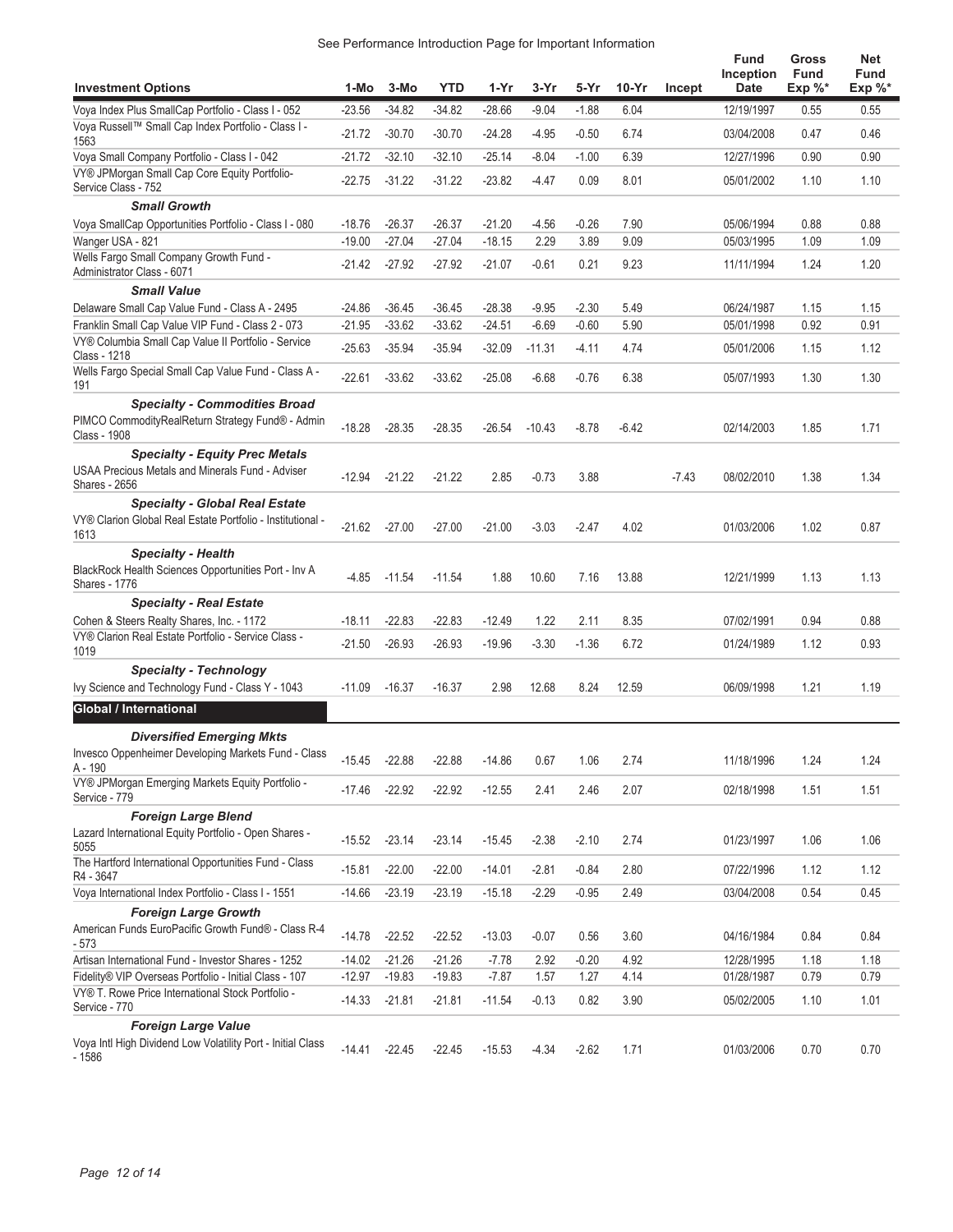#### See Performance Introduction Page for Important Information

| <b>Investment Options</b>                                           | 1-Mo     | 3-Mo     | YTD      | 1-Yr     | 3-Yr    | 5-Yr    | 10-Yr | Incept | <b>Fund</b><br>Inception<br><b>Date</b> | Gross<br><b>Fund</b><br>Exp $\%^*$ | <b>Net</b><br><b>Fund</b><br>$Exp \%^*$ |
|---------------------------------------------------------------------|----------|----------|----------|----------|---------|---------|-------|--------|-----------------------------------------|------------------------------------|-----------------------------------------|
| <b>Foreign Small/Mid Blend</b>                                      |          |          |          |          |         |         |       |        |                                         |                                    |                                         |
| Voya Multi-Manager International Small Cap Fund -<br>Class I - 2176 | $-18.07$ | $-27.40$ | $-27.40$ | $-18.63$ | $-4.57$ | $-0.23$ | 4.11  |        | 08/31/1995                              | 1.34                               | 1.20                                    |
| <b>Foreign Small/Mid Growth</b>                                     |          |          |          |          |         |         |       |        |                                         |                                    |                                         |
| Wanger International - 1348                                         | $-19.53$ | $-29.50$ | $-29.50$ | $-18.62$ | $-3.05$ | $-1.06$ | 3.80  |        | 05/03/1995                              | 1.23                               | 1.23                                    |
| <b>World Large Stock</b>                                            |          |          |          |          |         |         |       |        |                                         |                                    |                                         |
| American Funds New Perspective Fund® - Class R-4 -<br>818           | $-12.79$ | $-18.26$ | $-18.26$ | $-6.69$  | 5.57    | 5.71    | 8.30  |        | 03/13/1973                              | 0.77                               | 0.77                                    |
| Voya Global Equity Portfolio - Class I - 3056                       | $-14.87$ | $-23.29$ | $-23.29$ | $-15.84$ | $-0.79$ | 0.93    |       | 0.80   | 03/05/2015                              | 0.63                               | 0.61                                    |
| VY® Invesco Oppenheimer Global Portfolio - Initial<br>Class - 432   | $-14.40$ | $-22.10$ | $-22.10$ | $-12.13$ | 3.29    | 3.38    | 7.31  |        | 05/01/2002                              | 0.75                               | 0.75                                    |
| <b>World Small/Mid Stock</b>                                        |          |          |          |          |         |         |       |        |                                         |                                    |                                         |
| American Funds SMALLCAP World Fund® - Class R-4<br>$-1445$          | $-17.35$ | $-22.55$ | $-22.55$ | $-12.27$ | 2.28    | 3.63    | 7.33  |        | 07/24/2002                              | 1.03                               | 1.03                                    |

The risks of investing in small company stocks may include relatively low trading volumes, a greater degree of change in earnings and greater short-term volatility.

Foreign investing involves special risks such as currency fluctuation and public disclosure, as well as economic and political risks.

Some of the Funds invest in securities guaranteed by the U.S. Government as to the timely payment of principal and interest; however, shares of the Funds are not insured nor guaranteed.

High yielding fixed-income securities generally are subject to greater market fluctuations and risks of loss of income and principal than are investments in lower yielding fixed-income securities.

Sector funds may involve greater-than average risk and are often more volatile than funds holding a diversified portfolio of stocks in many industries. Examples include: banking, biotechnology, chemicals, energy, environmental services, natural resources, precious metals, technology, telecommunications, and utilities.

\*The Gross Expense Ratios shown do not reflect any temporary fee or expense waivers that may be in effect for a fund. The performance of a fund with a temporary fee or expense waiver would have been lower if the gross fund fees / expenses listed had been reflected.

#### **Additional Notes**

Not all investment options are available under all contracts, plans or jurisdictions.

(1)The current rate for the Voya Fixed Plus Account II (4568) MC 901, Fund 4568 is 3.00%, expressed as an annual effective yield. The current rate may change and be higher or lower than the previously identified rate but is guaranteed not to be less than 3.00%. VRIAC will not apply a decrease to the current rate following a rate change initiated solely by us prior to the last day of the three-month period measured from the first day of the month in which such change was effective. Note: The current rate for an initial investment in the fixed account previously identified may be in effect for less than a full three-month period.

(2)YOU COULD LOSE MONEY BY INVESTING IN THE FUND. ALTHOUGH THE FUND SEEKS TO PRESERVE THE VALUE OF YOUR INVESTMENT AT \$1.00 PER SHARE, IT CANNOT GUARANTEE IT WILL DO SO. AN INVESTMENT IN THE FUND IS NOT INSURED OR GUARANTEED BY THE FEDERAL DEPOSIT INSURANCE CORPORATION OR ANY OTHER GOVERNMENT AGENCY. THE FUND'S SPONSOR HAS NO LEGAL OBLIGATION TO PROVIDE FINANCIAL SUPPORT TO THE FUND, AND YOU SHOULD NOT EXPECT THAT THE SPONSOR WILL PROVIDE FINANCIAL SUPPORT TO THE FUND AT ANY TIME.

(3)There is no guarantee that any investment option will achieve its stated objective. Principal value fluctuates and there is no guarantee of value at any time, including the target date. The "target date" is the approximate date when you plan to start withdrawing your money. When your target date is reached, you may have more or less than the original amount invested. For each target date Portfolio, until the day prior to its Target Date, the Portfolio will seek to provide total returns consistent with an asset allocation targeted for an investor who is retiring in approximately each Portfolio's designation Target Year. Prior to choosing a Target Date Portfolio, investors are strongly encouraged to review and understand the Portfolio's objectives and its composition of stocks and bonds, and how the asset allocation will change over time as the target date nears. No two investors are alike and one should not assume that just because they intend to retire in the year corresponding to the Target Date that that specific Portfolio is appropriate and suitable to their risk tolerance. It is recommended that an investor consider carefully the possibility of capital loss in each of the target date Portfolios, the likelihood and magnitude of which will be dependent upon the Portfolio's asset allocation. On the Target Date, the portfolio will seek to provide a combination of total return and stability of principal.

The Voya Solution / Target Date PortfoliosSM are actively managed and the asset allocation adjusted over time. The portfolios may merge with or change to other portfolios over time. Refer to the prospectus for more information about the specific risks of investing in the various asset classes included in the The Voya Solution / Target Date PortfoliosSM.

Stocks are more volatile than bonds, and portfolios with a higher concentration of stocks are more likely to experience greater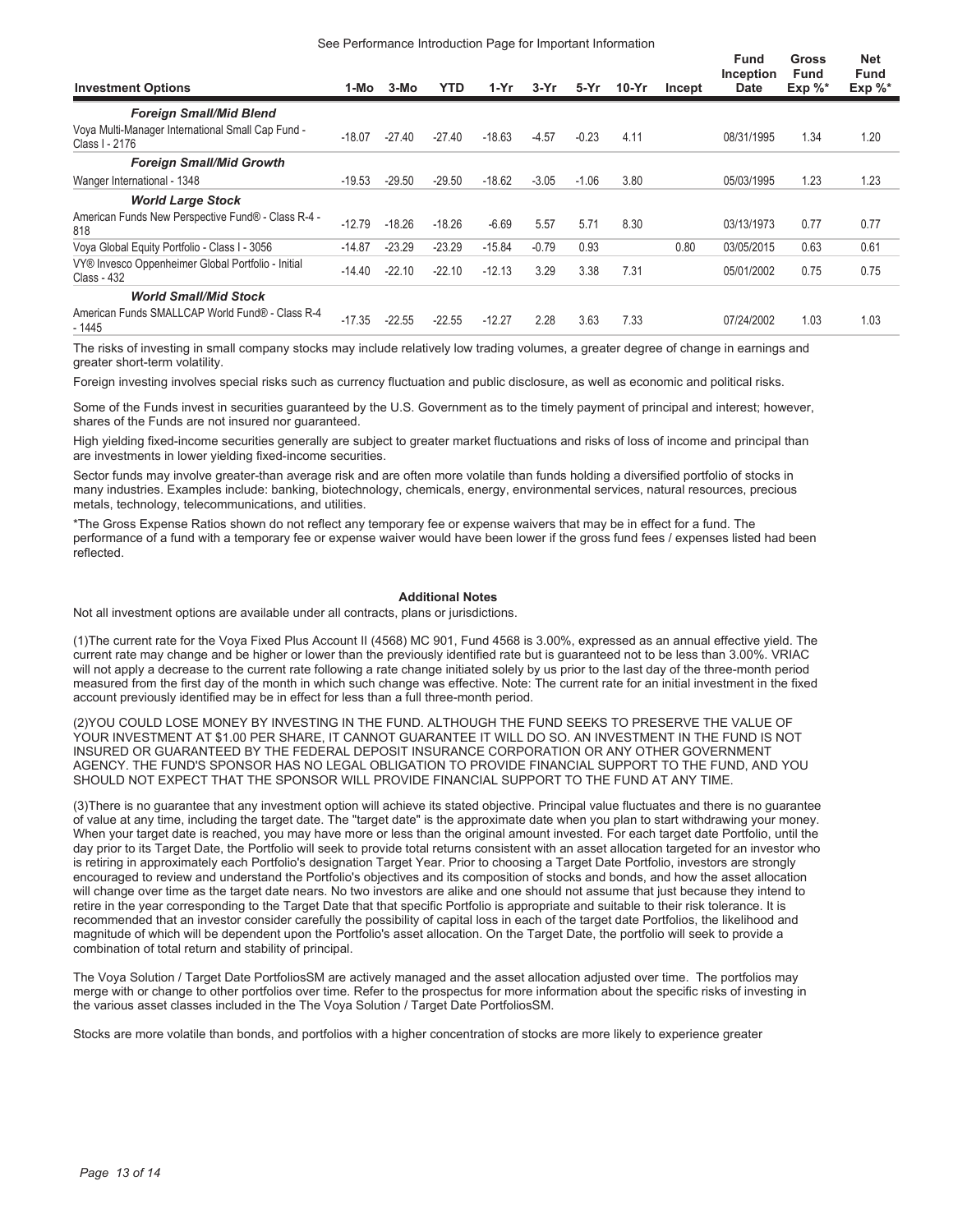#### See Performance Introduction Page for Important Information **Additional Notes**

fluctuations in value than portfolios with a higher concentration in bonds. Foreign stocks and small and midcap stocks may be more volatile than large cap stocks. Investing in bonds also entails credit risk and interest rate risk. Generally investors with longer timeframes can consider assuming more risk in their investment portfolio.

(4)The Investment Option is not part of the Separate Account. The returns listed do not include the impact of contract charges. Please refer to the contract to determine which Fixed Interest Options are available for your specific plan.

#### **(5)The current yield reflects the deduction of all charges that are deducted from the total return quotations shown.**

Insurance products, annuities and funding agreements issued by Voya Retirement Insurance and Annuity Company, One Orange Way Windsor, CT 06095, (VRIAC), which is solely responsible for meeting its obligations. Plan administrative services provided by VRIAC or Voya Institutional Plan Services, LLC. All companies are members of the Voya family of companies. Securities are distributed by or offered through Voya Financial Partners, LLC (member SIPC) or other broker-dealers with which it has a selling agreement.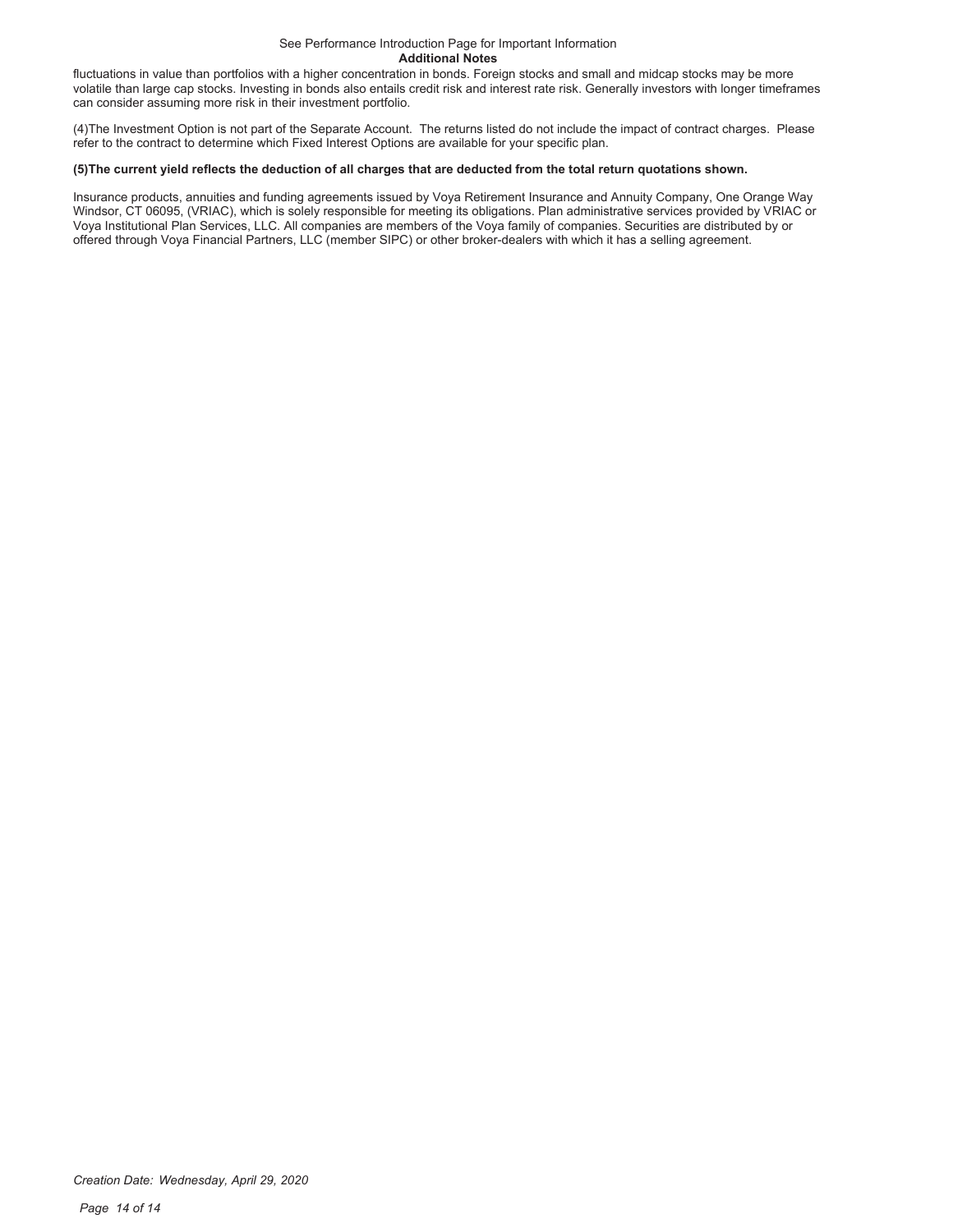# Fidelity Report for UNIVERSITY OF FLORIDA

| Client ID: 000704952<br>Unique Participants: 1,425 |                                              |        |                                  |             |                                |         | <b>Relationship View</b><br><b>Total Participants: 1,682</b> |                               |           |                                         |                                |                             |  |
|----------------------------------------------------|----------------------------------------------|--------|----------------------------------|-------------|--------------------------------|---------|--------------------------------------------------------------|-------------------------------|-----------|-----------------------------------------|--------------------------------|-----------------------------|--|
|                                                    | <b>Investment Summary</b>                    |        |                                  |             |                                |         |                                                              |                               |           | <b>Administrative Revenue Allowance</b> |                                |                             |  |
| <b>Investment Option</b>                           | Assets (As of                                | Ticker | Category <sup>2</sup>            |             | <b>Total Investment Option</b> |         |                                                              | <b>Investment Option Fees</b> |           | <b>Additional Value for</b>             |                                | <b>Total Administrative</b> |  |
|                                                    | $03/31/2020$ <sup>1</sup>                    |        |                                  |             | $\text{Fees}^3$                |         |                                                              | <b>Attributable to</b>        |           | <b>Fidelity Products<sup>5</sup></b>    | Revenue Allowance <sup>6</sup> |                             |  |
|                                                    |                                              |        |                                  |             |                                |         |                                                              | Recordkeeping <sup>4</sup>    |           |                                         |                                |                             |  |
|                                                    |                                              |        |                                  | %           |                                | \$      | %                                                            | S                             | %         | \$                                      | %                              | \$                          |  |
| <b>FID CONTRAFUND K</b>                            | $\overline{\mathcal{S}}$<br>22,916,434 FCNKX |        | <b>Large Growth</b>              | $0.770$ \$  |                                | 176,457 | $0.10$ \$                                                    | 22,916                        | $0.10$ \$ | 22,916                                  | $0.20$ \$                      | 45,833                      |  |
| FID 500 INDEX                                      | \$<br>14,017,659 FXAIX                       |        | Large Blend                      | $0.015$ \$  |                                | 2,103   | $0.00$ \$                                                    | $\sim$                        | $0.00$ \$ | $\sim$                                  | $0.00$ \$                      |                             |  |
| FID GOV CASH RESERVE                               | 12,775,511 FDRXX<br>$\mathfrak{S}$           |        | Money Market-Taxable             | $0.380$ \$  |                                | 48,547  | $0.10$ \$                                                    | 12,776                        | $0.10$ \$ | 12,776                                  | $0.20$ \$                      | 25,551                      |  |
| FID GOVT MMRK PRM                                  | \$<br>10,448,657 FZCXX                       |        | Money Market-Taxable             | $0.320$ \$  |                                | 33,436  | $0.10$ \$                                                    | 10,449                        | $0.10$ \$ | 10,449                                  | $0.20$ \$                      | 20,897                      |  |
| FID BALANCED K                                     | $\mathfrak{S}$<br>9,396,437 FBAKX            |        | Allocation--50% to 70% Equity    | $0.450$ \$  |                                | 42,284  | $0.10$ \$                                                    | 9,396                         | $0.10$ \$ | 9,396                                   | $0.20$ \$                      | 18,793                      |  |
| <b>FID GROWTH COK</b>                              | \$<br>8,074,035 FGCKX                        |        | Large Growth                     | $0.750$ \$  |                                | 60,555  | $0.10$ \$                                                    | 8,074                         | $0.10$ \$ | 8,074                                   | $0.20$ \$                      | 16,148                      |  |
| FID TOTAL MKT IDX                                  | $\frac{1}{2}$<br>6,601,153 FSKAX             |        | Large Blend                      | $0.015$ \$  |                                | 990     | $0.00$ \$                                                    | $\blacksquare$                | $0.00$ \$ | $\sim$                                  | $0.00$ \$                      |                             |  |
| FID LOW PRICED STK K                               | \$<br>6,353,758 FLPKX                        |        | Mid-Cap Value                    | $0.430 $ \$ |                                | 27,321  | $0.10$ \$                                                    | 6,354                         | $0.10$ \$ | 6,354                                   | $0.20$ \$                      | 12,708                      |  |
| FID BLUE CHIP GR K                                 | $\mathfrak{S}$<br>6,339,737 FBGKX            |        | Large Growth                     | $0.700$ \$  |                                | 44,378  | $0.10$ \$                                                    | 6,340                         | $0.10$ \$ | 6,340                                   | $0.20$ \$                      | 12,679                      |  |
| <b>FID GOVT MMKT</b>                               | \$<br>6,252,345 SPAXX                        |        | Money Market-Taxable             | $0.420$ \$  |                                | 26,260  | $0.10$ \$                                                    | 6,252                         | $0.10$ \$ | 6,252                                   | $0.20$ \$                      | 12,505                      |  |
| FID FREEDOM 2030 K                                 | $\mathbb{S}$<br>5,772,581 FSNQX              |        | Target-Date 2030                 | $0.600$ \$  |                                | 34,635  | $0.10$ \$                                                    | 5,773                         | $0.10$ \$ | 5,773                                   | $0.20$ \$                      | 11,545                      |  |
| FID DIVIDEND GR K                                  | \$<br>4,560,076 FDGKX                        |        | Large Value                      | $0.400$ \$  |                                | 18,240  | $0.10$ \$                                                    | 4,560                         | $0.10$ \$ | 4,560                                   | $0.20$ \$                      | 9,120                       |  |
| FID US BOND IDX                                    | $\mathfrak{S}$<br>3,950,480 FXNAX            |        | Intermediate Core Bond           | $0.025$ \$  |                                | 988     | $0.00$ \$                                                    | $\overline{\phantom{a}}$      | $0.00$ \$ | $\overline{\phantom{a}}$                | $0.00$ \$                      |                             |  |
| FID EQUITY INCOME K                                | \$<br>3,382,048 FEIKX                        |        | Large Value                      | $0.510$ \$  |                                | 17,248  | $0.10$ \$                                                    | 3,382                         | $0.10$ \$ | 3,382                                   | $0.20$ \$                      | 6,764                       |  |
| FID FREEDOM 2020 K                                 | $\mathfrak{S}$<br>3,347,445 FSNOX            |        | Target-Date 2020                 | $0.530$ \$  |                                | 17,741  | $0.10$ \$                                                    | 3,347                         | $0.10$ \$ | 3,347                                   | $0.20$ \$                      | 6,695                       |  |
| FID NASDAQ COMP INDX                               | \$<br>2,932,106 FNCMX                        |        | Large Growth                     | $0.300$ \$  |                                | 8,796   | $0.00$ \$                                                    | $\overline{\phantom{a}}$      | $0.10$ \$ | 2,932                                   | $0.10$ \$                      | 2,932                       |  |
| FID FREEDOM 2035 K                                 | $\frac{1}{2}$<br>2,793,480 FSNUX             |        | Target-Date 2035                 | $0.630$ \$  |                                | 17,599  | $0.10$ \$                                                    | 2,793                         | $0.10$ \$ | 2,793                                   | $0.20$ \$                      | 5,587                       |  |
| FID FREEDOM 2040 K                                 | \$<br>2,771,198 FSNVX                        |        | Target-Date 2040                 | $0.650$ \$  |                                | 18,013  | $0.10$ \$                                                    | 2,771                         | $0.10$ \$ | 2,771                                   | $0.20$ \$                      | 5,542                       |  |
| <b>FID OTC K</b>                                   | $\mathfrak{S}$<br>2,723,983 FOCKX            |        | Large Growth                     | $0.790$ \$  |                                | 21,519  | $0.10$ \$                                                    | 2,724                         | $0.10$ \$ | 2,724                                   | $0.20$ \$                      | 5,448                       |  |
| FID MAGELLAN K                                     | \$<br>2,524,697 FMGKX                        |        | Large Growth                     | $0.590$ \$  |                                | 14,896  | $0.10$ \$                                                    | 2,525                         | $0.10$ \$ | 2,525                                   | $0.20$ \$                      | 5,049                       |  |
| FID FREEDOM 2025 K                                 | $\frac{1}{2}$<br>2,479,267 FSNPX             |        | Target-Date 2025                 | $0.560$ \$  |                                | 13,884  | $0.10$ \$                                                    | 2,479                         | $0.10$ \$ | 2,479                                   | $0.20$ \$                      | 4,959                       |  |
| FID CAPITAL & INCOME                               | \$<br>2,459,829 FAGIX                        |        | <b>High Yield Bond</b>           | $0.690$ \$  |                                | 16,973  | $0.10$ \$                                                    | 2,460                         | $0.10$ \$ | 2,460                                   | $0.20$ \$                      | 4,920                       |  |
| FID TOTAL BOND                                     | $\mathfrak{s}$<br>2,376,690 FTBFX            |        | Intermediate Core-Plus Bond      | $0.450$ \$  |                                | 10,695  | $0.10$ \$                                                    | 2,377                         | $0.10$ \$ | 2,377                                   | $0.20$ \$                      | 4,753                       |  |
| FID SEL SEMICONDUCT                                | \$<br>2,356,018 FSELX                        |        | Technology                       | $0.730$ \$  |                                | 17,199  | $0.25$ \$                                                    | 5,890                         | $0.10$ \$ | 2,356                                   | $0.35$ \$                      | 8,246                       |  |
| FID STRATEGIC INCOME                               | 2,206,765 FADMX<br>$\frac{3}{2}$             |        | <b>Multisector Bond</b>          | $0.680$ \$  |                                | 15,006  | $0.10$ \$                                                    | 2,207                         | $0.10$ \$ | 2,207                                   | $0.20$ \$                      | 4,414                       |  |
| FID ASSET MGR 50%                                  | \$<br>2,143,113 FASMX                        |        | Allocation--30% to 50% Equity    | $0.660$ \$  |                                | 14,145  | $0.25$ \$                                                    | 5,358                         | $0.10$ \$ | 2,143                                   | $0.35$ \$                      | 7,501                       |  |
| FID SEL HEALTHCARE                                 | $\mathfrak{s}$<br>1,969,454 FSPHX            |        | Health                           | $0.710$ \$  |                                | 13,983  | $0.25$ \$                                                    | 4,924                         | $0.10$ \$ | 1,969                                   | $0.35$ \$                      | 6,893                       |  |
| FID FREEDOM 2050 K                                 | \$<br>1,956,048 FNSBX                        |        | Target-Date 2050                 | $0.650$ \$  |                                | 12,714  | $0.10$ \$                                                    | 1,956                         | $0.10$ \$ | 1,956                                   | $0.20$ \$                      | 3,912                       |  |
| FID SEL TECHNOLOGY                                 | $\frac{1}{2}$<br>1,951,257 FSPTX             |        | Technology                       | $0.720$ \$  |                                | 14,049  | $0.25$ \$                                                    | 4,878                         | $0.10$ \$ | 1,951                                   | $0.35$ \$                      | 6,829                       |  |
| FID FREEDOM 2045 K                                 | \$<br>1,899,950 FSNZX                        |        | Target-Date 2045                 | $0.650$ \$  |                                | 12,350  | $0.10$ \$                                                    | 1,900                         | $0.10$ \$ | 1,900                                   | $0.20$ \$                      | 3,800                       |  |
| FID REAL ESTATE INVS                               | $\frac{1}{2}$<br>1,858,401 FRESX             |        | <b>Real Estate</b>               | $0.740$ \$  |                                | 13,752  | $0.25$ \$                                                    | 4,646                         | $0.10$ \$ | 1,858                                   | $0.35$ \$                      | 6,504                       |  |
| FID INTL INDEX                                     | \$<br>1,761,914 FSPSX                        |        | Foreign Large Blend              | $0.035$ \$  |                                | 617     | $0.00$ \$                                                    | $\overline{\phantom{a}}$      | $0.00$ \$ | $\overline{\phantom{a}}$                | $0.00$ \$                      |                             |  |
| FID NEW MILLEN                                     | $\frac{1}{2}$<br>1,731,800 FMILX             |        | Large Blend                      | $0.690$ \$  |                                | 11,949  | $0.25$ \$                                                    | 4,329                         | $0.10$ \$ | 1,732                                   | $0.35$ \$                      | 6,061                       |  |
| FID SHORT TERM BOND                                | $$\mathbb{S}$$<br>1,709,877 FSHBX            |        | Short-Term Bond                  | $0.450$ \$  |                                | 7,694   | $0.10$ \$                                                    | 1,710                         | $0.10$ \$ | 1,710                                   | $0.20$ \$                      | 3,420                       |  |
| FID DIVERSIFD INTL K                               | $\frac{1}{2}$<br>1,667,082 FDIKX             |        | Foreign Large Growth             | $0.630$ \$  |                                | 10,503  | $0.10$ \$                                                    | 1,667                         | $0.10$ \$ | 1,667                                   | $0.20$ \$                      | 3,334                       |  |
| FID SEL BIOTECH                                    | \$<br>1,666,002 FBIOX                        |        | Health                           | $0.720$ \$  |                                | 11,995  | $0.25$ \$                                                    | 4,165                         | $0.10$ \$ | 1,666                                   | $0.35$ \$                      | 5,831                       |  |
| <b>FID EMERGING MKTS K</b>                         | 1,570,833 FKEMX<br>$\frac{1}{2}$             |        | <b>Diversified Emerging Mkts</b> | $0.800$ \$  |                                | 12,567  | $0.10$ \$                                                    | 1,571                         | $0.10$ \$ | 1,571                                   | $0.20$ \$                      | 3,142                       |  |
| FID GROWTH STRAT K                                 | \$<br>1,535,741 FAGKX                        |        | Mid-Cap Growth                   | $0.430 $ \$ |                                | 6,604   | $0.10$ \$                                                    | 1,536                         | $0.10$ \$ | 1,536                                   | $0.20$ \$                      | 3,071                       |  |
| FID ASSET MGR 20%                                  | $\frac{1}{2}$<br>1,459,085 FASIX             |        | Allocation--15% to 30% Equity    | $0.530$ \$  |                                | 7,733   | $0.25$ \$                                                    | 3,648                         | $0.10$ \$ | 1,459                                   | $0.35$ \$                      | 5,107                       |  |
| FID INTM TR BD IDX                                 | \$<br>1,416,996 FUAMX                        |        | Intermediate Government          | $0.030$ \$  |                                | 425     | $0.00$ \$                                                    | $\overline{\phantom{a}}$      | $0.00$ \$ | $\overline{\phantom{a}}$                | $0.00$ \$                      |                             |  |
| <b>FID PURITAN K</b>                               | $$\mathbb{S}$$<br>1,388,384 FPUKX            |        | Allocation--50% to 70% Equity    | $0.450$ \$  |                                | 6,248   | $0.10$ \$                                                    | 1,388                         | 0.10S     | 1,388                                   | $0.20$ \$                      | 2,777                       |  |
| FID MID CAP IDX                                    | \$<br>1,386,304 FSMDX                        |        | Mid-Cap Blend                    | $0.025$ \$  |                                | 347     | $0.00$ \$                                                    | $\overline{\phantom{a}}$      | $0.00$ \$ | $\overline{\phantom{a}}$                | $0.00$ \$                      |                             |  |
| FID LTD TERM BOND                                  | $\mathfrak{s}$<br>1,363,592 FJRLX            |        | Short-Term Bond                  | $0.450$ \$  |                                | 6,136   | $0.10$ \$                                                    | 1,364                         | $0.10$ \$ | 1,364                                   | $0.20$ \$                      | 2,727                       |  |
| <b>FID OVERSEAS K</b>                              | \$<br>1,347,582 FOSKX                        |        | Foreign Large Growth             | $0.780$ \$  |                                | 10,511  | $0.10$ \$                                                    | 1,348                         | $0.10$ \$ | 1,348                                   | $0.20$ \$                      | 2,695                       |  |
| FID SEL SOFTWARE                                   | $\mathbb{S}$<br>1,340,013 FSCSX              |        | Technology                       | $0.720$ \$  |                                | 9,648   | $0.25$ \$                                                    | 3,350                         | $0.10$ \$ | 1,340                                   | $0.35$ \$                      | 4,690                       |  |
| FID MID CAP STOCK K                                | \$<br>1,301,789 FKMCX                        |        | Mid-Cap Blend                    | $0.620$ \$  |                                | 8,071   | $0.10$ \$                                                    | 1,302                         | $0.10$ \$ | 1,302                                   | $0.20$ \$                      | 2,604                       |  |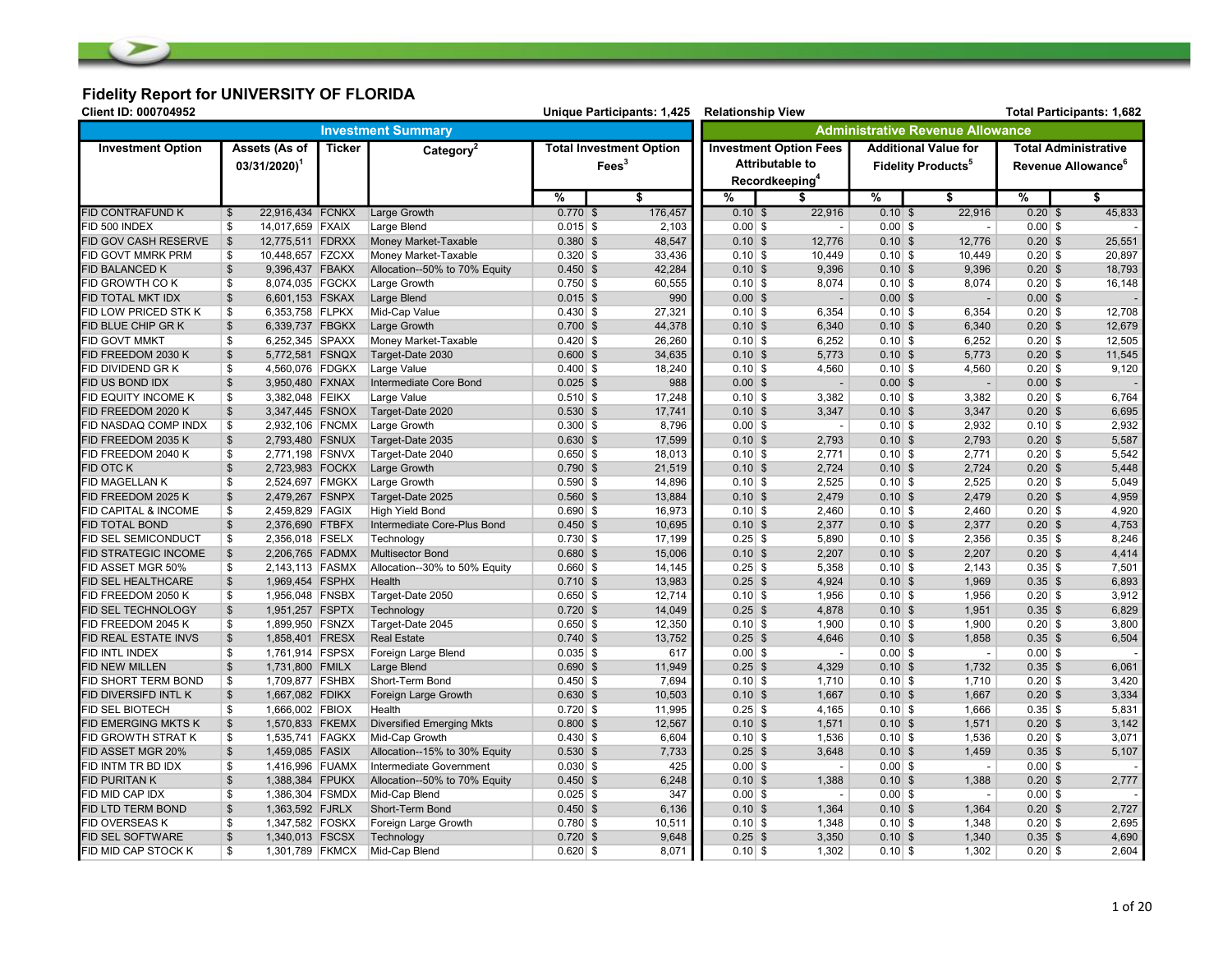| <b>Investment Summary</b>     |                                            |                 |                                 |               |                                                     |           | <b>Administrative Revenue Allowance</b>                                               |           |                                                                     |                                                               |       |  |  |
|-------------------------------|--------------------------------------------|-----------------|---------------------------------|---------------|-----------------------------------------------------|-----------|---------------------------------------------------------------------------------------|-----------|---------------------------------------------------------------------|---------------------------------------------------------------|-------|--|--|
| <b>Investment Option</b>      | Assets (As of<br>$03/31/2020$ <sup>1</sup> | <b>Ticker</b>   | Category <sup>2</sup>           |               | <b>Total Investment Option</b><br>Fees <sup>3</sup> |           | <b>Investment Option Fees</b><br><b>Attributable to</b><br>Recordkeeping <sup>4</sup> |           | <b>Additional Value for</b><br><b>Fidelity Products<sup>5</sup></b> | <b>Total Administrative</b><br>Revenue Allowance <sup>6</sup> |       |  |  |
|                               |                                            |                 |                                 | $\frac{9}{6}$ | \$                                                  | $\%$      | \$                                                                                    | %         | \$                                                                  | %                                                             | \$    |  |  |
| <b>FID SEL GOLD</b>           | $\mathbb{S}$                               | 1,183,172 FSAGX | <b>Equity Precious Metals</b>   | $0.860$ \$    | 10,175                                              | $0.25$ \$ | 2,958                                                                                 | $0.10$ \$ | 1,183                                                               | $0.35$ \$                                                     | 4,141 |  |  |
| <b>FID GROWTH &amp; INC K</b> | \$<br>1,174,928 FGIKX                      |                 | Large Blend                     | $0.510$ \$    | 5,992                                               | $0.10$ \$ | 1,175                                                                                 | $0.10$ \$ | 1,175                                                               | $0.20$ \$                                                     | 2,350 |  |  |
| FID INTL DISCOVERY K          | $\frac{3}{2}$<br>1,082,211 FIDKX           |                 | Foreign Large Growth            | $0.660$ \$    | 7,143                                               | 0.10S     | 1,082                                                                                 | $0.10$ \$ | 1,082                                                               | $0.20$ \$                                                     | 2,164 |  |  |
| FID SEL MED TECH&DV           | \$                                         | 1,061,602 FSMEX | Health                          | $0.730$ \$    | 7,750                                               | $0.25$ \$ | 2,654                                                                                 | $0.10$ \$ | 1,062                                                               | $0.35$ \$                                                     | 3,716 |  |  |
| <b>FID FOCUSED STOCK</b>      | $\mathfrak{s}$                             | 1,057,336 FTQGX | Large Growth                    | $0.890$ \$    | 9,410                                               | $0.25$ \$ | 2,643                                                                                 | $0.10$ \$ | 1,057                                                               | $0.35$ \$                                                     | 3,701 |  |  |
| FID FREEDOM 2010 K            | \$                                         | 1,037,185 FSNKX | Target-Date 2000-2010           | $0.460$ \$    | 4,771                                               | $0.10$ \$ | 1,037                                                                                 | $0.10$ \$ | 1,037                                                               | $0.20$ \$                                                     | 2,074 |  |  |
| FID LEVERGD CO STK K          | $\mathfrak{s}$                             | 1,016,334 FLCKX | Mid-Cap Blend                   | $0.670$ \$    | 6,809                                               | $0.10$ \$ | 1,016                                                                                 | $0.10$ \$ | 1,016                                                               | $0.20$ \$                                                     | 2,033 |  |  |
| FID LC VAL ENH INDX           | \$                                         | 974,798 FLVEX   | Large Value                     | $0.390$ \$    | 3,802                                               | $0.00$ \$ | $\sim$                                                                                | $0.10$ \$ | 975                                                                 | $0.10$ \$                                                     | 975   |  |  |
| FID CAP APPREC K              | $\mathbb{S}$                               | 967,900 FCAKX   | Large Growth                    | $0.520$ \$    | 5,033                                               | $0.10$ \$ | 968                                                                                   | $0.10$ \$ | 968                                                                 | $0.20$ \$                                                     | 1,936 |  |  |
| FID INVST GR BD               | $\mathbb{S}$                               | 955,405 FBNDX   | Intermediate Core Bond          | $0.450$ \$    | 4,299                                               | $0.10$ \$ | 955                                                                                   | $0.10$ \$ | 955                                                                 | $0.20$ \$                                                     | 1,911 |  |  |
| FID SEL IT SERVICES           | $\mathfrak{S}$                             | 913,437 FBSOX   | Technology                      | $0.740$ \$    | 6,759                                               | $0.25$ \$ | 2,284                                                                                 | $0.10$ \$ | 913                                                                 | $0.35$ \$                                                     | 3,197 |  |  |
| FID SM CAP IDX                | \$                                         | 906.249 FSSNX   | <b>Small Blend</b>              | $0.025$ \$    | 227                                                 | $0.00$ \$ | $\blacksquare$                                                                        | $0.00$ \$ | $\overline{\phantom{a}}$                                            | $0.00$ \$                                                     |       |  |  |
| FID EXTD MKT IDX              | $\mathfrak{S}$                             | 899,126 FSMAX   | Mid-Cap Blend                   | $0.045$ \$    | 405                                                 | $0.00$ \$ | $\overline{\phantom{a}}$                                                              | $0.00$ \$ | $\overline{\phantom{a}}$                                            | $0.00$ \$                                                     |       |  |  |
| FID FOUR IN ONE IDX           | \$                                         | 883,913 FFNOX   | Allocation--70% to 85% Equity   | $0.110$ \$    | 972                                                 | $0.00$ \$ | $\overline{\phantom{a}}$                                                              | $0.00$ \$ | $\overline{\phantom{a}}$                                            | $0.00$ \$                                                     |       |  |  |
| FID SMALL CAP VALUE           | $\frac{1}{2}$                              | 870,180 FCPVX   | <b>Small Value</b>              | $0.660$ \$    | 5.743                                               | $0.25$ \$ | 2,175                                                                                 | $0.10$ \$ | 870                                                                 | $0.35$ \$                                                     | 3.046 |  |  |
| FID SM CAP DISCOVERY          | \$                                         | 857,806 FSCRX   | Small Blend                     | $0.610$ \$    | 5,233                                               | $0.25$ \$ | 2,145                                                                                 | $0.10$ \$ | 858                                                                 | $0.35$ \$                                                     | 3,002 |  |  |
| FID ST TR BD IDX              | $\sqrt[6]{2}$                              | 853,203 FUMBX   | <b>Short Government</b>         | $0.030$ \$    | 256                                                 | $0.00$ \$ | $\overline{\phantom{a}}$                                                              | $0.00$ \$ | $\overline{\phantom{a}}$                                            | $0.00$ \$                                                     |       |  |  |
| FID NEW MARKETS INC           | \$                                         | 851,168 FNMIX   | <b>Emerging Markets Bond</b>    | $0.820$ \$    | 6,980                                               | $0.10$ \$ | 851                                                                                   | $0.10$ \$ | 851                                                                 | $0.20$ \$                                                     | 1,702 |  |  |
| FID ASSET MGR 60%             | $\mathfrak{s}$                             | 844,791 FSANX   | Allocation--50% to 70% Equity   | $0.730$ \$    | 6,167                                               | $0.25$ \$ | 2,112                                                                                 | $0.10$ \$ | 845                                                                 | $0.35$ \$                                                     | 2,957 |  |  |
| <b>FID CHINA REGION</b>       | \$                                         | 809,394 FHKCX   | China Region                    | $0.950$ \$    | 7,689                                               | $0.25$ \$ | 2,023                                                                                 | $0.10$ \$ | 809                                                                 | $0.35$ \$                                                     | 2,833 |  |  |
| FID SEL ENERGY                | $\mathfrak s$                              | 794,928 FSENX   | <b>Equity Energy</b>            | $0.780$ \$    | 6,200                                               | $0.25$ \$ | 1,987                                                                                 | $0.10$ \$ | 795                                                                 | $0.35$ \$                                                     | 2,782 |  |  |
| FID STK SEL SM CAP            | \$                                         | 789,212 FDSCX   | Small Blend                     | $0.750$ \$    | 5.919                                               | $0.25$ \$ | 1,973                                                                                 | $0.10$ \$ | 789                                                                 | $0.35$ \$                                                     | 2.762 |  |  |
| FID VALUE K                   | $\mathfrak{S}$                             | 757,079 FVLKX   | Mid-Cap Value                   | $0.490$ \$    | 3,710                                               | $0.10$ \$ | 757                                                                                   | $0.10$ \$ | 757                                                                 | $0.20$ \$                                                     | 1,514 |  |  |
| FID INFL PR BD IDX            | \$                                         | 738,685 FIPDX   | Inflation-Protected Bond        | $0.050$ \$    | 369                                                 | $0.00$ \$ | $\overline{\phantom{a}}$                                                              | $0.00$ \$ | $\overline{\phantom{a}}$                                            | $0.00$ \$                                                     |       |  |  |
| <b>FID CORPORATE BOND</b>     | $\mathfrak{S}$                             | 721,262 FCBFX   | <b>Corporate Bond</b>           | $0.450$ \$    | 3,246                                               | $0.10$ \$ | 721                                                                                   | $0.10$ \$ | 721                                                                 | $0.20$ \$                                                     | 1.443 |  |  |
| FID CONVERTIBLE SEC           | \$                                         | 711,711 FCVSX   | Convertibles                    | $0.510$ \$    | 3,630                                               | $0.25$ \$ | 1,779                                                                                 | $0.10$ \$ | 712                                                                 | $0.35$ \$                                                     | 2,491 |  |  |
| FID SMALL CAP GROWTH          | \$                                         | 695,502 FCPGX   | Small Growth                    | $1.050$ \$    | 7,303                                               | $0.25$ \$ | 1,739                                                                                 | $0.10$ \$ | 696                                                                 | $0.35$ \$                                                     | 2,434 |  |  |
| FID SEL RETAILING             | S.                                         | 688,045 FSRPX   | Consumer Cyclical               | $0.760$ \$    | 5,229                                               | $0.25$ \$ | 1,720                                                                                 | $0.10$ \$ | 688                                                                 | $0.35$ \$                                                     | 2,408 |  |  |
| FID SMALL CAP STOCK           | $\mathfrak{s}$                             | 672,416 FSLCX   | <b>Small Blend</b>              | $0.670$ \$    | 4,505                                               | $0.25$ \$ | 1,681                                                                                 | $0.10$ \$ | 672                                                                 | $0.35$ \$                                                     | 2,353 |  |  |
| FID STRAT DIV & INC           | \$                                         | 658,705 FSDIX   | Allocation--70% to 85% Equity   | $0.710$ \$    | 4,677                                               | $0.25$ \$ | 1,647                                                                                 | $0.10$ \$ | 659                                                                 | $0.35$ \$                                                     | 2,305 |  |  |
| FID EQ DIV INCOME K           | $\mathbb{S}$                               | 617,821 FETKX   | Large Value                     | $0.510$ \$    | 3,151                                               | $0.10$ \$ | 618                                                                                   | $0.10$ \$ | 618                                                                 | $0.20$ \$                                                     | 1,236 |  |  |
| FID SEL FINANCIAL             | $\mathbf{s}$                               | 609,051 FIDSX   | Financial                       | $0.760$ \$    | 4,629                                               | $0.25$ \$ | 1,523                                                                                 | $0.10$ \$ | 609                                                                 | $0.35$ \$                                                     | 2,132 |  |  |
| FID ASSET MGR 70%             | $\mathfrak s$                              | 607,583 FASGX   | Allocation--50% to 70% Equity   | $0.720$ \$    | 4,375                                               | $0.25$ \$ | 1,519                                                                                 | $0.10$ \$ | 608                                                                 | $0.35$ \$                                                     | 2,127 |  |  |
| FID LT TR BD IDX              | \$                                         | 586,200 FNBGX   | Long Government                 | $0.030$ \$    | 176                                                 | $0.00$ \$ | $\overline{\phantom{a}}$                                                              | $0.00$ \$ | $\overline{\phantom{a}}$                                            | $0.00$ \$                                                     |       |  |  |
| <b>FIDELITY GOVT INCOME</b>   | $\mathbb{S}$                               | 583,232 FGOVX   | Intermediate Government         | $0.450$ \$    | 2,625                                               | $0.10$ \$ | 583                                                                                   | $0.10$ \$ | 583                                                                 | $0.20$ \$                                                     | 1,166 |  |  |
| FID TOTAL INTL IDX            | \$                                         | 550,657 FTIHX   | Foreign Large Blend             | $0.060$ \$    | 330                                                 | $0.00$ \$ | $\overline{\phantom{a}}$                                                              | $0.00$ \$ | $\overline{\phantom{a}}$                                            | $0.00$ \$                                                     |       |  |  |
| FID INTERMED BOND             | \$                                         | 544,762 FTHRX   | Intermediate Core Bond          | $0.450$ \$    | 2,451                                               | $0.10$ \$ | 545                                                                                   | $0.10$ \$ | 545                                                                 | $0.20$ \$                                                     | 1,090 |  |  |
| FID LG CAP VAL IDX            | \$                                         | 539,853 FLCOX   | Large Value                     | $0.035$ \$    | 189                                                 | $0.00$ \$ | $\blacksquare$                                                                        | $0.00$ \$ | $\overline{\phantom{a}}$                                            | $0.00$ \$                                                     |       |  |  |
| FID INTL SMALL CAP            | $\mathfrak{s}$                             | 531,951 FISMX   | Foreign Small/Mid Blend         | $1.190$ \$    | 6,330                                               | $0.25$ \$ | 1,330                                                                                 | $0.10$ \$ | 532                                                                 | $0.35$ \$                                                     | 1,862 |  |  |
| <b>FID LARGE CAP STOCK</b>    | \$                                         | 523,584 FLCSX   | Large Blend                     | $0.630$ \$    | 3,299                                               | $0.25$ \$ | 1,309                                                                                 | $0.10$ \$ | 524                                                                 | $0.35$ \$                                                     | 1,833 |  |  |
| <b>FID SEL BANKING</b>        | $\mathfrak{S}$                             | 514,662 FSRBX   | Financial                       | $0.770$ \$    | 3,963                                               | $0.25$ \$ | 1,287                                                                                 | $0.10$ \$ | 515                                                                 | $0.35$ \$                                                     | 1,801 |  |  |
| FID WORLDWIDE                 | \$                                         |                 | 513,788 FWWFX World Large Stock | $0.990$ \$    | 5,086                                               | $0.25$ \$ | 1,284                                                                                 | $0.10$ \$ | 514                                                                 | $0.35$ \$                                                     | 1,798 |  |  |
| FID FREEDOM 2005 K            | $\mathfrak s$                              | 489,556 FSNJX   | Target-Date 2000-2010           | $0.420$ \$    | 2,056                                               | $0.10$ \$ | 490                                                                                   | $0.10$ \$ | 490                                                                 | $0.20$ \$                                                     | 979   |  |  |
| FID INTL ENH INDEX            | \$                                         | 481,849 FIENX   | Foreign Large Value             | $0.590$ \$    | 2,843                                               | $0.00$ \$ | $\overline{\phantom{a}}$                                                              | $0.10$ \$ | 482                                                                 | $0.10$ \$                                                     | 482   |  |  |
| FID FLOAT RT HI INC           | $\mathfrak{S}$                             | 470,382 FFRHX   | <b>Bank Loan</b>                | $0.680$ \$    | 3,199                                               | $0.10$ \$ | 470                                                                                   | $0.10$ \$ | 470                                                                 | $0.20$ \$                                                     | 941   |  |  |
| fid Gnma                      | \$                                         | 464,047 FGMNX   | Intermediate Government         | $0.450$ \$    | 2,088                                               | $0.10$ \$ | 464                                                                                   | $0.10$ \$ | 464                                                                 | $0.20$ \$                                                     | 928   |  |  |
| FID REAL ESTATE IDX           | \$                                         | 431,177 FSRNX   | <b>Real Estate</b>              | $0.070$ \$    | 302                                                 | $0.00$ \$ | $\overline{\phantom{a}}$                                                              | $0.00$ \$ | $\overline{\phantom{a}}$                                            | $0.00$ \$                                                     |       |  |  |
| FID SEL UTILITIES             | \$                                         | 429,749 FSUTX   | <b>Utilities</b>                | $0.780$ \$    | 3,352                                               | $0.25$ \$ | 1,074                                                                                 | $0.10$ \$ | 430                                                                 | $0.35$ \$                                                     | 1,504 |  |  |
| FID FREEDOM 2060 K            | $\mathfrak s$                              | 426,554 FNSFX   | Target-Date 2060+               | $0.650$ \$    | 2,773                                               | $0.10$ \$ | 427                                                                                   | $0.10$ \$ | 427                                                                 | $0.20$ \$                                                     | 853   |  |  |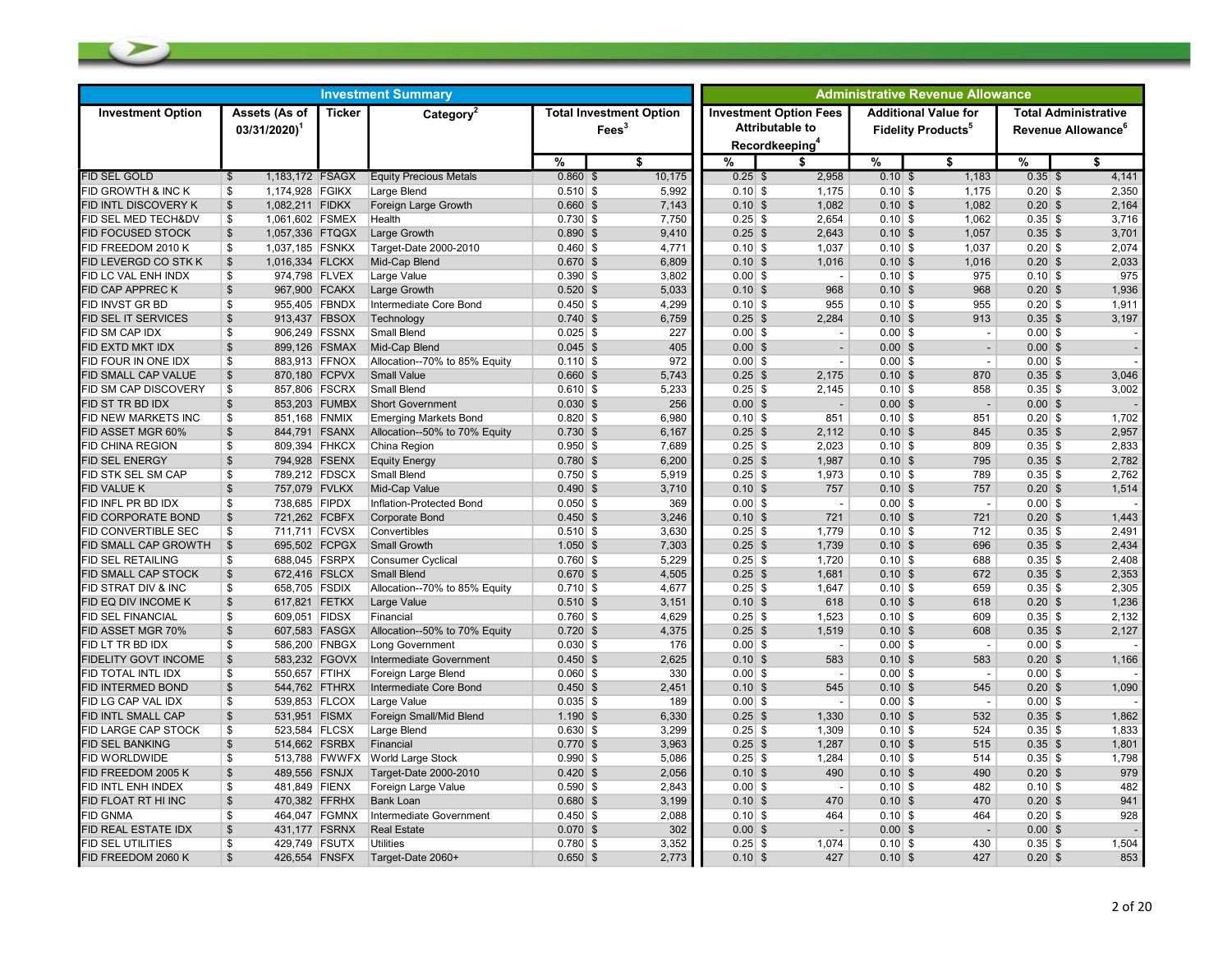| <b>Investment Summary</b> |                                            |               |                                  |                                                   |  |                         | <b>Administrative Revenue Allowance</b> |                                                                                       |               |                                                                     |                                                               |                         |  |
|---------------------------|--------------------------------------------|---------------|----------------------------------|---------------------------------------------------|--|-------------------------|-----------------------------------------|---------------------------------------------------------------------------------------|---------------|---------------------------------------------------------------------|---------------------------------------------------------------|-------------------------|--|
| <b>Investment Option</b>  | Assets (As of<br>$03/31/2020$ <sup>1</sup> | <b>Ticker</b> | Category <sup>2</sup>            | <b>Total Investment Option</b><br>$\text{Fees}^3$ |  |                         |                                         | <b>Investment Option Fees</b><br><b>Attributable to</b><br>Recordkeeping <sup>4</sup> |               | <b>Additional Value for</b><br><b>Fidelity Products<sup>5</sup></b> | <b>Total Administrative</b><br>Revenue Allowance <sup>6</sup> |                         |  |
|                           |                                            |               |                                  | $\frac{9}{6}$                                     |  | $\overline{\mathbf{s}}$ | $\frac{9}{6}$                           | \$                                                                                    | $\frac{9}{6}$ | $\overline{\mathbf{s}}$                                             | $\frac{9}{6}$                                                 | $\overline{\mathbf{s}}$ |  |
| <b>FID GROWTH DISC K</b>  | 418,105 FGDKX<br>\$                        |               | Large Growth                     | $0.660$ \$                                        |  | 2,759                   | $0.10$ \$                               | 418                                                                                   | $0.10$ \$     | 418                                                                 | $0.20$ \$                                                     | 836                     |  |
| FID FREEDOM 2055 K        | 413,687 FNSDX<br>$\mathbb{S}$              |               | Target-Date 2055                 | $0.650$ \$                                        |  | 2,689                   | $0.10$ \$                               | 414                                                                                   | $0.10$ \$     | 414                                                                 | $0.20$ \$                                                     | 827                     |  |
| <b>ID INTL CAP APPREC</b> | 411,413 FIVFX<br>\$                        |               | Foreign Large Growth             | $1.010$ \$                                        |  | 4,155                   | $0.25$ \$                               | 1,029                                                                                 | $0.10$ \$     | 411                                                                 | $0.35$ \$                                                     | 1,440                   |  |
| FID HIGH INCOME           | $\mathfrak{S}$<br>406,690 SPHIX            |               | <b>High Yield Bond</b>           | $0.700$ \$                                        |  | 2,847                   | $0.10$ \$                               | 407                                                                                   | $0.10$ \$     | 407                                                                 | $0.20$ \$                                                     | 813                     |  |
| FID EMRG MKTS IDX         | \$<br>405,569 FPADX                        |               | <b>Diversified Emerging Mkts</b> | $0.076$ \$                                        |  | 308                     | $0.00$ \$                               | $\overline{\phantom{a}}$                                                              | $0.00$ \$     | $\blacksquare$                                                      | $0.00$ \$                                                     |                         |  |
| FID GLB EX US IDX         | $\mathfrak{s}$<br>397,071 FSGGX            |               | Foreign Large Blend              | $0.056$ \$                                        |  | 222                     | $0.00$ \$                               | $\overline{\phantom{a}}$                                                              | $0.00$ \$     | $\overline{\phantom{a}}$                                            | $0.00$ \$                                                     |                         |  |
| FID DISCIPLND EQ K        | \$<br>384,122 FDEKX                        |               | Large Blend                      | $0.420$ \$                                        |  | 1,613                   | $0.10$ \$                               | 384                                                                                   | $0.10$ \$     | 384                                                                 | $0.20$ \$                                                     | 768                     |  |
| FID SEL PHARMACEUTCL      | $\mathfrak{S}$<br>376,200 FPHAX            |               | Health                           | $0.800$ \$                                        |  | 3,010                   | $0.25$ \$                               | 941                                                                                   | $0.10$ \$     | 376                                                                 | $0.35$ \$                                                     | 1,317                   |  |
| <b>FID PACIFIC BASIN</b>  | 373,047 FPBFX<br>\$                        |               | Diversified Pacific/Asia         | $0.970$ \$                                        |  | 3,619                   | $0.25$ \$                               | 933                                                                                   | $0.10$ \$     | 373                                                                 | $0.35$ \$                                                     | 1,306                   |  |
| FID ASSET MGR 30%         | 370,207 FTANX<br>\$                        |               | Allocation--15% to 30% Equity    | $0.550$ \$                                        |  | 2,036                   | $0.25$ \$                               | 926                                                                                   | $0.10$ \$     | 370                                                                 | $0.35$ \$                                                     | 1,296                   |  |
| FID TREAS MM              | \$<br>340,323 FZFXX                        |               | Money Market-Taxable             | $0.420$ \$                                        |  | 1,429                   | $0.10$ \$                               | 340                                                                                   | $0.10$ \$     | 340                                                                 | $0.20$ \$                                                     | 681                     |  |
| FID SEL CHEMICALS         | $\mathfrak{S}$<br>333,070 FSCHX            |               | <b>Natural Resources</b>         | $0.770$ \$                                        |  | 2.565                   | $0.25$ \$                               | 833                                                                                   | $0.10$ \$     | 333                                                                 | $0.35$ \$                                                     | 1,166                   |  |
| FID TREASURY ONLY MM      | \$<br>325,916 FDLXX                        |               | Money Market-Taxable             | $0.420$ \$                                        |  | 1,369                   | $0.10$ \$                               | 326                                                                                   | $0.10$ \$     | 326                                                                 | $0.20$ \$                                                     | 652                     |  |
| FID INTL VALUE            | $\frac{3}{2}$<br>302,690 FIVLX             |               | Foreign Large Value              | $0.790$ \$                                        |  | 2,391                   | $0.25$ \$                               | 757                                                                                   | $0.10$ \$     | 303                                                                 | $0.35$ \$                                                     | 1,059                   |  |
| FID SEL DEFENSE           | \$<br>301,346 FSDAX                        |               | Industrials                      | $0.750$ \$                                        |  | 2,260                   | $0.25$ \$                               | 753                                                                                   | $0.10$ \$     | 301                                                                 | $0.35$ \$                                                     | 1,055                   |  |
| FID SH DUR HIGH INC       | $\mathfrak{S}$<br>295,885 FSAHX            |               | <b>High Yield Bond</b>           | $0.800$ \$                                        |  | 2,367                   | $0.10$ \$                               | 296                                                                                   | $0.10$ \$     | 296                                                                 | $0.20$ \$                                                     | 592                     |  |
| ID LG CAP GR IDX          | \$<br>276,416 FSPGX                        |               | Large Growth                     | $0.035$ \$                                        |  | 97                      | $0.00$ \$                               | $\overline{\phantom{a}}$                                                              | $0.00$ \$     | $\overline{\phantom{a}}$                                            | $0.00$ \$                                                     |                         |  |
| FID SM CAP VAL IDX        | $\frac{3}{2}$<br>275,568 FISVX             |               | <b>Small Value</b>               | $0.050$ \$                                        |  | 138                     | $0.00$ \$                               | $\overline{\phantom{a}}$                                                              | $0.00$ \$     | $\blacksquare$                                                      | $0.00$ \$                                                     |                         |  |
| FID MID CAP VALUE         | $\mathfrak s$<br>259,986 FSMVX             |               | Mid-Cap Value                    | $0.460$ \$                                        |  | 1,196                   | $0.25$ \$                               | 650                                                                                   | $0.10$ \$     | 260                                                                 | $0.35$ \$                                                     | 910                     |  |
| FID INTL GROWTH           | $\frac{3}{2}$<br>257,484 FIGFX             |               | Foreign Large Growth             | $0.990$ \$                                        |  | 2,549                   | $0.25$ \$                               | 644                                                                                   | $0.10$ \$     | 257                                                                 | $0.35$ \$                                                     | 901                     |  |
| <b>FID CANADA</b>         | \$<br>242,826 FICDX                        |               | Miscellaneous Region             | $0.880$ \$                                        |  | 2,137                   | $0.25$ \$                               | 607                                                                                   | $0.10$ \$     | 243                                                                 | $0.35$ \$                                                     | 850                     |  |
| FID FREEDOM INC K         | $$\mathbb{S}$$<br>241,258 FNSHX            |               | <b>Target-Date Retirement</b>    | $0.420$ \$                                        |  | 1.013                   | $0.10$ \$                               | 241                                                                                   | $0.10$ \$     | 241                                                                 | $0.20$ \$                                                     | 483                     |  |
| <b>ID EMERGING ASIA</b>   | \$<br>241,077 FSEAX                        |               | Pacific/Asia ex-Japan Stk        | $1.110$ \$                                        |  | 2,676                   | $0.25$ \$                               | 603                                                                                   | $0.10$ \$     | 241                                                                 | $0.35$ \$                                                     | 844                     |  |
| FID VALUE DISCOV K        | $\sqrt[6]{2}$<br>225,042 FVDKX             |               | Large Value                      | $0.490$ \$                                        |  | 1,103                   | $0.10$ \$                               | 225                                                                                   | $0.10$ \$     | 225                                                                 | $0.20$ \$                                                     | 450                     |  |
| FID SEL COMM SERV         | \$<br>224,561 FBMPX                        |               | Communications                   | $0.820$ \$                                        |  | 1.841                   | $0.25$ \$                               | 561                                                                                   | $0.10$ \$     | 225                                                                 | $0.35$ \$                                                     | 786                     |  |
| FID FREEDOM 2015 K        | $\mathfrak{S}$<br>222,165 FSNLX            |               | Target-Date 2015                 | $0.490$ \$                                        |  | 1,089                   | $0.10$ \$                               | 222                                                                                   | $0.10$ \$     | 222                                                                 | $0.20$ \$                                                     | 444                     |  |
| FID STKSEL LGCAP VAL      | \$<br>221,551 FSLVX                        |               | Large Value                      | $0.640$ \$                                        |  | 1,418                   | $0.25$ \$                               | 554                                                                                   | $0.10$ \$     | 222                                                                 | $0.35$ \$                                                     | 775                     |  |
| FID SEL CONS STAPLES      | $\frac{3}{2}$<br>218,669 FDFAX             |               | <b>Consumer Defensive</b>        | $0.770$ \$                                        |  | 1,684                   | $0.25$ \$                               | 547                                                                                   | $0.10$ \$     | 219                                                                 | $0.35$ \$                                                     | 765                     |  |
| FID MID CAP ENH INDX      | $\mathfrak{s}$<br>209,604 FMEIX            |               | Mid-Cap Value                    | $0.590$ \$                                        |  | 1,237                   | $0.00$ \$                               | $\overline{\phantom{a}}$                                                              | $0.10$ \$     | 210                                                                 | $0.10$ \$                                                     | 210                     |  |
| FID REAL ESTATE INC       | $\mathfrak{S}$<br>201,318 FRIFX            |               | <b>Real Estate</b>               | $0.750$ \$                                        |  | 1,510                   | $0.25$ \$                               | 503                                                                                   | $0.10$ \$     | 201                                                                 | $0.35$ \$                                                     | 705                     |  |
| FID SEL LEISURE           | \$<br>199,566 FDLSX                        |               | <b>Consumer Cyclical</b>         | $0.760$ \$                                        |  | 1,517                   | $0.25$ \$                               | 499                                                                                   | $0.10$ \$     | 200                                                                 | $0.35$ \$                                                     | 698                     |  |
| FID EXPORT & MULTI K      | $\frac{1}{2}$<br>198,057 FEXKX             |               | Large Blend                      | $0.630$ \$                                        |  | 1,248                   | $0.10$ \$                               | 198                                                                                   | $0.10$ \$     | 198                                                                 | $0.20$ \$                                                     | 396                     |  |
| <b>FID SEL WIRELESS</b>   | \$                                         | 193,644 FWRLX | Communications                   | $0.830$ \$                                        |  | 1,607                   | $0.25$ \$                               | 484                                                                                   | $0.10$ \$     | 194                                                                 | $0.35$ \$                                                     | 678                     |  |
| FID SEL NATURAL RES       | $\frac{3}{2}$<br>192,824 FNARX             |               | <b>Equity Energy</b>             | $0.810$ \$                                        |  | 1,562                   | $0.25$ \$                               | 482                                                                                   | $0.10$ \$     | 193                                                                 | $0.35$ \$                                                     | 675                     |  |
| FID INDEPENDENCE K        | \$<br>190,557 FDFKX                        |               | Large Growth                     | $0.600$ \$                                        |  | 1,143                   | $0.10$ \$                               | 191                                                                                   | $0.10$ \$     | 191                                                                 | $0.20$ \$                                                     | 381                     |  |
| <b>FID SEL TRANSPORT</b>  | $\frac{1}{2}$<br>190,059 FSRFX             |               | <b>Industrials</b>               | $0.790$ \$                                        |  | 1.501                   | $0.25$ \$                               | 475                                                                                   | $0.10$ \$     | 190                                                                 | $0.35$ \$                                                     | 665                     |  |
| FID INTL REAL ESTATE      | $$\mathbb{S}$$<br>176,850 FIREX            |               | <b>Global Real Estate</b>        | $1.020$ \$                                        |  | 1,804                   | $0.25$ \$                               | 442                                                                                   | $0.10$ \$     | 177                                                                 | $0.35$ \$                                                     | 619                     |  |
| FID STK SEL ALL CP K      | $\frac{1}{2}$<br>175,935 FSSKX             |               | Large Growth                     | $0.560$ \$                                        |  | 985                     | $0.10$ \$                               | 176                                                                                   | $0.10$ \$     | 176                                                                 | $0.20$ \$                                                     | 352                     |  |
| FID LC CORE ENH INDX      | \$<br>158,666 FLCEX                        |               | Large Blend                      | $0.390$ \$                                        |  | 619                     | $0.00$ \$                               | $\sim$                                                                                | $0.10$ \$     | 159                                                                 | $0.10$ \$                                                     | 159                     |  |
| FID GLB COMDTY STK        | \$<br>156,538 FFGCX                        |               | <b>Natural Resources</b>         | $1.060$ \$                                        |  | 1,659                   | $0.25$ \$                               | 391                                                                                   | $0.10$ \$     | 157                                                                 | $0.35$ \$                                                     | 548                     |  |
| FID INTM GOVT INCOME      | \$<br>144,275 FSTGX                        |               | Intermediate Government          | $0.450$ \$                                        |  | 649                     | $0.10$ \$                               | 144                                                                                   | $0.10$ \$     | 144                                                                 | $0.20$ \$                                                     | 289                     |  |
| FID SEL INDUSTRIALS       | $\mathbb{S}$<br>143,159 FCYIX              |               | Industrials                      | $0.760$ \$                                        |  | 1,088                   | $0.25$ \$                               | 358                                                                                   | $0.10$ \$     | 143                                                                 | $0.35$ \$                                                     | 501                     |  |
| ID ASSET MGR 85%          | \$                                         | 142,195 FAMRX | Allocation--70% to 85% Equity    | $0.740$ \$                                        |  | 1,052                   | $0.25$ \$                               | 355                                                                                   | $0.10$ \$     | 142                                                                 | $0.35$ \$                                                     | 498                     |  |
| FID STK SEL MID CAP       | 142,040 FSSMX<br>$\mathfrak{S}$            |               | Mid-Cap Blend                    | $0.940$ \$                                        |  | 1,335                   | $0.25$ \$                               | 355                                                                                   | $0.10$ \$     | 142                                                                 | $0.35$ \$                                                     | 497                     |  |
| FID TELECOM & UTIL        | \$<br>140,398 FIUIX                        |               | <b>Utilities</b>                 | $0.750$ \$                                        |  | 1,053                   | $0.25$ \$                               | 351                                                                                   | $0.10$ \$     | 140                                                                 | $0.35$ \$                                                     | 491                     |  |
| FID SEL HTH CARE SVC      | $\frac{1}{2}$<br>135,942 FSHCX             |               | Health                           | $0.760$ \$                                        |  | 1,033                   | $0.25$ \$                               | 340                                                                                   | $0.10$ \$     | 136                                                                 | $0.35$ \$                                                     | 476                     |  |
| FID LTD TERM GOVT         | $\mathbf{s}$<br>134,885 FFXSX              |               | <b>Short Government</b>          | $0.450$ \$                                        |  | 607                     | $0.10$ \$                               | 135                                                                                   | $0.10$ \$     | 135                                                                 | $0.20$ \$                                                     | 270                     |  |
| FID FUND K                | $\mathfrak{S}$<br>124,612 FFDKX            |               | Large Growth                     | $0.400$ \$                                        |  | 498                     | $0.10$ \$                               | 125                                                                                   | $0.10$ \$     | 125                                                                 | $0.20$ \$                                                     | 249                     |  |
| FID BLUE CHIP VALUE       | \$<br>123,276 FBCVX                        |               | Large Value                      | $0.650$ \$                                        |  | 801                     | $0.25$ \$                               | 308                                                                                   | $0.10$ \$     | 123                                                                 | $0.35$ \$                                                     | 431                     |  |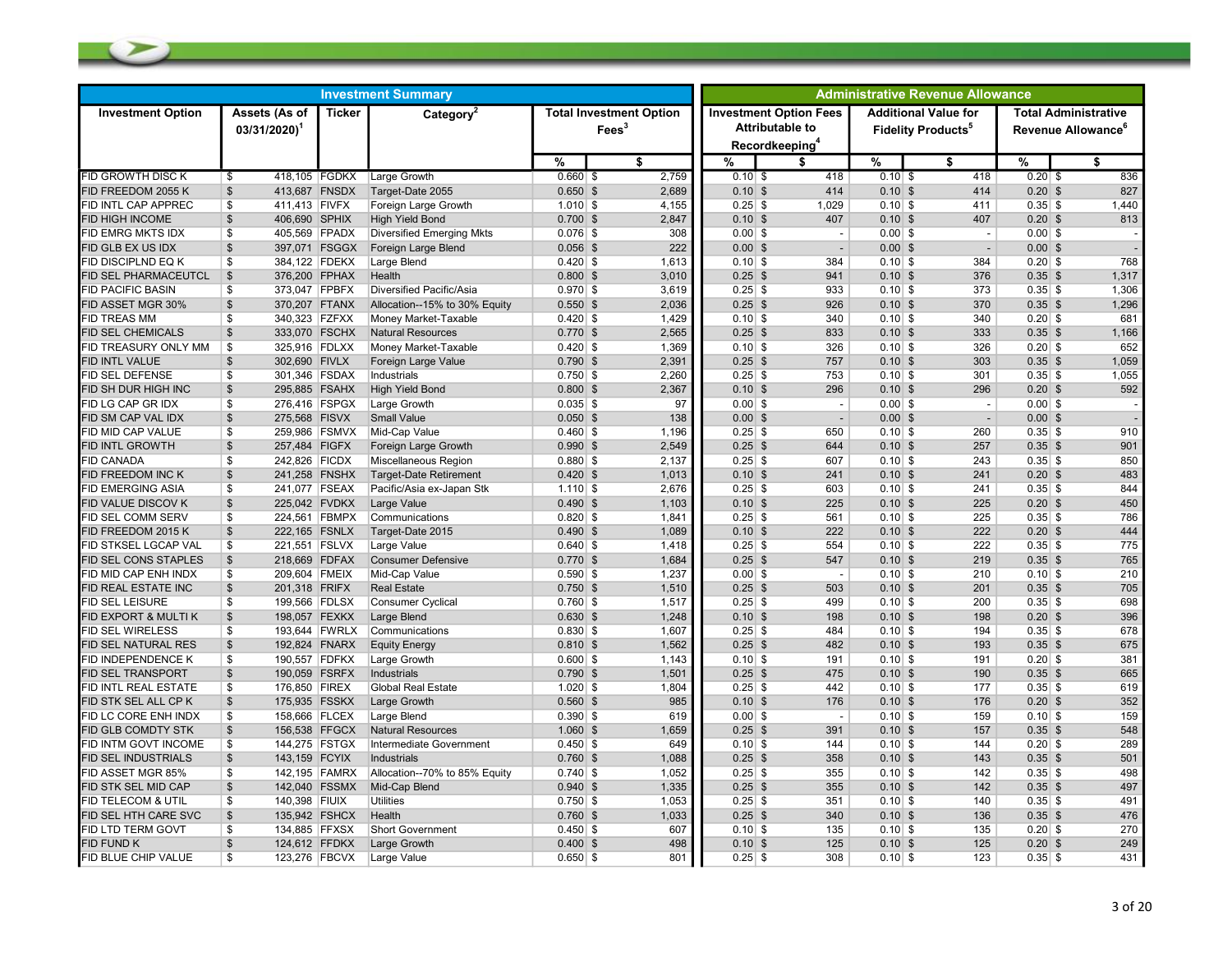| <b>Investment Option Fees</b><br>Assets (As of<br><b>Additional Value for</b><br><b>Total Administrative</b><br><b>Investment Option</b><br><b>Ticker</b><br>Category <sup>2</sup><br><b>Total Investment Option</b><br><b>Attributable to</b><br>Fees <sup>3</sup><br>$03/31/2020$ <sup>1</sup><br><b>Fidelity Products<sup>5</sup></b><br>Revenue Allowance <sup>6</sup><br>Recordkeeping <sup>4</sup><br>%<br>$\frac{9}{6}$<br>\$<br>%<br>\$<br>%<br>\$<br>\$<br>425<br>1,021<br>304<br>122<br>121,509 FSTCX<br>Communications<br>$0.840$ \$<br>$0.25$ \$<br>$0.10$ \$<br>$0.35$ \$<br>$\mathbb{S}$<br>119,053 FSCPX<br>929<br>298<br>417<br>\$<br>Consumer Cyclical<br>$0.780$ \$<br>$0.25$ \$<br>$0.10$ \$<br>119<br>$0.35$ \$<br>$\mathfrak{s}$<br>410<br>117,241 FIEUX<br>$0.780$ \$<br>914<br>$0.25$ \$<br>293<br>$0.10$ \$<br>$0.35$ \$<br><b>Europe Stock</b><br>117<br>\$<br>115,792 FCPEX<br><b>Small Blend</b><br>$0.640$ \$<br>741<br>$0.00$ \$<br>$0.10$ \$<br>116<br>$0.10$ \$<br>116<br>$\overline{\phantom{a}}$<br>230<br><b>FID MORTGAGE SEC</b><br>\$<br>114,863 FMSFX<br>Intermediate Core Bond<br>$0.450$ \$<br>517<br>$0.10$ \$<br>$0.10$ \$<br>115<br>$0.20$ \$<br>115<br>\$<br>$0.25$ \$<br>400<br>114,344 FSHOX<br><b>Consumer Cyclical</b><br>$0.800$ \$<br>915<br>286<br>$0.10$ \$<br>114<br>$0.35$ \$<br>$\sqrt[6]{2}$<br>949<br>395<br>112,926 FSESX<br>$0.840$ \$<br>$0.25$ \$<br>282<br>$0.10$ \$<br>$0.35$ \$<br><b>Equity Energy</b><br>113<br>951<br>$0.25$ \$<br>$0.35$ \$<br>374<br>FID SEL NATURAL GAS<br>\$<br>106,908 FSNGX<br><b>Equity Energy</b><br>$0.890$ \$<br>267<br>$0.10$ \$<br>107<br>349<br>$\mathfrak{s}$<br>99,592 FLATX<br>$1.050$ \$<br>$0.25$ \$<br>$0.10$ \$<br>$0.35$ \$<br>Latin America Stock<br>1,046<br>249<br>100<br>348<br>\$<br>99,542 FSDPX<br>$0.790$ \$<br>786<br>$0.25$ \$<br>249<br>$0.10$ \$<br>100<br>$0.35$ \$<br><b>Natural Resources</b><br>$\mathfrak{s}$<br>$0.390$ \$<br>369<br>$0.00$ \$<br>$0.10$ \$<br>$0.10$ \$<br>95<br>94,589 FLGEX<br>Large Growth<br>95<br>$\overline{\phantom{a}}$<br>\$<br>82,470 FSAIX<br>$0.810$ \$<br>668<br>$0.25$ \$<br>$0.10$ \$<br>82<br>$0.35$ \$<br>289<br>Industrials<br>206<br>272<br>155<br>$\frac{1}{2}$<br>77,698 FCONX<br>$0.350$ \$<br>$0.10$ \$<br>78<br>78<br>$0.20$ \$<br><b>Ultrashort Bond</b><br>$0.10$ \$<br>\$<br>$0.25$ \$<br>75<br>262<br>74,869 FDCPX<br>Technology<br>$0.770$ \$<br>576<br>187<br>$0.10$ \$<br>$0.35$ \$<br>258<br>\$<br>73,629 FTEMX<br>$1.140$ \$<br>839<br>$0.25$ \$<br>$0.10$ \$<br>74<br>$0.35$ \$<br><b>Diversified Emerging Mkts</b><br>184<br>72,076 FVSKX<br>Mid-Cap Value<br>$0.610$ \$<br>440<br>$0.10$ \$<br>$0.10$ \$<br>72<br>$0.20$ \$<br>144<br>\$<br>72<br>250<br>$\mathbb{S}$<br>$0.870$ \$<br>622<br>$0.25$ \$<br>$0.35$ \$<br>71,454 FSVLX<br>Financial<br>179<br>$0.10$ \$<br>71<br>236<br>\$<br>67,367 FSLBX<br>$0.780$ \$<br>525<br>$0.25$ \$<br>67<br>$0.35$ \$<br>Financial<br>168<br>$0.10$ \$<br>$\sqrt[6]{2}$<br>228<br>65,001 FEDDX<br><b>Diversified Emerging Mkts</b><br>$1.250$ \$<br>813<br>$0.25$ \$<br>163<br>$0.10$ \$<br>65<br>$0.35$ \$<br>61,694 FSCOX<br>Foreign Small/Mid Growth<br>$1.210$ \$<br>$0.25$ \$<br>$0.10$ \$<br>$0.35$ \$<br>216<br>\$<br>746<br>154<br>62<br>$\mathfrak{s}$<br>52,002 FARNX<br>$1.050$ \$<br>546<br>$0.25$ \$<br>$0.35$ \$<br>182<br><b>Small Blend</b><br>130<br>$0.10$ \$<br>52<br>144<br>\$<br>41,134 FTRNX<br>$0.640$ \$<br>263<br>$0.25$ \$<br>103<br>$0.10$ \$<br>41<br>$0.35$ \$<br>Large Growth<br>$\mathfrak{s}$<br>254<br>$0.25$ \$<br>98<br>$0.10$ \$<br>$0.35$ \$<br>137<br>39,008 FGRTX<br>Large Blend<br>$0.650$ \$<br>39<br>\$<br>35,709 FEMEX<br>Diversified Emerging Mkts<br>$1.310$ \$<br>468<br>$0.25$ \$<br>89<br>$0.10$ \$<br>$0.35$ \$<br>125<br>36<br>$\mathfrak{s}$<br>31,319 FGILX<br><b>World Large Stock</b><br>$1.090$ \$<br>341<br>$0.25$ \$<br>78<br>$0.10$ \$<br>31<br>$0.35$ \$<br>110<br>$1.000$ \$<br>308<br>62<br>\$<br>30,828 FGHNX<br><b>High Yield Bond</b><br>$0.10$ \$<br>31<br>$0.10$ \$<br>31<br>$0.20$ \$<br>$\mathfrak{s}$<br>29.064 FNSOX<br>Short-Term Bond<br>$0.030$ \$<br>9<br>$0.00$ \$<br>$0.00$ \$<br>$0.00$ \$<br>$\overline{\phantom{a}}$<br>$\overline{\phantom{a}}$<br>98<br>\$<br>27,956 FSLEX<br>Industrials<br>$0.870$ \$<br>243<br>$0.25$ \$<br>70<br>$0.10$ \$<br>28<br>$0.35$ \$<br>$\mathfrak{s}$<br>264<br>67<br>27<br>94<br>26,910 FNORX<br><b>Miscellaneous Region</b><br>$0.980$ \$<br>$0.25$ \$<br>$0.10$ \$<br>$0.35$ \$<br>47<br>\$<br>23,462 FHIFX<br>$0.790$ \$<br>185<br>$0.10$ \$<br>23<br>$0.10$ \$<br>23<br>$0.20$ \$<br>FID FOCUSED HIGH INC<br><b>High Yield Bond</b><br>$\mathfrak s$<br>18,987 FSDCX<br>159<br>47<br>66<br>Technology<br>$0.840$ \$<br>$0.25$ \$<br>$0.10$ \$<br>19<br>$0.35$ \$<br>15,547 FNDSX<br>$0.00$ \$<br>\$<br>Intermediate Core Bond<br>$0.100$ \$<br>16<br>$0.00$ \$<br>$0.00$ \$<br>$\overline{\phantom{a}}$<br>$\overline{\phantom{a}}$<br>$\mathbb{S}$<br>25<br>12,370 FGBFX<br>World Bond-USD Hedged<br>$0.750$ \$<br>93<br>$0.10$ \$<br>12<br>$0.10$ \$<br>12<br>$0.20$ \$<br>31<br>FID JAPAN SMALL CO<br>\$<br>8,876 FJSCX<br>Japan Stock<br>$0.940$ \$<br>83<br>$0.25$ \$<br>22<br>$0.10$ \$<br>9<br>$0.35$ \$<br>$\mathfrak s$<br>$0.200$ \$<br>16<br>$0.00$ \$<br>$0.00$ \$<br>$0.00$ \$<br>8,196 FNIDX<br>Foreign Large Blend<br>$\sim$<br>$\blacksquare$<br>\$<br>6,649 FSAVX<br>$0.970$ \$<br>64<br>$0.25$ \$<br>$0.10$ \$<br>$0.35$ \$<br>23<br>FID SEL AUTOMOTIVE<br>Consumer Cyclical<br>17<br>7<br>$\mathfrak{s}$<br>FID US SUSTN IDX<br>6,014 FITLX<br>$0.110$ \$<br>$0.00$ \$<br>$0.00$ \$<br>$0.00$ \$<br>Large Blend<br>$\overline{a}$<br>42<br>18<br>\$<br>FID SEL INSURANCE<br>5,093 FSPCX<br>Financial<br>$0.820$ \$<br>$0.25$ \$<br>13<br>$0.10$ \$<br>5<br>$0.35$ \$<br>$\mathfrak{s}$<br>$\mathbf{1}$<br>FID STRAT REAL RET<br>910 FSRRX<br>Allocation--15% to 30% Equity<br>$0.750$ \$<br>$\overline{7}$<br>$0.10$ \$<br>$0.10$ \$<br>$\mathbf{1}$<br>$0.20$ \$<br>2<br><b>FID JAPAN</b><br>\$<br>343 FJPNX<br>Japan Stock<br>$1.010$ \$<br>$0.25$ \$<br>$0.10$ \$<br>0<br>$0.35$ \$<br>3<br>$\mathbf{1}$<br>$\mathfrak s$<br>$0.050$ \$<br>$0.00$ \$<br>$0.00$ \$<br>$0.00$ \$<br>FID MID CAP VAL IDX<br>139 FIMVX<br>Mid-Cap Value<br>$\Omega$<br>FID SM CAP GR IDX<br>\$<br>93 FECGX<br>Small Growth<br>$0.050$ \$<br>$0.00$ \$<br>$0.00$ \$<br>$0.00$ \$<br>$\Omega$<br>$\overline{a}$<br>$\overline{\phantom{a}}$<br>$\mathfrak{s}$<br>$1.200$ \$<br>$0.25$ \$<br>$0.10$ \$<br>$0.35$ \$<br>FID TOTAL INTL EQ<br>- FTIEX<br>Foreign Large Growth<br>$\overline{\phantom{a}}$<br>$\blacksquare$<br>\$<br>$1.000$ \$<br>$0.25$ \$<br>$0.35$ \$<br>FID FOUNDERS<br>- FIFNX<br>Large Growth<br>$0.10$ \$<br>$\blacksquare$<br>$\overline{\phantom{a}}$<br>$\mathfrak{S}$<br>- FFANX<br>Allocation--30% to 50% Equity<br>$0.540$ \$<br>$0.25$ \$<br>$0.35$ \$<br>FID ASSET MGR 40%<br>$0.10$ \$<br>FID WOMENS LDRSHP<br>\$<br>- FWOMX<br>Large Blend<br>$1.000$ \$<br>$0.25$ \$<br>$0.10$ \$<br>$0.35$ \$<br>$\overline{\phantom{a}}$<br>$\blacksquare$<br>FID MID CAP GR IDX<br>$\mathfrak{S}$<br>$0.00$ \$<br>$0.00$ \$<br>- FMDGX<br>Mid-Cap Growth<br>$0.050$ \$<br>$0.00$ \$<br>$\overline{\phantom{a}}$<br>$0.20$ \$ | <b>Investment Summary</b>   |    |         |                   |            |  |           | <b>Administrative Revenue Allowance</b> |           |                          |  |  |  |  |
|-------------------------------------------------------------------------------------------------------------------------------------------------------------------------------------------------------------------------------------------------------------------------------------------------------------------------------------------------------------------------------------------------------------------------------------------------------------------------------------------------------------------------------------------------------------------------------------------------------------------------------------------------------------------------------------------------------------------------------------------------------------------------------------------------------------------------------------------------------------------------------------------------------------------------------------------------------------------------------------------------------------------------------------------------------------------------------------------------------------------------------------------------------------------------------------------------------------------------------------------------------------------------------------------------------------------------------------------------------------------------------------------------------------------------------------------------------------------------------------------------------------------------------------------------------------------------------------------------------------------------------------------------------------------------------------------------------------------------------------------------------------------------------------------------------------------------------------------------------------------------------------------------------------------------------------------------------------------------------------------------------------------------------------------------------------------------------------------------------------------------------------------------------------------------------------------------------------------------------------------------------------------------------------------------------------------------------------------------------------------------------------------------------------------------------------------------------------------------------------------------------------------------------------------------------------------------------------------------------------------------------------------------------------------------------------------------------------------------------------------------------------------------------------------------------------------------------------------------------------------------------------------------------------------------------------------------------------------------------------------------------------------------------------------------------------------------------------------------------------------------------------------------------------------------------------------------------------------------------------------------------------------------------------------------------------------------------------------------------------------------------------------------------------------------------------------------------------------------------------------------------------------------------------------------------------------------------------------------------------------------------------------------------------------------------------------------------------------------------------------------------------------------------------------------------------------------------------------------------------------------------------------------------------------------------------------------------------------------------------------------------------------------------------------------------------------------------------------------------------------------------------------------------------------------------------------------------------------------------------------------------------------------------------------------------------------------------------------------------------------------------------------------------------------------------------------------------------------------------------------------------------------------------------------------------------------------------------------------------------------------------------------------------------------------------------------------------------------------------------------------------------------------------------------------------------------------------------------------------------------------------------------------------------------------------------------------------------------------------------------------------------------------------------------------------------------------------------------------------------------------------------------------------------------------------------------------------------------------------------------------------------------------------------------------------------------------------------------------------------------------------------------------------------------------------------------------------------------------------------------------------------------------------------------------------------------------------------------------------------------------------------------------------------------------------------------------------------------------------------------------------------------------------------------------------------------------------------------------------------------------------------------------------------------------------------------------------------------------------------------------------------------------------------------------------------------------------------------------------------------------------------------------------------------------------------------------------------------------------------------------------------------------------------------------------------------------------------------------------------------------------------------------------------------------------------------------------------------------------------------------------------------------------------------------------------------------------------------------------------------------------------------------------------------------------------------------------------------------------------------------------------------------------------------------------------------------------------------------------------------------------------------------------------------------------------------------------------------------------------------------------------------------------------------------------------------------------------------------------------------------------------------------------------------------------------------------------------------------------------------------------------------------------------------|-----------------------------|----|---------|-------------------|------------|--|-----------|-----------------------------------------|-----------|--------------------------|--|--|--|--|
|                                                                                                                                                                                                                                                                                                                                                                                                                                                                                                                                                                                                                                                                                                                                                                                                                                                                                                                                                                                                                                                                                                                                                                                                                                                                                                                                                                                                                                                                                                                                                                                                                                                                                                                                                                                                                                                                                                                                                                                                                                                                                                                                                                                                                                                                                                                                                                                                                                                                                                                                                                                                                                                                                                                                                                                                                                                                                                                                                                                                                                                                                                                                                                                                                                                                                                                                                                                                                                                                                                                                                                                                                                                                                                                                                                                                                                                                                                                                                                                                                                                                                                                                                                                                                                                                                                                                                                                                                                                                                                                                                                                                                                                                                                                                                                                                                                                                                                                                                                                                                                                                                                                                                                                                                                                                                                                                                                                                                                                                                                                                                                                                                                                                                                                                                                                                                                                                                                                                                                                                                                                                                                                                                                                                                                                                                                                                                                                                                                                                                                                                                                                                                                                                                                                                                                                                                                                                                                                                                                                                                                                                                                                                                                                                                                                                                           |                             |    |         |                   |            |  |           |                                         |           |                          |  |  |  |  |
|                                                                                                                                                                                                                                                                                                                                                                                                                                                                                                                                                                                                                                                                                                                                                                                                                                                                                                                                                                                                                                                                                                                                                                                                                                                                                                                                                                                                                                                                                                                                                                                                                                                                                                                                                                                                                                                                                                                                                                                                                                                                                                                                                                                                                                                                                                                                                                                                                                                                                                                                                                                                                                                                                                                                                                                                                                                                                                                                                                                                                                                                                                                                                                                                                                                                                                                                                                                                                                                                                                                                                                                                                                                                                                                                                                                                                                                                                                                                                                                                                                                                                                                                                                                                                                                                                                                                                                                                                                                                                                                                                                                                                                                                                                                                                                                                                                                                                                                                                                                                                                                                                                                                                                                                                                                                                                                                                                                                                                                                                                                                                                                                                                                                                                                                                                                                                                                                                                                                                                                                                                                                                                                                                                                                                                                                                                                                                                                                                                                                                                                                                                                                                                                                                                                                                                                                                                                                                                                                                                                                                                                                                                                                                                                                                                                                                           |                             |    |         |                   |            |  |           |                                         |           |                          |  |  |  |  |
|                                                                                                                                                                                                                                                                                                                                                                                                                                                                                                                                                                                                                                                                                                                                                                                                                                                                                                                                                                                                                                                                                                                                                                                                                                                                                                                                                                                                                                                                                                                                                                                                                                                                                                                                                                                                                                                                                                                                                                                                                                                                                                                                                                                                                                                                                                                                                                                                                                                                                                                                                                                                                                                                                                                                                                                                                                                                                                                                                                                                                                                                                                                                                                                                                                                                                                                                                                                                                                                                                                                                                                                                                                                                                                                                                                                                                                                                                                                                                                                                                                                                                                                                                                                                                                                                                                                                                                                                                                                                                                                                                                                                                                                                                                                                                                                                                                                                                                                                                                                                                                                                                                                                                                                                                                                                                                                                                                                                                                                                                                                                                                                                                                                                                                                                                                                                                                                                                                                                                                                                                                                                                                                                                                                                                                                                                                                                                                                                                                                                                                                                                                                                                                                                                                                                                                                                                                                                                                                                                                                                                                                                                                                                                                                                                                                                                           | <b>FID SEL TELECOMM</b>     |    |         |                   |            |  |           |                                         |           |                          |  |  |  |  |
|                                                                                                                                                                                                                                                                                                                                                                                                                                                                                                                                                                                                                                                                                                                                                                                                                                                                                                                                                                                                                                                                                                                                                                                                                                                                                                                                                                                                                                                                                                                                                                                                                                                                                                                                                                                                                                                                                                                                                                                                                                                                                                                                                                                                                                                                                                                                                                                                                                                                                                                                                                                                                                                                                                                                                                                                                                                                                                                                                                                                                                                                                                                                                                                                                                                                                                                                                                                                                                                                                                                                                                                                                                                                                                                                                                                                                                                                                                                                                                                                                                                                                                                                                                                                                                                                                                                                                                                                                                                                                                                                                                                                                                                                                                                                                                                                                                                                                                                                                                                                                                                                                                                                                                                                                                                                                                                                                                                                                                                                                                                                                                                                                                                                                                                                                                                                                                                                                                                                                                                                                                                                                                                                                                                                                                                                                                                                                                                                                                                                                                                                                                                                                                                                                                                                                                                                                                                                                                                                                                                                                                                                                                                                                                                                                                                                                           | FID SEL CONS DISCR          |    |         |                   |            |  |           |                                         |           |                          |  |  |  |  |
|                                                                                                                                                                                                                                                                                                                                                                                                                                                                                                                                                                                                                                                                                                                                                                                                                                                                                                                                                                                                                                                                                                                                                                                                                                                                                                                                                                                                                                                                                                                                                                                                                                                                                                                                                                                                                                                                                                                                                                                                                                                                                                                                                                                                                                                                                                                                                                                                                                                                                                                                                                                                                                                                                                                                                                                                                                                                                                                                                                                                                                                                                                                                                                                                                                                                                                                                                                                                                                                                                                                                                                                                                                                                                                                                                                                                                                                                                                                                                                                                                                                                                                                                                                                                                                                                                                                                                                                                                                                                                                                                                                                                                                                                                                                                                                                                                                                                                                                                                                                                                                                                                                                                                                                                                                                                                                                                                                                                                                                                                                                                                                                                                                                                                                                                                                                                                                                                                                                                                                                                                                                                                                                                                                                                                                                                                                                                                                                                                                                                                                                                                                                                                                                                                                                                                                                                                                                                                                                                                                                                                                                                                                                                                                                                                                                                                           | <b>FID EUROPE</b>           |    |         |                   |            |  |           |                                         |           |                          |  |  |  |  |
|                                                                                                                                                                                                                                                                                                                                                                                                                                                                                                                                                                                                                                                                                                                                                                                                                                                                                                                                                                                                                                                                                                                                                                                                                                                                                                                                                                                                                                                                                                                                                                                                                                                                                                                                                                                                                                                                                                                                                                                                                                                                                                                                                                                                                                                                                                                                                                                                                                                                                                                                                                                                                                                                                                                                                                                                                                                                                                                                                                                                                                                                                                                                                                                                                                                                                                                                                                                                                                                                                                                                                                                                                                                                                                                                                                                                                                                                                                                                                                                                                                                                                                                                                                                                                                                                                                                                                                                                                                                                                                                                                                                                                                                                                                                                                                                                                                                                                                                                                                                                                                                                                                                                                                                                                                                                                                                                                                                                                                                                                                                                                                                                                                                                                                                                                                                                                                                                                                                                                                                                                                                                                                                                                                                                                                                                                                                                                                                                                                                                                                                                                                                                                                                                                                                                                                                                                                                                                                                                                                                                                                                                                                                                                                                                                                                                                           | FID SM CAP ENH INDX         |    |         |                   |            |  |           |                                         |           |                          |  |  |  |  |
|                                                                                                                                                                                                                                                                                                                                                                                                                                                                                                                                                                                                                                                                                                                                                                                                                                                                                                                                                                                                                                                                                                                                                                                                                                                                                                                                                                                                                                                                                                                                                                                                                                                                                                                                                                                                                                                                                                                                                                                                                                                                                                                                                                                                                                                                                                                                                                                                                                                                                                                                                                                                                                                                                                                                                                                                                                                                                                                                                                                                                                                                                                                                                                                                                                                                                                                                                                                                                                                                                                                                                                                                                                                                                                                                                                                                                                                                                                                                                                                                                                                                                                                                                                                                                                                                                                                                                                                                                                                                                                                                                                                                                                                                                                                                                                                                                                                                                                                                                                                                                                                                                                                                                                                                                                                                                                                                                                                                                                                                                                                                                                                                                                                                                                                                                                                                                                                                                                                                                                                                                                                                                                                                                                                                                                                                                                                                                                                                                                                                                                                                                                                                                                                                                                                                                                                                                                                                                                                                                                                                                                                                                                                                                                                                                                                                                           |                             |    |         |                   |            |  |           |                                         |           |                          |  |  |  |  |
|                                                                                                                                                                                                                                                                                                                                                                                                                                                                                                                                                                                                                                                                                                                                                                                                                                                                                                                                                                                                                                                                                                                                                                                                                                                                                                                                                                                                                                                                                                                                                                                                                                                                                                                                                                                                                                                                                                                                                                                                                                                                                                                                                                                                                                                                                                                                                                                                                                                                                                                                                                                                                                                                                                                                                                                                                                                                                                                                                                                                                                                                                                                                                                                                                                                                                                                                                                                                                                                                                                                                                                                                                                                                                                                                                                                                                                                                                                                                                                                                                                                                                                                                                                                                                                                                                                                                                                                                                                                                                                                                                                                                                                                                                                                                                                                                                                                                                                                                                                                                                                                                                                                                                                                                                                                                                                                                                                                                                                                                                                                                                                                                                                                                                                                                                                                                                                                                                                                                                                                                                                                                                                                                                                                                                                                                                                                                                                                                                                                                                                                                                                                                                                                                                                                                                                                                                                                                                                                                                                                                                                                                                                                                                                                                                                                                                           | FID SEL CONSTR/HOUSE        |    |         |                   |            |  |           |                                         |           |                          |  |  |  |  |
|                                                                                                                                                                                                                                                                                                                                                                                                                                                                                                                                                                                                                                                                                                                                                                                                                                                                                                                                                                                                                                                                                                                                                                                                                                                                                                                                                                                                                                                                                                                                                                                                                                                                                                                                                                                                                                                                                                                                                                                                                                                                                                                                                                                                                                                                                                                                                                                                                                                                                                                                                                                                                                                                                                                                                                                                                                                                                                                                                                                                                                                                                                                                                                                                                                                                                                                                                                                                                                                                                                                                                                                                                                                                                                                                                                                                                                                                                                                                                                                                                                                                                                                                                                                                                                                                                                                                                                                                                                                                                                                                                                                                                                                                                                                                                                                                                                                                                                                                                                                                                                                                                                                                                                                                                                                                                                                                                                                                                                                                                                                                                                                                                                                                                                                                                                                                                                                                                                                                                                                                                                                                                                                                                                                                                                                                                                                                                                                                                                                                                                                                                                                                                                                                                                                                                                                                                                                                                                                                                                                                                                                                                                                                                                                                                                                                                           | FID SEL ENERGY SVCS         |    |         |                   |            |  |           |                                         |           |                          |  |  |  |  |
|                                                                                                                                                                                                                                                                                                                                                                                                                                                                                                                                                                                                                                                                                                                                                                                                                                                                                                                                                                                                                                                                                                                                                                                                                                                                                                                                                                                                                                                                                                                                                                                                                                                                                                                                                                                                                                                                                                                                                                                                                                                                                                                                                                                                                                                                                                                                                                                                                                                                                                                                                                                                                                                                                                                                                                                                                                                                                                                                                                                                                                                                                                                                                                                                                                                                                                                                                                                                                                                                                                                                                                                                                                                                                                                                                                                                                                                                                                                                                                                                                                                                                                                                                                                                                                                                                                                                                                                                                                                                                                                                                                                                                                                                                                                                                                                                                                                                                                                                                                                                                                                                                                                                                                                                                                                                                                                                                                                                                                                                                                                                                                                                                                                                                                                                                                                                                                                                                                                                                                                                                                                                                                                                                                                                                                                                                                                                                                                                                                                                                                                                                                                                                                                                                                                                                                                                                                                                                                                                                                                                                                                                                                                                                                                                                                                                                           |                             |    |         |                   |            |  |           |                                         |           |                          |  |  |  |  |
|                                                                                                                                                                                                                                                                                                                                                                                                                                                                                                                                                                                                                                                                                                                                                                                                                                                                                                                                                                                                                                                                                                                                                                                                                                                                                                                                                                                                                                                                                                                                                                                                                                                                                                                                                                                                                                                                                                                                                                                                                                                                                                                                                                                                                                                                                                                                                                                                                                                                                                                                                                                                                                                                                                                                                                                                                                                                                                                                                                                                                                                                                                                                                                                                                                                                                                                                                                                                                                                                                                                                                                                                                                                                                                                                                                                                                                                                                                                                                                                                                                                                                                                                                                                                                                                                                                                                                                                                                                                                                                                                                                                                                                                                                                                                                                                                                                                                                                                                                                                                                                                                                                                                                                                                                                                                                                                                                                                                                                                                                                                                                                                                                                                                                                                                                                                                                                                                                                                                                                                                                                                                                                                                                                                                                                                                                                                                                                                                                                                                                                                                                                                                                                                                                                                                                                                                                                                                                                                                                                                                                                                                                                                                                                                                                                                                                           | FID LATIN AMERICA           |    |         |                   |            |  |           |                                         |           |                          |  |  |  |  |
|                                                                                                                                                                                                                                                                                                                                                                                                                                                                                                                                                                                                                                                                                                                                                                                                                                                                                                                                                                                                                                                                                                                                                                                                                                                                                                                                                                                                                                                                                                                                                                                                                                                                                                                                                                                                                                                                                                                                                                                                                                                                                                                                                                                                                                                                                                                                                                                                                                                                                                                                                                                                                                                                                                                                                                                                                                                                                                                                                                                                                                                                                                                                                                                                                                                                                                                                                                                                                                                                                                                                                                                                                                                                                                                                                                                                                                                                                                                                                                                                                                                                                                                                                                                                                                                                                                                                                                                                                                                                                                                                                                                                                                                                                                                                                                                                                                                                                                                                                                                                                                                                                                                                                                                                                                                                                                                                                                                                                                                                                                                                                                                                                                                                                                                                                                                                                                                                                                                                                                                                                                                                                                                                                                                                                                                                                                                                                                                                                                                                                                                                                                                                                                                                                                                                                                                                                                                                                                                                                                                                                                                                                                                                                                                                                                                                                           | FID SEL MATERIALS           |    |         |                   |            |  |           |                                         |           |                          |  |  |  |  |
|                                                                                                                                                                                                                                                                                                                                                                                                                                                                                                                                                                                                                                                                                                                                                                                                                                                                                                                                                                                                                                                                                                                                                                                                                                                                                                                                                                                                                                                                                                                                                                                                                                                                                                                                                                                                                                                                                                                                                                                                                                                                                                                                                                                                                                                                                                                                                                                                                                                                                                                                                                                                                                                                                                                                                                                                                                                                                                                                                                                                                                                                                                                                                                                                                                                                                                                                                                                                                                                                                                                                                                                                                                                                                                                                                                                                                                                                                                                                                                                                                                                                                                                                                                                                                                                                                                                                                                                                                                                                                                                                                                                                                                                                                                                                                                                                                                                                                                                                                                                                                                                                                                                                                                                                                                                                                                                                                                                                                                                                                                                                                                                                                                                                                                                                                                                                                                                                                                                                                                                                                                                                                                                                                                                                                                                                                                                                                                                                                                                                                                                                                                                                                                                                                                                                                                                                                                                                                                                                                                                                                                                                                                                                                                                                                                                                                           | FID LC GRO ENH INDX         |    |         |                   |            |  |           |                                         |           |                          |  |  |  |  |
|                                                                                                                                                                                                                                                                                                                                                                                                                                                                                                                                                                                                                                                                                                                                                                                                                                                                                                                                                                                                                                                                                                                                                                                                                                                                                                                                                                                                                                                                                                                                                                                                                                                                                                                                                                                                                                                                                                                                                                                                                                                                                                                                                                                                                                                                                                                                                                                                                                                                                                                                                                                                                                                                                                                                                                                                                                                                                                                                                                                                                                                                                                                                                                                                                                                                                                                                                                                                                                                                                                                                                                                                                                                                                                                                                                                                                                                                                                                                                                                                                                                                                                                                                                                                                                                                                                                                                                                                                                                                                                                                                                                                                                                                                                                                                                                                                                                                                                                                                                                                                                                                                                                                                                                                                                                                                                                                                                                                                                                                                                                                                                                                                                                                                                                                                                                                                                                                                                                                                                                                                                                                                                                                                                                                                                                                                                                                                                                                                                                                                                                                                                                                                                                                                                                                                                                                                                                                                                                                                                                                                                                                                                                                                                                                                                                                                           | FID SEL AIR TRANSPRT        |    |         |                   |            |  |           |                                         |           |                          |  |  |  |  |
|                                                                                                                                                                                                                                                                                                                                                                                                                                                                                                                                                                                                                                                                                                                                                                                                                                                                                                                                                                                                                                                                                                                                                                                                                                                                                                                                                                                                                                                                                                                                                                                                                                                                                                                                                                                                                                                                                                                                                                                                                                                                                                                                                                                                                                                                                                                                                                                                                                                                                                                                                                                                                                                                                                                                                                                                                                                                                                                                                                                                                                                                                                                                                                                                                                                                                                                                                                                                                                                                                                                                                                                                                                                                                                                                                                                                                                                                                                                                                                                                                                                                                                                                                                                                                                                                                                                                                                                                                                                                                                                                                                                                                                                                                                                                                                                                                                                                                                                                                                                                                                                                                                                                                                                                                                                                                                                                                                                                                                                                                                                                                                                                                                                                                                                                                                                                                                                                                                                                                                                                                                                                                                                                                                                                                                                                                                                                                                                                                                                                                                                                                                                                                                                                                                                                                                                                                                                                                                                                                                                                                                                                                                                                                                                                                                                                                           | FID CONSV INC BD            |    |         |                   |            |  |           |                                         |           |                          |  |  |  |  |
|                                                                                                                                                                                                                                                                                                                                                                                                                                                                                                                                                                                                                                                                                                                                                                                                                                                                                                                                                                                                                                                                                                                                                                                                                                                                                                                                                                                                                                                                                                                                                                                                                                                                                                                                                                                                                                                                                                                                                                                                                                                                                                                                                                                                                                                                                                                                                                                                                                                                                                                                                                                                                                                                                                                                                                                                                                                                                                                                                                                                                                                                                                                                                                                                                                                                                                                                                                                                                                                                                                                                                                                                                                                                                                                                                                                                                                                                                                                                                                                                                                                                                                                                                                                                                                                                                                                                                                                                                                                                                                                                                                                                                                                                                                                                                                                                                                                                                                                                                                                                                                                                                                                                                                                                                                                                                                                                                                                                                                                                                                                                                                                                                                                                                                                                                                                                                                                                                                                                                                                                                                                                                                                                                                                                                                                                                                                                                                                                                                                                                                                                                                                                                                                                                                                                                                                                                                                                                                                                                                                                                                                                                                                                                                                                                                                                                           | FID SEL COMPUTERS           |    |         |                   |            |  |           |                                         |           |                          |  |  |  |  |
|                                                                                                                                                                                                                                                                                                                                                                                                                                                                                                                                                                                                                                                                                                                                                                                                                                                                                                                                                                                                                                                                                                                                                                                                                                                                                                                                                                                                                                                                                                                                                                                                                                                                                                                                                                                                                                                                                                                                                                                                                                                                                                                                                                                                                                                                                                                                                                                                                                                                                                                                                                                                                                                                                                                                                                                                                                                                                                                                                                                                                                                                                                                                                                                                                                                                                                                                                                                                                                                                                                                                                                                                                                                                                                                                                                                                                                                                                                                                                                                                                                                                                                                                                                                                                                                                                                                                                                                                                                                                                                                                                                                                                                                                                                                                                                                                                                                                                                                                                                                                                                                                                                                                                                                                                                                                                                                                                                                                                                                                                                                                                                                                                                                                                                                                                                                                                                                                                                                                                                                                                                                                                                                                                                                                                                                                                                                                                                                                                                                                                                                                                                                                                                                                                                                                                                                                                                                                                                                                                                                                                                                                                                                                                                                                                                                                                           | FID TOTAL EMERG MKTS        |    |         |                   |            |  |           |                                         |           |                          |  |  |  |  |
|                                                                                                                                                                                                                                                                                                                                                                                                                                                                                                                                                                                                                                                                                                                                                                                                                                                                                                                                                                                                                                                                                                                                                                                                                                                                                                                                                                                                                                                                                                                                                                                                                                                                                                                                                                                                                                                                                                                                                                                                                                                                                                                                                                                                                                                                                                                                                                                                                                                                                                                                                                                                                                                                                                                                                                                                                                                                                                                                                                                                                                                                                                                                                                                                                                                                                                                                                                                                                                                                                                                                                                                                                                                                                                                                                                                                                                                                                                                                                                                                                                                                                                                                                                                                                                                                                                                                                                                                                                                                                                                                                                                                                                                                                                                                                                                                                                                                                                                                                                                                                                                                                                                                                                                                                                                                                                                                                                                                                                                                                                                                                                                                                                                                                                                                                                                                                                                                                                                                                                                                                                                                                                                                                                                                                                                                                                                                                                                                                                                                                                                                                                                                                                                                                                                                                                                                                                                                                                                                                                                                                                                                                                                                                                                                                                                                                           | FID VALUE STRAT K           |    |         |                   |            |  |           |                                         |           |                          |  |  |  |  |
|                                                                                                                                                                                                                                                                                                                                                                                                                                                                                                                                                                                                                                                                                                                                                                                                                                                                                                                                                                                                                                                                                                                                                                                                                                                                                                                                                                                                                                                                                                                                                                                                                                                                                                                                                                                                                                                                                                                                                                                                                                                                                                                                                                                                                                                                                                                                                                                                                                                                                                                                                                                                                                                                                                                                                                                                                                                                                                                                                                                                                                                                                                                                                                                                                                                                                                                                                                                                                                                                                                                                                                                                                                                                                                                                                                                                                                                                                                                                                                                                                                                                                                                                                                                                                                                                                                                                                                                                                                                                                                                                                                                                                                                                                                                                                                                                                                                                                                                                                                                                                                                                                                                                                                                                                                                                                                                                                                                                                                                                                                                                                                                                                                                                                                                                                                                                                                                                                                                                                                                                                                                                                                                                                                                                                                                                                                                                                                                                                                                                                                                                                                                                                                                                                                                                                                                                                                                                                                                                                                                                                                                                                                                                                                                                                                                                                           | FID SEL CONSUMER FIN        |    |         |                   |            |  |           |                                         |           |                          |  |  |  |  |
|                                                                                                                                                                                                                                                                                                                                                                                                                                                                                                                                                                                                                                                                                                                                                                                                                                                                                                                                                                                                                                                                                                                                                                                                                                                                                                                                                                                                                                                                                                                                                                                                                                                                                                                                                                                                                                                                                                                                                                                                                                                                                                                                                                                                                                                                                                                                                                                                                                                                                                                                                                                                                                                                                                                                                                                                                                                                                                                                                                                                                                                                                                                                                                                                                                                                                                                                                                                                                                                                                                                                                                                                                                                                                                                                                                                                                                                                                                                                                                                                                                                                                                                                                                                                                                                                                                                                                                                                                                                                                                                                                                                                                                                                                                                                                                                                                                                                                                                                                                                                                                                                                                                                                                                                                                                                                                                                                                                                                                                                                                                                                                                                                                                                                                                                                                                                                                                                                                                                                                                                                                                                                                                                                                                                                                                                                                                                                                                                                                                                                                                                                                                                                                                                                                                                                                                                                                                                                                                                                                                                                                                                                                                                                                                                                                                                                           | FID SEL BROKERAGE           |    |         |                   |            |  |           |                                         |           |                          |  |  |  |  |
|                                                                                                                                                                                                                                                                                                                                                                                                                                                                                                                                                                                                                                                                                                                                                                                                                                                                                                                                                                                                                                                                                                                                                                                                                                                                                                                                                                                                                                                                                                                                                                                                                                                                                                                                                                                                                                                                                                                                                                                                                                                                                                                                                                                                                                                                                                                                                                                                                                                                                                                                                                                                                                                                                                                                                                                                                                                                                                                                                                                                                                                                                                                                                                                                                                                                                                                                                                                                                                                                                                                                                                                                                                                                                                                                                                                                                                                                                                                                                                                                                                                                                                                                                                                                                                                                                                                                                                                                                                                                                                                                                                                                                                                                                                                                                                                                                                                                                                                                                                                                                                                                                                                                                                                                                                                                                                                                                                                                                                                                                                                                                                                                                                                                                                                                                                                                                                                                                                                                                                                                                                                                                                                                                                                                                                                                                                                                                                                                                                                                                                                                                                                                                                                                                                                                                                                                                                                                                                                                                                                                                                                                                                                                                                                                                                                                                           | FID EMERG MKTS DISC         |    |         |                   |            |  |           |                                         |           |                          |  |  |  |  |
|                                                                                                                                                                                                                                                                                                                                                                                                                                                                                                                                                                                                                                                                                                                                                                                                                                                                                                                                                                                                                                                                                                                                                                                                                                                                                                                                                                                                                                                                                                                                                                                                                                                                                                                                                                                                                                                                                                                                                                                                                                                                                                                                                                                                                                                                                                                                                                                                                                                                                                                                                                                                                                                                                                                                                                                                                                                                                                                                                                                                                                                                                                                                                                                                                                                                                                                                                                                                                                                                                                                                                                                                                                                                                                                                                                                                                                                                                                                                                                                                                                                                                                                                                                                                                                                                                                                                                                                                                                                                                                                                                                                                                                                                                                                                                                                                                                                                                                                                                                                                                                                                                                                                                                                                                                                                                                                                                                                                                                                                                                                                                                                                                                                                                                                                                                                                                                                                                                                                                                                                                                                                                                                                                                                                                                                                                                                                                                                                                                                                                                                                                                                                                                                                                                                                                                                                                                                                                                                                                                                                                                                                                                                                                                                                                                                                                           | FID INTL SM CAP OPP         |    |         |                   |            |  |           |                                         |           |                          |  |  |  |  |
|                                                                                                                                                                                                                                                                                                                                                                                                                                                                                                                                                                                                                                                                                                                                                                                                                                                                                                                                                                                                                                                                                                                                                                                                                                                                                                                                                                                                                                                                                                                                                                                                                                                                                                                                                                                                                                                                                                                                                                                                                                                                                                                                                                                                                                                                                                                                                                                                                                                                                                                                                                                                                                                                                                                                                                                                                                                                                                                                                                                                                                                                                                                                                                                                                                                                                                                                                                                                                                                                                                                                                                                                                                                                                                                                                                                                                                                                                                                                                                                                                                                                                                                                                                                                                                                                                                                                                                                                                                                                                                                                                                                                                                                                                                                                                                                                                                                                                                                                                                                                                                                                                                                                                                                                                                                                                                                                                                                                                                                                                                                                                                                                                                                                                                                                                                                                                                                                                                                                                                                                                                                                                                                                                                                                                                                                                                                                                                                                                                                                                                                                                                                                                                                                                                                                                                                                                                                                                                                                                                                                                                                                                                                                                                                                                                                                                           | FID EVENT DRVN OPP          |    |         |                   |            |  |           |                                         |           |                          |  |  |  |  |
|                                                                                                                                                                                                                                                                                                                                                                                                                                                                                                                                                                                                                                                                                                                                                                                                                                                                                                                                                                                                                                                                                                                                                                                                                                                                                                                                                                                                                                                                                                                                                                                                                                                                                                                                                                                                                                                                                                                                                                                                                                                                                                                                                                                                                                                                                                                                                                                                                                                                                                                                                                                                                                                                                                                                                                                                                                                                                                                                                                                                                                                                                                                                                                                                                                                                                                                                                                                                                                                                                                                                                                                                                                                                                                                                                                                                                                                                                                                                                                                                                                                                                                                                                                                                                                                                                                                                                                                                                                                                                                                                                                                                                                                                                                                                                                                                                                                                                                                                                                                                                                                                                                                                                                                                                                                                                                                                                                                                                                                                                                                                                                                                                                                                                                                                                                                                                                                                                                                                                                                                                                                                                                                                                                                                                                                                                                                                                                                                                                                                                                                                                                                                                                                                                                                                                                                                                                                                                                                                                                                                                                                                                                                                                                                                                                                                                           | <b>FID TREND</b>            |    |         |                   |            |  |           |                                         |           |                          |  |  |  |  |
|                                                                                                                                                                                                                                                                                                                                                                                                                                                                                                                                                                                                                                                                                                                                                                                                                                                                                                                                                                                                                                                                                                                                                                                                                                                                                                                                                                                                                                                                                                                                                                                                                                                                                                                                                                                                                                                                                                                                                                                                                                                                                                                                                                                                                                                                                                                                                                                                                                                                                                                                                                                                                                                                                                                                                                                                                                                                                                                                                                                                                                                                                                                                                                                                                                                                                                                                                                                                                                                                                                                                                                                                                                                                                                                                                                                                                                                                                                                                                                                                                                                                                                                                                                                                                                                                                                                                                                                                                                                                                                                                                                                                                                                                                                                                                                                                                                                                                                                                                                                                                                                                                                                                                                                                                                                                                                                                                                                                                                                                                                                                                                                                                                                                                                                                                                                                                                                                                                                                                                                                                                                                                                                                                                                                                                                                                                                                                                                                                                                                                                                                                                                                                                                                                                                                                                                                                                                                                                                                                                                                                                                                                                                                                                                                                                                                                           | FID MEGA CAP STOCK          |    |         |                   |            |  |           |                                         |           |                          |  |  |  |  |
|                                                                                                                                                                                                                                                                                                                                                                                                                                                                                                                                                                                                                                                                                                                                                                                                                                                                                                                                                                                                                                                                                                                                                                                                                                                                                                                                                                                                                                                                                                                                                                                                                                                                                                                                                                                                                                                                                                                                                                                                                                                                                                                                                                                                                                                                                                                                                                                                                                                                                                                                                                                                                                                                                                                                                                                                                                                                                                                                                                                                                                                                                                                                                                                                                                                                                                                                                                                                                                                                                                                                                                                                                                                                                                                                                                                                                                                                                                                                                                                                                                                                                                                                                                                                                                                                                                                                                                                                                                                                                                                                                                                                                                                                                                                                                                                                                                                                                                                                                                                                                                                                                                                                                                                                                                                                                                                                                                                                                                                                                                                                                                                                                                                                                                                                                                                                                                                                                                                                                                                                                                                                                                                                                                                                                                                                                                                                                                                                                                                                                                                                                                                                                                                                                                                                                                                                                                                                                                                                                                                                                                                                                                                                                                                                                                                                                           | FID EMEA                    |    |         |                   |            |  |           |                                         |           |                          |  |  |  |  |
|                                                                                                                                                                                                                                                                                                                                                                                                                                                                                                                                                                                                                                                                                                                                                                                                                                                                                                                                                                                                                                                                                                                                                                                                                                                                                                                                                                                                                                                                                                                                                                                                                                                                                                                                                                                                                                                                                                                                                                                                                                                                                                                                                                                                                                                                                                                                                                                                                                                                                                                                                                                                                                                                                                                                                                                                                                                                                                                                                                                                                                                                                                                                                                                                                                                                                                                                                                                                                                                                                                                                                                                                                                                                                                                                                                                                                                                                                                                                                                                                                                                                                                                                                                                                                                                                                                                                                                                                                                                                                                                                                                                                                                                                                                                                                                                                                                                                                                                                                                                                                                                                                                                                                                                                                                                                                                                                                                                                                                                                                                                                                                                                                                                                                                                                                                                                                                                                                                                                                                                                                                                                                                                                                                                                                                                                                                                                                                                                                                                                                                                                                                                                                                                                                                                                                                                                                                                                                                                                                                                                                                                                                                                                                                                                                                                                                           | FID GLOBAL EQ INCOME        |    |         |                   |            |  |           |                                         |           |                          |  |  |  |  |
|                                                                                                                                                                                                                                                                                                                                                                                                                                                                                                                                                                                                                                                                                                                                                                                                                                                                                                                                                                                                                                                                                                                                                                                                                                                                                                                                                                                                                                                                                                                                                                                                                                                                                                                                                                                                                                                                                                                                                                                                                                                                                                                                                                                                                                                                                                                                                                                                                                                                                                                                                                                                                                                                                                                                                                                                                                                                                                                                                                                                                                                                                                                                                                                                                                                                                                                                                                                                                                                                                                                                                                                                                                                                                                                                                                                                                                                                                                                                                                                                                                                                                                                                                                                                                                                                                                                                                                                                                                                                                                                                                                                                                                                                                                                                                                                                                                                                                                                                                                                                                                                                                                                                                                                                                                                                                                                                                                                                                                                                                                                                                                                                                                                                                                                                                                                                                                                                                                                                                                                                                                                                                                                                                                                                                                                                                                                                                                                                                                                                                                                                                                                                                                                                                                                                                                                                                                                                                                                                                                                                                                                                                                                                                                                                                                                                                           | FID GLB HIGH INCOME         |    |         |                   |            |  |           |                                         |           |                          |  |  |  |  |
|                                                                                                                                                                                                                                                                                                                                                                                                                                                                                                                                                                                                                                                                                                                                                                                                                                                                                                                                                                                                                                                                                                                                                                                                                                                                                                                                                                                                                                                                                                                                                                                                                                                                                                                                                                                                                                                                                                                                                                                                                                                                                                                                                                                                                                                                                                                                                                                                                                                                                                                                                                                                                                                                                                                                                                                                                                                                                                                                                                                                                                                                                                                                                                                                                                                                                                                                                                                                                                                                                                                                                                                                                                                                                                                                                                                                                                                                                                                                                                                                                                                                                                                                                                                                                                                                                                                                                                                                                                                                                                                                                                                                                                                                                                                                                                                                                                                                                                                                                                                                                                                                                                                                                                                                                                                                                                                                                                                                                                                                                                                                                                                                                                                                                                                                                                                                                                                                                                                                                                                                                                                                                                                                                                                                                                                                                                                                                                                                                                                                                                                                                                                                                                                                                                                                                                                                                                                                                                                                                                                                                                                                                                                                                                                                                                                                                           | FID ST BOND IDX             |    |         |                   |            |  |           |                                         |           |                          |  |  |  |  |
|                                                                                                                                                                                                                                                                                                                                                                                                                                                                                                                                                                                                                                                                                                                                                                                                                                                                                                                                                                                                                                                                                                                                                                                                                                                                                                                                                                                                                                                                                                                                                                                                                                                                                                                                                                                                                                                                                                                                                                                                                                                                                                                                                                                                                                                                                                                                                                                                                                                                                                                                                                                                                                                                                                                                                                                                                                                                                                                                                                                                                                                                                                                                                                                                                                                                                                                                                                                                                                                                                                                                                                                                                                                                                                                                                                                                                                                                                                                                                                                                                                                                                                                                                                                                                                                                                                                                                                                                                                                                                                                                                                                                                                                                                                                                                                                                                                                                                                                                                                                                                                                                                                                                                                                                                                                                                                                                                                                                                                                                                                                                                                                                                                                                                                                                                                                                                                                                                                                                                                                                                                                                                                                                                                                                                                                                                                                                                                                                                                                                                                                                                                                                                                                                                                                                                                                                                                                                                                                                                                                                                                                                                                                                                                                                                                                                                           | <b>FID SEL ENV ALT ENGY</b> |    |         |                   |            |  |           |                                         |           |                          |  |  |  |  |
|                                                                                                                                                                                                                                                                                                                                                                                                                                                                                                                                                                                                                                                                                                                                                                                                                                                                                                                                                                                                                                                                                                                                                                                                                                                                                                                                                                                                                                                                                                                                                                                                                                                                                                                                                                                                                                                                                                                                                                                                                                                                                                                                                                                                                                                                                                                                                                                                                                                                                                                                                                                                                                                                                                                                                                                                                                                                                                                                                                                                                                                                                                                                                                                                                                                                                                                                                                                                                                                                                                                                                                                                                                                                                                                                                                                                                                                                                                                                                                                                                                                                                                                                                                                                                                                                                                                                                                                                                                                                                                                                                                                                                                                                                                                                                                                                                                                                                                                                                                                                                                                                                                                                                                                                                                                                                                                                                                                                                                                                                                                                                                                                                                                                                                                                                                                                                                                                                                                                                                                                                                                                                                                                                                                                                                                                                                                                                                                                                                                                                                                                                                                                                                                                                                                                                                                                                                                                                                                                                                                                                                                                                                                                                                                                                                                                                           | <b>FID NORDIC</b>           |    |         |                   |            |  |           |                                         |           |                          |  |  |  |  |
|                                                                                                                                                                                                                                                                                                                                                                                                                                                                                                                                                                                                                                                                                                                                                                                                                                                                                                                                                                                                                                                                                                                                                                                                                                                                                                                                                                                                                                                                                                                                                                                                                                                                                                                                                                                                                                                                                                                                                                                                                                                                                                                                                                                                                                                                                                                                                                                                                                                                                                                                                                                                                                                                                                                                                                                                                                                                                                                                                                                                                                                                                                                                                                                                                                                                                                                                                                                                                                                                                                                                                                                                                                                                                                                                                                                                                                                                                                                                                                                                                                                                                                                                                                                                                                                                                                                                                                                                                                                                                                                                                                                                                                                                                                                                                                                                                                                                                                                                                                                                                                                                                                                                                                                                                                                                                                                                                                                                                                                                                                                                                                                                                                                                                                                                                                                                                                                                                                                                                                                                                                                                                                                                                                                                                                                                                                                                                                                                                                                                                                                                                                                                                                                                                                                                                                                                                                                                                                                                                                                                                                                                                                                                                                                                                                                                                           |                             |    |         |                   |            |  |           |                                         |           |                          |  |  |  |  |
|                                                                                                                                                                                                                                                                                                                                                                                                                                                                                                                                                                                                                                                                                                                                                                                                                                                                                                                                                                                                                                                                                                                                                                                                                                                                                                                                                                                                                                                                                                                                                                                                                                                                                                                                                                                                                                                                                                                                                                                                                                                                                                                                                                                                                                                                                                                                                                                                                                                                                                                                                                                                                                                                                                                                                                                                                                                                                                                                                                                                                                                                                                                                                                                                                                                                                                                                                                                                                                                                                                                                                                                                                                                                                                                                                                                                                                                                                                                                                                                                                                                                                                                                                                                                                                                                                                                                                                                                                                                                                                                                                                                                                                                                                                                                                                                                                                                                                                                                                                                                                                                                                                                                                                                                                                                                                                                                                                                                                                                                                                                                                                                                                                                                                                                                                                                                                                                                                                                                                                                                                                                                                                                                                                                                                                                                                                                                                                                                                                                                                                                                                                                                                                                                                                                                                                                                                                                                                                                                                                                                                                                                                                                                                                                                                                                                                           | FID SEL COMM EQUIP          |    |         |                   |            |  |           |                                         |           |                          |  |  |  |  |
|                                                                                                                                                                                                                                                                                                                                                                                                                                                                                                                                                                                                                                                                                                                                                                                                                                                                                                                                                                                                                                                                                                                                                                                                                                                                                                                                                                                                                                                                                                                                                                                                                                                                                                                                                                                                                                                                                                                                                                                                                                                                                                                                                                                                                                                                                                                                                                                                                                                                                                                                                                                                                                                                                                                                                                                                                                                                                                                                                                                                                                                                                                                                                                                                                                                                                                                                                                                                                                                                                                                                                                                                                                                                                                                                                                                                                                                                                                                                                                                                                                                                                                                                                                                                                                                                                                                                                                                                                                                                                                                                                                                                                                                                                                                                                                                                                                                                                                                                                                                                                                                                                                                                                                                                                                                                                                                                                                                                                                                                                                                                                                                                                                                                                                                                                                                                                                                                                                                                                                                                                                                                                                                                                                                                                                                                                                                                                                                                                                                                                                                                                                                                                                                                                                                                                                                                                                                                                                                                                                                                                                                                                                                                                                                                                                                                                           | FID SUSTN BOND IDX          |    |         |                   |            |  |           |                                         |           |                          |  |  |  |  |
|                                                                                                                                                                                                                                                                                                                                                                                                                                                                                                                                                                                                                                                                                                                                                                                                                                                                                                                                                                                                                                                                                                                                                                                                                                                                                                                                                                                                                                                                                                                                                                                                                                                                                                                                                                                                                                                                                                                                                                                                                                                                                                                                                                                                                                                                                                                                                                                                                                                                                                                                                                                                                                                                                                                                                                                                                                                                                                                                                                                                                                                                                                                                                                                                                                                                                                                                                                                                                                                                                                                                                                                                                                                                                                                                                                                                                                                                                                                                                                                                                                                                                                                                                                                                                                                                                                                                                                                                                                                                                                                                                                                                                                                                                                                                                                                                                                                                                                                                                                                                                                                                                                                                                                                                                                                                                                                                                                                                                                                                                                                                                                                                                                                                                                                                                                                                                                                                                                                                                                                                                                                                                                                                                                                                                                                                                                                                                                                                                                                                                                                                                                                                                                                                                                                                                                                                                                                                                                                                                                                                                                                                                                                                                                                                                                                                                           | <b>FID GLOBAL CREDIT</b>    |    |         |                   |            |  |           |                                         |           |                          |  |  |  |  |
|                                                                                                                                                                                                                                                                                                                                                                                                                                                                                                                                                                                                                                                                                                                                                                                                                                                                                                                                                                                                                                                                                                                                                                                                                                                                                                                                                                                                                                                                                                                                                                                                                                                                                                                                                                                                                                                                                                                                                                                                                                                                                                                                                                                                                                                                                                                                                                                                                                                                                                                                                                                                                                                                                                                                                                                                                                                                                                                                                                                                                                                                                                                                                                                                                                                                                                                                                                                                                                                                                                                                                                                                                                                                                                                                                                                                                                                                                                                                                                                                                                                                                                                                                                                                                                                                                                                                                                                                                                                                                                                                                                                                                                                                                                                                                                                                                                                                                                                                                                                                                                                                                                                                                                                                                                                                                                                                                                                                                                                                                                                                                                                                                                                                                                                                                                                                                                                                                                                                                                                                                                                                                                                                                                                                                                                                                                                                                                                                                                                                                                                                                                                                                                                                                                                                                                                                                                                                                                                                                                                                                                                                                                                                                                                                                                                                                           |                             |    |         |                   |            |  |           |                                         |           |                          |  |  |  |  |
|                                                                                                                                                                                                                                                                                                                                                                                                                                                                                                                                                                                                                                                                                                                                                                                                                                                                                                                                                                                                                                                                                                                                                                                                                                                                                                                                                                                                                                                                                                                                                                                                                                                                                                                                                                                                                                                                                                                                                                                                                                                                                                                                                                                                                                                                                                                                                                                                                                                                                                                                                                                                                                                                                                                                                                                                                                                                                                                                                                                                                                                                                                                                                                                                                                                                                                                                                                                                                                                                                                                                                                                                                                                                                                                                                                                                                                                                                                                                                                                                                                                                                                                                                                                                                                                                                                                                                                                                                                                                                                                                                                                                                                                                                                                                                                                                                                                                                                                                                                                                                                                                                                                                                                                                                                                                                                                                                                                                                                                                                                                                                                                                                                                                                                                                                                                                                                                                                                                                                                                                                                                                                                                                                                                                                                                                                                                                                                                                                                                                                                                                                                                                                                                                                                                                                                                                                                                                                                                                                                                                                                                                                                                                                                                                                                                                                           | FID INTL SUSTN IDX          |    |         |                   |            |  |           |                                         |           |                          |  |  |  |  |
|                                                                                                                                                                                                                                                                                                                                                                                                                                                                                                                                                                                                                                                                                                                                                                                                                                                                                                                                                                                                                                                                                                                                                                                                                                                                                                                                                                                                                                                                                                                                                                                                                                                                                                                                                                                                                                                                                                                                                                                                                                                                                                                                                                                                                                                                                                                                                                                                                                                                                                                                                                                                                                                                                                                                                                                                                                                                                                                                                                                                                                                                                                                                                                                                                                                                                                                                                                                                                                                                                                                                                                                                                                                                                                                                                                                                                                                                                                                                                                                                                                                                                                                                                                                                                                                                                                                                                                                                                                                                                                                                                                                                                                                                                                                                                                                                                                                                                                                                                                                                                                                                                                                                                                                                                                                                                                                                                                                                                                                                                                                                                                                                                                                                                                                                                                                                                                                                                                                                                                                                                                                                                                                                                                                                                                                                                                                                                                                                                                                                                                                                                                                                                                                                                                                                                                                                                                                                                                                                                                                                                                                                                                                                                                                                                                                                                           |                             |    |         |                   |            |  |           |                                         |           |                          |  |  |  |  |
|                                                                                                                                                                                                                                                                                                                                                                                                                                                                                                                                                                                                                                                                                                                                                                                                                                                                                                                                                                                                                                                                                                                                                                                                                                                                                                                                                                                                                                                                                                                                                                                                                                                                                                                                                                                                                                                                                                                                                                                                                                                                                                                                                                                                                                                                                                                                                                                                                                                                                                                                                                                                                                                                                                                                                                                                                                                                                                                                                                                                                                                                                                                                                                                                                                                                                                                                                                                                                                                                                                                                                                                                                                                                                                                                                                                                                                                                                                                                                                                                                                                                                                                                                                                                                                                                                                                                                                                                                                                                                                                                                                                                                                                                                                                                                                                                                                                                                                                                                                                                                                                                                                                                                                                                                                                                                                                                                                                                                                                                                                                                                                                                                                                                                                                                                                                                                                                                                                                                                                                                                                                                                                                                                                                                                                                                                                                                                                                                                                                                                                                                                                                                                                                                                                                                                                                                                                                                                                                                                                                                                                                                                                                                                                                                                                                                                           |                             |    |         |                   |            |  |           |                                         |           |                          |  |  |  |  |
|                                                                                                                                                                                                                                                                                                                                                                                                                                                                                                                                                                                                                                                                                                                                                                                                                                                                                                                                                                                                                                                                                                                                                                                                                                                                                                                                                                                                                                                                                                                                                                                                                                                                                                                                                                                                                                                                                                                                                                                                                                                                                                                                                                                                                                                                                                                                                                                                                                                                                                                                                                                                                                                                                                                                                                                                                                                                                                                                                                                                                                                                                                                                                                                                                                                                                                                                                                                                                                                                                                                                                                                                                                                                                                                                                                                                                                                                                                                                                                                                                                                                                                                                                                                                                                                                                                                                                                                                                                                                                                                                                                                                                                                                                                                                                                                                                                                                                                                                                                                                                                                                                                                                                                                                                                                                                                                                                                                                                                                                                                                                                                                                                                                                                                                                                                                                                                                                                                                                                                                                                                                                                                                                                                                                                                                                                                                                                                                                                                                                                                                                                                                                                                                                                                                                                                                                                                                                                                                                                                                                                                                                                                                                                                                                                                                                                           |                             |    |         |                   |            |  |           |                                         |           |                          |  |  |  |  |
|                                                                                                                                                                                                                                                                                                                                                                                                                                                                                                                                                                                                                                                                                                                                                                                                                                                                                                                                                                                                                                                                                                                                                                                                                                                                                                                                                                                                                                                                                                                                                                                                                                                                                                                                                                                                                                                                                                                                                                                                                                                                                                                                                                                                                                                                                                                                                                                                                                                                                                                                                                                                                                                                                                                                                                                                                                                                                                                                                                                                                                                                                                                                                                                                                                                                                                                                                                                                                                                                                                                                                                                                                                                                                                                                                                                                                                                                                                                                                                                                                                                                                                                                                                                                                                                                                                                                                                                                                                                                                                                                                                                                                                                                                                                                                                                                                                                                                                                                                                                                                                                                                                                                                                                                                                                                                                                                                                                                                                                                                                                                                                                                                                                                                                                                                                                                                                                                                                                                                                                                                                                                                                                                                                                                                                                                                                                                                                                                                                                                                                                                                                                                                                                                                                                                                                                                                                                                                                                                                                                                                                                                                                                                                                                                                                                                                           |                             |    |         |                   |            |  |           |                                         |           |                          |  |  |  |  |
|                                                                                                                                                                                                                                                                                                                                                                                                                                                                                                                                                                                                                                                                                                                                                                                                                                                                                                                                                                                                                                                                                                                                                                                                                                                                                                                                                                                                                                                                                                                                                                                                                                                                                                                                                                                                                                                                                                                                                                                                                                                                                                                                                                                                                                                                                                                                                                                                                                                                                                                                                                                                                                                                                                                                                                                                                                                                                                                                                                                                                                                                                                                                                                                                                                                                                                                                                                                                                                                                                                                                                                                                                                                                                                                                                                                                                                                                                                                                                                                                                                                                                                                                                                                                                                                                                                                                                                                                                                                                                                                                                                                                                                                                                                                                                                                                                                                                                                                                                                                                                                                                                                                                                                                                                                                                                                                                                                                                                                                                                                                                                                                                                                                                                                                                                                                                                                                                                                                                                                                                                                                                                                                                                                                                                                                                                                                                                                                                                                                                                                                                                                                                                                                                                                                                                                                                                                                                                                                                                                                                                                                                                                                                                                                                                                                                                           |                             |    |         |                   |            |  |           |                                         |           |                          |  |  |  |  |
|                                                                                                                                                                                                                                                                                                                                                                                                                                                                                                                                                                                                                                                                                                                                                                                                                                                                                                                                                                                                                                                                                                                                                                                                                                                                                                                                                                                                                                                                                                                                                                                                                                                                                                                                                                                                                                                                                                                                                                                                                                                                                                                                                                                                                                                                                                                                                                                                                                                                                                                                                                                                                                                                                                                                                                                                                                                                                                                                                                                                                                                                                                                                                                                                                                                                                                                                                                                                                                                                                                                                                                                                                                                                                                                                                                                                                                                                                                                                                                                                                                                                                                                                                                                                                                                                                                                                                                                                                                                                                                                                                                                                                                                                                                                                                                                                                                                                                                                                                                                                                                                                                                                                                                                                                                                                                                                                                                                                                                                                                                                                                                                                                                                                                                                                                                                                                                                                                                                                                                                                                                                                                                                                                                                                                                                                                                                                                                                                                                                                                                                                                                                                                                                                                                                                                                                                                                                                                                                                                                                                                                                                                                                                                                                                                                                                                           |                             |    |         |                   |            |  |           |                                         |           |                          |  |  |  |  |
|                                                                                                                                                                                                                                                                                                                                                                                                                                                                                                                                                                                                                                                                                                                                                                                                                                                                                                                                                                                                                                                                                                                                                                                                                                                                                                                                                                                                                                                                                                                                                                                                                                                                                                                                                                                                                                                                                                                                                                                                                                                                                                                                                                                                                                                                                                                                                                                                                                                                                                                                                                                                                                                                                                                                                                                                                                                                                                                                                                                                                                                                                                                                                                                                                                                                                                                                                                                                                                                                                                                                                                                                                                                                                                                                                                                                                                                                                                                                                                                                                                                                                                                                                                                                                                                                                                                                                                                                                                                                                                                                                                                                                                                                                                                                                                                                                                                                                                                                                                                                                                                                                                                                                                                                                                                                                                                                                                                                                                                                                                                                                                                                                                                                                                                                                                                                                                                                                                                                                                                                                                                                                                                                                                                                                                                                                                                                                                                                                                                                                                                                                                                                                                                                                                                                                                                                                                                                                                                                                                                                                                                                                                                                                                                                                                                                                           |                             |    |         |                   |            |  |           |                                         |           |                          |  |  |  |  |
|                                                                                                                                                                                                                                                                                                                                                                                                                                                                                                                                                                                                                                                                                                                                                                                                                                                                                                                                                                                                                                                                                                                                                                                                                                                                                                                                                                                                                                                                                                                                                                                                                                                                                                                                                                                                                                                                                                                                                                                                                                                                                                                                                                                                                                                                                                                                                                                                                                                                                                                                                                                                                                                                                                                                                                                                                                                                                                                                                                                                                                                                                                                                                                                                                                                                                                                                                                                                                                                                                                                                                                                                                                                                                                                                                                                                                                                                                                                                                                                                                                                                                                                                                                                                                                                                                                                                                                                                                                                                                                                                                                                                                                                                                                                                                                                                                                                                                                                                                                                                                                                                                                                                                                                                                                                                                                                                                                                                                                                                                                                                                                                                                                                                                                                                                                                                                                                                                                                                                                                                                                                                                                                                                                                                                                                                                                                                                                                                                                                                                                                                                                                                                                                                                                                                                                                                                                                                                                                                                                                                                                                                                                                                                                                                                                                                                           |                             |    |         |                   |            |  |           |                                         |           |                          |  |  |  |  |
|                                                                                                                                                                                                                                                                                                                                                                                                                                                                                                                                                                                                                                                                                                                                                                                                                                                                                                                                                                                                                                                                                                                                                                                                                                                                                                                                                                                                                                                                                                                                                                                                                                                                                                                                                                                                                                                                                                                                                                                                                                                                                                                                                                                                                                                                                                                                                                                                                                                                                                                                                                                                                                                                                                                                                                                                                                                                                                                                                                                                                                                                                                                                                                                                                                                                                                                                                                                                                                                                                                                                                                                                                                                                                                                                                                                                                                                                                                                                                                                                                                                                                                                                                                                                                                                                                                                                                                                                                                                                                                                                                                                                                                                                                                                                                                                                                                                                                                                                                                                                                                                                                                                                                                                                                                                                                                                                                                                                                                                                                                                                                                                                                                                                                                                                                                                                                                                                                                                                                                                                                                                                                                                                                                                                                                                                                                                                                                                                                                                                                                                                                                                                                                                                                                                                                                                                                                                                                                                                                                                                                                                                                                                                                                                                                                                                                           |                             |    |         |                   |            |  |           |                                         |           |                          |  |  |  |  |
|                                                                                                                                                                                                                                                                                                                                                                                                                                                                                                                                                                                                                                                                                                                                                                                                                                                                                                                                                                                                                                                                                                                                                                                                                                                                                                                                                                                                                                                                                                                                                                                                                                                                                                                                                                                                                                                                                                                                                                                                                                                                                                                                                                                                                                                                                                                                                                                                                                                                                                                                                                                                                                                                                                                                                                                                                                                                                                                                                                                                                                                                                                                                                                                                                                                                                                                                                                                                                                                                                                                                                                                                                                                                                                                                                                                                                                                                                                                                                                                                                                                                                                                                                                                                                                                                                                                                                                                                                                                                                                                                                                                                                                                                                                                                                                                                                                                                                                                                                                                                                                                                                                                                                                                                                                                                                                                                                                                                                                                                                                                                                                                                                                                                                                                                                                                                                                                                                                                                                                                                                                                                                                                                                                                                                                                                                                                                                                                                                                                                                                                                                                                                                                                                                                                                                                                                                                                                                                                                                                                                                                                                                                                                                                                                                                                                                           |                             |    |         |                   |            |  |           |                                         |           |                          |  |  |  |  |
|                                                                                                                                                                                                                                                                                                                                                                                                                                                                                                                                                                                                                                                                                                                                                                                                                                                                                                                                                                                                                                                                                                                                                                                                                                                                                                                                                                                                                                                                                                                                                                                                                                                                                                                                                                                                                                                                                                                                                                                                                                                                                                                                                                                                                                                                                                                                                                                                                                                                                                                                                                                                                                                                                                                                                                                                                                                                                                                                                                                                                                                                                                                                                                                                                                                                                                                                                                                                                                                                                                                                                                                                                                                                                                                                                                                                                                                                                                                                                                                                                                                                                                                                                                                                                                                                                                                                                                                                                                                                                                                                                                                                                                                                                                                                                                                                                                                                                                                                                                                                                                                                                                                                                                                                                                                                                                                                                                                                                                                                                                                                                                                                                                                                                                                                                                                                                                                                                                                                                                                                                                                                                                                                                                                                                                                                                                                                                                                                                                                                                                                                                                                                                                                                                                                                                                                                                                                                                                                                                                                                                                                                                                                                                                                                                                                                                           |                             |    |         |                   |            |  |           |                                         |           |                          |  |  |  |  |
|                                                                                                                                                                                                                                                                                                                                                                                                                                                                                                                                                                                                                                                                                                                                                                                                                                                                                                                                                                                                                                                                                                                                                                                                                                                                                                                                                                                                                                                                                                                                                                                                                                                                                                                                                                                                                                                                                                                                                                                                                                                                                                                                                                                                                                                                                                                                                                                                                                                                                                                                                                                                                                                                                                                                                                                                                                                                                                                                                                                                                                                                                                                                                                                                                                                                                                                                                                                                                                                                                                                                                                                                                                                                                                                                                                                                                                                                                                                                                                                                                                                                                                                                                                                                                                                                                                                                                                                                                                                                                                                                                                                                                                                                                                                                                                                                                                                                                                                                                                                                                                                                                                                                                                                                                                                                                                                                                                                                                                                                                                                                                                                                                                                                                                                                                                                                                                                                                                                                                                                                                                                                                                                                                                                                                                                                                                                                                                                                                                                                                                                                                                                                                                                                                                                                                                                                                                                                                                                                                                                                                                                                                                                                                                                                                                                                                           |                             |    |         |                   |            |  |           |                                         |           |                          |  |  |  |  |
|                                                                                                                                                                                                                                                                                                                                                                                                                                                                                                                                                                                                                                                                                                                                                                                                                                                                                                                                                                                                                                                                                                                                                                                                                                                                                                                                                                                                                                                                                                                                                                                                                                                                                                                                                                                                                                                                                                                                                                                                                                                                                                                                                                                                                                                                                                                                                                                                                                                                                                                                                                                                                                                                                                                                                                                                                                                                                                                                                                                                                                                                                                                                                                                                                                                                                                                                                                                                                                                                                                                                                                                                                                                                                                                                                                                                                                                                                                                                                                                                                                                                                                                                                                                                                                                                                                                                                                                                                                                                                                                                                                                                                                                                                                                                                                                                                                                                                                                                                                                                                                                                                                                                                                                                                                                                                                                                                                                                                                                                                                                                                                                                                                                                                                                                                                                                                                                                                                                                                                                                                                                                                                                                                                                                                                                                                                                                                                                                                                                                                                                                                                                                                                                                                                                                                                                                                                                                                                                                                                                                                                                                                                                                                                                                                                                                                           | FID FREEDOM 2065 K          | \$ | - FFSDX | Target-Date 2060+ | $0.650$ \$ |  | $0.10$ \$ | $\overline{\phantom{a}}$                | $0.10$ \$ | $\overline{\phantom{a}}$ |  |  |  |  |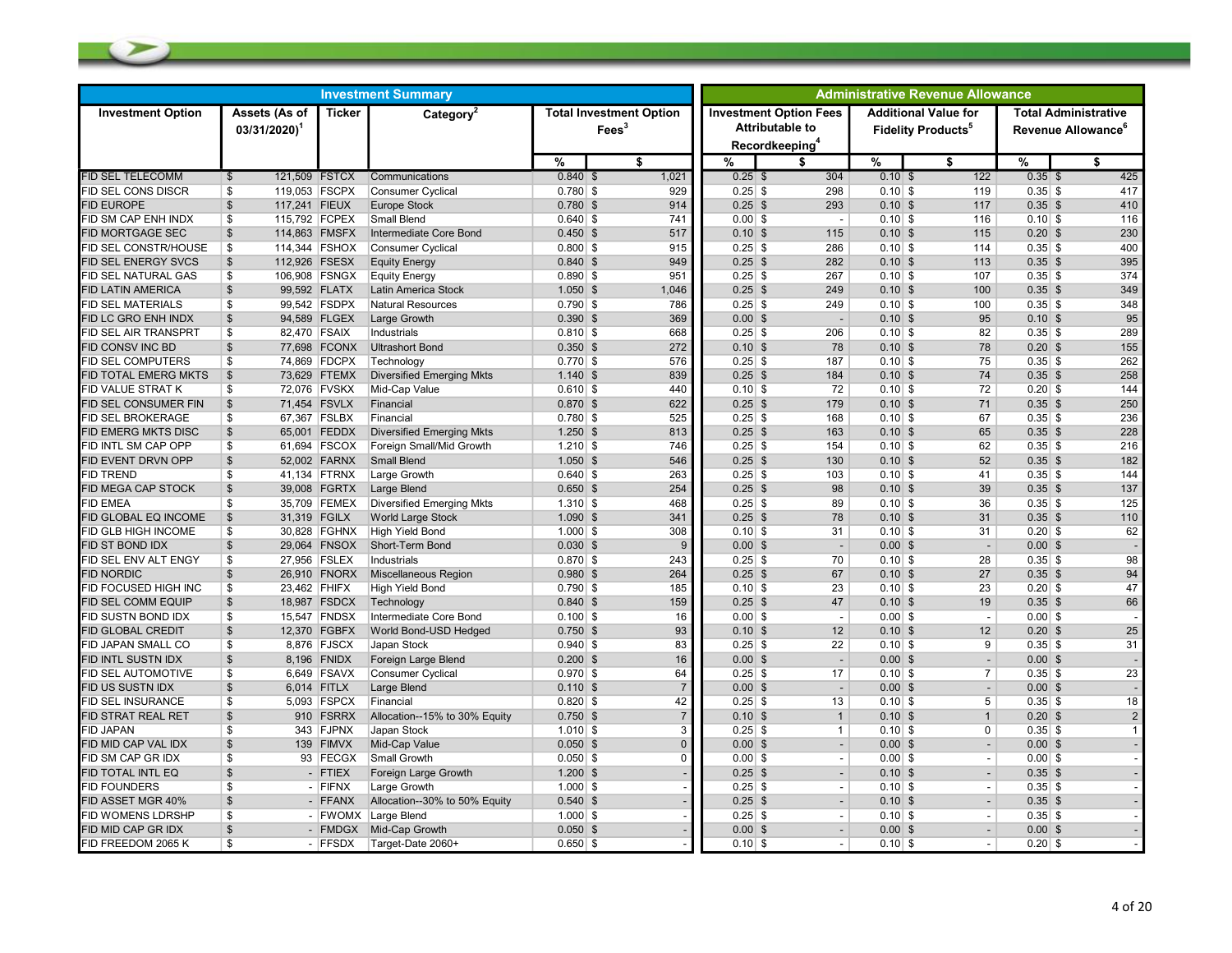| <b>Totals</b><br>235, 101, 316                               | $0.509\%$ \$ | 1,196,524   | $0.11\%$ S<br>254,348<br>$0.08\%$ S<br>198,164         | $0.19\%$ \$ | 452,512     |
|--------------------------------------------------------------|--------------|-------------|--------------------------------------------------------|-------------|-------------|
|                                                              |              |             |                                                        |             |             |
| <b>Investment and Administrative Fees, Credits and Other</b> | У.           |             | <b>Administrative Fees, Credits and Other</b>          | Yo.         |             |
| <b>Total Investment Option Fees</b>                          | 0.509%       | \$1,196,524 | Total Administrative Revenue Allowance                 | 0.19%       | \$452,512   |
| Other Recordkeeping (RK)                                     | $0.00\%$     | \$0.        | Other Recordkeeping (RK)                               | 0.00%       | \$0         |
| Float <sup>/</sup>                                           | $0.00\%$     | \$5,111     | <b>IFloat</b>                                          | 0.00%       | \$5,111     |
| Annual Revenue Credit Program <sup>8</sup>                   | $(0.07\%)$   |             | (\$175,000) Annual Revenue Credit Program <sup>8</sup> | $(0.07\%)$  | (\$175,000) |
| <b>Sub-total</b>                                             | 0.44%        | \$1,026,636 | <b>Total Considered for Pricing Purposes</b>           | 0.12%       | \$282,623   |
|                                                              |              |             | <b>Blended Per Participant</b>                         |             | \$168       |
|                                                              |              |             |                                                        |             |             |
| <b>Additional Fees:</b>                                      |              |             | <b>Additional Fees:</b>                                |             |             |
| Transaction                                                  | $0.00\%$     | \$1,306     | <b>Transaction</b>                                     | 0.00%       | \$1,306     |
| <b>Other Administrative</b>                                  | $0.00\%$     | \$01        | <b>Other Administrative</b>                            | 0.00%       | \$0         |
| <b>Total</b>                                                 | 0.44%        | \$1.027.942 | <b>Total</b>                                           | 0.12%       | \$283,929   |

|                       |             | <b>Fee Details</b>       |             |                                                        |
|-----------------------|-------------|--------------------------|-------------|--------------------------------------------------------|
| Fee Type              | Category    | <b>Payment Method</b>    | <b>Rate</b> | <b>Rolling 12-</b><br><b>Month History<sup>9</sup></b> |
| Loan Maintenance      | Transaction | Paid by Participant      | \$25        | \$756                                                  |
| Loan Setup            | Transaction | Paid by Participant      | \$50        | \$550                                                  |
| Overnight Mailing Fee | Transaction | Paid by Participant      | \$25        | \$0                                                    |
|                       |             | <b>Transaction Total</b> |             | \$1.306                                                |

#### For pricing purposes only. This document does not constitute a recommendation with respect to any security.

Amounts shown are provided solely for purposes of illustrating potential costs and fees associated with investment options in the Investment Option column, and other pricing, fees, credits and/or other amounts that may be associated with such potential costs and fees. Unless otherwise disclosed to you, the investment options and assumed assets should not be understood to be a suggestion to buy, sell or hold any security or other property, and they are not meant to be impartial investment advice or advice in a fiduciary capacity. Any investment options that differ from a prior version of this document, if any, have been added or deleted at the request of you or your adviser, except to the extent Fidelity has provided you with a Funds for Discussion document suggesting that an investment option be added. Fidelity and its representatives have a financial interest in investment options or transactions described in this document. Fidelity receives compensation from Fidelity funds and products, certain third-party funds and products, and certain investment services. Fidelity may also receive compensation for services that are necessary to effect or execute transactions with respect to investment alternatives (such as trading commissions). The compensation that is received, either directly or indirectly, by Fidelity may vary based on such funds, products and services, which can create a conflict of interest for Fidelity and its representatives. Important information about investment advice for retirement plans. See link https://sponsor.fidelity.com/bin-public/06\_PSW\_Website/documents/06092017PSCOISOA.pdf

Source of data - Data with respect to Fidelity mutual funds is provided by Fidelity Investments, which obtains certain data from the funds' prospectuses and annual or semi-annual reports. Data with respect to non-Fidelity mutual funds is obtained from Morningstar Inc., which is not affiliated with Fidelity Investments. Accuracy, completeness and timeliness of Morningstar data cannot be guaranteed.

Non-mutual fund investment option data is requested from the investment option's issuer or other service provider. In the event that any information with respect to an investment option was not received. it is not shown in the chart above. Please contact the issuer or other service provider for the investment option directly to obtain such information.

<sup>1</sup>Assets - Assets used in this calculation represent the aggregate of plan balances as of the close of business on the date noted in the Asset column header and do not reflect subsequent adjustments that might have had a retroactive effect on such balances.

<sup>2</sup>Category - Fidelity Investments provides the investment-related category for its funds. The investment-related category for other investment options is provided by Morningstar Inc. or in some cases by the investment option manager.

<sup>3</sup>Total Investment Option Fees - This column reflects the net expense ratio for the investment option as calculated by the investment option issuer or other service provider and obtained from the source(s) described above. In general, the net expense ratio for a mutual fund is its investment management and operating expenses calculated with any applicable waivers, caps, and/or reimbursements deducted. Waivers, caps, and/or reimbursements may be voluntary and terminated at any time unless otherwise disclosed in the applicable fund's prospectus. The fees and expenses for non-mutual fund investment options may be calculated using methodologies different from those used for mutual funds and may include trustee and/or other administrative fees that the plan sponsor has directed be accrued and paid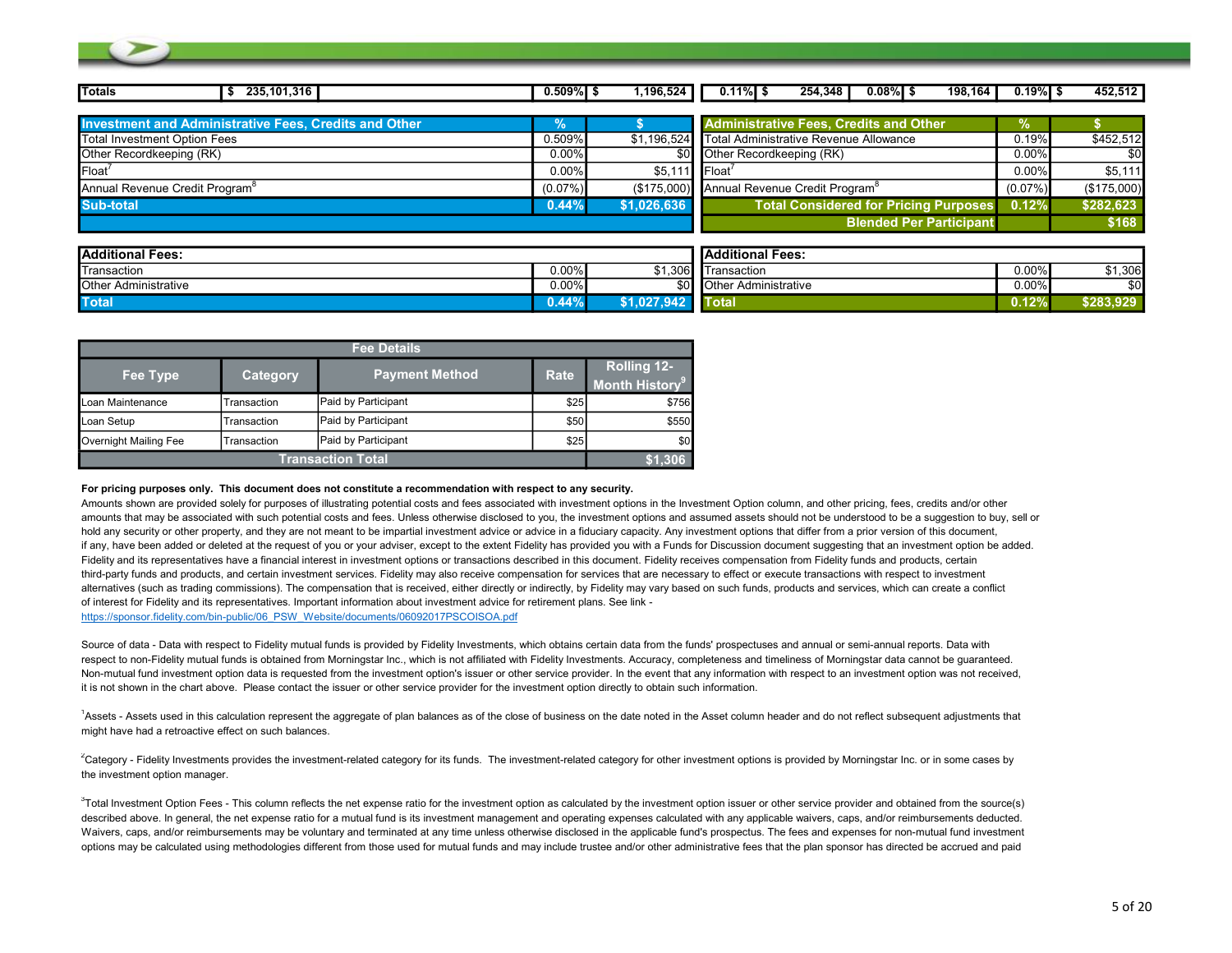from the option but may not include all the fees that mutual fund expense ratios are required to reflect. The expense ratio or similar expense amount may not take into consideration every expense associated with an investment option. For example, portfolio trading costs may not be reflected in an investment option's expense ratio, but do figure into its overall return. The dollar amounts shown are calculated by multiplying the percentage by the amount in the corresponding Assets column.

<sup>4</sup>Investment Option Fees Attributable to Recordkeeping - Generally, these amounts are used to support administrative and recordkeeping services set forth in more detail in your trust or service agreements; depending on your plans fee arrangements, these amounts may offset fees for such services. With respect to Fidelity funds, this column (%) shows the rate that would generally be used to calculate payments to a nonaffiliated recordkeeper to support certain services for Fidelity funds. In the case of Fidelity funds that are offered only to Fidelity recordkept plans, the rate is based on the payments Fidelity receives from comparable funds. In the case of Fidelity multi-manager funds (which may hold Fidelity and nonproprietary funds), the rate is based on the rate that would be used to calculate payments to a nonaffiliated recordkeeper for a Fidelity fund of a similar asset class that does not hold nonproprietary funds although any payments that may be received in connection with any nonproprietary funds held by the fund range from 0 to 40 bps. With respect to nonproprietary funds, this column (%) shows the rate that is used to calculate payments Fidelity receives pursuant to a contract or other arrangement between Fidelity and the fund or fund provider under which Fidelity provides certain services to such fund or fund provider. These payments are used to support Fidelity's services to the plans. The dollar amounts shown are calculated by multiplying the percentage by the amount in the corresponding Assets column. Neither the rates nor the calculated dollar amounts represent a separate charge. Certain investment options may express the amount of investment option fees attributable to recordkeeping as a dollar amount per participant (instead of or in addition to a percentage rate as described above). To the extent payments are expressed in such format, they are not shown in the chart. However, such payments will be disclosed in the Statement of Services and Compensation for the Plan as required pursuant to Section 408(b)(2) of the Employee Retirement Income Security Act of 1974, as amended. Please consult your Fidelity representative for more information. In any event, the foregoing amounts are used to support Fidelity's services to the plans. The dollar amounts shown are calculated by multiplying the percentage shown by the amount in the corresponding Assets column. Neither the rates nor the calculated dollar amounts represent a separate charge.

<sup>5</sup>Additional Value for Fidelity Products - An additional amount that Fidelity takes into account based on Fidelity products and/or services utilized as well as other factors.

<sup>6</sup>Total Administrative Revenue Allowance - The sum of the amounts in the Investment Option Fees Attributable to Recordkeeping and the Additional Value for Fidelity Products columns for each investment option.

<sup>7</sup>Float - Fidelity maintains general or "omnibus" accounts to facilitate transactions of the employee benefit plans it services. "Float" refers to earnings from overnight investment of amounts in those omnibus accounts awaiting trade settlement or clearing of disbursements. The amount shown on the "Float" line above represents a calculated estimate of the amount of float, net of bank fees and other adjustments, retained by Fidelity that is attributable to your defined contribution plan's activity through these omnibus accounts during the preceding 12 months. The actual amount will be dependent on short-term interest rates and the plans actual inflows and outflows.

 $8$ The amount shown reflects a credit for all plans as described in your trust or service agreement(s). For further detail, consult your trust or service agreement(s), or contact your Fidelity representative.

<sup>9</sup>Rolling 12-Month History - This column shows an amount that is intended to be representative of the aggregate amount billed to the plan sponsor or deducted from participant accounts in the plans for the corresponding fee type during a 12-month period in the past. Please note that such 12-month period may be based on calendar quarters, billing cycle quarters or certain other periods depending upon the fee type. Also, please note that amounts shown for fee types added during the applicable period are not annualized. Similarly, amounts for fee types eliminated during the applicable period may not be shown. For more detailed information about the amount of any fee type billed or deducted, please consult the applicable invoices or contact your Fidelity representative.

This document may not reflect all plan fees. Additional plan fees charged directly against a plan trust or participant accounts, such as transaction fees, if any, may not be presented here. In addition, other fees may be paid to certain plan service providers that are not charged directly against a plan trust or participant accounts. Moreover, this document may both overstate and understate the actual compensation paid to Fidelity or other plan service providers. For example, legal and audit fees, which may be included in a mutual fund's expense ratio, are paid to third parties unaffiliated with Fidelity Investments. At the same time, certain Fidelity affiliates may be compensated for executing portfolio transactions on behalf of a mutual fund, and such expenses, while reflected in the fund's investment return, are not factored into the fund's expense ratio.

This document reflects certain aggregate compensation, fees and other amounts taken into account for purposes of pricing Fidelity services to the plans. It is illustrative only and reflects amounts calculated as of the date(s) indicated above. All Fidelity services, compensation and fees described herein are subject to the terms and conditions set forth in your service or trust agreements. This document is not intended as a comprehensive statement of all compensation payable to Fidelity.

Products and services provided through Fidelity Personal & Workplace Investing (PWI) to investors and plan sponsors by

Fidelity Brokerage Services LLC, Member NYSE, SIPC., 900 Salem Street Smithfield, RI 02917

©2014 FMR LLC. All rights reserved.

Fidelity Investments Institutional Operations Company, Inc. 675110.12.0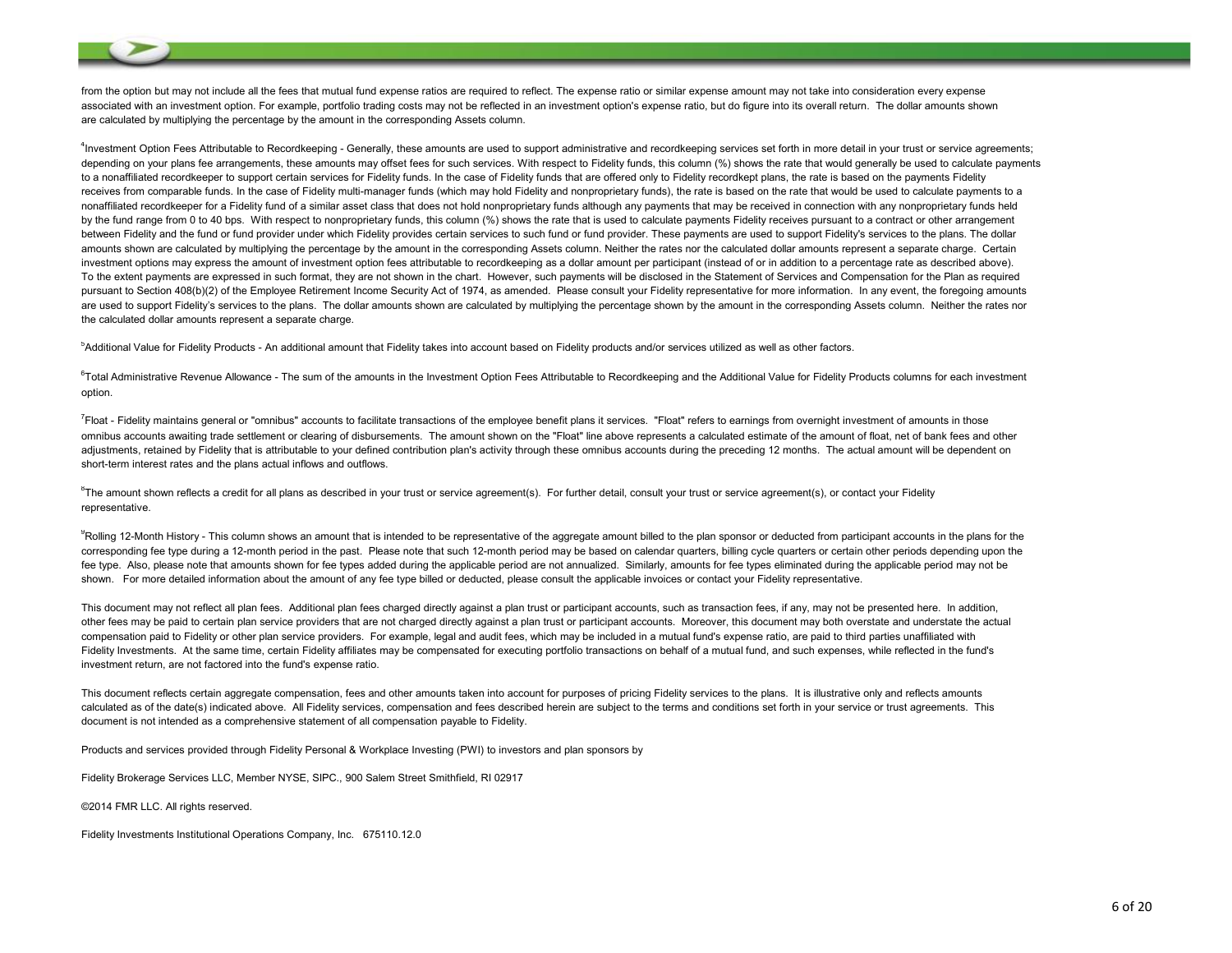## The Fidelity Report for UNIVERSITY OF FLORIDA FMTC CUSTODIAN 403(B)(7) ACCOUNT

| Plan Number: 51780         |                                            |               |                                  |             | <b>Bundled Pricing</b>                              |                 |                                                                                       |                                         |                                                                     | <b>Total Participants: 1,303</b> |                                                               |
|----------------------------|--------------------------------------------|---------------|----------------------------------|-------------|-----------------------------------------------------|-----------------|---------------------------------------------------------------------------------------|-----------------------------------------|---------------------------------------------------------------------|----------------------------------|---------------------------------------------------------------|
|                            |                                            |               | <b>Investment Summary</b>        |             |                                                     |                 |                                                                                       | <b>Administrative Revenue Allowance</b> |                                                                     |                                  |                                                               |
| <b>Investment Option</b>   | Assets (As of<br>$03/31/2020$ <sup>1</sup> | <b>Ticker</b> | Category <sup>2</sup>            |             | <b>Total Investment Option</b><br>Fees <sup>3</sup> |                 | <b>Investment Option Fees</b><br><b>Attributable to</b><br>Recordkeeping <sup>4</sup> |                                         | <b>Additional Value for</b><br><b>Fidelity Products<sup>5</sup></b> |                                  | <b>Total Administrative</b><br>Revenue Allowance <sup>6</sup> |
|                            |                                            |               |                                  | %           | \$                                                  | $\overline{\%}$ | \$                                                                                    | %                                       | \$                                                                  | %                                | $\overline{\mathbf{s}}$                                       |
| <b>FID CONTRAFUND K</b>    | 17,911,218 FCNKX<br>$\mathfrak{S}$         |               | Large Growth                     | $0.770$ \$  | 137,916                                             | $0.10$ \$       | 17,911                                                                                | $0.10$ \$                               | 17,911                                                              | $0.20$ \$                        | 35,822                                                        |
| FID 500 INDEX              | 11,847,366 FXAIX<br>\$                     |               | Large Blend                      | $0.015$ \$  | 1,777                                               | $0.00$ \$       | $\blacksquare$                                                                        | $0.00$ \$                               | $\overline{\phantom{a}}$                                            | $0.00$ \$                        |                                                               |
| FID GOV CASH RESERVE       | $\mathfrak s$<br>8,580,829 FDRXX           |               | Money Market-Taxable             | $0.380$ \$  | 32,607                                              | $0.10$ \$       | 8,581                                                                                 | $0.10$ \$                               | 8,581                                                               | $0.20$ \$                        | 17,162                                                        |
| FID GOVT MMRK PRM          | 7,051,409 FZCXX<br>\$                      |               | Money Market-Taxable             | $0.320$ \$  | 22,565                                              | $0.10$ \$       | 7,051                                                                                 | $0.10$ \$                               | 7,051                                                               | $0.20$ \$                        | 14,103                                                        |
| FID BLUE CHIP GR K         | $\mathfrak{S}$<br>5,356,229 FBGKX          |               | Large Growth                     | $0.700$ \$  | 37,494                                              | $0.10$ \$       | 5,356                                                                                 | $0.10$ \$                               | 5,356                                                               | $0.20$ \$                        | 10,712                                                        |
| <b>FID BALANCED K</b>      | \$<br>5,156,911 FBAKX                      |               | Allocation--50% to 70% Equity    | $0.450$ \$  | 23,206                                              | $0.10$ \$       | 5,157                                                                                 | $0.10$ \$                               | 5,157                                                               | $0.20$ \$                        | 10,314                                                        |
| FID LOW PRICED STK K       | $\mathfrak{S}$<br>5,118,298 FLPKX          |               | Mid-Cap Value                    | $0.430$ \$  | 22,009                                              | $0.10$ \$       | 5,118                                                                                 | $0.10$ \$                               | 5,118                                                               | $0.20$ \$                        | 10,237                                                        |
| FID TOTAL MKT IDX          | 4,961,388 FSKAX<br>\$                      |               | Large Blend                      | $0.015$ \$  | 744                                                 | $0.00$ \$       | $\sim$                                                                                | $0.00$ \$                               | $\overline{\phantom{a}}$                                            | $0.00$ \$                        |                                                               |
| <b>FID GOVT MMKT</b>       | $\mathbb{S}$<br>4,754,063 SPAXX            |               | Money Market-Taxable             | $0.420$ \$  | 19,967                                              | $0.10$ \$       | 4,754                                                                                 | $0.10$ \$                               | 4,754                                                               | $0.20$ \$                        | 9,508                                                         |
| FID GROWTH CO K            | \$<br>4,381,557 FGCKX                      |               | Large Growth                     | $0.750$ \$  | 32,862                                              | $0.10$ \$       | 4,382                                                                                 | $0.10$ \$                               | 4,382                                                               | $0.20$ \$                        | 8,763                                                         |
| FID FREEDOM 2030 K         | 3,835,304 FSNQX<br>$\mathfrak{S}$          |               | Target-Date 2030                 | $0.600$ \$  | 23,012                                              | $0.10$ \$       | 3,835                                                                                 | $0.10$ \$                               | 3,835                                                               | $0.20$ \$                        | 7,671                                                         |
| <b>FID DIVIDEND GRK</b>    | \$<br>3,324,812 FDGKX                      |               | Large Value                      | $0.400$ \$  | 13,299                                              | $0.10$ \$       | 3,325                                                                                 | $0.10$ \$                               | 3,325                                                               | $0.20$ \$                        | 6,650                                                         |
| FID US BOND IDX            | $\mathfrak{S}$<br>3,040,874 FXNAX          |               | Intermediate Core Bond           | $0.025$ \$  | 760                                                 | $0.00$ \$       | $\overline{a}$                                                                        | $0.00$ \$                               | $\blacksquare$                                                      | $0.00$ \$                        |                                                               |
| FID NASDAQ COMP INDX       | \$<br>2,899,197 FNCMX                      |               | Large Growth                     | $0.300$ \$  | 8,698                                               | $0.00$ \$       | $\blacksquare$                                                                        | $0.10$ \$                               | 2,899                                                               | $0.10$ \$                        | 2,899                                                         |
| FID FREEDOM 2020 K         | $\mathbb{S}$<br>2,655,998 FSNOX            |               | Target-Date 2020                 | $0.530$ \$  | 14,077                                              | $0.10$ \$       | 2,656                                                                                 | $0.10$ \$                               | 2,656                                                               | $0.20$ \$                        | 5,312                                                         |
| FID EQUITY INCOME K        | 2,444,748 FEIKX<br>\$                      |               | Large Value                      | $0.510$ \$  | 12,468                                              | $0.10$ \$       | 2,445                                                                                 | $0.10$ \$                               | 2,445                                                               | $0.20$ \$                        | 4,889                                                         |
| <b>FID OTC K</b>           | $\mathfrak{S}$<br>2,341,254 FOCKX          |               | Large Growth                     | $0.790$ \$  | 18,496                                              | $0.10$ \$       | 2,341                                                                                 | $0.10$ \$                               | 2,341                                                               | $0.20$ \$                        | 4,683                                                         |
| FID FREEDOM 2035 K         | \$<br>2,256,334 FSNUX                      |               | Target-Date 2035                 | $0.630 $ \$ | 14,215                                              | $0.10$ \$       | 2,256                                                                                 | $0.10$ \$                               | 2,256                                                               | $0.20$ \$                        | 4,513                                                         |
| <b>FID TOTAL BOND</b>      | $\mathfrak{S}$<br>2,180,325 FTBFX          |               | Intermediate Core-Plus Bond      | $0.450$ \$  | 9,811                                               | $0.10$ \$       | 2,180                                                                                 | $0.10$ \$                               | 2,180                                                               | $0.20$ \$                        | 4,361                                                         |
| FID FREEDOM 2025 K         | 2,151,384 FSNPX<br>\$                      |               | Target-Date 2025                 | $0.560$ \$  | 12,048                                              | $0.10$ \$       | 2,151                                                                                 | $0.10$ \$                               | 2,151                                                               | $0.20$ \$                        | 4,303                                                         |
| FID SEL SEMICONDUCT        | $\mathbb{S}$<br>2,116,500 FSELX            |               | Technology                       | $0.730$ \$  | 15,450                                              | $0.25$ \$       | 5,291                                                                                 | $0.10$ \$                               | 2,117                                                               | $0.35$ \$                        | 7,408                                                         |
| FID MAGELLAN K             | \$<br>2,028,336 FMGKX                      |               | Large Growth                     | $0.590$ \$  | 11,967                                              | $0.10$ \$       | 2,028                                                                                 | $0.10$ \$                               | 2,028                                                               | $0.20$ \$                        | 4,057                                                         |
| FID CAPITAL & INCOME       | $\mathfrak{S}$<br>1,970,485 FAGIX          |               | <b>High Yield Bond</b>           | $0.690$ \$  | 13,596                                              | $0.10$ \$       | 1,970                                                                                 | $0.10$ \$                               | 1,970                                                               | $0.20$ \$                        | 3,941                                                         |
| FID FREEDOM 2040 K         | \$<br>1,866,456 FSNVX                      |               | Target-Date 2040                 | $0.650$ \$  | 12,132                                              | $0.10$ \$       | 1,866                                                                                 | $0.10$ \$                               | 1,866                                                               | $0.20$ \$                        | 3,733                                                         |
| FID SEL TECHNOLOGY         | $\mathfrak{S}$<br>1,809,135 FSPTX          |               | Technology                       | $0.720$ \$  | 13,026                                              | $0.25$ \$       | 4,523                                                                                 | $0.10$ \$                               | 1,809                                                               | $0.35$ \$                        | 6,332                                                         |
| FID ASSET MGR 50%          | \$<br>1,678,676 FASMX                      |               | Allocation--30% to 50% Equity    | $0.660$ \$  | 11,079                                              | $0.25$ \$       | 4,197                                                                                 | $0.10$ \$                               | 1,679                                                               | $0.35$ \$                        | 5,875                                                         |
| FID INTL INDEX             | 1,506,256 FSPSX<br>$\mathfrak{S}$          |               | Foreign Large Blend              | $0.035$ \$  | 527                                                 | $0.00$ \$       | $\overline{\phantom{a}}$                                                              | $0.00$ \$                               | $\overline{\phantom{a}}$                                            | $0.00$ \$                        |                                                               |
| FID REAL ESTATE INVS       | \$<br>1,482,131 FRESX                      |               | <b>Real Estate</b>               | $0.740$ \$  | 10,968                                              | $0.25$ \$       | 3,705                                                                                 | $0.10$ \$                               | 1,482                                                               | $0.35$ \$                        | 5,187                                                         |
| FID SEL HEALTHCARE         | $\mathbb{S}$<br>1,461,511 FSPHX            |               | Health                           | $0.710$ \$  | 10,377                                              | $0.25$ \$       | 3,654                                                                                 | $0.10$ \$                               | 1,462                                                               | $0.35$ \$                        | 5,115                                                         |
| FID DIVERSIFD INTL K       | \$<br>1,455,607 FDIKX                      |               | Foreign Large Growth             | $0.630$ \$  | 9,170                                               | $0.10$ \$       | 1,456                                                                                 | $0.10$ \$                               | 1,456                                                               | $0.20$ \$                        | 2,911                                                         |
| <b>FID GROWTH STRAT K</b>  | $\mathfrak{S}$<br>1,439,682 FAGKX          |               | Mid-Cap Growth                   | $0.430$ \$  | 6,191                                               | $0.10$ \$       | 1,440                                                                                 | $0.10$ \$                               | 1,440                                                               | $0.20$ \$                        | 2,879                                                         |
| FID STRATEGIC INCOME       | \$<br>1,300,672 FADMX                      |               | Multisector Bond                 | $0.680$ \$  | 8,845                                               | $0.10$ \$       | 1,301                                                                                 | $0.10$ \$                               | 1,301                                                               | $0.20$ \$                        | 2,601                                                         |
| FID SHORT TERM BOND        | $\mathfrak{S}$<br>1,277,541 FSHBX          |               | Short-Term Bond                  | $0.450$ \$  | 5,749                                               | $0.10$ \$       | 1,278                                                                                 | $0.10$ \$                               | 1,278                                                               | $0.20$ \$                        | 2,555                                                         |
| FID ASSET MGR 20%          | \$<br>1,260,334 FASIX                      |               | Allocation--15% to 30% Equity    | $0.530$ \$  | 6,680                                               | $0.25$ \$       | 3,151                                                                                 | $0.10$ \$                               | 1,260                                                               | $0.35$ \$                        | 4,411                                                         |
| FID LTD TERM BOND          | $\mathbb{S}$<br>1,239,245 FJRLX            |               | Short-Term Bond                  | $0.450$ \$  | 5,577                                               | $0.10$ \$       | 1,239                                                                                 | $0.10$ \$                               | 1,239                                                               | $0.20$ \$                        | 2,478                                                         |
| FID SEL SOFTWARE           | \$<br>1,223,534 FSCSX                      |               | Technology                       | $0.720$ \$  | 8,809                                               | $0.25$ \$       | 3,059                                                                                 | $0.10$ \$                               | 1,224                                                               | $0.35$ \$                        | 4,282                                                         |
| FID FREEDOM 2045 K         | 1,177,465 FSNZX<br>$\mathbb{S}$            |               | Target-Date 2045                 | $0.650$ \$  | 7,654                                               | $0.10$ \$       | 1,177                                                                                 | $0.10$ \$                               | 1,177                                                               | $0.20$ \$                        | 2,355                                                         |
| <b>FID EMERGING MKTS K</b> | 1,170,167 FKEMX<br>\$                      |               | <b>Diversified Emerging Mkts</b> | $0.800$ \$  | 9,361                                               | $0.10$ \$       | 1,170                                                                                 | $0.10$ \$                               | 1,170                                                               | $0.20$ \$                        | 2,340                                                         |
| <b>FID PURITAN K</b>       | 1,109,579 FPUKX<br>$\mathfrak{S}$          |               | Allocation--50% to 70% Equity    | $0.450$ \$  | 4,993                                               | $0.10$ \$       | 1,110                                                                                 | $0.10$ \$                               | 1,110                                                               | $0.20$ \$                        | 2,219                                                         |
| <b>FID NEW MILLEN</b>      | \$<br>1,098,496 FMILX                      |               | Large Blend                      | $0.690 $ \$ | 7,580                                               | $0.25$ \$       | 2,746                                                                                 | $0.10$ \$                               | 1,098                                                               | $0.35$ \$                        | 3,845                                                         |
| <b>FID SEL GOLD</b>        | $\mathfrak{S}$<br>1,066,788 FSAGX          |               | <b>Equity Precious Metals</b>    | $0.860$ \$  | 9,174                                               | $0.25$ \$       | 2,667                                                                                 | $0.10$ \$                               | 1,067                                                               | $0.35$ \$                        | 3,734                                                         |
| FID GROWTH & INC K         | 1,047,965 FGIKX<br>\$                      |               | Large Blend                      | $0.510$ \$  | 5,345                                               | $0.10$ \$       | 1,048                                                                                 | $0.10$ \$                               | 1,048                                                               | $0.20$ \$                        | 2,096                                                         |
| FID INTM TR BD IDX         | $\mathfrak{S}$<br>1,018,456 FUAMX          |               | Intermediate Government          | $0.030$ \$  | 306                                                 | $0.00$ \$       | $\overline{\phantom{a}}$                                                              | $0.00$ \$                               | $\blacksquare$                                                      | $0.00$ \$                        |                                                               |
| <b>FID SEL BIOTECH</b>     | \$<br>1,006,425 FBIOX                      |               | Health                           | $0.720$ \$  | 7,246                                               | $0.25$ \$       | 2,516                                                                                 | $0.10$ \$                               | 1,006                                                               | $0.35$ \$                        | 3,522                                                         |
| <b>FID FOCUSED STOCK</b>   | $\mathfrak{S}$                             | 985,359 FTQGX | Large Growth                     | $0.890$ \$  | 8,770                                               | $0.25$ \$       | 2,463                                                                                 | $0.10$ \$                               | 985                                                                 | $0.35$ \$                        | 3,449                                                         |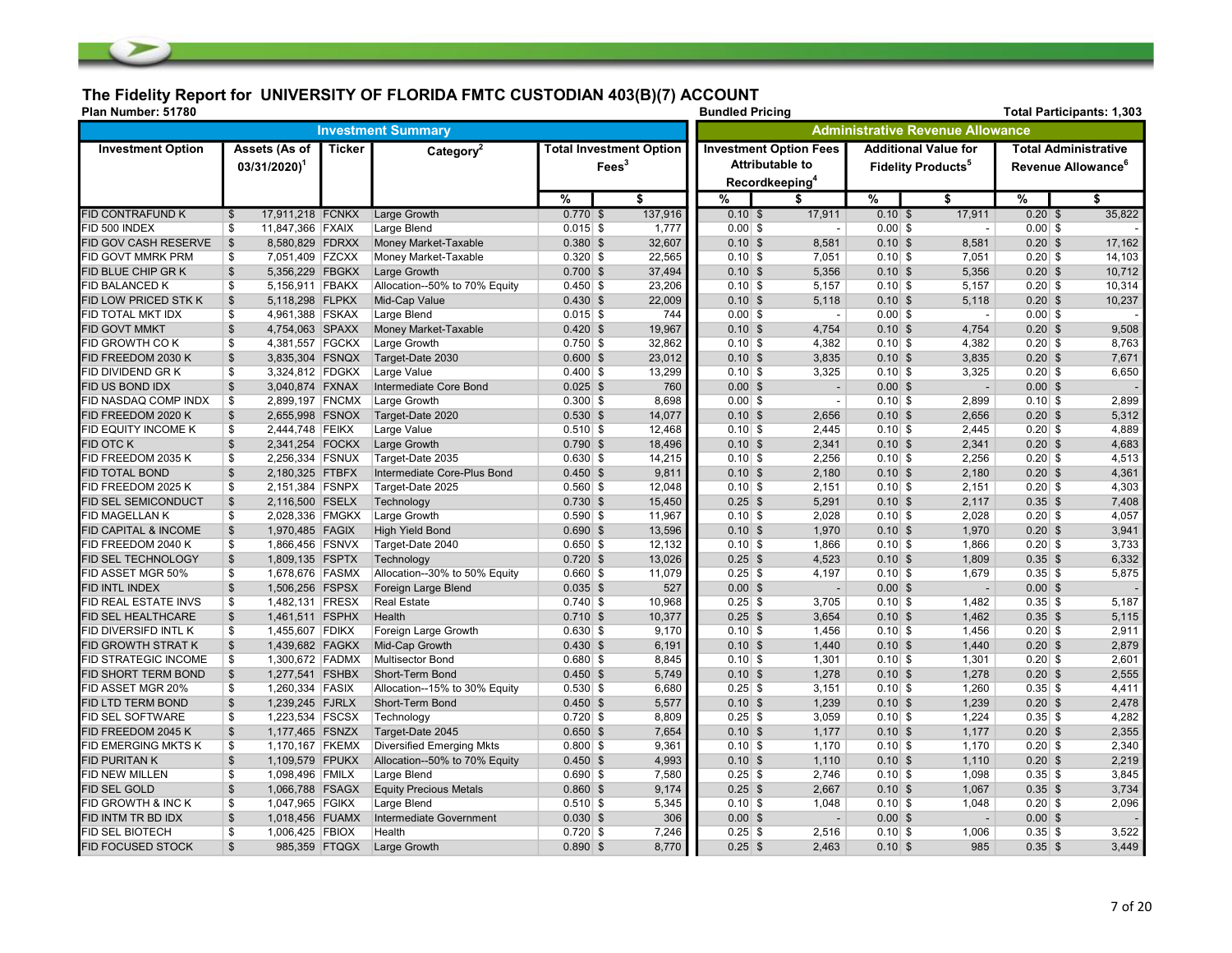| <b>Ticker</b><br><b>Investment Option Fees</b><br><b>Additional Value for</b><br><b>Total Administrative</b><br><b>Investment Option</b><br>Assets (As of<br>Category <sup>2</sup><br><b>Total Investment Option</b><br><b>Attributable to</b><br>Fees <sup>3</sup><br><b>Fidelity Products<sup>5</sup></b><br>Revenue Allowance <sup>6</sup><br>$03/31/2020$ <sup>1</sup><br>Recordkeeping <sup>4</sup><br>\$<br>%<br>%<br>\$<br>%<br>%<br>\$<br>S<br>7,592<br>1,947<br><b>FID OVERSEAS K</b><br>$0.780$ \$<br>$0.20$ \$<br>973,347 FOSKX<br>Foreign Large Growth<br>$0.10$ \$<br>973<br>$0.10$ \$<br>973<br>\$<br>1,928<br><b>FID MID CAP STOCK K</b><br>\$<br>964.165 FKMCX<br>$0.620$ \$<br>5,978<br>$0.10$ \$<br>964<br>0.10S<br>964<br>$0.20$ \$<br>Mid-Cap Blend<br>\$<br>954,636 FSNKX<br>Target-Date 2000-2010<br>$0.460$ \$<br>4,391<br>$0.10$ \$<br>955<br>$0.10$ \$<br>955<br>$0.20$ \$<br>1,909<br>$\mathfrak{s}$<br>239<br>FID MID CAP IDX<br>954,596 FSMDX<br>Mid-Cap Blend<br>$0.025$ \$<br>$0.00$ \$<br>$0.00$ \$<br>$0.00$ \$<br>$\overline{\phantom{a}}$<br>$\overline{\phantom{a}}$<br>\$<br>916,646 FSMEX<br>$0.730$ \$<br>6,692<br>$0.25$ \$<br>2,292<br>$0.10$ \$<br>917<br>$0.35$ \$<br>3,208<br>FID SEL MED TECH&DV<br>Health<br>875,903 FLCKX<br>Mid-Cap Blend<br>$0.670$ \$<br>5,869<br>0.10S<br>$0.20$ \$<br>1,752<br><b>FID LEVERGD CO STK K</b><br>$\mathfrak{S}$<br>$0.10$ \$<br>876<br>876<br>\$<br>856,427 FSMAX<br>Mid-Cap Blend<br>$0.045$ \$<br>385<br>$0.00$ \$<br>$0.00$ \$<br>$0.00$ \$<br>$\overline{\phantom{a}}$<br>$\overline{\phantom{a}}$<br>$\mathfrak{S}$<br>826,727 FCAKX<br>Large Growth<br>$0.520$ \$<br>4,299<br>$0.10$ \$<br>$0.10$ \$<br>$0.20$ \$<br>1,653<br>827<br>827<br>822,446 FIDKX<br>$0.660$ \$<br>5,428<br>$0.20$ \$<br>1,645<br>FID INTL DISCOVERY K<br>\$<br>Foreign Large Growth<br>$0.10$ \$<br>822<br>$0.10$ \$<br>822<br>2,845<br>\$<br>812,760 FBSOX<br>$0.740$ \$<br>6,014<br>$0.25$ \$<br>0.10S<br>$0.35$ \$<br>FID SEL IT SERVICES<br>Technology<br>2,032<br>813<br>\$<br>778,468 FNSBX<br>Target-Date 2050<br>$0.650$ \$<br>5,060<br>$0.10$ \$<br>778<br>$0.10$ \$<br>778<br>$0.20$ \$<br>1,557<br>$\mathfrak s$<br>2,841<br>0.10S<br>729<br>728,521 FLVEX<br>Large Value<br>$0.390$ \$<br>$0.00$ \$<br>729<br>$0.10$ \$<br>$\overline{\phantom{a}}$<br>FID FOUR IN ONE IDX<br>\$<br>710,517 FFNOX<br>Allocation--70% to 85% Equity<br>$0.110$ \$<br>782<br>$0.00$ \$<br>$0.00$ \$<br>$0.00$ \$<br>$\overline{\phantom{a}}$<br>$\overline{\phantom{a}}$<br>$\mathsf{\$}$<br>708,679 FHKCX<br>6,732<br>$0.25$ \$<br>0.10S<br>$0.35$ \$<br>2,480<br>FID CHINA REGION<br>China Region<br>$0.950$ \$<br>1,772<br>709<br>2,414<br>\$<br>689,596 FSCRX<br>Small Blend<br>$0.610$ \$<br>4,207<br>$0.25$ \$<br>1,724<br>$0.10$ \$<br>690<br>$0.35$ \$<br>$\mathfrak{S}$<br>670,391 FBNDX<br>$0.450$ \$<br>3,017<br>$0.10$ \$<br>670<br>$0.10$ \$<br>$0.20$ \$<br>1,341<br>Intermediate Core Bond<br>670<br>\$<br>666,027 FUMBX<br>$0.030$ \$<br>200<br>$0.00$ \$<br>$0.00$ \$<br>$0.00$ \$<br><b>Short Government</b><br>$\blacksquare$<br>$\overline{\phantom{a}}$<br>652,220 FCBFX<br>$0.450$ \$<br>2,935<br>$0.10$ \$<br>652<br>0.10S<br>$0.20$ \$<br>1,304<br><b>FID CORPORATE BOND</b><br>\$<br>Corporate Bond<br>652<br>\$<br>644,891 FSRPX<br>$0.760$ \$<br>4,901<br>$0.25$ \$<br>1,612<br>$0.10$ \$<br>$0.35$ \$<br>2,257<br><b>Consumer Cyclical</b><br>645<br>$\mathsf{\$}$<br>637,198 FNMIX<br>5.225<br>637<br>$0.10$ \$<br>$0.20$ \$<br>1,274<br><b>Emerging Markets Bond</b><br>$0.820$ \$<br>$0.10$ \$<br>637<br><b>ID ASSET MGR 60%</b><br>\$<br>616,993 FSANX<br>Allocation--50% to 70% Equity<br>$0.730$ \$<br>4,504<br>$0.25$ \$<br>1,542<br>$0.10$ \$<br>617<br>$0.35$ \$<br>2,159<br>2,089<br>$\mathfrak{S}$<br>596.912 FCPVX<br><b>Small Value</b><br>$0.660$ \$<br>3,940<br>$0.25$ \$<br>0.10S<br>$0.35$ \$<br>FID SMALL CAP VALUE<br>1,492<br>597<br>297<br>\$<br>594,803 FIPDX<br>Inflation-Protected Bond<br>$0.050$ \$<br>$0.00$ \$<br>$0.00$ \$<br>$0.00$ \$<br>$\overline{\phantom{a}}$<br>$\overline{\phantom{a}}$<br>2,063<br>\$<br>589,566 FSLCX<br><b>Small Blend</b><br>$0.670$ \$<br>3,950<br>$0.25$ \$<br>$0.10$ \$<br>$0.35$ \$<br>1,474<br>590<br>2,009<br>\$<br>574,021 FSENX<br>$0.780$ \$<br>4,477<br>$0.25$ \$<br>1,435<br>$0.10$ \$<br>574<br>$0.35$ \$<br>FID SEL ENERGY<br><b>Equity Energy</b><br>2,006<br><b>FID CONVERTIBLE SEC</b><br>\$<br>573,191 FCVSX<br>$0.510$ \$<br>2,923<br>$0.25$ \$<br>1,433<br>0.10S<br>573<br>$0.35$ \$<br>Convertibles<br>\$<br>570,440 FETKX<br>$0.510$ \$<br>2,909<br>$0.10$ \$<br>570<br>$0.10$ \$<br>570<br>$0.20$ \$<br>1,141<br>FID EQ DIV INCOME K<br>Large Value<br>$\mathsf{\$}$<br>567,642 FDSCX<br>4.257<br>$0.10$ \$<br>$0.35$ \$<br>1,987<br>FID STK SEL SM CAP<br><b>Small Blend</b><br>$0.750$ \$<br>$0.25$ \$<br>1.419<br>568<br><b>ID SM CAP IDX</b><br>\$<br>565,187 FSSNX<br>Small Blend<br>$0.025$ \$<br>141<br>$0.00$ \$<br>$0.00$ \$<br>$0.00$ \$<br>$\overline{\phantom{a}}$<br>$\overline{\phantom{a}}$<br>1,929<br>$\mathfrak{S}$<br>551,171 FCPGX<br>$1.050$ \$<br>5,787<br>$0.25$ \$<br>0.10S<br>551<br>$0.35$ \$<br>FID SMALL CAP GROWTH<br><b>Small Growth</b><br>1,378<br>1,039<br>\$<br>519,439 FGOVX<br>$0.450$ \$<br>2,337<br>$0.20$ \$<br>FIDELITY GOVT INCOME<br>Intermediate Government<br>$0.10$ \$<br>519<br>$0.10$ \$<br>519<br>\$<br>1,006<br>503,236 FVLKX<br>Mid-Cap Value<br>$0.490$ \$<br>2,466<br>$0.10$ \$<br>503<br>0.10S<br>503<br>$0.20$ \$<br>FID VALUE K<br>975<br>FID FREEDOM 2005 K<br>\$<br>487,647 FSNJX<br>Target-Date 2000-2010<br>$0.420$ \$<br>2.048<br>$0.10$ \$<br>488<br>$0.10$ \$<br>488<br>$0.20$ \$<br>2,945<br>1,636<br><b>ID LARGE CAP STOCK</b><br>\$<br>467,477 FLCSX<br>Large Blend<br>$0.630$ \$<br>$0.25$ \$<br>0.10S<br>467<br>$0.35$ \$<br>1,169<br>FID TOTAL INTL IDX<br>\$<br>464,464 FTIHX<br>$0.060$ \$<br>279<br>$0.00$ \$<br>$0.00$ \$<br>$0.00$ \$<br>Foreign Large Blend<br>$\blacksquare$<br>$\overline{\phantom{a}}$<br>$\mathfrak{S}$<br>455,606 FTHRX<br>$0.450$ \$<br>0.10S<br>$0.20$ \$<br>911<br>FID INTERMED BOND<br>Intermediate Core Bond<br>2,050<br>$0.10$ \$<br>456<br>456<br>1,534<br>FID SEL FINANCIAL<br>\$<br>438,333 FIDSX<br>Financial<br>$0.760$ \$<br>3,331<br>$0.25$ \$<br>1,096<br>$0.10$ \$<br>438<br>$0.35$ \$<br>867<br><b>FID GNMA</b><br>\$<br>433,617 FGMNX<br>$0.450$ \$<br>1,951<br>$0.10$ \$<br>434<br>0.10S<br>434<br>$0.20$ \$<br>Intermediate Government<br>1,471<br>\$<br>420,349 FASGX<br>$0.720$ \$<br>3,027<br>$0.25$ \$<br>1,051<br>$0.10$ \$<br>420<br>$0.35$ \$<br>FID ASSET MGR 70%<br>Allocation--50% to 70% Equity<br>$\mathfrak s$<br>FID INTL SMALL CAP<br>410,229 FISMX<br>Foreign Small/Mid Blend<br>$1.190$ \$<br>4,882<br>$0.25$ \$<br>1,026<br>0.10S<br>410<br>$0.35$ \$<br>1,436<br>FID LT TR BD IDX<br>\$<br>409,133 FNBGX<br>Long Government<br>$0.030$ \$<br>123<br>$0.00$ \$<br>$0.00$ \$<br>$0.00$ \$<br>$\blacksquare$<br>$\overline{\phantom{a}}$<br>392,567 FSRBX<br>1,374<br>FID SEL BANKING<br>$\mathfrak{S}$<br>Financial<br>$0.770$ \$<br>3,023<br>$0.25$ \$<br>981<br>$0.10$ \$<br>393<br>$0.35$ \$<br>FID INTL ENH INDEX<br>\$<br>374,670 FIENX<br>Foreign Large Value<br>$0.590$ \$<br>2,211<br>$0.00$ \$<br>$0.10$ \$<br>375<br>$0.10$ \$<br>375<br>$\overline{\phantom{a}}$<br>1,307<br>$\mathbb{S}$<br>373,314 FSUTX<br>$0.780$ \$<br>2.912<br>$0.25$ \$<br>$0.10$ \$<br>$0.35$ \$<br>FID SEL UTILITIES<br><b>Utilities</b><br>933<br>373<br>\$<br>369,134 FWWFX<br>$0.990$ \$<br>3,654<br>$0.25$ \$<br>923<br>$0.10$ \$<br>369<br>$0.35$ \$<br>1,292<br>FID WORLDWIDE<br>World Large Stock<br>727<br>\$<br>363,334 FNSDX<br>$0.650$ \$<br>2,362<br>$0.10$ \$<br>363<br>0.10S<br>$0.20$ \$<br>FID FREEDOM 2055 K<br>Target-Date 2055<br>363<br>721<br>\$<br>360,629 FFRHX<br>$0.680$ \$<br>2,452<br>$0.10$ \$<br>361<br>$0.10$ \$<br>361<br>$0.20$ \$<br>FID FLOAT RT HI INC<br><b>Bank Loan</b><br>$\sqrt[6]{\frac{1}{2}}$<br>201<br>359,657 FSGGX<br>$0.056$ \$<br>$0.00$ \$<br>$0.00$ \$<br>$0.00$ \$<br>Foreign Large Blend | <b>Investment Summary</b> |  |  |  |  |  |  | <b>Administrative Revenue Allowance</b> |  |  |  |  |  |  |
|-----------------------------------------------------------------------------------------------------------------------------------------------------------------------------------------------------------------------------------------------------------------------------------------------------------------------------------------------------------------------------------------------------------------------------------------------------------------------------------------------------------------------------------------------------------------------------------------------------------------------------------------------------------------------------------------------------------------------------------------------------------------------------------------------------------------------------------------------------------------------------------------------------------------------------------------------------------------------------------------------------------------------------------------------------------------------------------------------------------------------------------------------------------------------------------------------------------------------------------------------------------------------------------------------------------------------------------------------------------------------------------------------------------------------------------------------------------------------------------------------------------------------------------------------------------------------------------------------------------------------------------------------------------------------------------------------------------------------------------------------------------------------------------------------------------------------------------------------------------------------------------------------------------------------------------------------------------------------------------------------------------------------------------------------------------------------------------------------------------------------------------------------------------------------------------------------------------------------------------------------------------------------------------------------------------------------------------------------------------------------------------------------------------------------------------------------------------------------------------------------------------------------------------------------------------------------------------------------------------------------------------------------------------------------------------------------------------------------------------------------------------------------------------------------------------------------------------------------------------------------------------------------------------------------------------------------------------------------------------------------------------------------------------------------------------------------------------------------------------------------------------------------------------------------------------------------------------------------------------------------------------------------------------------------------------------------------------------------------------------------------------------------------------------------------------------------------------------------------------------------------------------------------------------------------------------------------------------------------------------------------------------------------------------------------------------------------------------------------------------------------------------------------------------------------------------------------------------------------------------------------------------------------------------------------------------------------------------------------------------------------------------------------------------------------------------------------------------------------------------------------------------------------------------------------------------------------------------------------------------------------------------------------------------------------------------------------------------------------------------------------------------------------------------------------------------------------------------------------------------------------------------------------------------------------------------------------------------------------------------------------------------------------------------------------------------------------------------------------------------------------------------------------------------------------------------------------------------------------------------------------------------------------------------------------------------------------------------------------------------------------------------------------------------------------------------------------------------------------------------------------------------------------------------------------------------------------------------------------------------------------------------------------------------------------------------------------------------------------------------------------------------------------------------------------------------------------------------------------------------------------------------------------------------------------------------------------------------------------------------------------------------------------------------------------------------------------------------------------------------------------------------------------------------------------------------------------------------------------------------------------------------------------------------------------------------------------------------------------------------------------------------------------------------------------------------------------------------------------------------------------------------------------------------------------------------------------------------------------------------------------------------------------------------------------------------------------------------------------------------------------------------------------------------------------------------------------------------------------------------------------------------------------------------------------------------------------------------------------------------------------------------------------------------------------------------------------------------------------------------------------------------------------------------------------------------------------------------------------------------------------------------------------------------------------------------------------------------------------------------------------------------------------------------------------------------------------------------------------------------------------------------------------------------------------------------------------------------------------------------------------------------------------------------------------------------------------------------------------------------------------------------------------------------------------------------------------------------------------------------------------------------------------------------------------------------------------------------------------------------------------------------------------------------------------------------------------------------------------------------------------------------------------------------------------------------------------------------------------------------------------------------------------------------------------------------------------------------------------------------------------------------------------------------------------------------------------------------------------------------------------------------|---------------------------|--|--|--|--|--|--|-----------------------------------------|--|--|--|--|--|--|
|                                                                                                                                                                                                                                                                                                                                                                                                                                                                                                                                                                                                                                                                                                                                                                                                                                                                                                                                                                                                                                                                                                                                                                                                                                                                                                                                                                                                                                                                                                                                                                                                                                                                                                                                                                                                                                                                                                                                                                                                                                                                                                                                                                                                                                                                                                                                                                                                                                                                                                                                                                                                                                                                                                                                                                                                                                                                                                                                                                                                                                                                                                                                                                                                                                                                                                                                                                                                                                                                                                                                                                                                                                                                                                                                                                                                                                                                                                                                                                                                                                                                                                                                                                                                                                                                                                                                                                                                                                                                                                                                                                                                                                                                                                                                                                                                                                                                                                                                                                                                                                                                                                                                                                                                                                                                                                                                                                                                                                                                                                                                                                                                                                                                                                                                                                                                                                                                                                                                                                                                                                                                                                                                                                                                                                                                                                                                                                                                                                                                                                                                                                                                                                                                                                                                                                                                                                                                                                                                                                                                                                                                                                                                                                                                                                                                                                                                                                                                                                                                                                                                                                                                                                                                                                                                                                                                                                                                                                                                                                                                                                                                                                                                         |                           |  |  |  |  |  |  |                                         |  |  |  |  |  |  |
|                                                                                                                                                                                                                                                                                                                                                                                                                                                                                                                                                                                                                                                                                                                                                                                                                                                                                                                                                                                                                                                                                                                                                                                                                                                                                                                                                                                                                                                                                                                                                                                                                                                                                                                                                                                                                                                                                                                                                                                                                                                                                                                                                                                                                                                                                                                                                                                                                                                                                                                                                                                                                                                                                                                                                                                                                                                                                                                                                                                                                                                                                                                                                                                                                                                                                                                                                                                                                                                                                                                                                                                                                                                                                                                                                                                                                                                                                                                                                                                                                                                                                                                                                                                                                                                                                                                                                                                                                                                                                                                                                                                                                                                                                                                                                                                                                                                                                                                                                                                                                                                                                                                                                                                                                                                                                                                                                                                                                                                                                                                                                                                                                                                                                                                                                                                                                                                                                                                                                                                                                                                                                                                                                                                                                                                                                                                                                                                                                                                                                                                                                                                                                                                                                                                                                                                                                                                                                                                                                                                                                                                                                                                                                                                                                                                                                                                                                                                                                                                                                                                                                                                                                                                                                                                                                                                                                                                                                                                                                                                                                                                                                                                                         |                           |  |  |  |  |  |  |                                         |  |  |  |  |  |  |
|                                                                                                                                                                                                                                                                                                                                                                                                                                                                                                                                                                                                                                                                                                                                                                                                                                                                                                                                                                                                                                                                                                                                                                                                                                                                                                                                                                                                                                                                                                                                                                                                                                                                                                                                                                                                                                                                                                                                                                                                                                                                                                                                                                                                                                                                                                                                                                                                                                                                                                                                                                                                                                                                                                                                                                                                                                                                                                                                                                                                                                                                                                                                                                                                                                                                                                                                                                                                                                                                                                                                                                                                                                                                                                                                                                                                                                                                                                                                                                                                                                                                                                                                                                                                                                                                                                                                                                                                                                                                                                                                                                                                                                                                                                                                                                                                                                                                                                                                                                                                                                                                                                                                                                                                                                                                                                                                                                                                                                                                                                                                                                                                                                                                                                                                                                                                                                                                                                                                                                                                                                                                                                                                                                                                                                                                                                                                                                                                                                                                                                                                                                                                                                                                                                                                                                                                                                                                                                                                                                                                                                                                                                                                                                                                                                                                                                                                                                                                                                                                                                                                                                                                                                                                                                                                                                                                                                                                                                                                                                                                                                                                                                                                         |                           |  |  |  |  |  |  |                                         |  |  |  |  |  |  |
|                                                                                                                                                                                                                                                                                                                                                                                                                                                                                                                                                                                                                                                                                                                                                                                                                                                                                                                                                                                                                                                                                                                                                                                                                                                                                                                                                                                                                                                                                                                                                                                                                                                                                                                                                                                                                                                                                                                                                                                                                                                                                                                                                                                                                                                                                                                                                                                                                                                                                                                                                                                                                                                                                                                                                                                                                                                                                                                                                                                                                                                                                                                                                                                                                                                                                                                                                                                                                                                                                                                                                                                                                                                                                                                                                                                                                                                                                                                                                                                                                                                                                                                                                                                                                                                                                                                                                                                                                                                                                                                                                                                                                                                                                                                                                                                                                                                                                                                                                                                                                                                                                                                                                                                                                                                                                                                                                                                                                                                                                                                                                                                                                                                                                                                                                                                                                                                                                                                                                                                                                                                                                                                                                                                                                                                                                                                                                                                                                                                                                                                                                                                                                                                                                                                                                                                                                                                                                                                                                                                                                                                                                                                                                                                                                                                                                                                                                                                                                                                                                                                                                                                                                                                                                                                                                                                                                                                                                                                                                                                                                                                                                                                                         |                           |  |  |  |  |  |  |                                         |  |  |  |  |  |  |
|                                                                                                                                                                                                                                                                                                                                                                                                                                                                                                                                                                                                                                                                                                                                                                                                                                                                                                                                                                                                                                                                                                                                                                                                                                                                                                                                                                                                                                                                                                                                                                                                                                                                                                                                                                                                                                                                                                                                                                                                                                                                                                                                                                                                                                                                                                                                                                                                                                                                                                                                                                                                                                                                                                                                                                                                                                                                                                                                                                                                                                                                                                                                                                                                                                                                                                                                                                                                                                                                                                                                                                                                                                                                                                                                                                                                                                                                                                                                                                                                                                                                                                                                                                                                                                                                                                                                                                                                                                                                                                                                                                                                                                                                                                                                                                                                                                                                                                                                                                                                                                                                                                                                                                                                                                                                                                                                                                                                                                                                                                                                                                                                                                                                                                                                                                                                                                                                                                                                                                                                                                                                                                                                                                                                                                                                                                                                                                                                                                                                                                                                                                                                                                                                                                                                                                                                                                                                                                                                                                                                                                                                                                                                                                                                                                                                                                                                                                                                                                                                                                                                                                                                                                                                                                                                                                                                                                                                                                                                                                                                                                                                                                                                         | FID FREEDOM 2010 K        |  |  |  |  |  |  |                                         |  |  |  |  |  |  |
|                                                                                                                                                                                                                                                                                                                                                                                                                                                                                                                                                                                                                                                                                                                                                                                                                                                                                                                                                                                                                                                                                                                                                                                                                                                                                                                                                                                                                                                                                                                                                                                                                                                                                                                                                                                                                                                                                                                                                                                                                                                                                                                                                                                                                                                                                                                                                                                                                                                                                                                                                                                                                                                                                                                                                                                                                                                                                                                                                                                                                                                                                                                                                                                                                                                                                                                                                                                                                                                                                                                                                                                                                                                                                                                                                                                                                                                                                                                                                                                                                                                                                                                                                                                                                                                                                                                                                                                                                                                                                                                                                                                                                                                                                                                                                                                                                                                                                                                                                                                                                                                                                                                                                                                                                                                                                                                                                                                                                                                                                                                                                                                                                                                                                                                                                                                                                                                                                                                                                                                                                                                                                                                                                                                                                                                                                                                                                                                                                                                                                                                                                                                                                                                                                                                                                                                                                                                                                                                                                                                                                                                                                                                                                                                                                                                                                                                                                                                                                                                                                                                                                                                                                                                                                                                                                                                                                                                                                                                                                                                                                                                                                                                                         |                           |  |  |  |  |  |  |                                         |  |  |  |  |  |  |
|                                                                                                                                                                                                                                                                                                                                                                                                                                                                                                                                                                                                                                                                                                                                                                                                                                                                                                                                                                                                                                                                                                                                                                                                                                                                                                                                                                                                                                                                                                                                                                                                                                                                                                                                                                                                                                                                                                                                                                                                                                                                                                                                                                                                                                                                                                                                                                                                                                                                                                                                                                                                                                                                                                                                                                                                                                                                                                                                                                                                                                                                                                                                                                                                                                                                                                                                                                                                                                                                                                                                                                                                                                                                                                                                                                                                                                                                                                                                                                                                                                                                                                                                                                                                                                                                                                                                                                                                                                                                                                                                                                                                                                                                                                                                                                                                                                                                                                                                                                                                                                                                                                                                                                                                                                                                                                                                                                                                                                                                                                                                                                                                                                                                                                                                                                                                                                                                                                                                                                                                                                                                                                                                                                                                                                                                                                                                                                                                                                                                                                                                                                                                                                                                                                                                                                                                                                                                                                                                                                                                                                                                                                                                                                                                                                                                                                                                                                                                                                                                                                                                                                                                                                                                                                                                                                                                                                                                                                                                                                                                                                                                                                                                         |                           |  |  |  |  |  |  |                                         |  |  |  |  |  |  |
|                                                                                                                                                                                                                                                                                                                                                                                                                                                                                                                                                                                                                                                                                                                                                                                                                                                                                                                                                                                                                                                                                                                                                                                                                                                                                                                                                                                                                                                                                                                                                                                                                                                                                                                                                                                                                                                                                                                                                                                                                                                                                                                                                                                                                                                                                                                                                                                                                                                                                                                                                                                                                                                                                                                                                                                                                                                                                                                                                                                                                                                                                                                                                                                                                                                                                                                                                                                                                                                                                                                                                                                                                                                                                                                                                                                                                                                                                                                                                                                                                                                                                                                                                                                                                                                                                                                                                                                                                                                                                                                                                                                                                                                                                                                                                                                                                                                                                                                                                                                                                                                                                                                                                                                                                                                                                                                                                                                                                                                                                                                                                                                                                                                                                                                                                                                                                                                                                                                                                                                                                                                                                                                                                                                                                                                                                                                                                                                                                                                                                                                                                                                                                                                                                                                                                                                                                                                                                                                                                                                                                                                                                                                                                                                                                                                                                                                                                                                                                                                                                                                                                                                                                                                                                                                                                                                                                                                                                                                                                                                                                                                                                                                                         |                           |  |  |  |  |  |  |                                         |  |  |  |  |  |  |
|                                                                                                                                                                                                                                                                                                                                                                                                                                                                                                                                                                                                                                                                                                                                                                                                                                                                                                                                                                                                                                                                                                                                                                                                                                                                                                                                                                                                                                                                                                                                                                                                                                                                                                                                                                                                                                                                                                                                                                                                                                                                                                                                                                                                                                                                                                                                                                                                                                                                                                                                                                                                                                                                                                                                                                                                                                                                                                                                                                                                                                                                                                                                                                                                                                                                                                                                                                                                                                                                                                                                                                                                                                                                                                                                                                                                                                                                                                                                                                                                                                                                                                                                                                                                                                                                                                                                                                                                                                                                                                                                                                                                                                                                                                                                                                                                                                                                                                                                                                                                                                                                                                                                                                                                                                                                                                                                                                                                                                                                                                                                                                                                                                                                                                                                                                                                                                                                                                                                                                                                                                                                                                                                                                                                                                                                                                                                                                                                                                                                                                                                                                                                                                                                                                                                                                                                                                                                                                                                                                                                                                                                                                                                                                                                                                                                                                                                                                                                                                                                                                                                                                                                                                                                                                                                                                                                                                                                                                                                                                                                                                                                                                                                         | FID EXTD MKT IDX          |  |  |  |  |  |  |                                         |  |  |  |  |  |  |
|                                                                                                                                                                                                                                                                                                                                                                                                                                                                                                                                                                                                                                                                                                                                                                                                                                                                                                                                                                                                                                                                                                                                                                                                                                                                                                                                                                                                                                                                                                                                                                                                                                                                                                                                                                                                                                                                                                                                                                                                                                                                                                                                                                                                                                                                                                                                                                                                                                                                                                                                                                                                                                                                                                                                                                                                                                                                                                                                                                                                                                                                                                                                                                                                                                                                                                                                                                                                                                                                                                                                                                                                                                                                                                                                                                                                                                                                                                                                                                                                                                                                                                                                                                                                                                                                                                                                                                                                                                                                                                                                                                                                                                                                                                                                                                                                                                                                                                                                                                                                                                                                                                                                                                                                                                                                                                                                                                                                                                                                                                                                                                                                                                                                                                                                                                                                                                                                                                                                                                                                                                                                                                                                                                                                                                                                                                                                                                                                                                                                                                                                                                                                                                                                                                                                                                                                                                                                                                                                                                                                                                                                                                                                                                                                                                                                                                                                                                                                                                                                                                                                                                                                                                                                                                                                                                                                                                                                                                                                                                                                                                                                                                                                         | FID CAP APPREC K          |  |  |  |  |  |  |                                         |  |  |  |  |  |  |
|                                                                                                                                                                                                                                                                                                                                                                                                                                                                                                                                                                                                                                                                                                                                                                                                                                                                                                                                                                                                                                                                                                                                                                                                                                                                                                                                                                                                                                                                                                                                                                                                                                                                                                                                                                                                                                                                                                                                                                                                                                                                                                                                                                                                                                                                                                                                                                                                                                                                                                                                                                                                                                                                                                                                                                                                                                                                                                                                                                                                                                                                                                                                                                                                                                                                                                                                                                                                                                                                                                                                                                                                                                                                                                                                                                                                                                                                                                                                                                                                                                                                                                                                                                                                                                                                                                                                                                                                                                                                                                                                                                                                                                                                                                                                                                                                                                                                                                                                                                                                                                                                                                                                                                                                                                                                                                                                                                                                                                                                                                                                                                                                                                                                                                                                                                                                                                                                                                                                                                                                                                                                                                                                                                                                                                                                                                                                                                                                                                                                                                                                                                                                                                                                                                                                                                                                                                                                                                                                                                                                                                                                                                                                                                                                                                                                                                                                                                                                                                                                                                                                                                                                                                                                                                                                                                                                                                                                                                                                                                                                                                                                                                                                         |                           |  |  |  |  |  |  |                                         |  |  |  |  |  |  |
|                                                                                                                                                                                                                                                                                                                                                                                                                                                                                                                                                                                                                                                                                                                                                                                                                                                                                                                                                                                                                                                                                                                                                                                                                                                                                                                                                                                                                                                                                                                                                                                                                                                                                                                                                                                                                                                                                                                                                                                                                                                                                                                                                                                                                                                                                                                                                                                                                                                                                                                                                                                                                                                                                                                                                                                                                                                                                                                                                                                                                                                                                                                                                                                                                                                                                                                                                                                                                                                                                                                                                                                                                                                                                                                                                                                                                                                                                                                                                                                                                                                                                                                                                                                                                                                                                                                                                                                                                                                                                                                                                                                                                                                                                                                                                                                                                                                                                                                                                                                                                                                                                                                                                                                                                                                                                                                                                                                                                                                                                                                                                                                                                                                                                                                                                                                                                                                                                                                                                                                                                                                                                                                                                                                                                                                                                                                                                                                                                                                                                                                                                                                                                                                                                                                                                                                                                                                                                                                                                                                                                                                                                                                                                                                                                                                                                                                                                                                                                                                                                                                                                                                                                                                                                                                                                                                                                                                                                                                                                                                                                                                                                                                                         |                           |  |  |  |  |  |  |                                         |  |  |  |  |  |  |
|                                                                                                                                                                                                                                                                                                                                                                                                                                                                                                                                                                                                                                                                                                                                                                                                                                                                                                                                                                                                                                                                                                                                                                                                                                                                                                                                                                                                                                                                                                                                                                                                                                                                                                                                                                                                                                                                                                                                                                                                                                                                                                                                                                                                                                                                                                                                                                                                                                                                                                                                                                                                                                                                                                                                                                                                                                                                                                                                                                                                                                                                                                                                                                                                                                                                                                                                                                                                                                                                                                                                                                                                                                                                                                                                                                                                                                                                                                                                                                                                                                                                                                                                                                                                                                                                                                                                                                                                                                                                                                                                                                                                                                                                                                                                                                                                                                                                                                                                                                                                                                                                                                                                                                                                                                                                                                                                                                                                                                                                                                                                                                                                                                                                                                                                                                                                                                                                                                                                                                                                                                                                                                                                                                                                                                                                                                                                                                                                                                                                                                                                                                                                                                                                                                                                                                                                                                                                                                                                                                                                                                                                                                                                                                                                                                                                                                                                                                                                                                                                                                                                                                                                                                                                                                                                                                                                                                                                                                                                                                                                                                                                                                                                         | FID FREEDOM 2050 K        |  |  |  |  |  |  |                                         |  |  |  |  |  |  |
|                                                                                                                                                                                                                                                                                                                                                                                                                                                                                                                                                                                                                                                                                                                                                                                                                                                                                                                                                                                                                                                                                                                                                                                                                                                                                                                                                                                                                                                                                                                                                                                                                                                                                                                                                                                                                                                                                                                                                                                                                                                                                                                                                                                                                                                                                                                                                                                                                                                                                                                                                                                                                                                                                                                                                                                                                                                                                                                                                                                                                                                                                                                                                                                                                                                                                                                                                                                                                                                                                                                                                                                                                                                                                                                                                                                                                                                                                                                                                                                                                                                                                                                                                                                                                                                                                                                                                                                                                                                                                                                                                                                                                                                                                                                                                                                                                                                                                                                                                                                                                                                                                                                                                                                                                                                                                                                                                                                                                                                                                                                                                                                                                                                                                                                                                                                                                                                                                                                                                                                                                                                                                                                                                                                                                                                                                                                                                                                                                                                                                                                                                                                                                                                                                                                                                                                                                                                                                                                                                                                                                                                                                                                                                                                                                                                                                                                                                                                                                                                                                                                                                                                                                                                                                                                                                                                                                                                                                                                                                                                                                                                                                                                                         | FID LC VAL ENH INDX       |  |  |  |  |  |  |                                         |  |  |  |  |  |  |
|                                                                                                                                                                                                                                                                                                                                                                                                                                                                                                                                                                                                                                                                                                                                                                                                                                                                                                                                                                                                                                                                                                                                                                                                                                                                                                                                                                                                                                                                                                                                                                                                                                                                                                                                                                                                                                                                                                                                                                                                                                                                                                                                                                                                                                                                                                                                                                                                                                                                                                                                                                                                                                                                                                                                                                                                                                                                                                                                                                                                                                                                                                                                                                                                                                                                                                                                                                                                                                                                                                                                                                                                                                                                                                                                                                                                                                                                                                                                                                                                                                                                                                                                                                                                                                                                                                                                                                                                                                                                                                                                                                                                                                                                                                                                                                                                                                                                                                                                                                                                                                                                                                                                                                                                                                                                                                                                                                                                                                                                                                                                                                                                                                                                                                                                                                                                                                                                                                                                                                                                                                                                                                                                                                                                                                                                                                                                                                                                                                                                                                                                                                                                                                                                                                                                                                                                                                                                                                                                                                                                                                                                                                                                                                                                                                                                                                                                                                                                                                                                                                                                                                                                                                                                                                                                                                                                                                                                                                                                                                                                                                                                                                                                         |                           |  |  |  |  |  |  |                                         |  |  |  |  |  |  |
|                                                                                                                                                                                                                                                                                                                                                                                                                                                                                                                                                                                                                                                                                                                                                                                                                                                                                                                                                                                                                                                                                                                                                                                                                                                                                                                                                                                                                                                                                                                                                                                                                                                                                                                                                                                                                                                                                                                                                                                                                                                                                                                                                                                                                                                                                                                                                                                                                                                                                                                                                                                                                                                                                                                                                                                                                                                                                                                                                                                                                                                                                                                                                                                                                                                                                                                                                                                                                                                                                                                                                                                                                                                                                                                                                                                                                                                                                                                                                                                                                                                                                                                                                                                                                                                                                                                                                                                                                                                                                                                                                                                                                                                                                                                                                                                                                                                                                                                                                                                                                                                                                                                                                                                                                                                                                                                                                                                                                                                                                                                                                                                                                                                                                                                                                                                                                                                                                                                                                                                                                                                                                                                                                                                                                                                                                                                                                                                                                                                                                                                                                                                                                                                                                                                                                                                                                                                                                                                                                                                                                                                                                                                                                                                                                                                                                                                                                                                                                                                                                                                                                                                                                                                                                                                                                                                                                                                                                                                                                                                                                                                                                                                                         |                           |  |  |  |  |  |  |                                         |  |  |  |  |  |  |
|                                                                                                                                                                                                                                                                                                                                                                                                                                                                                                                                                                                                                                                                                                                                                                                                                                                                                                                                                                                                                                                                                                                                                                                                                                                                                                                                                                                                                                                                                                                                                                                                                                                                                                                                                                                                                                                                                                                                                                                                                                                                                                                                                                                                                                                                                                                                                                                                                                                                                                                                                                                                                                                                                                                                                                                                                                                                                                                                                                                                                                                                                                                                                                                                                                                                                                                                                                                                                                                                                                                                                                                                                                                                                                                                                                                                                                                                                                                                                                                                                                                                                                                                                                                                                                                                                                                                                                                                                                                                                                                                                                                                                                                                                                                                                                                                                                                                                                                                                                                                                                                                                                                                                                                                                                                                                                                                                                                                                                                                                                                                                                                                                                                                                                                                                                                                                                                                                                                                                                                                                                                                                                                                                                                                                                                                                                                                                                                                                                                                                                                                                                                                                                                                                                                                                                                                                                                                                                                                                                                                                                                                                                                                                                                                                                                                                                                                                                                                                                                                                                                                                                                                                                                                                                                                                                                                                                                                                                                                                                                                                                                                                                                                         | FID SM CAP DISCOVERY      |  |  |  |  |  |  |                                         |  |  |  |  |  |  |
|                                                                                                                                                                                                                                                                                                                                                                                                                                                                                                                                                                                                                                                                                                                                                                                                                                                                                                                                                                                                                                                                                                                                                                                                                                                                                                                                                                                                                                                                                                                                                                                                                                                                                                                                                                                                                                                                                                                                                                                                                                                                                                                                                                                                                                                                                                                                                                                                                                                                                                                                                                                                                                                                                                                                                                                                                                                                                                                                                                                                                                                                                                                                                                                                                                                                                                                                                                                                                                                                                                                                                                                                                                                                                                                                                                                                                                                                                                                                                                                                                                                                                                                                                                                                                                                                                                                                                                                                                                                                                                                                                                                                                                                                                                                                                                                                                                                                                                                                                                                                                                                                                                                                                                                                                                                                                                                                                                                                                                                                                                                                                                                                                                                                                                                                                                                                                                                                                                                                                                                                                                                                                                                                                                                                                                                                                                                                                                                                                                                                                                                                                                                                                                                                                                                                                                                                                                                                                                                                                                                                                                                                                                                                                                                                                                                                                                                                                                                                                                                                                                                                                                                                                                                                                                                                                                                                                                                                                                                                                                                                                                                                                                                                         | FID INVST GR BD           |  |  |  |  |  |  |                                         |  |  |  |  |  |  |
|                                                                                                                                                                                                                                                                                                                                                                                                                                                                                                                                                                                                                                                                                                                                                                                                                                                                                                                                                                                                                                                                                                                                                                                                                                                                                                                                                                                                                                                                                                                                                                                                                                                                                                                                                                                                                                                                                                                                                                                                                                                                                                                                                                                                                                                                                                                                                                                                                                                                                                                                                                                                                                                                                                                                                                                                                                                                                                                                                                                                                                                                                                                                                                                                                                                                                                                                                                                                                                                                                                                                                                                                                                                                                                                                                                                                                                                                                                                                                                                                                                                                                                                                                                                                                                                                                                                                                                                                                                                                                                                                                                                                                                                                                                                                                                                                                                                                                                                                                                                                                                                                                                                                                                                                                                                                                                                                                                                                                                                                                                                                                                                                                                                                                                                                                                                                                                                                                                                                                                                                                                                                                                                                                                                                                                                                                                                                                                                                                                                                                                                                                                                                                                                                                                                                                                                                                                                                                                                                                                                                                                                                                                                                                                                                                                                                                                                                                                                                                                                                                                                                                                                                                                                                                                                                                                                                                                                                                                                                                                                                                                                                                                                                         | FID ST TR BD IDX          |  |  |  |  |  |  |                                         |  |  |  |  |  |  |
|                                                                                                                                                                                                                                                                                                                                                                                                                                                                                                                                                                                                                                                                                                                                                                                                                                                                                                                                                                                                                                                                                                                                                                                                                                                                                                                                                                                                                                                                                                                                                                                                                                                                                                                                                                                                                                                                                                                                                                                                                                                                                                                                                                                                                                                                                                                                                                                                                                                                                                                                                                                                                                                                                                                                                                                                                                                                                                                                                                                                                                                                                                                                                                                                                                                                                                                                                                                                                                                                                                                                                                                                                                                                                                                                                                                                                                                                                                                                                                                                                                                                                                                                                                                                                                                                                                                                                                                                                                                                                                                                                                                                                                                                                                                                                                                                                                                                                                                                                                                                                                                                                                                                                                                                                                                                                                                                                                                                                                                                                                                                                                                                                                                                                                                                                                                                                                                                                                                                                                                                                                                                                                                                                                                                                                                                                                                                                                                                                                                                                                                                                                                                                                                                                                                                                                                                                                                                                                                                                                                                                                                                                                                                                                                                                                                                                                                                                                                                                                                                                                                                                                                                                                                                                                                                                                                                                                                                                                                                                                                                                                                                                                                                         |                           |  |  |  |  |  |  |                                         |  |  |  |  |  |  |
|                                                                                                                                                                                                                                                                                                                                                                                                                                                                                                                                                                                                                                                                                                                                                                                                                                                                                                                                                                                                                                                                                                                                                                                                                                                                                                                                                                                                                                                                                                                                                                                                                                                                                                                                                                                                                                                                                                                                                                                                                                                                                                                                                                                                                                                                                                                                                                                                                                                                                                                                                                                                                                                                                                                                                                                                                                                                                                                                                                                                                                                                                                                                                                                                                                                                                                                                                                                                                                                                                                                                                                                                                                                                                                                                                                                                                                                                                                                                                                                                                                                                                                                                                                                                                                                                                                                                                                                                                                                                                                                                                                                                                                                                                                                                                                                                                                                                                                                                                                                                                                                                                                                                                                                                                                                                                                                                                                                                                                                                                                                                                                                                                                                                                                                                                                                                                                                                                                                                                                                                                                                                                                                                                                                                                                                                                                                                                                                                                                                                                                                                                                                                                                                                                                                                                                                                                                                                                                                                                                                                                                                                                                                                                                                                                                                                                                                                                                                                                                                                                                                                                                                                                                                                                                                                                                                                                                                                                                                                                                                                                                                                                                                                         | FID SEL RETAILING         |  |  |  |  |  |  |                                         |  |  |  |  |  |  |
|                                                                                                                                                                                                                                                                                                                                                                                                                                                                                                                                                                                                                                                                                                                                                                                                                                                                                                                                                                                                                                                                                                                                                                                                                                                                                                                                                                                                                                                                                                                                                                                                                                                                                                                                                                                                                                                                                                                                                                                                                                                                                                                                                                                                                                                                                                                                                                                                                                                                                                                                                                                                                                                                                                                                                                                                                                                                                                                                                                                                                                                                                                                                                                                                                                                                                                                                                                                                                                                                                                                                                                                                                                                                                                                                                                                                                                                                                                                                                                                                                                                                                                                                                                                                                                                                                                                                                                                                                                                                                                                                                                                                                                                                                                                                                                                                                                                                                                                                                                                                                                                                                                                                                                                                                                                                                                                                                                                                                                                                                                                                                                                                                                                                                                                                                                                                                                                                                                                                                                                                                                                                                                                                                                                                                                                                                                                                                                                                                                                                                                                                                                                                                                                                                                                                                                                                                                                                                                                                                                                                                                                                                                                                                                                                                                                                                                                                                                                                                                                                                                                                                                                                                                                                                                                                                                                                                                                                                                                                                                                                                                                                                                                                         | FID NEW MARKETS INC       |  |  |  |  |  |  |                                         |  |  |  |  |  |  |
|                                                                                                                                                                                                                                                                                                                                                                                                                                                                                                                                                                                                                                                                                                                                                                                                                                                                                                                                                                                                                                                                                                                                                                                                                                                                                                                                                                                                                                                                                                                                                                                                                                                                                                                                                                                                                                                                                                                                                                                                                                                                                                                                                                                                                                                                                                                                                                                                                                                                                                                                                                                                                                                                                                                                                                                                                                                                                                                                                                                                                                                                                                                                                                                                                                                                                                                                                                                                                                                                                                                                                                                                                                                                                                                                                                                                                                                                                                                                                                                                                                                                                                                                                                                                                                                                                                                                                                                                                                                                                                                                                                                                                                                                                                                                                                                                                                                                                                                                                                                                                                                                                                                                                                                                                                                                                                                                                                                                                                                                                                                                                                                                                                                                                                                                                                                                                                                                                                                                                                                                                                                                                                                                                                                                                                                                                                                                                                                                                                                                                                                                                                                                                                                                                                                                                                                                                                                                                                                                                                                                                                                                                                                                                                                                                                                                                                                                                                                                                                                                                                                                                                                                                                                                                                                                                                                                                                                                                                                                                                                                                                                                                                                                         |                           |  |  |  |  |  |  |                                         |  |  |  |  |  |  |
|                                                                                                                                                                                                                                                                                                                                                                                                                                                                                                                                                                                                                                                                                                                                                                                                                                                                                                                                                                                                                                                                                                                                                                                                                                                                                                                                                                                                                                                                                                                                                                                                                                                                                                                                                                                                                                                                                                                                                                                                                                                                                                                                                                                                                                                                                                                                                                                                                                                                                                                                                                                                                                                                                                                                                                                                                                                                                                                                                                                                                                                                                                                                                                                                                                                                                                                                                                                                                                                                                                                                                                                                                                                                                                                                                                                                                                                                                                                                                                                                                                                                                                                                                                                                                                                                                                                                                                                                                                                                                                                                                                                                                                                                                                                                                                                                                                                                                                                                                                                                                                                                                                                                                                                                                                                                                                                                                                                                                                                                                                                                                                                                                                                                                                                                                                                                                                                                                                                                                                                                                                                                                                                                                                                                                                                                                                                                                                                                                                                                                                                                                                                                                                                                                                                                                                                                                                                                                                                                                                                                                                                                                                                                                                                                                                                                                                                                                                                                                                                                                                                                                                                                                                                                                                                                                                                                                                                                                                                                                                                                                                                                                                                                         |                           |  |  |  |  |  |  |                                         |  |  |  |  |  |  |
|                                                                                                                                                                                                                                                                                                                                                                                                                                                                                                                                                                                                                                                                                                                                                                                                                                                                                                                                                                                                                                                                                                                                                                                                                                                                                                                                                                                                                                                                                                                                                                                                                                                                                                                                                                                                                                                                                                                                                                                                                                                                                                                                                                                                                                                                                                                                                                                                                                                                                                                                                                                                                                                                                                                                                                                                                                                                                                                                                                                                                                                                                                                                                                                                                                                                                                                                                                                                                                                                                                                                                                                                                                                                                                                                                                                                                                                                                                                                                                                                                                                                                                                                                                                                                                                                                                                                                                                                                                                                                                                                                                                                                                                                                                                                                                                                                                                                                                                                                                                                                                                                                                                                                                                                                                                                                                                                                                                                                                                                                                                                                                                                                                                                                                                                                                                                                                                                                                                                                                                                                                                                                                                                                                                                                                                                                                                                                                                                                                                                                                                                                                                                                                                                                                                                                                                                                                                                                                                                                                                                                                                                                                                                                                                                                                                                                                                                                                                                                                                                                                                                                                                                                                                                                                                                                                                                                                                                                                                                                                                                                                                                                                                                         | FID INFL PR BD IDX        |  |  |  |  |  |  |                                         |  |  |  |  |  |  |
|                                                                                                                                                                                                                                                                                                                                                                                                                                                                                                                                                                                                                                                                                                                                                                                                                                                                                                                                                                                                                                                                                                                                                                                                                                                                                                                                                                                                                                                                                                                                                                                                                                                                                                                                                                                                                                                                                                                                                                                                                                                                                                                                                                                                                                                                                                                                                                                                                                                                                                                                                                                                                                                                                                                                                                                                                                                                                                                                                                                                                                                                                                                                                                                                                                                                                                                                                                                                                                                                                                                                                                                                                                                                                                                                                                                                                                                                                                                                                                                                                                                                                                                                                                                                                                                                                                                                                                                                                                                                                                                                                                                                                                                                                                                                                                                                                                                                                                                                                                                                                                                                                                                                                                                                                                                                                                                                                                                                                                                                                                                                                                                                                                                                                                                                                                                                                                                                                                                                                                                                                                                                                                                                                                                                                                                                                                                                                                                                                                                                                                                                                                                                                                                                                                                                                                                                                                                                                                                                                                                                                                                                                                                                                                                                                                                                                                                                                                                                                                                                                                                                                                                                                                                                                                                                                                                                                                                                                                                                                                                                                                                                                                                                         | FID SMALL CAP STOCK       |  |  |  |  |  |  |                                         |  |  |  |  |  |  |
|                                                                                                                                                                                                                                                                                                                                                                                                                                                                                                                                                                                                                                                                                                                                                                                                                                                                                                                                                                                                                                                                                                                                                                                                                                                                                                                                                                                                                                                                                                                                                                                                                                                                                                                                                                                                                                                                                                                                                                                                                                                                                                                                                                                                                                                                                                                                                                                                                                                                                                                                                                                                                                                                                                                                                                                                                                                                                                                                                                                                                                                                                                                                                                                                                                                                                                                                                                                                                                                                                                                                                                                                                                                                                                                                                                                                                                                                                                                                                                                                                                                                                                                                                                                                                                                                                                                                                                                                                                                                                                                                                                                                                                                                                                                                                                                                                                                                                                                                                                                                                                                                                                                                                                                                                                                                                                                                                                                                                                                                                                                                                                                                                                                                                                                                                                                                                                                                                                                                                                                                                                                                                                                                                                                                                                                                                                                                                                                                                                                                                                                                                                                                                                                                                                                                                                                                                                                                                                                                                                                                                                                                                                                                                                                                                                                                                                                                                                                                                                                                                                                                                                                                                                                                                                                                                                                                                                                                                                                                                                                                                                                                                                                                         |                           |  |  |  |  |  |  |                                         |  |  |  |  |  |  |
|                                                                                                                                                                                                                                                                                                                                                                                                                                                                                                                                                                                                                                                                                                                                                                                                                                                                                                                                                                                                                                                                                                                                                                                                                                                                                                                                                                                                                                                                                                                                                                                                                                                                                                                                                                                                                                                                                                                                                                                                                                                                                                                                                                                                                                                                                                                                                                                                                                                                                                                                                                                                                                                                                                                                                                                                                                                                                                                                                                                                                                                                                                                                                                                                                                                                                                                                                                                                                                                                                                                                                                                                                                                                                                                                                                                                                                                                                                                                                                                                                                                                                                                                                                                                                                                                                                                                                                                                                                                                                                                                                                                                                                                                                                                                                                                                                                                                                                                                                                                                                                                                                                                                                                                                                                                                                                                                                                                                                                                                                                                                                                                                                                                                                                                                                                                                                                                                                                                                                                                                                                                                                                                                                                                                                                                                                                                                                                                                                                                                                                                                                                                                                                                                                                                                                                                                                                                                                                                                                                                                                                                                                                                                                                                                                                                                                                                                                                                                                                                                                                                                                                                                                                                                                                                                                                                                                                                                                                                                                                                                                                                                                                                                         |                           |  |  |  |  |  |  |                                         |  |  |  |  |  |  |
|                                                                                                                                                                                                                                                                                                                                                                                                                                                                                                                                                                                                                                                                                                                                                                                                                                                                                                                                                                                                                                                                                                                                                                                                                                                                                                                                                                                                                                                                                                                                                                                                                                                                                                                                                                                                                                                                                                                                                                                                                                                                                                                                                                                                                                                                                                                                                                                                                                                                                                                                                                                                                                                                                                                                                                                                                                                                                                                                                                                                                                                                                                                                                                                                                                                                                                                                                                                                                                                                                                                                                                                                                                                                                                                                                                                                                                                                                                                                                                                                                                                                                                                                                                                                                                                                                                                                                                                                                                                                                                                                                                                                                                                                                                                                                                                                                                                                                                                                                                                                                                                                                                                                                                                                                                                                                                                                                                                                                                                                                                                                                                                                                                                                                                                                                                                                                                                                                                                                                                                                                                                                                                                                                                                                                                                                                                                                                                                                                                                                                                                                                                                                                                                                                                                                                                                                                                                                                                                                                                                                                                                                                                                                                                                                                                                                                                                                                                                                                                                                                                                                                                                                                                                                                                                                                                                                                                                                                                                                                                                                                                                                                                                                         |                           |  |  |  |  |  |  |                                         |  |  |  |  |  |  |
|                                                                                                                                                                                                                                                                                                                                                                                                                                                                                                                                                                                                                                                                                                                                                                                                                                                                                                                                                                                                                                                                                                                                                                                                                                                                                                                                                                                                                                                                                                                                                                                                                                                                                                                                                                                                                                                                                                                                                                                                                                                                                                                                                                                                                                                                                                                                                                                                                                                                                                                                                                                                                                                                                                                                                                                                                                                                                                                                                                                                                                                                                                                                                                                                                                                                                                                                                                                                                                                                                                                                                                                                                                                                                                                                                                                                                                                                                                                                                                                                                                                                                                                                                                                                                                                                                                                                                                                                                                                                                                                                                                                                                                                                                                                                                                                                                                                                                                                                                                                                                                                                                                                                                                                                                                                                                                                                                                                                                                                                                                                                                                                                                                                                                                                                                                                                                                                                                                                                                                                                                                                                                                                                                                                                                                                                                                                                                                                                                                                                                                                                                                                                                                                                                                                                                                                                                                                                                                                                                                                                                                                                                                                                                                                                                                                                                                                                                                                                                                                                                                                                                                                                                                                                                                                                                                                                                                                                                                                                                                                                                                                                                                                                         |                           |  |  |  |  |  |  |                                         |  |  |  |  |  |  |
|                                                                                                                                                                                                                                                                                                                                                                                                                                                                                                                                                                                                                                                                                                                                                                                                                                                                                                                                                                                                                                                                                                                                                                                                                                                                                                                                                                                                                                                                                                                                                                                                                                                                                                                                                                                                                                                                                                                                                                                                                                                                                                                                                                                                                                                                                                                                                                                                                                                                                                                                                                                                                                                                                                                                                                                                                                                                                                                                                                                                                                                                                                                                                                                                                                                                                                                                                                                                                                                                                                                                                                                                                                                                                                                                                                                                                                                                                                                                                                                                                                                                                                                                                                                                                                                                                                                                                                                                                                                                                                                                                                                                                                                                                                                                                                                                                                                                                                                                                                                                                                                                                                                                                                                                                                                                                                                                                                                                                                                                                                                                                                                                                                                                                                                                                                                                                                                                                                                                                                                                                                                                                                                                                                                                                                                                                                                                                                                                                                                                                                                                                                                                                                                                                                                                                                                                                                                                                                                                                                                                                                                                                                                                                                                                                                                                                                                                                                                                                                                                                                                                                                                                                                                                                                                                                                                                                                                                                                                                                                                                                                                                                                                                         |                           |  |  |  |  |  |  |                                         |  |  |  |  |  |  |
|                                                                                                                                                                                                                                                                                                                                                                                                                                                                                                                                                                                                                                                                                                                                                                                                                                                                                                                                                                                                                                                                                                                                                                                                                                                                                                                                                                                                                                                                                                                                                                                                                                                                                                                                                                                                                                                                                                                                                                                                                                                                                                                                                                                                                                                                                                                                                                                                                                                                                                                                                                                                                                                                                                                                                                                                                                                                                                                                                                                                                                                                                                                                                                                                                                                                                                                                                                                                                                                                                                                                                                                                                                                                                                                                                                                                                                                                                                                                                                                                                                                                                                                                                                                                                                                                                                                                                                                                                                                                                                                                                                                                                                                                                                                                                                                                                                                                                                                                                                                                                                                                                                                                                                                                                                                                                                                                                                                                                                                                                                                                                                                                                                                                                                                                                                                                                                                                                                                                                                                                                                                                                                                                                                                                                                                                                                                                                                                                                                                                                                                                                                                                                                                                                                                                                                                                                                                                                                                                                                                                                                                                                                                                                                                                                                                                                                                                                                                                                                                                                                                                                                                                                                                                                                                                                                                                                                                                                                                                                                                                                                                                                                                                         |                           |  |  |  |  |  |  |                                         |  |  |  |  |  |  |
|                                                                                                                                                                                                                                                                                                                                                                                                                                                                                                                                                                                                                                                                                                                                                                                                                                                                                                                                                                                                                                                                                                                                                                                                                                                                                                                                                                                                                                                                                                                                                                                                                                                                                                                                                                                                                                                                                                                                                                                                                                                                                                                                                                                                                                                                                                                                                                                                                                                                                                                                                                                                                                                                                                                                                                                                                                                                                                                                                                                                                                                                                                                                                                                                                                                                                                                                                                                                                                                                                                                                                                                                                                                                                                                                                                                                                                                                                                                                                                                                                                                                                                                                                                                                                                                                                                                                                                                                                                                                                                                                                                                                                                                                                                                                                                                                                                                                                                                                                                                                                                                                                                                                                                                                                                                                                                                                                                                                                                                                                                                                                                                                                                                                                                                                                                                                                                                                                                                                                                                                                                                                                                                                                                                                                                                                                                                                                                                                                                                                                                                                                                                                                                                                                                                                                                                                                                                                                                                                                                                                                                                                                                                                                                                                                                                                                                                                                                                                                                                                                                                                                                                                                                                                                                                                                                                                                                                                                                                                                                                                                                                                                                                                         |                           |  |  |  |  |  |  |                                         |  |  |  |  |  |  |
|                                                                                                                                                                                                                                                                                                                                                                                                                                                                                                                                                                                                                                                                                                                                                                                                                                                                                                                                                                                                                                                                                                                                                                                                                                                                                                                                                                                                                                                                                                                                                                                                                                                                                                                                                                                                                                                                                                                                                                                                                                                                                                                                                                                                                                                                                                                                                                                                                                                                                                                                                                                                                                                                                                                                                                                                                                                                                                                                                                                                                                                                                                                                                                                                                                                                                                                                                                                                                                                                                                                                                                                                                                                                                                                                                                                                                                                                                                                                                                                                                                                                                                                                                                                                                                                                                                                                                                                                                                                                                                                                                                                                                                                                                                                                                                                                                                                                                                                                                                                                                                                                                                                                                                                                                                                                                                                                                                                                                                                                                                                                                                                                                                                                                                                                                                                                                                                                                                                                                                                                                                                                                                                                                                                                                                                                                                                                                                                                                                                                                                                                                                                                                                                                                                                                                                                                                                                                                                                                                                                                                                                                                                                                                                                                                                                                                                                                                                                                                                                                                                                                                                                                                                                                                                                                                                                                                                                                                                                                                                                                                                                                                                                                         |                           |  |  |  |  |  |  |                                         |  |  |  |  |  |  |
|                                                                                                                                                                                                                                                                                                                                                                                                                                                                                                                                                                                                                                                                                                                                                                                                                                                                                                                                                                                                                                                                                                                                                                                                                                                                                                                                                                                                                                                                                                                                                                                                                                                                                                                                                                                                                                                                                                                                                                                                                                                                                                                                                                                                                                                                                                                                                                                                                                                                                                                                                                                                                                                                                                                                                                                                                                                                                                                                                                                                                                                                                                                                                                                                                                                                                                                                                                                                                                                                                                                                                                                                                                                                                                                                                                                                                                                                                                                                                                                                                                                                                                                                                                                                                                                                                                                                                                                                                                                                                                                                                                                                                                                                                                                                                                                                                                                                                                                                                                                                                                                                                                                                                                                                                                                                                                                                                                                                                                                                                                                                                                                                                                                                                                                                                                                                                                                                                                                                                                                                                                                                                                                                                                                                                                                                                                                                                                                                                                                                                                                                                                                                                                                                                                                                                                                                                                                                                                                                                                                                                                                                                                                                                                                                                                                                                                                                                                                                                                                                                                                                                                                                                                                                                                                                                                                                                                                                                                                                                                                                                                                                                                                                         |                           |  |  |  |  |  |  |                                         |  |  |  |  |  |  |
|                                                                                                                                                                                                                                                                                                                                                                                                                                                                                                                                                                                                                                                                                                                                                                                                                                                                                                                                                                                                                                                                                                                                                                                                                                                                                                                                                                                                                                                                                                                                                                                                                                                                                                                                                                                                                                                                                                                                                                                                                                                                                                                                                                                                                                                                                                                                                                                                                                                                                                                                                                                                                                                                                                                                                                                                                                                                                                                                                                                                                                                                                                                                                                                                                                                                                                                                                                                                                                                                                                                                                                                                                                                                                                                                                                                                                                                                                                                                                                                                                                                                                                                                                                                                                                                                                                                                                                                                                                                                                                                                                                                                                                                                                                                                                                                                                                                                                                                                                                                                                                                                                                                                                                                                                                                                                                                                                                                                                                                                                                                                                                                                                                                                                                                                                                                                                                                                                                                                                                                                                                                                                                                                                                                                                                                                                                                                                                                                                                                                                                                                                                                                                                                                                                                                                                                                                                                                                                                                                                                                                                                                                                                                                                                                                                                                                                                                                                                                                                                                                                                                                                                                                                                                                                                                                                                                                                                                                                                                                                                                                                                                                                                                         |                           |  |  |  |  |  |  |                                         |  |  |  |  |  |  |
|                                                                                                                                                                                                                                                                                                                                                                                                                                                                                                                                                                                                                                                                                                                                                                                                                                                                                                                                                                                                                                                                                                                                                                                                                                                                                                                                                                                                                                                                                                                                                                                                                                                                                                                                                                                                                                                                                                                                                                                                                                                                                                                                                                                                                                                                                                                                                                                                                                                                                                                                                                                                                                                                                                                                                                                                                                                                                                                                                                                                                                                                                                                                                                                                                                                                                                                                                                                                                                                                                                                                                                                                                                                                                                                                                                                                                                                                                                                                                                                                                                                                                                                                                                                                                                                                                                                                                                                                                                                                                                                                                                                                                                                                                                                                                                                                                                                                                                                                                                                                                                                                                                                                                                                                                                                                                                                                                                                                                                                                                                                                                                                                                                                                                                                                                                                                                                                                                                                                                                                                                                                                                                                                                                                                                                                                                                                                                                                                                                                                                                                                                                                                                                                                                                                                                                                                                                                                                                                                                                                                                                                                                                                                                                                                                                                                                                                                                                                                                                                                                                                                                                                                                                                                                                                                                                                                                                                                                                                                                                                                                                                                                                                                         |                           |  |  |  |  |  |  |                                         |  |  |  |  |  |  |
|                                                                                                                                                                                                                                                                                                                                                                                                                                                                                                                                                                                                                                                                                                                                                                                                                                                                                                                                                                                                                                                                                                                                                                                                                                                                                                                                                                                                                                                                                                                                                                                                                                                                                                                                                                                                                                                                                                                                                                                                                                                                                                                                                                                                                                                                                                                                                                                                                                                                                                                                                                                                                                                                                                                                                                                                                                                                                                                                                                                                                                                                                                                                                                                                                                                                                                                                                                                                                                                                                                                                                                                                                                                                                                                                                                                                                                                                                                                                                                                                                                                                                                                                                                                                                                                                                                                                                                                                                                                                                                                                                                                                                                                                                                                                                                                                                                                                                                                                                                                                                                                                                                                                                                                                                                                                                                                                                                                                                                                                                                                                                                                                                                                                                                                                                                                                                                                                                                                                                                                                                                                                                                                                                                                                                                                                                                                                                                                                                                                                                                                                                                                                                                                                                                                                                                                                                                                                                                                                                                                                                                                                                                                                                                                                                                                                                                                                                                                                                                                                                                                                                                                                                                                                                                                                                                                                                                                                                                                                                                                                                                                                                                                                         |                           |  |  |  |  |  |  |                                         |  |  |  |  |  |  |
|                                                                                                                                                                                                                                                                                                                                                                                                                                                                                                                                                                                                                                                                                                                                                                                                                                                                                                                                                                                                                                                                                                                                                                                                                                                                                                                                                                                                                                                                                                                                                                                                                                                                                                                                                                                                                                                                                                                                                                                                                                                                                                                                                                                                                                                                                                                                                                                                                                                                                                                                                                                                                                                                                                                                                                                                                                                                                                                                                                                                                                                                                                                                                                                                                                                                                                                                                                                                                                                                                                                                                                                                                                                                                                                                                                                                                                                                                                                                                                                                                                                                                                                                                                                                                                                                                                                                                                                                                                                                                                                                                                                                                                                                                                                                                                                                                                                                                                                                                                                                                                                                                                                                                                                                                                                                                                                                                                                                                                                                                                                                                                                                                                                                                                                                                                                                                                                                                                                                                                                                                                                                                                                                                                                                                                                                                                                                                                                                                                                                                                                                                                                                                                                                                                                                                                                                                                                                                                                                                                                                                                                                                                                                                                                                                                                                                                                                                                                                                                                                                                                                                                                                                                                                                                                                                                                                                                                                                                                                                                                                                                                                                                                                         |                           |  |  |  |  |  |  |                                         |  |  |  |  |  |  |
|                                                                                                                                                                                                                                                                                                                                                                                                                                                                                                                                                                                                                                                                                                                                                                                                                                                                                                                                                                                                                                                                                                                                                                                                                                                                                                                                                                                                                                                                                                                                                                                                                                                                                                                                                                                                                                                                                                                                                                                                                                                                                                                                                                                                                                                                                                                                                                                                                                                                                                                                                                                                                                                                                                                                                                                                                                                                                                                                                                                                                                                                                                                                                                                                                                                                                                                                                                                                                                                                                                                                                                                                                                                                                                                                                                                                                                                                                                                                                                                                                                                                                                                                                                                                                                                                                                                                                                                                                                                                                                                                                                                                                                                                                                                                                                                                                                                                                                                                                                                                                                                                                                                                                                                                                                                                                                                                                                                                                                                                                                                                                                                                                                                                                                                                                                                                                                                                                                                                                                                                                                                                                                                                                                                                                                                                                                                                                                                                                                                                                                                                                                                                                                                                                                                                                                                                                                                                                                                                                                                                                                                                                                                                                                                                                                                                                                                                                                                                                                                                                                                                                                                                                                                                                                                                                                                                                                                                                                                                                                                                                                                                                                                                         |                           |  |  |  |  |  |  |                                         |  |  |  |  |  |  |
|                                                                                                                                                                                                                                                                                                                                                                                                                                                                                                                                                                                                                                                                                                                                                                                                                                                                                                                                                                                                                                                                                                                                                                                                                                                                                                                                                                                                                                                                                                                                                                                                                                                                                                                                                                                                                                                                                                                                                                                                                                                                                                                                                                                                                                                                                                                                                                                                                                                                                                                                                                                                                                                                                                                                                                                                                                                                                                                                                                                                                                                                                                                                                                                                                                                                                                                                                                                                                                                                                                                                                                                                                                                                                                                                                                                                                                                                                                                                                                                                                                                                                                                                                                                                                                                                                                                                                                                                                                                                                                                                                                                                                                                                                                                                                                                                                                                                                                                                                                                                                                                                                                                                                                                                                                                                                                                                                                                                                                                                                                                                                                                                                                                                                                                                                                                                                                                                                                                                                                                                                                                                                                                                                                                                                                                                                                                                                                                                                                                                                                                                                                                                                                                                                                                                                                                                                                                                                                                                                                                                                                                                                                                                                                                                                                                                                                                                                                                                                                                                                                                                                                                                                                                                                                                                                                                                                                                                                                                                                                                                                                                                                                                                         |                           |  |  |  |  |  |  |                                         |  |  |  |  |  |  |
|                                                                                                                                                                                                                                                                                                                                                                                                                                                                                                                                                                                                                                                                                                                                                                                                                                                                                                                                                                                                                                                                                                                                                                                                                                                                                                                                                                                                                                                                                                                                                                                                                                                                                                                                                                                                                                                                                                                                                                                                                                                                                                                                                                                                                                                                                                                                                                                                                                                                                                                                                                                                                                                                                                                                                                                                                                                                                                                                                                                                                                                                                                                                                                                                                                                                                                                                                                                                                                                                                                                                                                                                                                                                                                                                                                                                                                                                                                                                                                                                                                                                                                                                                                                                                                                                                                                                                                                                                                                                                                                                                                                                                                                                                                                                                                                                                                                                                                                                                                                                                                                                                                                                                                                                                                                                                                                                                                                                                                                                                                                                                                                                                                                                                                                                                                                                                                                                                                                                                                                                                                                                                                                                                                                                                                                                                                                                                                                                                                                                                                                                                                                                                                                                                                                                                                                                                                                                                                                                                                                                                                                                                                                                                                                                                                                                                                                                                                                                                                                                                                                                                                                                                                                                                                                                                                                                                                                                                                                                                                                                                                                                                                                                         |                           |  |  |  |  |  |  |                                         |  |  |  |  |  |  |
|                                                                                                                                                                                                                                                                                                                                                                                                                                                                                                                                                                                                                                                                                                                                                                                                                                                                                                                                                                                                                                                                                                                                                                                                                                                                                                                                                                                                                                                                                                                                                                                                                                                                                                                                                                                                                                                                                                                                                                                                                                                                                                                                                                                                                                                                                                                                                                                                                                                                                                                                                                                                                                                                                                                                                                                                                                                                                                                                                                                                                                                                                                                                                                                                                                                                                                                                                                                                                                                                                                                                                                                                                                                                                                                                                                                                                                                                                                                                                                                                                                                                                                                                                                                                                                                                                                                                                                                                                                                                                                                                                                                                                                                                                                                                                                                                                                                                                                                                                                                                                                                                                                                                                                                                                                                                                                                                                                                                                                                                                                                                                                                                                                                                                                                                                                                                                                                                                                                                                                                                                                                                                                                                                                                                                                                                                                                                                                                                                                                                                                                                                                                                                                                                                                                                                                                                                                                                                                                                                                                                                                                                                                                                                                                                                                                                                                                                                                                                                                                                                                                                                                                                                                                                                                                                                                                                                                                                                                                                                                                                                                                                                                                                         |                           |  |  |  |  |  |  |                                         |  |  |  |  |  |  |
|                                                                                                                                                                                                                                                                                                                                                                                                                                                                                                                                                                                                                                                                                                                                                                                                                                                                                                                                                                                                                                                                                                                                                                                                                                                                                                                                                                                                                                                                                                                                                                                                                                                                                                                                                                                                                                                                                                                                                                                                                                                                                                                                                                                                                                                                                                                                                                                                                                                                                                                                                                                                                                                                                                                                                                                                                                                                                                                                                                                                                                                                                                                                                                                                                                                                                                                                                                                                                                                                                                                                                                                                                                                                                                                                                                                                                                                                                                                                                                                                                                                                                                                                                                                                                                                                                                                                                                                                                                                                                                                                                                                                                                                                                                                                                                                                                                                                                                                                                                                                                                                                                                                                                                                                                                                                                                                                                                                                                                                                                                                                                                                                                                                                                                                                                                                                                                                                                                                                                                                                                                                                                                                                                                                                                                                                                                                                                                                                                                                                                                                                                                                                                                                                                                                                                                                                                                                                                                                                                                                                                                                                                                                                                                                                                                                                                                                                                                                                                                                                                                                                                                                                                                                                                                                                                                                                                                                                                                                                                                                                                                                                                                                                         |                           |  |  |  |  |  |  |                                         |  |  |  |  |  |  |
|                                                                                                                                                                                                                                                                                                                                                                                                                                                                                                                                                                                                                                                                                                                                                                                                                                                                                                                                                                                                                                                                                                                                                                                                                                                                                                                                                                                                                                                                                                                                                                                                                                                                                                                                                                                                                                                                                                                                                                                                                                                                                                                                                                                                                                                                                                                                                                                                                                                                                                                                                                                                                                                                                                                                                                                                                                                                                                                                                                                                                                                                                                                                                                                                                                                                                                                                                                                                                                                                                                                                                                                                                                                                                                                                                                                                                                                                                                                                                                                                                                                                                                                                                                                                                                                                                                                                                                                                                                                                                                                                                                                                                                                                                                                                                                                                                                                                                                                                                                                                                                                                                                                                                                                                                                                                                                                                                                                                                                                                                                                                                                                                                                                                                                                                                                                                                                                                                                                                                                                                                                                                                                                                                                                                                                                                                                                                                                                                                                                                                                                                                                                                                                                                                                                                                                                                                                                                                                                                                                                                                                                                                                                                                                                                                                                                                                                                                                                                                                                                                                                                                                                                                                                                                                                                                                                                                                                                                                                                                                                                                                                                                                                                         |                           |  |  |  |  |  |  |                                         |  |  |  |  |  |  |
|                                                                                                                                                                                                                                                                                                                                                                                                                                                                                                                                                                                                                                                                                                                                                                                                                                                                                                                                                                                                                                                                                                                                                                                                                                                                                                                                                                                                                                                                                                                                                                                                                                                                                                                                                                                                                                                                                                                                                                                                                                                                                                                                                                                                                                                                                                                                                                                                                                                                                                                                                                                                                                                                                                                                                                                                                                                                                                                                                                                                                                                                                                                                                                                                                                                                                                                                                                                                                                                                                                                                                                                                                                                                                                                                                                                                                                                                                                                                                                                                                                                                                                                                                                                                                                                                                                                                                                                                                                                                                                                                                                                                                                                                                                                                                                                                                                                                                                                                                                                                                                                                                                                                                                                                                                                                                                                                                                                                                                                                                                                                                                                                                                                                                                                                                                                                                                                                                                                                                                                                                                                                                                                                                                                                                                                                                                                                                                                                                                                                                                                                                                                                                                                                                                                                                                                                                                                                                                                                                                                                                                                                                                                                                                                                                                                                                                                                                                                                                                                                                                                                                                                                                                                                                                                                                                                                                                                                                                                                                                                                                                                                                                                                         |                           |  |  |  |  |  |  |                                         |  |  |  |  |  |  |
|                                                                                                                                                                                                                                                                                                                                                                                                                                                                                                                                                                                                                                                                                                                                                                                                                                                                                                                                                                                                                                                                                                                                                                                                                                                                                                                                                                                                                                                                                                                                                                                                                                                                                                                                                                                                                                                                                                                                                                                                                                                                                                                                                                                                                                                                                                                                                                                                                                                                                                                                                                                                                                                                                                                                                                                                                                                                                                                                                                                                                                                                                                                                                                                                                                                                                                                                                                                                                                                                                                                                                                                                                                                                                                                                                                                                                                                                                                                                                                                                                                                                                                                                                                                                                                                                                                                                                                                                                                                                                                                                                                                                                                                                                                                                                                                                                                                                                                                                                                                                                                                                                                                                                                                                                                                                                                                                                                                                                                                                                                                                                                                                                                                                                                                                                                                                                                                                                                                                                                                                                                                                                                                                                                                                                                                                                                                                                                                                                                                                                                                                                                                                                                                                                                                                                                                                                                                                                                                                                                                                                                                                                                                                                                                                                                                                                                                                                                                                                                                                                                                                                                                                                                                                                                                                                                                                                                                                                                                                                                                                                                                                                                                                         |                           |  |  |  |  |  |  |                                         |  |  |  |  |  |  |
|                                                                                                                                                                                                                                                                                                                                                                                                                                                                                                                                                                                                                                                                                                                                                                                                                                                                                                                                                                                                                                                                                                                                                                                                                                                                                                                                                                                                                                                                                                                                                                                                                                                                                                                                                                                                                                                                                                                                                                                                                                                                                                                                                                                                                                                                                                                                                                                                                                                                                                                                                                                                                                                                                                                                                                                                                                                                                                                                                                                                                                                                                                                                                                                                                                                                                                                                                                                                                                                                                                                                                                                                                                                                                                                                                                                                                                                                                                                                                                                                                                                                                                                                                                                                                                                                                                                                                                                                                                                                                                                                                                                                                                                                                                                                                                                                                                                                                                                                                                                                                                                                                                                                                                                                                                                                                                                                                                                                                                                                                                                                                                                                                                                                                                                                                                                                                                                                                                                                                                                                                                                                                                                                                                                                                                                                                                                                                                                                                                                                                                                                                                                                                                                                                                                                                                                                                                                                                                                                                                                                                                                                                                                                                                                                                                                                                                                                                                                                                                                                                                                                                                                                                                                                                                                                                                                                                                                                                                                                                                                                                                                                                                                                         |                           |  |  |  |  |  |  |                                         |  |  |  |  |  |  |
|                                                                                                                                                                                                                                                                                                                                                                                                                                                                                                                                                                                                                                                                                                                                                                                                                                                                                                                                                                                                                                                                                                                                                                                                                                                                                                                                                                                                                                                                                                                                                                                                                                                                                                                                                                                                                                                                                                                                                                                                                                                                                                                                                                                                                                                                                                                                                                                                                                                                                                                                                                                                                                                                                                                                                                                                                                                                                                                                                                                                                                                                                                                                                                                                                                                                                                                                                                                                                                                                                                                                                                                                                                                                                                                                                                                                                                                                                                                                                                                                                                                                                                                                                                                                                                                                                                                                                                                                                                                                                                                                                                                                                                                                                                                                                                                                                                                                                                                                                                                                                                                                                                                                                                                                                                                                                                                                                                                                                                                                                                                                                                                                                                                                                                                                                                                                                                                                                                                                                                                                                                                                                                                                                                                                                                                                                                                                                                                                                                                                                                                                                                                                                                                                                                                                                                                                                                                                                                                                                                                                                                                                                                                                                                                                                                                                                                                                                                                                                                                                                                                                                                                                                                                                                                                                                                                                                                                                                                                                                                                                                                                                                                                                         |                           |  |  |  |  |  |  |                                         |  |  |  |  |  |  |
|                                                                                                                                                                                                                                                                                                                                                                                                                                                                                                                                                                                                                                                                                                                                                                                                                                                                                                                                                                                                                                                                                                                                                                                                                                                                                                                                                                                                                                                                                                                                                                                                                                                                                                                                                                                                                                                                                                                                                                                                                                                                                                                                                                                                                                                                                                                                                                                                                                                                                                                                                                                                                                                                                                                                                                                                                                                                                                                                                                                                                                                                                                                                                                                                                                                                                                                                                                                                                                                                                                                                                                                                                                                                                                                                                                                                                                                                                                                                                                                                                                                                                                                                                                                                                                                                                                                                                                                                                                                                                                                                                                                                                                                                                                                                                                                                                                                                                                                                                                                                                                                                                                                                                                                                                                                                                                                                                                                                                                                                                                                                                                                                                                                                                                                                                                                                                                                                                                                                                                                                                                                                                                                                                                                                                                                                                                                                                                                                                                                                                                                                                                                                                                                                                                                                                                                                                                                                                                                                                                                                                                                                                                                                                                                                                                                                                                                                                                                                                                                                                                                                                                                                                                                                                                                                                                                                                                                                                                                                                                                                                                                                                                                                         | FID GLB EX US IDX         |  |  |  |  |  |  |                                         |  |  |  |  |  |  |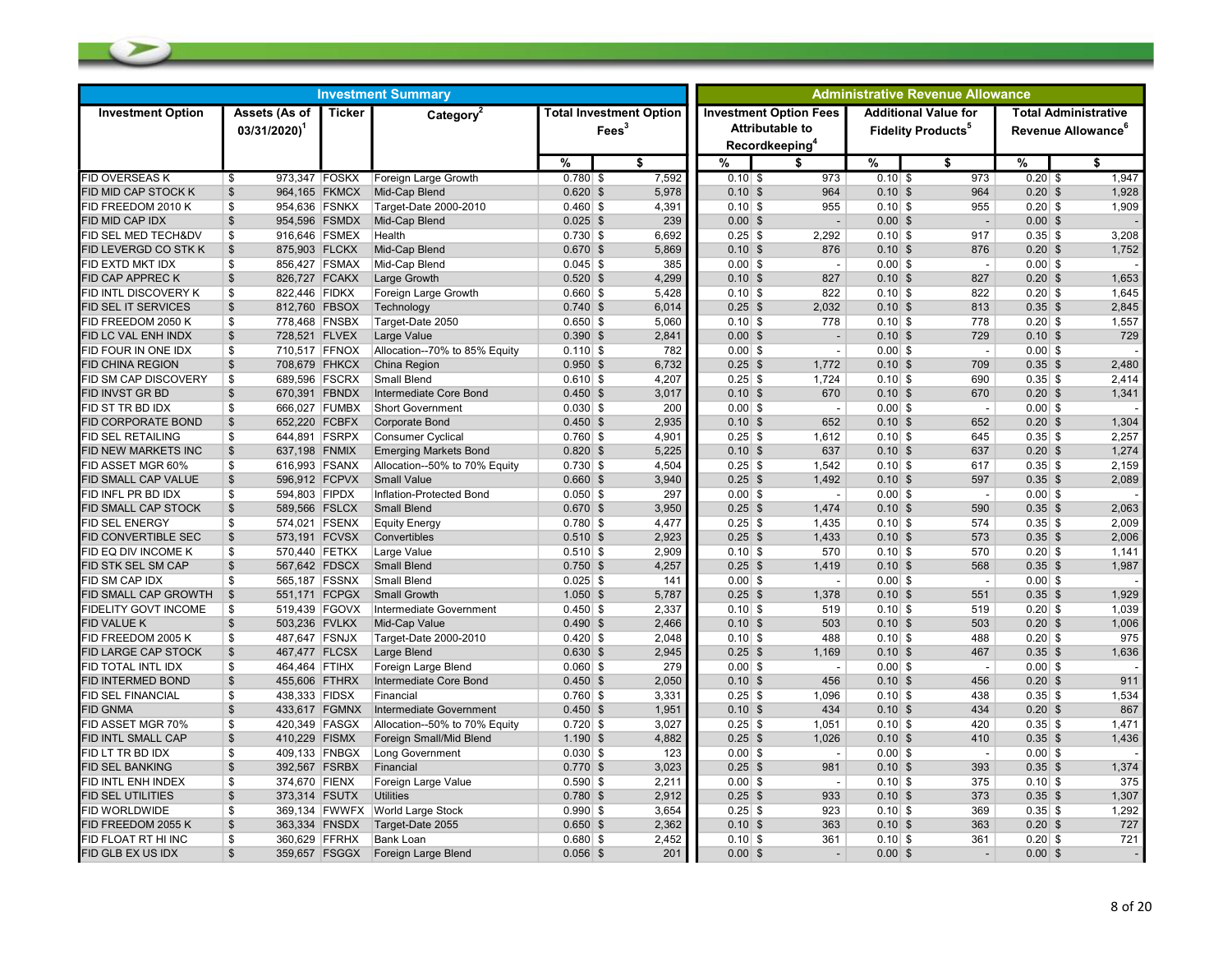| Assets (As of<br><b>Ticker</b><br><b>Investment Option Fees</b><br><b>Additional Value for</b><br><b>Total Administrative</b><br><b>Investment Option</b><br>Category <sup>2</sup><br><b>Total Investment Option</b><br><b>Attributable to</b><br>Fees <sup>3</sup><br>$03/31/2020$ <sup>1</sup><br>Revenue Allowance <sup>6</sup><br><b>Fidelity Products</b> <sup>5</sup><br>Recordkeeping <sup>4</sup><br>%<br>\$<br>%<br>$\%$<br>\$<br>%<br>\$<br>\$<br>119<br>340,159 FLCOX<br>Large Value<br>$0.035$ \$<br>$0.00$ \$<br>$0.00$ \$<br>$0.00$ \$<br>\$<br>$\overline{\phantom{a}}$<br>$\overline{\phantom{a}}$<br>667<br><b>FID HIGH INCOME</b><br>\$<br>333,458 SPHIX<br><b>High Yield Bond</b><br>$0.700$ \$<br>2.334<br>$0.10$ \$<br>333<br>$0.10$ \$<br>333<br>$0.20$ \$<br>\$<br>324,788 FPADX<br>247<br>$0.00$ \$<br>$0.00$ \$<br>$0.00$ \$<br><b>Diversified Emerging Mkts</b><br>$0.076$ \$<br>$\overline{\phantom{a}}$<br>$\overline{\phantom{a}}$<br>$\mathfrak{S}$<br>648<br>324,114 FDEKX<br>Large Blend<br>$0.420$ \$<br>1,361<br>$0.10$ \$<br>324<br>$0.10$ \$<br>324<br>$0.20$ \$<br>FID DISCIPLND EQ K<br>1,124<br><b>FID SEL CHEMICALS</b><br>321,052 FSCHX<br>Natural Resources<br>$0.770$ \$<br>2,472<br>$0.25$ \$<br>803<br>$0.10$ \$<br>321<br>$0.35$ \$<br>\$<br>$\mathsf{\$}$<br>319,495 FPHAX<br>$0.800$ \$<br>2,556<br>$0.25$ \$<br>0.10S<br>$0.35$ \$<br>1,118<br><b>FID SEL PHARMACEUTCL</b><br>Health<br>799<br>319<br>\$<br>301,749 FSRNX<br><b>Real Estate</b><br>$0.070$ \$<br>211<br>$0.00$ \$<br>$0.00$ \$<br>$0.00$ \$<br>FID REAL ESTATE IDX<br>$\overline{\phantom{a}}$<br>$\overline{\phantom{a}}$<br>592<br>$\mathfrak{S}$<br>295,885 FSAHX<br><b>High Yield Bond</b><br>$0.800$ \$<br>2,367<br>$0.10$ \$<br>$0.10$ \$<br>$0.20$ \$<br>FID SH DUR HIGH INC<br>296<br>296<br>286,501 FGDKX<br>573<br>FID GROWTH DISC K<br>\$<br>Large Growth<br>$0.660$ \$<br>1,891<br>$0.10$ \$<br>287<br>$0.10$ \$<br>287<br>$0.20$ \$<br>\$<br>286.431 FSDAX<br>$0.750$ \$<br>2.148<br>$0.25$ \$<br>0.10S<br>286<br>$0.35$ \$<br>1,003<br><b>FID SEL DEFENSE</b><br>Industrials<br>716<br>\$<br>275,065 FNSFX<br>$0.650$ \$<br>1,788<br>$0.10$ \$<br>275<br>$0.10$ \$<br>275<br>$0.20$ \$<br>550<br>Target-Date 2060+<br>270,403 FDLXX<br>0.10S<br>541<br>$\mathfrak{S}$<br>$0.420$ \$<br>1,136<br>$0.10$ \$<br>270<br>270<br>$0.20$ \$<br>FID TREASURY ONLY MM<br>Money Market-Taxable<br>926<br>FID STRAT DIV & INC<br>264,689 FSDIX<br>Allocation--70% to 85% Equity<br>$0.710$ \$<br>1,879<br>$0.25$ \$<br>662<br>$0.10$ \$<br>265<br>$0.35$ \$<br>\$<br>$\mathfrak{s}$<br>241,837 FTANX<br>$0.550$ \$<br>1,330<br>$0.25$ \$<br>$0.10$ \$<br>242<br>$0.35$ \$<br>846<br><b>FID ASSET MGR 30%</b><br>Allocation--15% to 30% Equity<br>605<br>846<br>FID INTL CAP APPREC<br>\$<br>241,699 FIVFX<br>Foreign Large Growth<br>$1.010$ \$<br>2,441<br>$0.25$ \$<br>604<br>$0.10$ \$<br>242<br>$0.35$ \$<br>$\mathfrak{s}$<br>791<br>FID EMERGING ASIA<br>226,133 FSEAX<br>Pacific/Asia ex-Japan Stk<br>$1.110$ \$<br>2,510<br>$0.25$ \$<br>565<br>$0.10$ \$<br>226<br>$0.35$ \$<br>223,683 FICDX<br>Miscellaneous Region<br>$0.880$ \$<br>1,968<br>$0.25$ \$<br>$0.10$ \$<br>224<br>$0.35$ \$<br>783<br><b>FID CANADA</b><br>\$<br>559<br>775<br><b>FID STKSEL LGCAP VAL</b><br>221,551 FSLVX<br>$0.640$ \$<br>1,418<br>$0.25$ \$<br>0.10S<br>222<br>$0.35$ \$<br>\$<br>Large Value<br>554<br>\$<br>201,477 FIGFX<br>$0.990$ \$<br>1,995<br>$0.25$ \$<br>504<br>$0.10$ \$<br>$0.35$ \$<br>705<br>Foreign Large Growth<br>201<br>$\mathfrak{S}$<br>201,472 FBMPX<br>1,652<br>$0.25$ \$<br>0.10S<br>$0.35$ \$<br>705<br><b>FID SEL COMM SERV</b><br>Communications<br>$0.820$ \$<br>504<br>201<br>395<br><b>ID TREAS MM</b><br>197,427 FZFXX<br>Money Market-Taxable<br>$0.420$ \$<br>829<br>$0.10$ \$<br>197<br>$0.10$ \$<br>197<br>$0.20$ \$<br>\$<br>$\mathsf{\$}$<br>196,195 FVDKX<br>$0.490$ \$<br>961<br>$0.10$ \$<br>196<br>$0.10$ \$<br>$0.20$ \$<br>392<br>FID VALUE DISCOV K<br>Large Value<br>196<br>FID LG CAP GR IDX<br>\$<br>194,743 FSPGX<br>Large Growth<br>$0.035$ \$<br>68<br>$0.00$ \$<br>$0.00$ \$<br>$0.00$ \$<br>$\overline{\phantom{a}}$<br>$\overline{\phantom{a}}$<br>$\sqrt{2}$<br>665<br>190,059 FSRFX<br>Industrials<br>$0.790$ \$<br>1,501<br>$0.25$ \$<br>475<br>$0.10$ \$<br>$0.35$ \$<br>FID SEL TRANSPORT<br>190<br>188,149 FEXKX<br>$0.630$ \$<br>1,185<br>$0.10$ \$<br>$0.10$ \$<br>$0.20$ \$<br>376<br>FID EXPORT & MULTI K<br>\$<br>Large Blend<br>188<br>188<br>90<br><b>FID SM CAP VAL IDX</b><br>\$<br>180,253 FISVX<br><b>Small Value</b><br>$0.050$ \$<br>$0.00$ \$<br>$0.00$ \$<br>$0.00$ \$<br>$\overline{\phantom{a}}$<br>$\overline{\phantom{a}}$<br>FID MID CAP VALUE<br>\$<br>174,533 FSMVX<br>Mid-Cap Value<br>$0.460$ \$<br>803<br>$0.25$ \$<br>436<br>$0.10$ \$<br>175<br>$0.35$ \$<br>611<br>$\mathfrak{S}$<br>174,299 FDFKX<br>0.10S<br>$0.20$ \$<br>349<br><b>FID INDEPENDENCE K</b><br>Large Growth<br>$0.600$ \$<br>1,046<br>$0.10$ \$<br>174<br>174<br>602<br><b>FID SEL CONS STAPLES</b><br>\$<br>172,036 FDFAX<br><b>Consumer Defensive</b><br>$0.770$ \$<br>1,325<br>$0.25$ \$<br>430<br>$0.10$ \$<br>172<br>$0.35$ \$<br><b>FID INTL REAL ESTATE</b><br>\$<br>156,799 FIREX<br><b>Global Real Estate</b><br>$1.020$ \$<br>1,599<br>$0.25$ \$<br>392<br>0.10S<br>157<br>$0.35$ \$<br>549<br>154,843 FRIFX<br>$0.750$ \$<br>1,161<br>$0.25$ \$<br>$0.10$ \$<br>542<br>FID REAL ESTATE INC<br>\$<br><b>Real Estate</b><br>387<br>155<br>$0.35$ \$<br>$\sqrt{2}$<br>147<br>146,666 FLCEX<br>$0.390$ \$<br>572<br>$0.00$ \$<br>$0.10$ \$<br>$0.10$ \$<br>FID LC CORE ENH INDX<br>Large Blend<br>147<br>$\overline{\phantom{a}}$<br>290<br>145,167 FSNLX<br>$0.490$ \$<br>$0.10$ \$<br>145<br>$0.10$ \$<br>145<br>$0.20$ \$<br>FID FREEDOM 2015 K<br>\$<br>Target-Date 2015<br>711<br>144,275 FSTGX<br>289<br><b>FID INTM GOVT INCOME</b><br>$\frac{1}{2}$<br>Intermediate Government<br>$0.450$ \$<br>649<br>$0.10$ \$<br>144<br>0.10S<br>144<br>$0.20$ \$<br>287<br>\$<br>143,579 FNSHX<br>$0.420$ \$<br>603<br>$0.10$ \$<br>144<br>$0.10$ \$<br>144<br>$0.20$ \$<br>FID FREEDOM INC K<br><b>Target-Date Retirement</b><br>$\sqrt{2}$<br>140,513 FMEIX<br>Mid-Cap Value<br>829<br>$0.00$ \$<br>$0.10$ \$<br>141<br>FID MID CAP ENH INDX<br>$0.590$ \$<br>141<br>$0.10$ \$<br>278<br>FID STK SEL ALL CP K<br>\$<br>139,188 FSSKX<br>Large Growth<br>$0.560$ \$<br>779<br>$0.10$ \$<br>139<br>$0.10$ \$<br>139<br>$0.20$ \$<br>474<br><b>FID SEL LEISURE</b><br>$\frac{1}{2}$<br>135,395 FDLSX<br><b>Consumer Cyclical</b><br>$0.760$ \$<br>1,029<br>$0.25$ \$<br>338<br>0.10S<br>135<br>$0.35$ \$<br>469<br>133,911 FPBFX<br>$0.970$ \$<br>1,299<br>$0.25$ \$<br>$0.10$ \$<br>134<br>FID PACIFIC BASIN<br>\$<br>Diversified Pacific/Asia<br>335<br>$0.35$ \$<br>$\sqrt{2}$<br>133,828 FSSMX<br>$0.10$ \$<br>468<br>Mid-Cap Blend<br>$0.940$ \$<br>1,258<br>$0.25$ \$<br>335<br>134<br>$0.35$ \$<br>FID STK SEL MID CAP<br>262<br><b>FID LTD TERM GOVT</b><br>\$<br>131,123 FFXSX<br><b>Short Government</b><br>$0.450$ \$<br>590<br>$0.10$ \$<br>131<br>$0.10$ \$<br>131<br>$0.20$ \$<br>127,737 FAMRX<br>945<br>$0.10$ \$<br>447<br><b>ID ASSET MGR 85%</b><br>\$<br>Allocation--70% to 85% Equity<br>$0.740$ \$<br>$0.25$ \$<br>319<br>128<br>$0.35$ \$<br>\$<br>126,130 FIVLX<br>$0.790$ \$<br>996<br>$0.25$ \$<br>315<br>$0.10$ \$<br>126<br>$0.35$ \$<br>441<br>FID INTL VALUE<br>Foreign Large Value<br>425<br>$\mathfrak{S}$<br>121,509 FSTCX<br>$0.840$ \$<br>$0.25$ \$<br>304<br>$0.10$ \$<br>$0.35$ \$<br>FID SEL TELECOMM<br>Communications<br>1.021<br>122<br>121,125 FIUIX<br>$0.750$ \$<br>908<br>$0.25$ \$<br>$0.10$ \$<br>$0.35$ \$<br>424<br><b>FID TELECOM &amp; UTIL</b><br>\$<br><b>Utilities</b><br>303<br>121<br><b>FID SEL WIRELESS</b><br>\$<br>116,858 FWRLX<br>$0.830$ \$<br>970<br>$0.25$ \$<br>292<br>0.10S<br>$0.35$ \$<br>409<br>Communications<br>117<br>381<br>\$<br>108,957 FSESX<br>$0.840$ \$<br>915<br>$0.25$ \$<br>272<br>$0.10$ \$<br>109<br>FID SEL ENERGY SVCS<br><b>Equity Energy</b><br>$0.35$ \$<br>$\mathbb{S}$<br>376<br><b>FID SEL INDUSTRIALS</b><br>107,488 FCYIX<br>Industrials<br>$0.760$ \$<br>817<br>$0.25$ \$<br>269<br>$0.10$ \$<br>107<br>$0.35$ \$ | <b>Investment Summary</b> |  |  |  |  |  |  | <b>Administrative Revenue Allowance</b> |  |  |  |  |  |  |
|--------------------------------------------------------------------------------------------------------------------------------------------------------------------------------------------------------------------------------------------------------------------------------------------------------------------------------------------------------------------------------------------------------------------------------------------------------------------------------------------------------------------------------------------------------------------------------------------------------------------------------------------------------------------------------------------------------------------------------------------------------------------------------------------------------------------------------------------------------------------------------------------------------------------------------------------------------------------------------------------------------------------------------------------------------------------------------------------------------------------------------------------------------------------------------------------------------------------------------------------------------------------------------------------------------------------------------------------------------------------------------------------------------------------------------------------------------------------------------------------------------------------------------------------------------------------------------------------------------------------------------------------------------------------------------------------------------------------------------------------------------------------------------------------------------------------------------------------------------------------------------------------------------------------------------------------------------------------------------------------------------------------------------------------------------------------------------------------------------------------------------------------------------------------------------------------------------------------------------------------------------------------------------------------------------------------------------------------------------------------------------------------------------------------------------------------------------------------------------------------------------------------------------------------------------------------------------------------------------------------------------------------------------------------------------------------------------------------------------------------------------------------------------------------------------------------------------------------------------------------------------------------------------------------------------------------------------------------------------------------------------------------------------------------------------------------------------------------------------------------------------------------------------------------------------------------------------------------------------------------------------------------------------------------------------------------------------------------------------------------------------------------------------------------------------------------------------------------------------------------------------------------------------------------------------------------------------------------------------------------------------------------------------------------------------------------------------------------------------------------------------------------------------------------------------------------------------------------------------------------------------------------------------------------------------------------------------------------------------------------------------------------------------------------------------------------------------------------------------------------------------------------------------------------------------------------------------------------------------------------------------------------------------------------------------------------------------------------------------------------------------------------------------------------------------------------------------------------------------------------------------------------------------------------------------------------------------------------------------------------------------------------------------------------------------------------------------------------------------------------------------------------------------------------------------------------------------------------------------------------------------------------------------------------------------------------------------------------------------------------------------------------------------------------------------------------------------------------------------------------------------------------------------------------------------------------------------------------------------------------------------------------------------------------------------------------------------------------------------------------------------------------------------------------------------------------------------------------------------------------------------------------------------------------------------------------------------------------------------------------------------------------------------------------------------------------------------------------------------------------------------------------------------------------------------------------------------------------------------------------------------------------------------------------------------------------------------------------------------------------------------------------------------------------------------------------------------------------------------------------------------------------------------------------------------------------------------------------------------------------------------------------------------------------------------------------------------------------------------------------------------------------------------------------------------------------------------------------------------------------------------------------------------------------------------------------------------------------------------------------------------------------------------------------------------------------------------------------------------------------------------------------------------------------------------------------------------------------------------------------------------------------------------------------------------------------------------------------------------------------------------------------------------------------------------------------------------------------------------------------------------------------------------------------------------------------------------------------------------------------------------------------------------------------------------------------------------------------------------------------------------------------------------------------------------------------------------------------------------------------------------------------------------------------------------------------------------------------------------------------------------------------------------------------------------------------------------------------------------------------------------------------------------------------------------------------------------------------------------------------------------------------------------------------------------------------------------------------------------------------------------------------------------------------------------------------------------------------------------------------------------------------------------------------------------------------------------------------------------------------------------------------------------------------|---------------------------|--|--|--|--|--|--|-----------------------------------------|--|--|--|--|--|--|
|                                                                                                                                                                                                                                                                                                                                                                                                                                                                                                                                                                                                                                                                                                                                                                                                                                                                                                                                                                                                                                                                                                                                                                                                                                                                                                                                                                                                                                                                                                                                                                                                                                                                                                                                                                                                                                                                                                                                                                                                                                                                                                                                                                                                                                                                                                                                                                                                                                                                                                                                                                                                                                                                                                                                                                                                                                                                                                                                                                                                                                                                                                                                                                                                                                                                                                                                                                                                                                                                                                                                                                                                                                                                                                                                                                                                                                                                                                                                                                                                                                                                                                                                                                                                                                                                                                                                                                                                                                                                                                                                                                                                                                                                                                                                                                                                                                                                                                                                                                                                                                                                                                                                                                                                                                                                                                                                                                                                                                                                                                                                                                                                                                                                                                                                                                                                                                                                                                                                                                                                                                                                                                                                                                                                                                                                                                                                                                                                                                                                                                                                                                                                                                                                                                                                                                                                                                                                                                                                                                                                                                                                                                                                                                                                                                                                                                                                                                                                                                                                                                                                                                                                                                                                                                                                                                                                                                                                                                                                                                                                                                                                                                                                                                                                                                                                                            |                           |  |  |  |  |  |  |                                         |  |  |  |  |  |  |
|                                                                                                                                                                                                                                                                                                                                                                                                                                                                                                                                                                                                                                                                                                                                                                                                                                                                                                                                                                                                                                                                                                                                                                                                                                                                                                                                                                                                                                                                                                                                                                                                                                                                                                                                                                                                                                                                                                                                                                                                                                                                                                                                                                                                                                                                                                                                                                                                                                                                                                                                                                                                                                                                                                                                                                                                                                                                                                                                                                                                                                                                                                                                                                                                                                                                                                                                                                                                                                                                                                                                                                                                                                                                                                                                                                                                                                                                                                                                                                                                                                                                                                                                                                                                                                                                                                                                                                                                                                                                                                                                                                                                                                                                                                                                                                                                                                                                                                                                                                                                                                                                                                                                                                                                                                                                                                                                                                                                                                                                                                                                                                                                                                                                                                                                                                                                                                                                                                                                                                                                                                                                                                                                                                                                                                                                                                                                                                                                                                                                                                                                                                                                                                                                                                                                                                                                                                                                                                                                                                                                                                                                                                                                                                                                                                                                                                                                                                                                                                                                                                                                                                                                                                                                                                                                                                                                                                                                                                                                                                                                                                                                                                                                                                                                                                                                                            |                           |  |  |  |  |  |  |                                         |  |  |  |  |  |  |
|                                                                                                                                                                                                                                                                                                                                                                                                                                                                                                                                                                                                                                                                                                                                                                                                                                                                                                                                                                                                                                                                                                                                                                                                                                                                                                                                                                                                                                                                                                                                                                                                                                                                                                                                                                                                                                                                                                                                                                                                                                                                                                                                                                                                                                                                                                                                                                                                                                                                                                                                                                                                                                                                                                                                                                                                                                                                                                                                                                                                                                                                                                                                                                                                                                                                                                                                                                                                                                                                                                                                                                                                                                                                                                                                                                                                                                                                                                                                                                                                                                                                                                                                                                                                                                                                                                                                                                                                                                                                                                                                                                                                                                                                                                                                                                                                                                                                                                                                                                                                                                                                                                                                                                                                                                                                                                                                                                                                                                                                                                                                                                                                                                                                                                                                                                                                                                                                                                                                                                                                                                                                                                                                                                                                                                                                                                                                                                                                                                                                                                                                                                                                                                                                                                                                                                                                                                                                                                                                                                                                                                                                                                                                                                                                                                                                                                                                                                                                                                                                                                                                                                                                                                                                                                                                                                                                                                                                                                                                                                                                                                                                                                                                                                                                                                                                                            | FID LG CAP VAL IDX        |  |  |  |  |  |  |                                         |  |  |  |  |  |  |
|                                                                                                                                                                                                                                                                                                                                                                                                                                                                                                                                                                                                                                                                                                                                                                                                                                                                                                                                                                                                                                                                                                                                                                                                                                                                                                                                                                                                                                                                                                                                                                                                                                                                                                                                                                                                                                                                                                                                                                                                                                                                                                                                                                                                                                                                                                                                                                                                                                                                                                                                                                                                                                                                                                                                                                                                                                                                                                                                                                                                                                                                                                                                                                                                                                                                                                                                                                                                                                                                                                                                                                                                                                                                                                                                                                                                                                                                                                                                                                                                                                                                                                                                                                                                                                                                                                                                                                                                                                                                                                                                                                                                                                                                                                                                                                                                                                                                                                                                                                                                                                                                                                                                                                                                                                                                                                                                                                                                                                                                                                                                                                                                                                                                                                                                                                                                                                                                                                                                                                                                                                                                                                                                                                                                                                                                                                                                                                                                                                                                                                                                                                                                                                                                                                                                                                                                                                                                                                                                                                                                                                                                                                                                                                                                                                                                                                                                                                                                                                                                                                                                                                                                                                                                                                                                                                                                                                                                                                                                                                                                                                                                                                                                                                                                                                                                                            |                           |  |  |  |  |  |  |                                         |  |  |  |  |  |  |
|                                                                                                                                                                                                                                                                                                                                                                                                                                                                                                                                                                                                                                                                                                                                                                                                                                                                                                                                                                                                                                                                                                                                                                                                                                                                                                                                                                                                                                                                                                                                                                                                                                                                                                                                                                                                                                                                                                                                                                                                                                                                                                                                                                                                                                                                                                                                                                                                                                                                                                                                                                                                                                                                                                                                                                                                                                                                                                                                                                                                                                                                                                                                                                                                                                                                                                                                                                                                                                                                                                                                                                                                                                                                                                                                                                                                                                                                                                                                                                                                                                                                                                                                                                                                                                                                                                                                                                                                                                                                                                                                                                                                                                                                                                                                                                                                                                                                                                                                                                                                                                                                                                                                                                                                                                                                                                                                                                                                                                                                                                                                                                                                                                                                                                                                                                                                                                                                                                                                                                                                                                                                                                                                                                                                                                                                                                                                                                                                                                                                                                                                                                                                                                                                                                                                                                                                                                                                                                                                                                                                                                                                                                                                                                                                                                                                                                                                                                                                                                                                                                                                                                                                                                                                                                                                                                                                                                                                                                                                                                                                                                                                                                                                                                                                                                                                                            | FID EMRG MKTS IDX         |  |  |  |  |  |  |                                         |  |  |  |  |  |  |
|                                                                                                                                                                                                                                                                                                                                                                                                                                                                                                                                                                                                                                                                                                                                                                                                                                                                                                                                                                                                                                                                                                                                                                                                                                                                                                                                                                                                                                                                                                                                                                                                                                                                                                                                                                                                                                                                                                                                                                                                                                                                                                                                                                                                                                                                                                                                                                                                                                                                                                                                                                                                                                                                                                                                                                                                                                                                                                                                                                                                                                                                                                                                                                                                                                                                                                                                                                                                                                                                                                                                                                                                                                                                                                                                                                                                                                                                                                                                                                                                                                                                                                                                                                                                                                                                                                                                                                                                                                                                                                                                                                                                                                                                                                                                                                                                                                                                                                                                                                                                                                                                                                                                                                                                                                                                                                                                                                                                                                                                                                                                                                                                                                                                                                                                                                                                                                                                                                                                                                                                                                                                                                                                                                                                                                                                                                                                                                                                                                                                                                                                                                                                                                                                                                                                                                                                                                                                                                                                                                                                                                                                                                                                                                                                                                                                                                                                                                                                                                                                                                                                                                                                                                                                                                                                                                                                                                                                                                                                                                                                                                                                                                                                                                                                                                                                                            |                           |  |  |  |  |  |  |                                         |  |  |  |  |  |  |
|                                                                                                                                                                                                                                                                                                                                                                                                                                                                                                                                                                                                                                                                                                                                                                                                                                                                                                                                                                                                                                                                                                                                                                                                                                                                                                                                                                                                                                                                                                                                                                                                                                                                                                                                                                                                                                                                                                                                                                                                                                                                                                                                                                                                                                                                                                                                                                                                                                                                                                                                                                                                                                                                                                                                                                                                                                                                                                                                                                                                                                                                                                                                                                                                                                                                                                                                                                                                                                                                                                                                                                                                                                                                                                                                                                                                                                                                                                                                                                                                                                                                                                                                                                                                                                                                                                                                                                                                                                                                                                                                                                                                                                                                                                                                                                                                                                                                                                                                                                                                                                                                                                                                                                                                                                                                                                                                                                                                                                                                                                                                                                                                                                                                                                                                                                                                                                                                                                                                                                                                                                                                                                                                                                                                                                                                                                                                                                                                                                                                                                                                                                                                                                                                                                                                                                                                                                                                                                                                                                                                                                                                                                                                                                                                                                                                                                                                                                                                                                                                                                                                                                                                                                                                                                                                                                                                                                                                                                                                                                                                                                                                                                                                                                                                                                                                                            |                           |  |  |  |  |  |  |                                         |  |  |  |  |  |  |
|                                                                                                                                                                                                                                                                                                                                                                                                                                                                                                                                                                                                                                                                                                                                                                                                                                                                                                                                                                                                                                                                                                                                                                                                                                                                                                                                                                                                                                                                                                                                                                                                                                                                                                                                                                                                                                                                                                                                                                                                                                                                                                                                                                                                                                                                                                                                                                                                                                                                                                                                                                                                                                                                                                                                                                                                                                                                                                                                                                                                                                                                                                                                                                                                                                                                                                                                                                                                                                                                                                                                                                                                                                                                                                                                                                                                                                                                                                                                                                                                                                                                                                                                                                                                                                                                                                                                                                                                                                                                                                                                                                                                                                                                                                                                                                                                                                                                                                                                                                                                                                                                                                                                                                                                                                                                                                                                                                                                                                                                                                                                                                                                                                                                                                                                                                                                                                                                                                                                                                                                                                                                                                                                                                                                                                                                                                                                                                                                                                                                                                                                                                                                                                                                                                                                                                                                                                                                                                                                                                                                                                                                                                                                                                                                                                                                                                                                                                                                                                                                                                                                                                                                                                                                                                                                                                                                                                                                                                                                                                                                                                                                                                                                                                                                                                                                                            |                           |  |  |  |  |  |  |                                         |  |  |  |  |  |  |
|                                                                                                                                                                                                                                                                                                                                                                                                                                                                                                                                                                                                                                                                                                                                                                                                                                                                                                                                                                                                                                                                                                                                                                                                                                                                                                                                                                                                                                                                                                                                                                                                                                                                                                                                                                                                                                                                                                                                                                                                                                                                                                                                                                                                                                                                                                                                                                                                                                                                                                                                                                                                                                                                                                                                                                                                                                                                                                                                                                                                                                                                                                                                                                                                                                                                                                                                                                                                                                                                                                                                                                                                                                                                                                                                                                                                                                                                                                                                                                                                                                                                                                                                                                                                                                                                                                                                                                                                                                                                                                                                                                                                                                                                                                                                                                                                                                                                                                                                                                                                                                                                                                                                                                                                                                                                                                                                                                                                                                                                                                                                                                                                                                                                                                                                                                                                                                                                                                                                                                                                                                                                                                                                                                                                                                                                                                                                                                                                                                                                                                                                                                                                                                                                                                                                                                                                                                                                                                                                                                                                                                                                                                                                                                                                                                                                                                                                                                                                                                                                                                                                                                                                                                                                                                                                                                                                                                                                                                                                                                                                                                                                                                                                                                                                                                                                                            |                           |  |  |  |  |  |  |                                         |  |  |  |  |  |  |
|                                                                                                                                                                                                                                                                                                                                                                                                                                                                                                                                                                                                                                                                                                                                                                                                                                                                                                                                                                                                                                                                                                                                                                                                                                                                                                                                                                                                                                                                                                                                                                                                                                                                                                                                                                                                                                                                                                                                                                                                                                                                                                                                                                                                                                                                                                                                                                                                                                                                                                                                                                                                                                                                                                                                                                                                                                                                                                                                                                                                                                                                                                                                                                                                                                                                                                                                                                                                                                                                                                                                                                                                                                                                                                                                                                                                                                                                                                                                                                                                                                                                                                                                                                                                                                                                                                                                                                                                                                                                                                                                                                                                                                                                                                                                                                                                                                                                                                                                                                                                                                                                                                                                                                                                                                                                                                                                                                                                                                                                                                                                                                                                                                                                                                                                                                                                                                                                                                                                                                                                                                                                                                                                                                                                                                                                                                                                                                                                                                                                                                                                                                                                                                                                                                                                                                                                                                                                                                                                                                                                                                                                                                                                                                                                                                                                                                                                                                                                                                                                                                                                                                                                                                                                                                                                                                                                                                                                                                                                                                                                                                                                                                                                                                                                                                                                                            |                           |  |  |  |  |  |  |                                         |  |  |  |  |  |  |
|                                                                                                                                                                                                                                                                                                                                                                                                                                                                                                                                                                                                                                                                                                                                                                                                                                                                                                                                                                                                                                                                                                                                                                                                                                                                                                                                                                                                                                                                                                                                                                                                                                                                                                                                                                                                                                                                                                                                                                                                                                                                                                                                                                                                                                                                                                                                                                                                                                                                                                                                                                                                                                                                                                                                                                                                                                                                                                                                                                                                                                                                                                                                                                                                                                                                                                                                                                                                                                                                                                                                                                                                                                                                                                                                                                                                                                                                                                                                                                                                                                                                                                                                                                                                                                                                                                                                                                                                                                                                                                                                                                                                                                                                                                                                                                                                                                                                                                                                                                                                                                                                                                                                                                                                                                                                                                                                                                                                                                                                                                                                                                                                                                                                                                                                                                                                                                                                                                                                                                                                                                                                                                                                                                                                                                                                                                                                                                                                                                                                                                                                                                                                                                                                                                                                                                                                                                                                                                                                                                                                                                                                                                                                                                                                                                                                                                                                                                                                                                                                                                                                                                                                                                                                                                                                                                                                                                                                                                                                                                                                                                                                                                                                                                                                                                                                                            |                           |  |  |  |  |  |  |                                         |  |  |  |  |  |  |
|                                                                                                                                                                                                                                                                                                                                                                                                                                                                                                                                                                                                                                                                                                                                                                                                                                                                                                                                                                                                                                                                                                                                                                                                                                                                                                                                                                                                                                                                                                                                                                                                                                                                                                                                                                                                                                                                                                                                                                                                                                                                                                                                                                                                                                                                                                                                                                                                                                                                                                                                                                                                                                                                                                                                                                                                                                                                                                                                                                                                                                                                                                                                                                                                                                                                                                                                                                                                                                                                                                                                                                                                                                                                                                                                                                                                                                                                                                                                                                                                                                                                                                                                                                                                                                                                                                                                                                                                                                                                                                                                                                                                                                                                                                                                                                                                                                                                                                                                                                                                                                                                                                                                                                                                                                                                                                                                                                                                                                                                                                                                                                                                                                                                                                                                                                                                                                                                                                                                                                                                                                                                                                                                                                                                                                                                                                                                                                                                                                                                                                                                                                                                                                                                                                                                                                                                                                                                                                                                                                                                                                                                                                                                                                                                                                                                                                                                                                                                                                                                                                                                                                                                                                                                                                                                                                                                                                                                                                                                                                                                                                                                                                                                                                                                                                                                                            |                           |  |  |  |  |  |  |                                         |  |  |  |  |  |  |
|                                                                                                                                                                                                                                                                                                                                                                                                                                                                                                                                                                                                                                                                                                                                                                                                                                                                                                                                                                                                                                                                                                                                                                                                                                                                                                                                                                                                                                                                                                                                                                                                                                                                                                                                                                                                                                                                                                                                                                                                                                                                                                                                                                                                                                                                                                                                                                                                                                                                                                                                                                                                                                                                                                                                                                                                                                                                                                                                                                                                                                                                                                                                                                                                                                                                                                                                                                                                                                                                                                                                                                                                                                                                                                                                                                                                                                                                                                                                                                                                                                                                                                                                                                                                                                                                                                                                                                                                                                                                                                                                                                                                                                                                                                                                                                                                                                                                                                                                                                                                                                                                                                                                                                                                                                                                                                                                                                                                                                                                                                                                                                                                                                                                                                                                                                                                                                                                                                                                                                                                                                                                                                                                                                                                                                                                                                                                                                                                                                                                                                                                                                                                                                                                                                                                                                                                                                                                                                                                                                                                                                                                                                                                                                                                                                                                                                                                                                                                                                                                                                                                                                                                                                                                                                                                                                                                                                                                                                                                                                                                                                                                                                                                                                                                                                                                                            | FID FREEDOM 2060 K        |  |  |  |  |  |  |                                         |  |  |  |  |  |  |
|                                                                                                                                                                                                                                                                                                                                                                                                                                                                                                                                                                                                                                                                                                                                                                                                                                                                                                                                                                                                                                                                                                                                                                                                                                                                                                                                                                                                                                                                                                                                                                                                                                                                                                                                                                                                                                                                                                                                                                                                                                                                                                                                                                                                                                                                                                                                                                                                                                                                                                                                                                                                                                                                                                                                                                                                                                                                                                                                                                                                                                                                                                                                                                                                                                                                                                                                                                                                                                                                                                                                                                                                                                                                                                                                                                                                                                                                                                                                                                                                                                                                                                                                                                                                                                                                                                                                                                                                                                                                                                                                                                                                                                                                                                                                                                                                                                                                                                                                                                                                                                                                                                                                                                                                                                                                                                                                                                                                                                                                                                                                                                                                                                                                                                                                                                                                                                                                                                                                                                                                                                                                                                                                                                                                                                                                                                                                                                                                                                                                                                                                                                                                                                                                                                                                                                                                                                                                                                                                                                                                                                                                                                                                                                                                                                                                                                                                                                                                                                                                                                                                                                                                                                                                                                                                                                                                                                                                                                                                                                                                                                                                                                                                                                                                                                                                                            |                           |  |  |  |  |  |  |                                         |  |  |  |  |  |  |
|                                                                                                                                                                                                                                                                                                                                                                                                                                                                                                                                                                                                                                                                                                                                                                                                                                                                                                                                                                                                                                                                                                                                                                                                                                                                                                                                                                                                                                                                                                                                                                                                                                                                                                                                                                                                                                                                                                                                                                                                                                                                                                                                                                                                                                                                                                                                                                                                                                                                                                                                                                                                                                                                                                                                                                                                                                                                                                                                                                                                                                                                                                                                                                                                                                                                                                                                                                                                                                                                                                                                                                                                                                                                                                                                                                                                                                                                                                                                                                                                                                                                                                                                                                                                                                                                                                                                                                                                                                                                                                                                                                                                                                                                                                                                                                                                                                                                                                                                                                                                                                                                                                                                                                                                                                                                                                                                                                                                                                                                                                                                                                                                                                                                                                                                                                                                                                                                                                                                                                                                                                                                                                                                                                                                                                                                                                                                                                                                                                                                                                                                                                                                                                                                                                                                                                                                                                                                                                                                                                                                                                                                                                                                                                                                                                                                                                                                                                                                                                                                                                                                                                                                                                                                                                                                                                                                                                                                                                                                                                                                                                                                                                                                                                                                                                                                                            |                           |  |  |  |  |  |  |                                         |  |  |  |  |  |  |
|                                                                                                                                                                                                                                                                                                                                                                                                                                                                                                                                                                                                                                                                                                                                                                                                                                                                                                                                                                                                                                                                                                                                                                                                                                                                                                                                                                                                                                                                                                                                                                                                                                                                                                                                                                                                                                                                                                                                                                                                                                                                                                                                                                                                                                                                                                                                                                                                                                                                                                                                                                                                                                                                                                                                                                                                                                                                                                                                                                                                                                                                                                                                                                                                                                                                                                                                                                                                                                                                                                                                                                                                                                                                                                                                                                                                                                                                                                                                                                                                                                                                                                                                                                                                                                                                                                                                                                                                                                                                                                                                                                                                                                                                                                                                                                                                                                                                                                                                                                                                                                                                                                                                                                                                                                                                                                                                                                                                                                                                                                                                                                                                                                                                                                                                                                                                                                                                                                                                                                                                                                                                                                                                                                                                                                                                                                                                                                                                                                                                                                                                                                                                                                                                                                                                                                                                                                                                                                                                                                                                                                                                                                                                                                                                                                                                                                                                                                                                                                                                                                                                                                                                                                                                                                                                                                                                                                                                                                                                                                                                                                                                                                                                                                                                                                                                                            |                           |  |  |  |  |  |  |                                         |  |  |  |  |  |  |
|                                                                                                                                                                                                                                                                                                                                                                                                                                                                                                                                                                                                                                                                                                                                                                                                                                                                                                                                                                                                                                                                                                                                                                                                                                                                                                                                                                                                                                                                                                                                                                                                                                                                                                                                                                                                                                                                                                                                                                                                                                                                                                                                                                                                                                                                                                                                                                                                                                                                                                                                                                                                                                                                                                                                                                                                                                                                                                                                                                                                                                                                                                                                                                                                                                                                                                                                                                                                                                                                                                                                                                                                                                                                                                                                                                                                                                                                                                                                                                                                                                                                                                                                                                                                                                                                                                                                                                                                                                                                                                                                                                                                                                                                                                                                                                                                                                                                                                                                                                                                                                                                                                                                                                                                                                                                                                                                                                                                                                                                                                                                                                                                                                                                                                                                                                                                                                                                                                                                                                                                                                                                                                                                                                                                                                                                                                                                                                                                                                                                                                                                                                                                                                                                                                                                                                                                                                                                                                                                                                                                                                                                                                                                                                                                                                                                                                                                                                                                                                                                                                                                                                                                                                                                                                                                                                                                                                                                                                                                                                                                                                                                                                                                                                                                                                                                                            |                           |  |  |  |  |  |  |                                         |  |  |  |  |  |  |
|                                                                                                                                                                                                                                                                                                                                                                                                                                                                                                                                                                                                                                                                                                                                                                                                                                                                                                                                                                                                                                                                                                                                                                                                                                                                                                                                                                                                                                                                                                                                                                                                                                                                                                                                                                                                                                                                                                                                                                                                                                                                                                                                                                                                                                                                                                                                                                                                                                                                                                                                                                                                                                                                                                                                                                                                                                                                                                                                                                                                                                                                                                                                                                                                                                                                                                                                                                                                                                                                                                                                                                                                                                                                                                                                                                                                                                                                                                                                                                                                                                                                                                                                                                                                                                                                                                                                                                                                                                                                                                                                                                                                                                                                                                                                                                                                                                                                                                                                                                                                                                                                                                                                                                                                                                                                                                                                                                                                                                                                                                                                                                                                                                                                                                                                                                                                                                                                                                                                                                                                                                                                                                                                                                                                                                                                                                                                                                                                                                                                                                                                                                                                                                                                                                                                                                                                                                                                                                                                                                                                                                                                                                                                                                                                                                                                                                                                                                                                                                                                                                                                                                                                                                                                                                                                                                                                                                                                                                                                                                                                                                                                                                                                                                                                                                                                                            |                           |  |  |  |  |  |  |                                         |  |  |  |  |  |  |
|                                                                                                                                                                                                                                                                                                                                                                                                                                                                                                                                                                                                                                                                                                                                                                                                                                                                                                                                                                                                                                                                                                                                                                                                                                                                                                                                                                                                                                                                                                                                                                                                                                                                                                                                                                                                                                                                                                                                                                                                                                                                                                                                                                                                                                                                                                                                                                                                                                                                                                                                                                                                                                                                                                                                                                                                                                                                                                                                                                                                                                                                                                                                                                                                                                                                                                                                                                                                                                                                                                                                                                                                                                                                                                                                                                                                                                                                                                                                                                                                                                                                                                                                                                                                                                                                                                                                                                                                                                                                                                                                                                                                                                                                                                                                                                                                                                                                                                                                                                                                                                                                                                                                                                                                                                                                                                                                                                                                                                                                                                                                                                                                                                                                                                                                                                                                                                                                                                                                                                                                                                                                                                                                                                                                                                                                                                                                                                                                                                                                                                                                                                                                                                                                                                                                                                                                                                                                                                                                                                                                                                                                                                                                                                                                                                                                                                                                                                                                                                                                                                                                                                                                                                                                                                                                                                                                                                                                                                                                                                                                                                                                                                                                                                                                                                                                                            |                           |  |  |  |  |  |  |                                         |  |  |  |  |  |  |
|                                                                                                                                                                                                                                                                                                                                                                                                                                                                                                                                                                                                                                                                                                                                                                                                                                                                                                                                                                                                                                                                                                                                                                                                                                                                                                                                                                                                                                                                                                                                                                                                                                                                                                                                                                                                                                                                                                                                                                                                                                                                                                                                                                                                                                                                                                                                                                                                                                                                                                                                                                                                                                                                                                                                                                                                                                                                                                                                                                                                                                                                                                                                                                                                                                                                                                                                                                                                                                                                                                                                                                                                                                                                                                                                                                                                                                                                                                                                                                                                                                                                                                                                                                                                                                                                                                                                                                                                                                                                                                                                                                                                                                                                                                                                                                                                                                                                                                                                                                                                                                                                                                                                                                                                                                                                                                                                                                                                                                                                                                                                                                                                                                                                                                                                                                                                                                                                                                                                                                                                                                                                                                                                                                                                                                                                                                                                                                                                                                                                                                                                                                                                                                                                                                                                                                                                                                                                                                                                                                                                                                                                                                                                                                                                                                                                                                                                                                                                                                                                                                                                                                                                                                                                                                                                                                                                                                                                                                                                                                                                                                                                                                                                                                                                                                                                                            |                           |  |  |  |  |  |  |                                         |  |  |  |  |  |  |
|                                                                                                                                                                                                                                                                                                                                                                                                                                                                                                                                                                                                                                                                                                                                                                                                                                                                                                                                                                                                                                                                                                                                                                                                                                                                                                                                                                                                                                                                                                                                                                                                                                                                                                                                                                                                                                                                                                                                                                                                                                                                                                                                                                                                                                                                                                                                                                                                                                                                                                                                                                                                                                                                                                                                                                                                                                                                                                                                                                                                                                                                                                                                                                                                                                                                                                                                                                                                                                                                                                                                                                                                                                                                                                                                                                                                                                                                                                                                                                                                                                                                                                                                                                                                                                                                                                                                                                                                                                                                                                                                                                                                                                                                                                                                                                                                                                                                                                                                                                                                                                                                                                                                                                                                                                                                                                                                                                                                                                                                                                                                                                                                                                                                                                                                                                                                                                                                                                                                                                                                                                                                                                                                                                                                                                                                                                                                                                                                                                                                                                                                                                                                                                                                                                                                                                                                                                                                                                                                                                                                                                                                                                                                                                                                                                                                                                                                                                                                                                                                                                                                                                                                                                                                                                                                                                                                                                                                                                                                                                                                                                                                                                                                                                                                                                                                                            | fid intl growth           |  |  |  |  |  |  |                                         |  |  |  |  |  |  |
|                                                                                                                                                                                                                                                                                                                                                                                                                                                                                                                                                                                                                                                                                                                                                                                                                                                                                                                                                                                                                                                                                                                                                                                                                                                                                                                                                                                                                                                                                                                                                                                                                                                                                                                                                                                                                                                                                                                                                                                                                                                                                                                                                                                                                                                                                                                                                                                                                                                                                                                                                                                                                                                                                                                                                                                                                                                                                                                                                                                                                                                                                                                                                                                                                                                                                                                                                                                                                                                                                                                                                                                                                                                                                                                                                                                                                                                                                                                                                                                                                                                                                                                                                                                                                                                                                                                                                                                                                                                                                                                                                                                                                                                                                                                                                                                                                                                                                                                                                                                                                                                                                                                                                                                                                                                                                                                                                                                                                                                                                                                                                                                                                                                                                                                                                                                                                                                                                                                                                                                                                                                                                                                                                                                                                                                                                                                                                                                                                                                                                                                                                                                                                                                                                                                                                                                                                                                                                                                                                                                                                                                                                                                                                                                                                                                                                                                                                                                                                                                                                                                                                                                                                                                                                                                                                                                                                                                                                                                                                                                                                                                                                                                                                                                                                                                                                            |                           |  |  |  |  |  |  |                                         |  |  |  |  |  |  |
|                                                                                                                                                                                                                                                                                                                                                                                                                                                                                                                                                                                                                                                                                                                                                                                                                                                                                                                                                                                                                                                                                                                                                                                                                                                                                                                                                                                                                                                                                                                                                                                                                                                                                                                                                                                                                                                                                                                                                                                                                                                                                                                                                                                                                                                                                                                                                                                                                                                                                                                                                                                                                                                                                                                                                                                                                                                                                                                                                                                                                                                                                                                                                                                                                                                                                                                                                                                                                                                                                                                                                                                                                                                                                                                                                                                                                                                                                                                                                                                                                                                                                                                                                                                                                                                                                                                                                                                                                                                                                                                                                                                                                                                                                                                                                                                                                                                                                                                                                                                                                                                                                                                                                                                                                                                                                                                                                                                                                                                                                                                                                                                                                                                                                                                                                                                                                                                                                                                                                                                                                                                                                                                                                                                                                                                                                                                                                                                                                                                                                                                                                                                                                                                                                                                                                                                                                                                                                                                                                                                                                                                                                                                                                                                                                                                                                                                                                                                                                                                                                                                                                                                                                                                                                                                                                                                                                                                                                                                                                                                                                                                                                                                                                                                                                                                                                            |                           |  |  |  |  |  |  |                                         |  |  |  |  |  |  |
|                                                                                                                                                                                                                                                                                                                                                                                                                                                                                                                                                                                                                                                                                                                                                                                                                                                                                                                                                                                                                                                                                                                                                                                                                                                                                                                                                                                                                                                                                                                                                                                                                                                                                                                                                                                                                                                                                                                                                                                                                                                                                                                                                                                                                                                                                                                                                                                                                                                                                                                                                                                                                                                                                                                                                                                                                                                                                                                                                                                                                                                                                                                                                                                                                                                                                                                                                                                                                                                                                                                                                                                                                                                                                                                                                                                                                                                                                                                                                                                                                                                                                                                                                                                                                                                                                                                                                                                                                                                                                                                                                                                                                                                                                                                                                                                                                                                                                                                                                                                                                                                                                                                                                                                                                                                                                                                                                                                                                                                                                                                                                                                                                                                                                                                                                                                                                                                                                                                                                                                                                                                                                                                                                                                                                                                                                                                                                                                                                                                                                                                                                                                                                                                                                                                                                                                                                                                                                                                                                                                                                                                                                                                                                                                                                                                                                                                                                                                                                                                                                                                                                                                                                                                                                                                                                                                                                                                                                                                                                                                                                                                                                                                                                                                                                                                                                            |                           |  |  |  |  |  |  |                                         |  |  |  |  |  |  |
|                                                                                                                                                                                                                                                                                                                                                                                                                                                                                                                                                                                                                                                                                                                                                                                                                                                                                                                                                                                                                                                                                                                                                                                                                                                                                                                                                                                                                                                                                                                                                                                                                                                                                                                                                                                                                                                                                                                                                                                                                                                                                                                                                                                                                                                                                                                                                                                                                                                                                                                                                                                                                                                                                                                                                                                                                                                                                                                                                                                                                                                                                                                                                                                                                                                                                                                                                                                                                                                                                                                                                                                                                                                                                                                                                                                                                                                                                                                                                                                                                                                                                                                                                                                                                                                                                                                                                                                                                                                                                                                                                                                                                                                                                                                                                                                                                                                                                                                                                                                                                                                                                                                                                                                                                                                                                                                                                                                                                                                                                                                                                                                                                                                                                                                                                                                                                                                                                                                                                                                                                                                                                                                                                                                                                                                                                                                                                                                                                                                                                                                                                                                                                                                                                                                                                                                                                                                                                                                                                                                                                                                                                                                                                                                                                                                                                                                                                                                                                                                                                                                                                                                                                                                                                                                                                                                                                                                                                                                                                                                                                                                                                                                                                                                                                                                                                            |                           |  |  |  |  |  |  |                                         |  |  |  |  |  |  |
|                                                                                                                                                                                                                                                                                                                                                                                                                                                                                                                                                                                                                                                                                                                                                                                                                                                                                                                                                                                                                                                                                                                                                                                                                                                                                                                                                                                                                                                                                                                                                                                                                                                                                                                                                                                                                                                                                                                                                                                                                                                                                                                                                                                                                                                                                                                                                                                                                                                                                                                                                                                                                                                                                                                                                                                                                                                                                                                                                                                                                                                                                                                                                                                                                                                                                                                                                                                                                                                                                                                                                                                                                                                                                                                                                                                                                                                                                                                                                                                                                                                                                                                                                                                                                                                                                                                                                                                                                                                                                                                                                                                                                                                                                                                                                                                                                                                                                                                                                                                                                                                                                                                                                                                                                                                                                                                                                                                                                                                                                                                                                                                                                                                                                                                                                                                                                                                                                                                                                                                                                                                                                                                                                                                                                                                                                                                                                                                                                                                                                                                                                                                                                                                                                                                                                                                                                                                                                                                                                                                                                                                                                                                                                                                                                                                                                                                                                                                                                                                                                                                                                                                                                                                                                                                                                                                                                                                                                                                                                                                                                                                                                                                                                                                                                                                                                            |                           |  |  |  |  |  |  |                                         |  |  |  |  |  |  |
|                                                                                                                                                                                                                                                                                                                                                                                                                                                                                                                                                                                                                                                                                                                                                                                                                                                                                                                                                                                                                                                                                                                                                                                                                                                                                                                                                                                                                                                                                                                                                                                                                                                                                                                                                                                                                                                                                                                                                                                                                                                                                                                                                                                                                                                                                                                                                                                                                                                                                                                                                                                                                                                                                                                                                                                                                                                                                                                                                                                                                                                                                                                                                                                                                                                                                                                                                                                                                                                                                                                                                                                                                                                                                                                                                                                                                                                                                                                                                                                                                                                                                                                                                                                                                                                                                                                                                                                                                                                                                                                                                                                                                                                                                                                                                                                                                                                                                                                                                                                                                                                                                                                                                                                                                                                                                                                                                                                                                                                                                                                                                                                                                                                                                                                                                                                                                                                                                                                                                                                                                                                                                                                                                                                                                                                                                                                                                                                                                                                                                                                                                                                                                                                                                                                                                                                                                                                                                                                                                                                                                                                                                                                                                                                                                                                                                                                                                                                                                                                                                                                                                                                                                                                                                                                                                                                                                                                                                                                                                                                                                                                                                                                                                                                                                                                                                            |                           |  |  |  |  |  |  |                                         |  |  |  |  |  |  |
|                                                                                                                                                                                                                                                                                                                                                                                                                                                                                                                                                                                                                                                                                                                                                                                                                                                                                                                                                                                                                                                                                                                                                                                                                                                                                                                                                                                                                                                                                                                                                                                                                                                                                                                                                                                                                                                                                                                                                                                                                                                                                                                                                                                                                                                                                                                                                                                                                                                                                                                                                                                                                                                                                                                                                                                                                                                                                                                                                                                                                                                                                                                                                                                                                                                                                                                                                                                                                                                                                                                                                                                                                                                                                                                                                                                                                                                                                                                                                                                                                                                                                                                                                                                                                                                                                                                                                                                                                                                                                                                                                                                                                                                                                                                                                                                                                                                                                                                                                                                                                                                                                                                                                                                                                                                                                                                                                                                                                                                                                                                                                                                                                                                                                                                                                                                                                                                                                                                                                                                                                                                                                                                                                                                                                                                                                                                                                                                                                                                                                                                                                                                                                                                                                                                                                                                                                                                                                                                                                                                                                                                                                                                                                                                                                                                                                                                                                                                                                                                                                                                                                                                                                                                                                                                                                                                                                                                                                                                                                                                                                                                                                                                                                                                                                                                                                            |                           |  |  |  |  |  |  |                                         |  |  |  |  |  |  |
|                                                                                                                                                                                                                                                                                                                                                                                                                                                                                                                                                                                                                                                                                                                                                                                                                                                                                                                                                                                                                                                                                                                                                                                                                                                                                                                                                                                                                                                                                                                                                                                                                                                                                                                                                                                                                                                                                                                                                                                                                                                                                                                                                                                                                                                                                                                                                                                                                                                                                                                                                                                                                                                                                                                                                                                                                                                                                                                                                                                                                                                                                                                                                                                                                                                                                                                                                                                                                                                                                                                                                                                                                                                                                                                                                                                                                                                                                                                                                                                                                                                                                                                                                                                                                                                                                                                                                                                                                                                                                                                                                                                                                                                                                                                                                                                                                                                                                                                                                                                                                                                                                                                                                                                                                                                                                                                                                                                                                                                                                                                                                                                                                                                                                                                                                                                                                                                                                                                                                                                                                                                                                                                                                                                                                                                                                                                                                                                                                                                                                                                                                                                                                                                                                                                                                                                                                                                                                                                                                                                                                                                                                                                                                                                                                                                                                                                                                                                                                                                                                                                                                                                                                                                                                                                                                                                                                                                                                                                                                                                                                                                                                                                                                                                                                                                                                            |                           |  |  |  |  |  |  |                                         |  |  |  |  |  |  |
|                                                                                                                                                                                                                                                                                                                                                                                                                                                                                                                                                                                                                                                                                                                                                                                                                                                                                                                                                                                                                                                                                                                                                                                                                                                                                                                                                                                                                                                                                                                                                                                                                                                                                                                                                                                                                                                                                                                                                                                                                                                                                                                                                                                                                                                                                                                                                                                                                                                                                                                                                                                                                                                                                                                                                                                                                                                                                                                                                                                                                                                                                                                                                                                                                                                                                                                                                                                                                                                                                                                                                                                                                                                                                                                                                                                                                                                                                                                                                                                                                                                                                                                                                                                                                                                                                                                                                                                                                                                                                                                                                                                                                                                                                                                                                                                                                                                                                                                                                                                                                                                                                                                                                                                                                                                                                                                                                                                                                                                                                                                                                                                                                                                                                                                                                                                                                                                                                                                                                                                                                                                                                                                                                                                                                                                                                                                                                                                                                                                                                                                                                                                                                                                                                                                                                                                                                                                                                                                                                                                                                                                                                                                                                                                                                                                                                                                                                                                                                                                                                                                                                                                                                                                                                                                                                                                                                                                                                                                                                                                                                                                                                                                                                                                                                                                                                            |                           |  |  |  |  |  |  |                                         |  |  |  |  |  |  |
|                                                                                                                                                                                                                                                                                                                                                                                                                                                                                                                                                                                                                                                                                                                                                                                                                                                                                                                                                                                                                                                                                                                                                                                                                                                                                                                                                                                                                                                                                                                                                                                                                                                                                                                                                                                                                                                                                                                                                                                                                                                                                                                                                                                                                                                                                                                                                                                                                                                                                                                                                                                                                                                                                                                                                                                                                                                                                                                                                                                                                                                                                                                                                                                                                                                                                                                                                                                                                                                                                                                                                                                                                                                                                                                                                                                                                                                                                                                                                                                                                                                                                                                                                                                                                                                                                                                                                                                                                                                                                                                                                                                                                                                                                                                                                                                                                                                                                                                                                                                                                                                                                                                                                                                                                                                                                                                                                                                                                                                                                                                                                                                                                                                                                                                                                                                                                                                                                                                                                                                                                                                                                                                                                                                                                                                                                                                                                                                                                                                                                                                                                                                                                                                                                                                                                                                                                                                                                                                                                                                                                                                                                                                                                                                                                                                                                                                                                                                                                                                                                                                                                                                                                                                                                                                                                                                                                                                                                                                                                                                                                                                                                                                                                                                                                                                                                            |                           |  |  |  |  |  |  |                                         |  |  |  |  |  |  |
|                                                                                                                                                                                                                                                                                                                                                                                                                                                                                                                                                                                                                                                                                                                                                                                                                                                                                                                                                                                                                                                                                                                                                                                                                                                                                                                                                                                                                                                                                                                                                                                                                                                                                                                                                                                                                                                                                                                                                                                                                                                                                                                                                                                                                                                                                                                                                                                                                                                                                                                                                                                                                                                                                                                                                                                                                                                                                                                                                                                                                                                                                                                                                                                                                                                                                                                                                                                                                                                                                                                                                                                                                                                                                                                                                                                                                                                                                                                                                                                                                                                                                                                                                                                                                                                                                                                                                                                                                                                                                                                                                                                                                                                                                                                                                                                                                                                                                                                                                                                                                                                                                                                                                                                                                                                                                                                                                                                                                                                                                                                                                                                                                                                                                                                                                                                                                                                                                                                                                                                                                                                                                                                                                                                                                                                                                                                                                                                                                                                                                                                                                                                                                                                                                                                                                                                                                                                                                                                                                                                                                                                                                                                                                                                                                                                                                                                                                                                                                                                                                                                                                                                                                                                                                                                                                                                                                                                                                                                                                                                                                                                                                                                                                                                                                                                                                            |                           |  |  |  |  |  |  |                                         |  |  |  |  |  |  |
|                                                                                                                                                                                                                                                                                                                                                                                                                                                                                                                                                                                                                                                                                                                                                                                                                                                                                                                                                                                                                                                                                                                                                                                                                                                                                                                                                                                                                                                                                                                                                                                                                                                                                                                                                                                                                                                                                                                                                                                                                                                                                                                                                                                                                                                                                                                                                                                                                                                                                                                                                                                                                                                                                                                                                                                                                                                                                                                                                                                                                                                                                                                                                                                                                                                                                                                                                                                                                                                                                                                                                                                                                                                                                                                                                                                                                                                                                                                                                                                                                                                                                                                                                                                                                                                                                                                                                                                                                                                                                                                                                                                                                                                                                                                                                                                                                                                                                                                                                                                                                                                                                                                                                                                                                                                                                                                                                                                                                                                                                                                                                                                                                                                                                                                                                                                                                                                                                                                                                                                                                                                                                                                                                                                                                                                                                                                                                                                                                                                                                                                                                                                                                                                                                                                                                                                                                                                                                                                                                                                                                                                                                                                                                                                                                                                                                                                                                                                                                                                                                                                                                                                                                                                                                                                                                                                                                                                                                                                                                                                                                                                                                                                                                                                                                                                                                            |                           |  |  |  |  |  |  |                                         |  |  |  |  |  |  |
|                                                                                                                                                                                                                                                                                                                                                                                                                                                                                                                                                                                                                                                                                                                                                                                                                                                                                                                                                                                                                                                                                                                                                                                                                                                                                                                                                                                                                                                                                                                                                                                                                                                                                                                                                                                                                                                                                                                                                                                                                                                                                                                                                                                                                                                                                                                                                                                                                                                                                                                                                                                                                                                                                                                                                                                                                                                                                                                                                                                                                                                                                                                                                                                                                                                                                                                                                                                                                                                                                                                                                                                                                                                                                                                                                                                                                                                                                                                                                                                                                                                                                                                                                                                                                                                                                                                                                                                                                                                                                                                                                                                                                                                                                                                                                                                                                                                                                                                                                                                                                                                                                                                                                                                                                                                                                                                                                                                                                                                                                                                                                                                                                                                                                                                                                                                                                                                                                                                                                                                                                                                                                                                                                                                                                                                                                                                                                                                                                                                                                                                                                                                                                                                                                                                                                                                                                                                                                                                                                                                                                                                                                                                                                                                                                                                                                                                                                                                                                                                                                                                                                                                                                                                                                                                                                                                                                                                                                                                                                                                                                                                                                                                                                                                                                                                                                            |                           |  |  |  |  |  |  |                                         |  |  |  |  |  |  |
|                                                                                                                                                                                                                                                                                                                                                                                                                                                                                                                                                                                                                                                                                                                                                                                                                                                                                                                                                                                                                                                                                                                                                                                                                                                                                                                                                                                                                                                                                                                                                                                                                                                                                                                                                                                                                                                                                                                                                                                                                                                                                                                                                                                                                                                                                                                                                                                                                                                                                                                                                                                                                                                                                                                                                                                                                                                                                                                                                                                                                                                                                                                                                                                                                                                                                                                                                                                                                                                                                                                                                                                                                                                                                                                                                                                                                                                                                                                                                                                                                                                                                                                                                                                                                                                                                                                                                                                                                                                                                                                                                                                                                                                                                                                                                                                                                                                                                                                                                                                                                                                                                                                                                                                                                                                                                                                                                                                                                                                                                                                                                                                                                                                                                                                                                                                                                                                                                                                                                                                                                                                                                                                                                                                                                                                                                                                                                                                                                                                                                                                                                                                                                                                                                                                                                                                                                                                                                                                                                                                                                                                                                                                                                                                                                                                                                                                                                                                                                                                                                                                                                                                                                                                                                                                                                                                                                                                                                                                                                                                                                                                                                                                                                                                                                                                                                            |                           |  |  |  |  |  |  |                                         |  |  |  |  |  |  |
|                                                                                                                                                                                                                                                                                                                                                                                                                                                                                                                                                                                                                                                                                                                                                                                                                                                                                                                                                                                                                                                                                                                                                                                                                                                                                                                                                                                                                                                                                                                                                                                                                                                                                                                                                                                                                                                                                                                                                                                                                                                                                                                                                                                                                                                                                                                                                                                                                                                                                                                                                                                                                                                                                                                                                                                                                                                                                                                                                                                                                                                                                                                                                                                                                                                                                                                                                                                                                                                                                                                                                                                                                                                                                                                                                                                                                                                                                                                                                                                                                                                                                                                                                                                                                                                                                                                                                                                                                                                                                                                                                                                                                                                                                                                                                                                                                                                                                                                                                                                                                                                                                                                                                                                                                                                                                                                                                                                                                                                                                                                                                                                                                                                                                                                                                                                                                                                                                                                                                                                                                                                                                                                                                                                                                                                                                                                                                                                                                                                                                                                                                                                                                                                                                                                                                                                                                                                                                                                                                                                                                                                                                                                                                                                                                                                                                                                                                                                                                                                                                                                                                                                                                                                                                                                                                                                                                                                                                                                                                                                                                                                                                                                                                                                                                                                                                            |                           |  |  |  |  |  |  |                                         |  |  |  |  |  |  |
|                                                                                                                                                                                                                                                                                                                                                                                                                                                                                                                                                                                                                                                                                                                                                                                                                                                                                                                                                                                                                                                                                                                                                                                                                                                                                                                                                                                                                                                                                                                                                                                                                                                                                                                                                                                                                                                                                                                                                                                                                                                                                                                                                                                                                                                                                                                                                                                                                                                                                                                                                                                                                                                                                                                                                                                                                                                                                                                                                                                                                                                                                                                                                                                                                                                                                                                                                                                                                                                                                                                                                                                                                                                                                                                                                                                                                                                                                                                                                                                                                                                                                                                                                                                                                                                                                                                                                                                                                                                                                                                                                                                                                                                                                                                                                                                                                                                                                                                                                                                                                                                                                                                                                                                                                                                                                                                                                                                                                                                                                                                                                                                                                                                                                                                                                                                                                                                                                                                                                                                                                                                                                                                                                                                                                                                                                                                                                                                                                                                                                                                                                                                                                                                                                                                                                                                                                                                                                                                                                                                                                                                                                                                                                                                                                                                                                                                                                                                                                                                                                                                                                                                                                                                                                                                                                                                                                                                                                                                                                                                                                                                                                                                                                                                                                                                                                            |                           |  |  |  |  |  |  |                                         |  |  |  |  |  |  |
|                                                                                                                                                                                                                                                                                                                                                                                                                                                                                                                                                                                                                                                                                                                                                                                                                                                                                                                                                                                                                                                                                                                                                                                                                                                                                                                                                                                                                                                                                                                                                                                                                                                                                                                                                                                                                                                                                                                                                                                                                                                                                                                                                                                                                                                                                                                                                                                                                                                                                                                                                                                                                                                                                                                                                                                                                                                                                                                                                                                                                                                                                                                                                                                                                                                                                                                                                                                                                                                                                                                                                                                                                                                                                                                                                                                                                                                                                                                                                                                                                                                                                                                                                                                                                                                                                                                                                                                                                                                                                                                                                                                                                                                                                                                                                                                                                                                                                                                                                                                                                                                                                                                                                                                                                                                                                                                                                                                                                                                                                                                                                                                                                                                                                                                                                                                                                                                                                                                                                                                                                                                                                                                                                                                                                                                                                                                                                                                                                                                                                                                                                                                                                                                                                                                                                                                                                                                                                                                                                                                                                                                                                                                                                                                                                                                                                                                                                                                                                                                                                                                                                                                                                                                                                                                                                                                                                                                                                                                                                                                                                                                                                                                                                                                                                                                                                            |                           |  |  |  |  |  |  |                                         |  |  |  |  |  |  |
|                                                                                                                                                                                                                                                                                                                                                                                                                                                                                                                                                                                                                                                                                                                                                                                                                                                                                                                                                                                                                                                                                                                                                                                                                                                                                                                                                                                                                                                                                                                                                                                                                                                                                                                                                                                                                                                                                                                                                                                                                                                                                                                                                                                                                                                                                                                                                                                                                                                                                                                                                                                                                                                                                                                                                                                                                                                                                                                                                                                                                                                                                                                                                                                                                                                                                                                                                                                                                                                                                                                                                                                                                                                                                                                                                                                                                                                                                                                                                                                                                                                                                                                                                                                                                                                                                                                                                                                                                                                                                                                                                                                                                                                                                                                                                                                                                                                                                                                                                                                                                                                                                                                                                                                                                                                                                                                                                                                                                                                                                                                                                                                                                                                                                                                                                                                                                                                                                                                                                                                                                                                                                                                                                                                                                                                                                                                                                                                                                                                                                                                                                                                                                                                                                                                                                                                                                                                                                                                                                                                                                                                                                                                                                                                                                                                                                                                                                                                                                                                                                                                                                                                                                                                                                                                                                                                                                                                                                                                                                                                                                                                                                                                                                                                                                                                                                            |                           |  |  |  |  |  |  |                                         |  |  |  |  |  |  |
|                                                                                                                                                                                                                                                                                                                                                                                                                                                                                                                                                                                                                                                                                                                                                                                                                                                                                                                                                                                                                                                                                                                                                                                                                                                                                                                                                                                                                                                                                                                                                                                                                                                                                                                                                                                                                                                                                                                                                                                                                                                                                                                                                                                                                                                                                                                                                                                                                                                                                                                                                                                                                                                                                                                                                                                                                                                                                                                                                                                                                                                                                                                                                                                                                                                                                                                                                                                                                                                                                                                                                                                                                                                                                                                                                                                                                                                                                                                                                                                                                                                                                                                                                                                                                                                                                                                                                                                                                                                                                                                                                                                                                                                                                                                                                                                                                                                                                                                                                                                                                                                                                                                                                                                                                                                                                                                                                                                                                                                                                                                                                                                                                                                                                                                                                                                                                                                                                                                                                                                                                                                                                                                                                                                                                                                                                                                                                                                                                                                                                                                                                                                                                                                                                                                                                                                                                                                                                                                                                                                                                                                                                                                                                                                                                                                                                                                                                                                                                                                                                                                                                                                                                                                                                                                                                                                                                                                                                                                                                                                                                                                                                                                                                                                                                                                                                            |                           |  |  |  |  |  |  |                                         |  |  |  |  |  |  |
|                                                                                                                                                                                                                                                                                                                                                                                                                                                                                                                                                                                                                                                                                                                                                                                                                                                                                                                                                                                                                                                                                                                                                                                                                                                                                                                                                                                                                                                                                                                                                                                                                                                                                                                                                                                                                                                                                                                                                                                                                                                                                                                                                                                                                                                                                                                                                                                                                                                                                                                                                                                                                                                                                                                                                                                                                                                                                                                                                                                                                                                                                                                                                                                                                                                                                                                                                                                                                                                                                                                                                                                                                                                                                                                                                                                                                                                                                                                                                                                                                                                                                                                                                                                                                                                                                                                                                                                                                                                                                                                                                                                                                                                                                                                                                                                                                                                                                                                                                                                                                                                                                                                                                                                                                                                                                                                                                                                                                                                                                                                                                                                                                                                                                                                                                                                                                                                                                                                                                                                                                                                                                                                                                                                                                                                                                                                                                                                                                                                                                                                                                                                                                                                                                                                                                                                                                                                                                                                                                                                                                                                                                                                                                                                                                                                                                                                                                                                                                                                                                                                                                                                                                                                                                                                                                                                                                                                                                                                                                                                                                                                                                                                                                                                                                                                                                            |                           |  |  |  |  |  |  |                                         |  |  |  |  |  |  |
|                                                                                                                                                                                                                                                                                                                                                                                                                                                                                                                                                                                                                                                                                                                                                                                                                                                                                                                                                                                                                                                                                                                                                                                                                                                                                                                                                                                                                                                                                                                                                                                                                                                                                                                                                                                                                                                                                                                                                                                                                                                                                                                                                                                                                                                                                                                                                                                                                                                                                                                                                                                                                                                                                                                                                                                                                                                                                                                                                                                                                                                                                                                                                                                                                                                                                                                                                                                                                                                                                                                                                                                                                                                                                                                                                                                                                                                                                                                                                                                                                                                                                                                                                                                                                                                                                                                                                                                                                                                                                                                                                                                                                                                                                                                                                                                                                                                                                                                                                                                                                                                                                                                                                                                                                                                                                                                                                                                                                                                                                                                                                                                                                                                                                                                                                                                                                                                                                                                                                                                                                                                                                                                                                                                                                                                                                                                                                                                                                                                                                                                                                                                                                                                                                                                                                                                                                                                                                                                                                                                                                                                                                                                                                                                                                                                                                                                                                                                                                                                                                                                                                                                                                                                                                                                                                                                                                                                                                                                                                                                                                                                                                                                                                                                                                                                                                            |                           |  |  |  |  |  |  |                                         |  |  |  |  |  |  |
|                                                                                                                                                                                                                                                                                                                                                                                                                                                                                                                                                                                                                                                                                                                                                                                                                                                                                                                                                                                                                                                                                                                                                                                                                                                                                                                                                                                                                                                                                                                                                                                                                                                                                                                                                                                                                                                                                                                                                                                                                                                                                                                                                                                                                                                                                                                                                                                                                                                                                                                                                                                                                                                                                                                                                                                                                                                                                                                                                                                                                                                                                                                                                                                                                                                                                                                                                                                                                                                                                                                                                                                                                                                                                                                                                                                                                                                                                                                                                                                                                                                                                                                                                                                                                                                                                                                                                                                                                                                                                                                                                                                                                                                                                                                                                                                                                                                                                                                                                                                                                                                                                                                                                                                                                                                                                                                                                                                                                                                                                                                                                                                                                                                                                                                                                                                                                                                                                                                                                                                                                                                                                                                                                                                                                                                                                                                                                                                                                                                                                                                                                                                                                                                                                                                                                                                                                                                                                                                                                                                                                                                                                                                                                                                                                                                                                                                                                                                                                                                                                                                                                                                                                                                                                                                                                                                                                                                                                                                                                                                                                                                                                                                                                                                                                                                                                            |                           |  |  |  |  |  |  |                                         |  |  |  |  |  |  |
|                                                                                                                                                                                                                                                                                                                                                                                                                                                                                                                                                                                                                                                                                                                                                                                                                                                                                                                                                                                                                                                                                                                                                                                                                                                                                                                                                                                                                                                                                                                                                                                                                                                                                                                                                                                                                                                                                                                                                                                                                                                                                                                                                                                                                                                                                                                                                                                                                                                                                                                                                                                                                                                                                                                                                                                                                                                                                                                                                                                                                                                                                                                                                                                                                                                                                                                                                                                                                                                                                                                                                                                                                                                                                                                                                                                                                                                                                                                                                                                                                                                                                                                                                                                                                                                                                                                                                                                                                                                                                                                                                                                                                                                                                                                                                                                                                                                                                                                                                                                                                                                                                                                                                                                                                                                                                                                                                                                                                                                                                                                                                                                                                                                                                                                                                                                                                                                                                                                                                                                                                                                                                                                                                                                                                                                                                                                                                                                                                                                                                                                                                                                                                                                                                                                                                                                                                                                                                                                                                                                                                                                                                                                                                                                                                                                                                                                                                                                                                                                                                                                                                                                                                                                                                                                                                                                                                                                                                                                                                                                                                                                                                                                                                                                                                                                                                            |                           |  |  |  |  |  |  |                                         |  |  |  |  |  |  |
|                                                                                                                                                                                                                                                                                                                                                                                                                                                                                                                                                                                                                                                                                                                                                                                                                                                                                                                                                                                                                                                                                                                                                                                                                                                                                                                                                                                                                                                                                                                                                                                                                                                                                                                                                                                                                                                                                                                                                                                                                                                                                                                                                                                                                                                                                                                                                                                                                                                                                                                                                                                                                                                                                                                                                                                                                                                                                                                                                                                                                                                                                                                                                                                                                                                                                                                                                                                                                                                                                                                                                                                                                                                                                                                                                                                                                                                                                                                                                                                                                                                                                                                                                                                                                                                                                                                                                                                                                                                                                                                                                                                                                                                                                                                                                                                                                                                                                                                                                                                                                                                                                                                                                                                                                                                                                                                                                                                                                                                                                                                                                                                                                                                                                                                                                                                                                                                                                                                                                                                                                                                                                                                                                                                                                                                                                                                                                                                                                                                                                                                                                                                                                                                                                                                                                                                                                                                                                                                                                                                                                                                                                                                                                                                                                                                                                                                                                                                                                                                                                                                                                                                                                                                                                                                                                                                                                                                                                                                                                                                                                                                                                                                                                                                                                                                                                            |                           |  |  |  |  |  |  |                                         |  |  |  |  |  |  |
|                                                                                                                                                                                                                                                                                                                                                                                                                                                                                                                                                                                                                                                                                                                                                                                                                                                                                                                                                                                                                                                                                                                                                                                                                                                                                                                                                                                                                                                                                                                                                                                                                                                                                                                                                                                                                                                                                                                                                                                                                                                                                                                                                                                                                                                                                                                                                                                                                                                                                                                                                                                                                                                                                                                                                                                                                                                                                                                                                                                                                                                                                                                                                                                                                                                                                                                                                                                                                                                                                                                                                                                                                                                                                                                                                                                                                                                                                                                                                                                                                                                                                                                                                                                                                                                                                                                                                                                                                                                                                                                                                                                                                                                                                                                                                                                                                                                                                                                                                                                                                                                                                                                                                                                                                                                                                                                                                                                                                                                                                                                                                                                                                                                                                                                                                                                                                                                                                                                                                                                                                                                                                                                                                                                                                                                                                                                                                                                                                                                                                                                                                                                                                                                                                                                                                                                                                                                                                                                                                                                                                                                                                                                                                                                                                                                                                                                                                                                                                                                                                                                                                                                                                                                                                                                                                                                                                                                                                                                                                                                                                                                                                                                                                                                                                                                                                            |                           |  |  |  |  |  |  |                                         |  |  |  |  |  |  |
|                                                                                                                                                                                                                                                                                                                                                                                                                                                                                                                                                                                                                                                                                                                                                                                                                                                                                                                                                                                                                                                                                                                                                                                                                                                                                                                                                                                                                                                                                                                                                                                                                                                                                                                                                                                                                                                                                                                                                                                                                                                                                                                                                                                                                                                                                                                                                                                                                                                                                                                                                                                                                                                                                                                                                                                                                                                                                                                                                                                                                                                                                                                                                                                                                                                                                                                                                                                                                                                                                                                                                                                                                                                                                                                                                                                                                                                                                                                                                                                                                                                                                                                                                                                                                                                                                                                                                                                                                                                                                                                                                                                                                                                                                                                                                                                                                                                                                                                                                                                                                                                                                                                                                                                                                                                                                                                                                                                                                                                                                                                                                                                                                                                                                                                                                                                                                                                                                                                                                                                                                                                                                                                                                                                                                                                                                                                                                                                                                                                                                                                                                                                                                                                                                                                                                                                                                                                                                                                                                                                                                                                                                                                                                                                                                                                                                                                                                                                                                                                                                                                                                                                                                                                                                                                                                                                                                                                                                                                                                                                                                                                                                                                                                                                                                                                                                            |                           |  |  |  |  |  |  |                                         |  |  |  |  |  |  |
|                                                                                                                                                                                                                                                                                                                                                                                                                                                                                                                                                                                                                                                                                                                                                                                                                                                                                                                                                                                                                                                                                                                                                                                                                                                                                                                                                                                                                                                                                                                                                                                                                                                                                                                                                                                                                                                                                                                                                                                                                                                                                                                                                                                                                                                                                                                                                                                                                                                                                                                                                                                                                                                                                                                                                                                                                                                                                                                                                                                                                                                                                                                                                                                                                                                                                                                                                                                                                                                                                                                                                                                                                                                                                                                                                                                                                                                                                                                                                                                                                                                                                                                                                                                                                                                                                                                                                                                                                                                                                                                                                                                                                                                                                                                                                                                                                                                                                                                                                                                                                                                                                                                                                                                                                                                                                                                                                                                                                                                                                                                                                                                                                                                                                                                                                                                                                                                                                                                                                                                                                                                                                                                                                                                                                                                                                                                                                                                                                                                                                                                                                                                                                                                                                                                                                                                                                                                                                                                                                                                                                                                                                                                                                                                                                                                                                                                                                                                                                                                                                                                                                                                                                                                                                                                                                                                                                                                                                                                                                                                                                                                                                                                                                                                                                                                                                            |                           |  |  |  |  |  |  |                                         |  |  |  |  |  |  |
|                                                                                                                                                                                                                                                                                                                                                                                                                                                                                                                                                                                                                                                                                                                                                                                                                                                                                                                                                                                                                                                                                                                                                                                                                                                                                                                                                                                                                                                                                                                                                                                                                                                                                                                                                                                                                                                                                                                                                                                                                                                                                                                                                                                                                                                                                                                                                                                                                                                                                                                                                                                                                                                                                                                                                                                                                                                                                                                                                                                                                                                                                                                                                                                                                                                                                                                                                                                                                                                                                                                                                                                                                                                                                                                                                                                                                                                                                                                                                                                                                                                                                                                                                                                                                                                                                                                                                                                                                                                                                                                                                                                                                                                                                                                                                                                                                                                                                                                                                                                                                                                                                                                                                                                                                                                                                                                                                                                                                                                                                                                                                                                                                                                                                                                                                                                                                                                                                                                                                                                                                                                                                                                                                                                                                                                                                                                                                                                                                                                                                                                                                                                                                                                                                                                                                                                                                                                                                                                                                                                                                                                                                                                                                                                                                                                                                                                                                                                                                                                                                                                                                                                                                                                                                                                                                                                                                                                                                                                                                                                                                                                                                                                                                                                                                                                                                            |                           |  |  |  |  |  |  |                                         |  |  |  |  |  |  |
|                                                                                                                                                                                                                                                                                                                                                                                                                                                                                                                                                                                                                                                                                                                                                                                                                                                                                                                                                                                                                                                                                                                                                                                                                                                                                                                                                                                                                                                                                                                                                                                                                                                                                                                                                                                                                                                                                                                                                                                                                                                                                                                                                                                                                                                                                                                                                                                                                                                                                                                                                                                                                                                                                                                                                                                                                                                                                                                                                                                                                                                                                                                                                                                                                                                                                                                                                                                                                                                                                                                                                                                                                                                                                                                                                                                                                                                                                                                                                                                                                                                                                                                                                                                                                                                                                                                                                                                                                                                                                                                                                                                                                                                                                                                                                                                                                                                                                                                                                                                                                                                                                                                                                                                                                                                                                                                                                                                                                                                                                                                                                                                                                                                                                                                                                                                                                                                                                                                                                                                                                                                                                                                                                                                                                                                                                                                                                                                                                                                                                                                                                                                                                                                                                                                                                                                                                                                                                                                                                                                                                                                                                                                                                                                                                                                                                                                                                                                                                                                                                                                                                                                                                                                                                                                                                                                                                                                                                                                                                                                                                                                                                                                                                                                                                                                                                            |                           |  |  |  |  |  |  |                                         |  |  |  |  |  |  |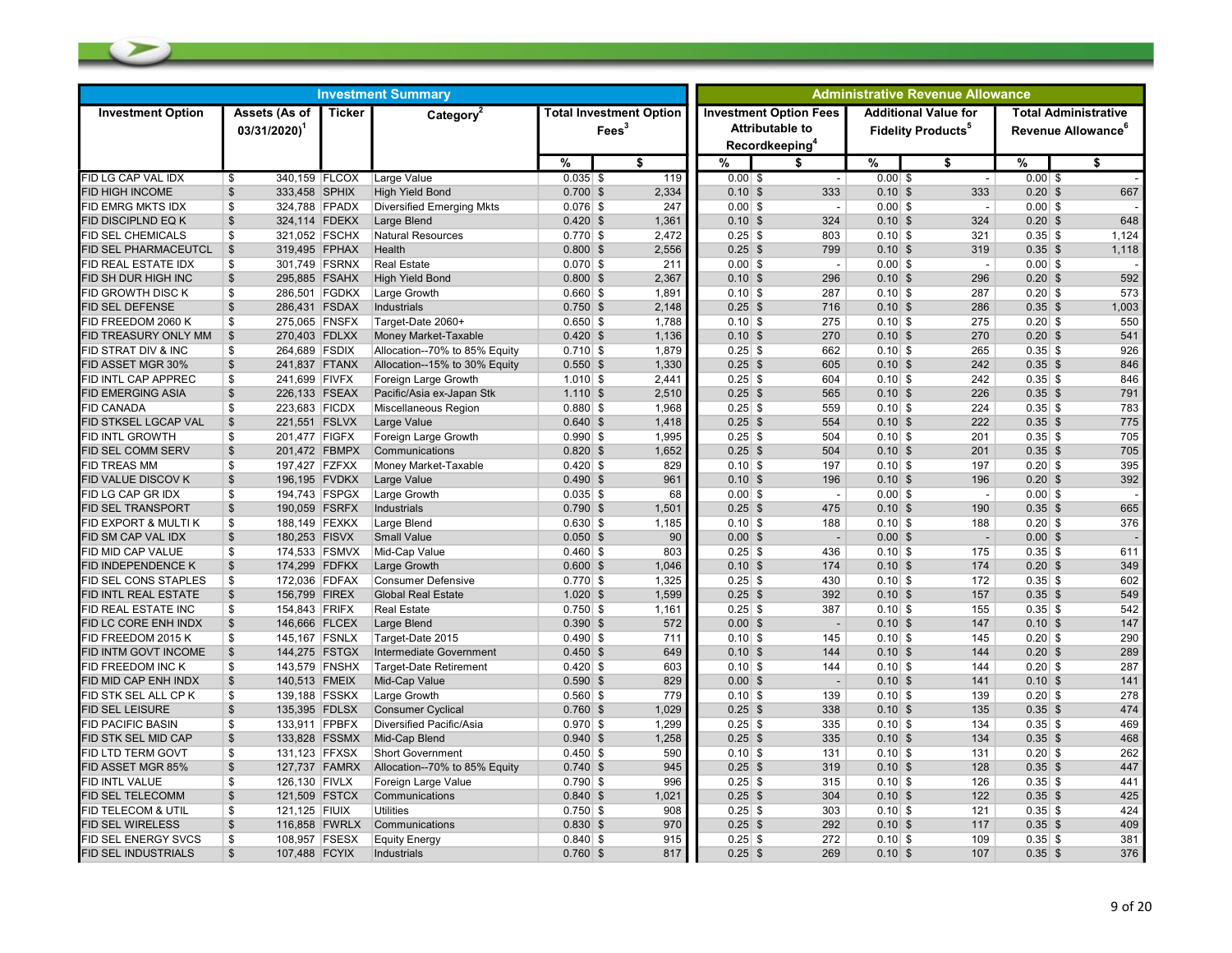| <b>Investment Summary</b>   |                                            |               |                                  |            |                   |                                | <b>Administrative Revenue Allowance</b> |                                                                                       |           |  |                                                                     |           |                                                               |
|-----------------------------|--------------------------------------------|---------------|----------------------------------|------------|-------------------|--------------------------------|-----------------------------------------|---------------------------------------------------------------------------------------|-----------|--|---------------------------------------------------------------------|-----------|---------------------------------------------------------------|
| <b>Investment Option</b>    | Assets (As of<br>$03/31/2020$ <sup>1</sup> | <b>Ticker</b> | Category <sup>2</sup>            |            | Fees <sup>3</sup> | <b>Total Investment Option</b> |                                         | <b>Investment Option Fees</b><br><b>Attributable to</b><br>Recordkeeping <sup>4</sup> |           |  | <b>Additional Value for</b><br><b>Fidelity Products<sup>5</sup></b> |           | <b>Total Administrative</b><br>Revenue Allowance <sup>6</sup> |
|                             |                                            |               |                                  | %          |                   | \$                             | %                                       | S                                                                                     | %         |  | \$                                                                  | %         | \$                                                            |
| FID MORTGAGE SEC            | 103,217 FMSFX<br>\$                        |               | Intermediate Core Bond           | $0.450$ \$ |                   | 464                            | $0.10$ \$                               | 103                                                                                   | $0.10$ \$ |  | 103                                                                 | $0.20$ \$ | 206                                                           |
| <b>FID SEL NATURAL RES</b>  | \$<br>101,537 FNARX                        |               | <b>Equity Energy</b>             | $0.810$ \$ |                   | 822                            | $0.25$ \$                               | 254                                                                                   | 0.10S     |  | 102                                                                 | $0.35$ \$ | 355                                                           |
| <b>FID LATIN AMERICA</b>    | \$                                         | 99,592 FLATX  | Latin America Stock              | $1.050$ \$ |                   | 1,046                          | $0.25$ \$                               | 249                                                                                   | $0.10$ \$ |  | 100                                                                 | $0.35$ \$ | 349                                                           |
| FID EUROPE                  | $\mathsf{\$}$<br>96,837 FIEUX              |               | <b>Europe Stock</b>              | $0.780$ \$ |                   | 755                            | $0.25$ \$                               | 242                                                                                   | 0.10S     |  | 97                                                                  | $0.35$ \$ | 339                                                           |
| FID FUND K                  | \$                                         | 95,422 FFDKX  | Large Growth                     | $0.400$ \$ |                   | 382                            | $0.10$ \$                               | 95                                                                                    | $0.10$ \$ |  | 95                                                                  | $0.20$ \$ | 191                                                           |
| FID SEL MATERIALS           | $\mathfrak{S}$                             | 94,387 FSDPX  | <b>Natural Resources</b>         | $0.790$ \$ |                   | 746                            | $0.25$ \$                               | 236                                                                                   | 0.10S     |  | 94                                                                  | $0.35$ \$ | 330                                                           |
| FID SEL CONSTR/HOUSE        | \$                                         | 93,958 FSHOX  | <b>Consumer Cyclical</b>         | $0.800$ \$ |                   | 752                            | $0.25$ \$                               | 235                                                                                   | $0.10$ \$ |  | 94                                                                  | $0.35$ \$ | 329                                                           |
| FID BLUE CHIP VALUE         | \$                                         | 84,284 FBCVX  | Large Value                      | $0.650$ \$ |                   | 548                            | $0.25$ \$                               | 211                                                                                   | 0.10S     |  | 84                                                                  | $0.35$ \$ | 295                                                           |
| FID SM CAP ENH INDX         | \$                                         | 83,440 FCPEX  | Small Blend                      | $0.640$ \$ |                   | 534                            | $0.00$ \$                               | $\overline{\phantom{a}}$                                                              | $0.10$ \$ |  | 83                                                                  | $0.10$ \$ | 83                                                            |
| FID SEL CONS DISCR          | \$                                         | 80,420 FSCPX  | <b>Consumer Cyclical</b>         | $0.780$ \$ |                   | 627                            | $0.25$ \$                               | 201                                                                                   | 0.10S     |  | 80                                                                  | $0.35$ \$ | 281                                                           |
| FID CONSV INC BD            | \$                                         | 77,147 FCONX  | <b>Ultrashort Bond</b>           | $0.350$ \$ |                   | 270                            | $0.10$ \$                               | 77                                                                                    | $0.10$ \$ |  | 77                                                                  | $0.20$ \$ | 154                                                           |
| FID SEL COMPUTERS           | $\mathsf{\$}$                              | 74,869 FDCPX  | Technology                       | $0.770$ \$ |                   | 576                            | $0.25$ \$                               | 187                                                                                   | 0.10S     |  | 75                                                                  | $0.35$ \$ | 262                                                           |
| <b>FID VALUE STRAT K</b>    | \$                                         | 72,076 FVSKX  | Mid-Cap Value                    | $0.610$ \$ |                   | 440                            | $0.10$ \$                               | 72                                                                                    | $0.10$ \$ |  | 72                                                                  | $0.20$ \$ | 144                                                           |
| FID GLB COMDTY STK          | \$                                         | 71,768 FFGCX  | <b>Natural Resources</b>         | $1.060$ \$ |                   | 761                            | $0.25$ \$                               | 179                                                                                   | 0.10S     |  | 72                                                                  | $0.35$ \$ | 251                                                           |
| FID SEL NATURAL GAS         | \$                                         | 70,263 FSNGX  | <b>Equity Energy</b>             | $0.890$ \$ |                   | 625                            | $0.25$ \$                               | 176                                                                                   | $0.10$ \$ |  | 70                                                                  | $0.35$ \$ | 246                                                           |
| FID INTL SM CAP OPP         | \$                                         | 61,694 FSCOX  | Foreign Small/Mid Growth         | $1.210$ \$ |                   | 746                            | $0.25$ \$                               | 154                                                                                   | 0.10S     |  | 62                                                                  | $0.35$ \$ | 216                                                           |
| FID SEL HTH CARE SVC        | \$                                         | 49,348 FSHCX  | Health                           | $0.760$ \$ |                   | 375                            | $0.25$ \$                               | 123                                                                                   | $0.10$ \$ |  | 49                                                                  | $0.35$ \$ | 173                                                           |
| <b>FID SEL AIR TRANSPRT</b> | \$<br>46,452 FSAIX                         |               | <b>Industrials</b>               | $0.810$ \$ |                   | 376                            | $0.25$ \$                               | 116                                                                                   | 0.10S     |  | 46                                                                  | $0.35$ \$ | 163                                                           |
| FID EMERG MKTS DISC         | \$                                         | 45,485 FEDDX  | <b>Diversified Emerging Mkts</b> | $1.250$ \$ |                   | 569                            | $0.25$ \$                               | 114                                                                                   | $0.10$ \$ |  | 45                                                                  | $0.35$ \$ | 159                                                           |
| <b>FID TREND</b>            | \$                                         | 39,056 FTRNX  | Large Growth                     | $0.640$ \$ |                   | 250                            | $0.25$ \$                               | 98                                                                                    | 0.10S     |  | 39                                                                  | $0.35$ \$ | 137                                                           |
| FID SEL CONSUMER FIN        | \$                                         | 36,585 FSVLX  | Financial                        | $0.870$ \$ |                   | 318                            | $0.25$ \$                               | 91                                                                                    | $0.10$ \$ |  | 37                                                                  | $0.35$ \$ | 128                                                           |
| FID EMEA                    | \$                                         | 35,709 FEMEX  | <b>Diversified Emerging Mkts</b> | $1.310$ \$ |                   | 468                            | $0.25$ \$                               | 89                                                                                    | 0.10S     |  | 36                                                                  | $0.35$ \$ | 125                                                           |
| FID GLOBAL EQ INCOME        | \$<br>31,319 FGILX                         |               | World Large Stock                | $1.090$ \$ |                   | 341                            | $0.25$ \$                               | 78                                                                                    | $0.10$ \$ |  | 31                                                                  | $0.35$ \$ | 110                                                           |
| FID GLB HIGH INCOME         | \$                                         | 30,828 FGHNX  | <b>High Yield Bond</b>           | $1.000$ \$ |                   | 308                            | $0.10$ \$                               | 31                                                                                    | 0.10S     |  | 31                                                                  | $0.20$ \$ | 62                                                            |
| FID MEGA CAP STOCK          | \$                                         | 27,502 FGRTX  | Large Blend                      | $0.650$ \$ |                   | 179                            | $0.25$ \$                               | 69                                                                                    | $0.10$ \$ |  | 28                                                                  | $0.35$ \$ | 96                                                            |
| FID ST BOND IDX             | \$                                         | 26,580 FNSOX  | Short-Term Bond                  | $0.030$ \$ |                   | 8                              | $0.00$ \$                               | $\overline{a}$                                                                        | $0.00$ \$ |  | $\overline{\phantom{a}}$                                            | $0.00$ \$ |                                                               |
| FID SEL BROKERAGE           | \$                                         | 23,905 FSLBX  | Financial                        | $0.780$ \$ |                   | 186                            | $0.25$ \$                               | 60                                                                                    | $0.10$ \$ |  | 24                                                                  | $0.35$ \$ | 84                                                            |
| <b>FID NORDIC</b>           | \$                                         | 23,709 FNORX  | <b>Miscellaneous Region</b>      | $0.980$ \$ |                   | 232                            | $0.25$ \$                               | 59                                                                                    | 0.10S     |  | 24                                                                  | $0.35$ \$ | 83                                                            |
| FID SEL ENV ALT ENGY        | \$                                         | 22,958 FSLEX  | Industrials                      | $0.870$ \$ |                   | 200                            | $0.25$ \$                               | 57                                                                                    | $0.10$ \$ |  | 23                                                                  | $0.35$ \$ | 80                                                            |
| FID FOCUSED HIGH INC        | $\mathsf{\$}$<br>22,094 FHIFX              |               | <b>High Yield Bond</b>           | $0.790$ \$ |                   | 175                            | $0.10$ \$                               | 22                                                                                    | 0.10S     |  | 22                                                                  | $0.20$ \$ | 44                                                            |
| FID LC GRO ENH INDX         | \$                                         | 20,683 FLGEX  | Large Growth                     | $0.390$ \$ |                   | 81                             | $0.00$ \$                               | $\blacksquare$                                                                        | $0.10$ \$ |  | 21                                                                  | $0.10$ \$ | 21                                                            |
| FID TOTAL EMERG MKTS        | \$                                         | 18,577 FTEMX  | <b>Diversified Emerging Mkts</b> | $1.140$ \$ |                   | 212                            | $0.25$ \$                               | 46                                                                                    | 0.10S     |  | 19                                                                  | $0.35$ \$ | 65                                                            |
| FID SUSTN BOND IDX          | \$                                         | 15,547 FNDSX  | Intermediate Core Bond           | $0.100$ \$ |                   | 16                             | $0.00$ \$                               | $\overline{\phantom{a}}$                                                              | $0.00$ \$ |  | $\overline{\phantom{a}}$                                            | $0.00$ \$ |                                                               |
| FID SEL COMM EQUIP          | \$                                         | 14,059 FSDCX  | Technology                       | $0.840$ \$ |                   | 118                            | $0.25$ \$                               | 35                                                                                    | 0.10S     |  | 14                                                                  | $0.35$ \$ | 49                                                            |
| FID GLOBAL CREDIT           | \$                                         | 8,941 FGBFX   | World Bond-USD Hedged            | $0.750$ \$ |                   | 67                             | $0.10$ \$                               | 9                                                                                     | $0.10$ \$ |  | 9                                                                   | $0.20$ \$ | 18                                                            |
| FID JAPAN SMALL CO          | $\mathsf{\$}$                              | 8,876 FJSCX   | Japan Stock                      | $0.940$ \$ |                   | 83                             | $0.25$ \$                               | 22                                                                                    | 0.10S     |  | 9                                                                   | $0.35$ \$ | 31                                                            |
| FID INTL SUSTN IDX          | \$                                         | 8,196 FNIDX   | Foreign Large Blend              | $0.200$ \$ |                   | 16                             | $0.00$ \$                               | $\sim$                                                                                | $0.00$ \$ |  | $\blacksquare$                                                      | $0.00$ \$ |                                                               |
| FID SEL AUTOMOTIVE          | $\mathfrak{S}$                             | 6,649 FSAVX   | <b>Consumer Cyclical</b>         | $0.970$ \$ |                   | 64                             | $0.25$ \$                               | 17                                                                                    | $0.10$ \$ |  | $\overline{7}$                                                      | $0.35$ \$ | 23                                                            |
| FID US SUSTN IDX            | \$                                         | 6,014 FITLX   | Large Blend                      | $0.110$ \$ |                   | $\overline{7}$                 | $0.00$ \$                               | $\overline{\phantom{a}}$                                                              | $0.00$ \$ |  | $\overline{\phantom{a}}$                                            | $0.00$ \$ |                                                               |
| FID SEL INSURANCE           | \$                                         | 5,093 FSPCX   | Financial                        | $0.820$ \$ |                   | 42                             | $0.25$ \$                               | 13                                                                                    | 0.10S     |  | $5\phantom{.0}$                                                     | $0.35$ \$ | 18                                                            |
| <b>ID EVENT DRVN OPP</b>    | \$                                         | 3,426 FARNX   | Small Blend                      | $1.050$ \$ |                   | 36                             | $0.25$ \$                               | 9                                                                                     | $0.10$ \$ |  | 3                                                                   | $0.35$ \$ | 12                                                            |
| FID STRAT REAL RET          | \$                                         | 910 FSRRX     | Allocation--15% to 30% Equity    | $0.750$ \$ |                   |                                | $0.10$ \$                               | $\mathbf{1}$                                                                          | 0.10S     |  | $\mathbf{1}$                                                        | $0.20$ \$ | $\overline{2}$                                                |
| FID JAPAN                   | \$                                         | 267 FJPNX     | Japan Stock                      | $1.010$ \$ |                   | 3                              | $0.25$ \$                               | $\mathbf{1}$                                                                          | $0.10$ \$ |  | $\mathbf 0$                                                         | $0.35$ \$ | $\mathbf{1}$                                                  |
| FID MID CAP VAL IDX         | $\mathsf{\$}$                              | 139 FIMVX     | Mid-Cap Value                    | $0.050$ \$ |                   | $\Omega$                       | $0.00$ \$                               | $\overline{\phantom{a}}$                                                              | $0.00$ \$ |  | $\overline{\phantom{a}}$                                            | $0.00$ \$ |                                                               |
| <b>FID SM CAP GR IDX</b>    | \$                                         | 93 FECGX      | Small Growth                     | $0.050$ \$ |                   | $\Omega$                       | $0.00$ \$                               | $\overline{\phantom{a}}$                                                              | $0.00$ \$ |  | $\overline{\phantom{a}}$                                            | $0.00$ \$ |                                                               |
| FID ASSET MGR 40%           |                                            | <b>FFANX</b>  | Allocation--30% to 50% Equity    | $0.540$ \$ |                   |                                | $0.25$ \$                               |                                                                                       | $0.10$ \$ |  |                                                                     | $0.35$ \$ |                                                               |
| FID WOMENS LDRSHP           |                                            | FWOMX         | Large Blend                      | $1.000$ \$ |                   |                                | $0.25$ \$                               | $\blacksquare$                                                                        | $0.10$ \$ |  | $\overline{\phantom{a}}$                                            | $0.35$ \$ |                                                               |
| FID TOTAL INTL EQ           |                                            | <b>FTIEX</b>  | Foreign Large Growth             | $1.200$ \$ |                   |                                | $0.25$ \$                               |                                                                                       | 0.10S     |  |                                                                     | $0.35$ \$ |                                                               |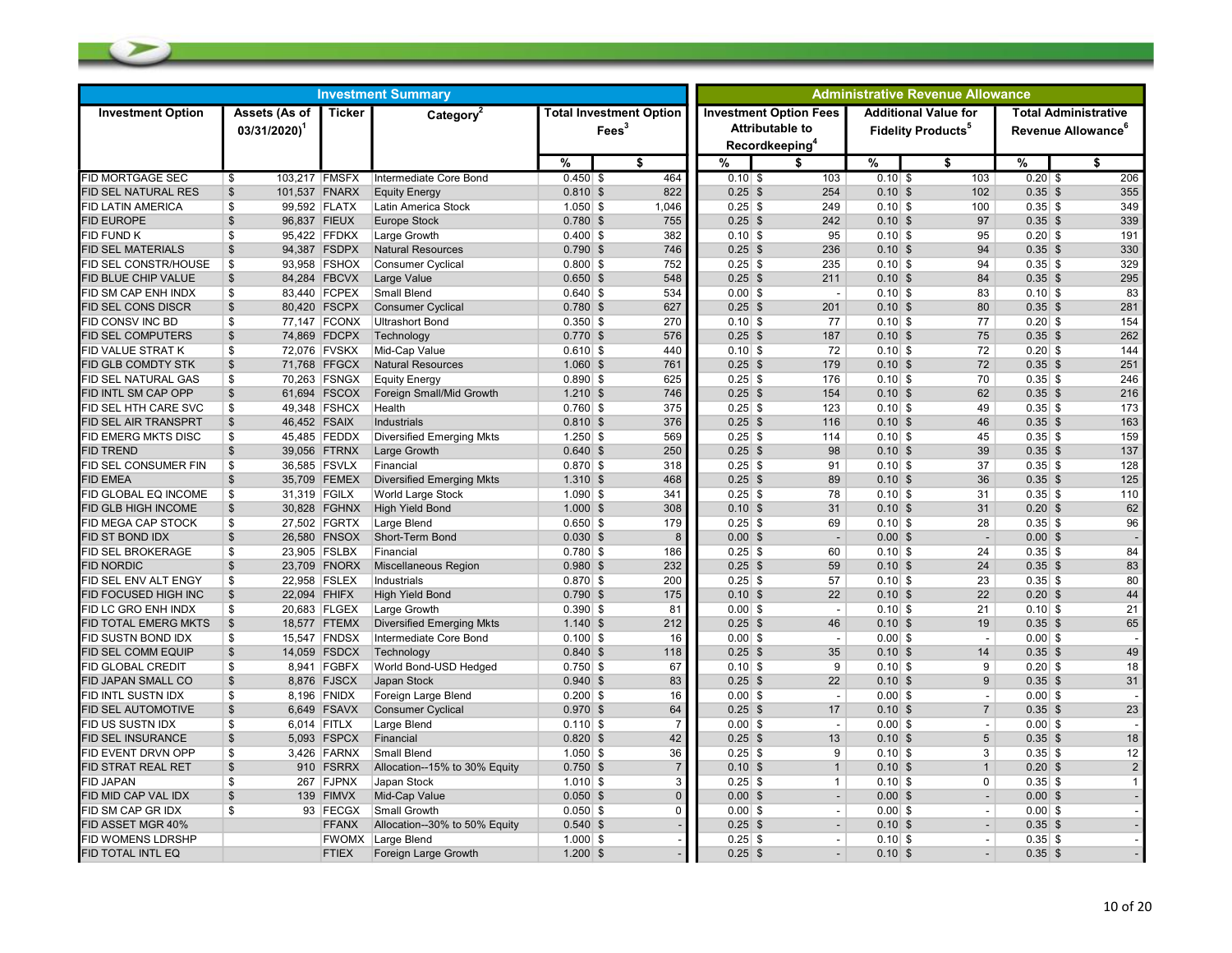|                          |                                            |               | <b>Investment Summary</b> |                                                     |  |         | <b>Administrative Revenue Allowance</b> |            |                                                                                |            |                                                                     |         |            |                                                               |
|--------------------------|--------------------------------------------|---------------|---------------------------|-----------------------------------------------------|--|---------|-----------------------------------------|------------|--------------------------------------------------------------------------------|------------|---------------------------------------------------------------------|---------|------------|---------------------------------------------------------------|
| <b>Investment Option</b> | Assets (As of<br>$03/31/2020$ <sup>1</sup> | <b>Ticker</b> | Category <sup>2</sup>     | <b>Total Investment Option</b><br>Fees <sup>3</sup> |  |         |                                         |            | <b>Investment Option Fees</b><br>Attributable to<br>Recordkeeping <sup>+</sup> |            | <b>Additional Value for</b><br><b>Fidelity Products<sup>5</sup></b> |         |            | <b>Total Administrative</b><br>Revenue Allowance <sup>t</sup> |
|                          |                                            |               |                           |                                                     |  |         |                                         | %          |                                                                                |            |                                                                     |         | %          |                                                               |
| FID MID CAP GR IDX       |                                            | <b>FMDGX</b>  | Mid-Cap Growth            | $0.050$ \$                                          |  |         |                                         | $0.00$ \$  |                                                                                | $0.00$ \$  |                                                                     |         | $0.00$ \$  |                                                               |
| FID FREEDOM 2065 K       |                                            | <b>FFSDX</b>  | Target-Date 2060+         | $0.650$ \$                                          |  |         |                                         | $0.10$ \$  |                                                                                | $0.10$ \$  |                                                                     |         | $0.20$ \$  |                                                               |
| <b>FID FOUNDERS</b>      |                                            | <b>FIFNX</b>  | Large Growth              | $1.000$ \$                                          |  |         |                                         | $0.25$ \$  |                                                                                | $0.10$ \$  |                                                                     |         | $0.35$ \$  |                                                               |
| <b>Totals</b>            | 177,937,554                                |               |                           | $0.506\%$ \$                                        |  | 900.947 |                                         | $0.11\%$ S | 192,343                                                                        | $0.08\%$ S |                                                                     | 148.584 | $0.19\%$ S | 340.927                                                       |

| <b>Investment and Administrative Fees, Credits and Other</b> | %          |               | <b>Administrative Fees. Credits and Other</b>          |            |             |
|--------------------------------------------------------------|------------|---------------|--------------------------------------------------------|------------|-------------|
| Total Investment Option Fees                                 | 0.506%     |               | \$900.947 Total Administrative Revenue Allowance       | 0.19%      | \$340.927   |
| <b>Other Recordkeeping (RK)</b>                              | $0.00\%$   |               | \$0 Other Recordkeeping (RK)                           | $0.00\%$   | \$0         |
| Float                                                        | 0.00%      | \$4.032 Float |                                                        | $0.00\%$   | \$4,032     |
| Annual Revenue Credit Program <sup>®</sup>                   | $(0.08\%)$ |               | (\$133.790) Annual Revenue Credit Program <sup>o</sup> | $(0.08\%)$ | (\$133,790) |
| Sub-total                                                    | 0.43%      | \$771.190     | <b>Total Considered for Pricing Purposes</b>           | 0.12%      | \$211,170   |
|                                                              |            |               | <b>Per Participant</b>                                 |            | \$162       |

| <b>Additional Fees:</b>                     |          |         | <b>IAdditional Fees:</b>    |          |            |
|---------------------------------------------|----------|---------|-----------------------------|----------|------------|
| <b>Transaction</b>                          | $0.00\%$ | \$1.200 | Transaction                 | $0.00\%$ | \$1,200    |
| <b>Other</b><br><sup>.</sup> Administrative | $0.00\%$ | \$OI.   | <b>Other Administrative</b> | $0.00\%$ |            |
| <b>Total</b>                                | 0.43%    | 390     | `otal                       | $0.12\%$ | \$212.370. |

| <b>Fee Details</b>    |                 |                          |      |                                                            |  |  |  |  |  |  |  |  |
|-----------------------|-----------------|--------------------------|------|------------------------------------------------------------|--|--|--|--|--|--|--|--|
| Fee Type              | <b>Category</b> | <b>Payment Method</b>    | Rate | <b>Rolling 12-</b><br><b>Month</b><br>History <sup>9</sup> |  |  |  |  |  |  |  |  |
| Loan Maintenance      | Transaction     | Paid by Participant      | \$25 | \$700                                                      |  |  |  |  |  |  |  |  |
| Loan Setup            | Transaction     | Paid by Participant      | \$50 | \$500                                                      |  |  |  |  |  |  |  |  |
| Overnight Mailing Fee | Transaction     | Paid by Participant      | \$25 | \$0                                                        |  |  |  |  |  |  |  |  |
|                       |                 | <b>Transaction Total</b> |      |                                                            |  |  |  |  |  |  |  |  |

#### For pricing purposes only. This document does not constitute a recommendation with respect to any security.

Amounts shown are provided solely for purposes of illustrating potential costs and fees associated with investment options in the Investment Option column, and other pricing, fees, credits and/or other amounts that may be associated with such potential costs and fees. Unless otherwise disclosed to you, the investment options and assumed assets should not be understood to be a suggestion to buy, sell or hold any security or other property, and they are not meant to be impartial investment advice or advice in a fiduciary capacity. Any investment options that differ from a prior version of this document, if any, have been added or deleted at the request of you or your adviser, except to the extent Fidelity has provided you with a Funds for Discussion document suggesting that an investment option be added. Fidelity and its representatives have a financial interest in investment options or transactions described in this document. Fidelity receives compensation from Fidelity funds and products, certain third-party funds and products, and certain investment services. Fidelity may also receive compensation for services that are necessary to effect or execute transactions with respect to investment alternatives (such as trading commissions). The compensation that is received, either directly or indirectly, by Fidelity may vary based on such funds, products and services, which can create a conflict of interest for Fidelity and its representatives. Important information about investment advice for retirement plans. See link https://sponsor.fidelity.com/bin-public/06\_PSW\_Website/documents/06092017PSCOISOA.pdf

Source of data - Data with respect to Fidelity mutual funds is provided by Fidelity Investments, which obtains certain data from the funds' prospectuses and annual or semi-annual reports. Data with respect to non-Fidelity mutual funds is obtained from Morningstar Inc., which is not affiliated with Fidelity Investments. Accuracy, completeness and timeliness of Morningstar data cannot be guaranteed. Non-mutual fund investment option data is requested from the investment option's issuer or other service provider. In the event that any information with respect to an investment option was not received, it is not shown in the chart above. Please contact the issuer or other service provider for the investment option directly to obtain such information.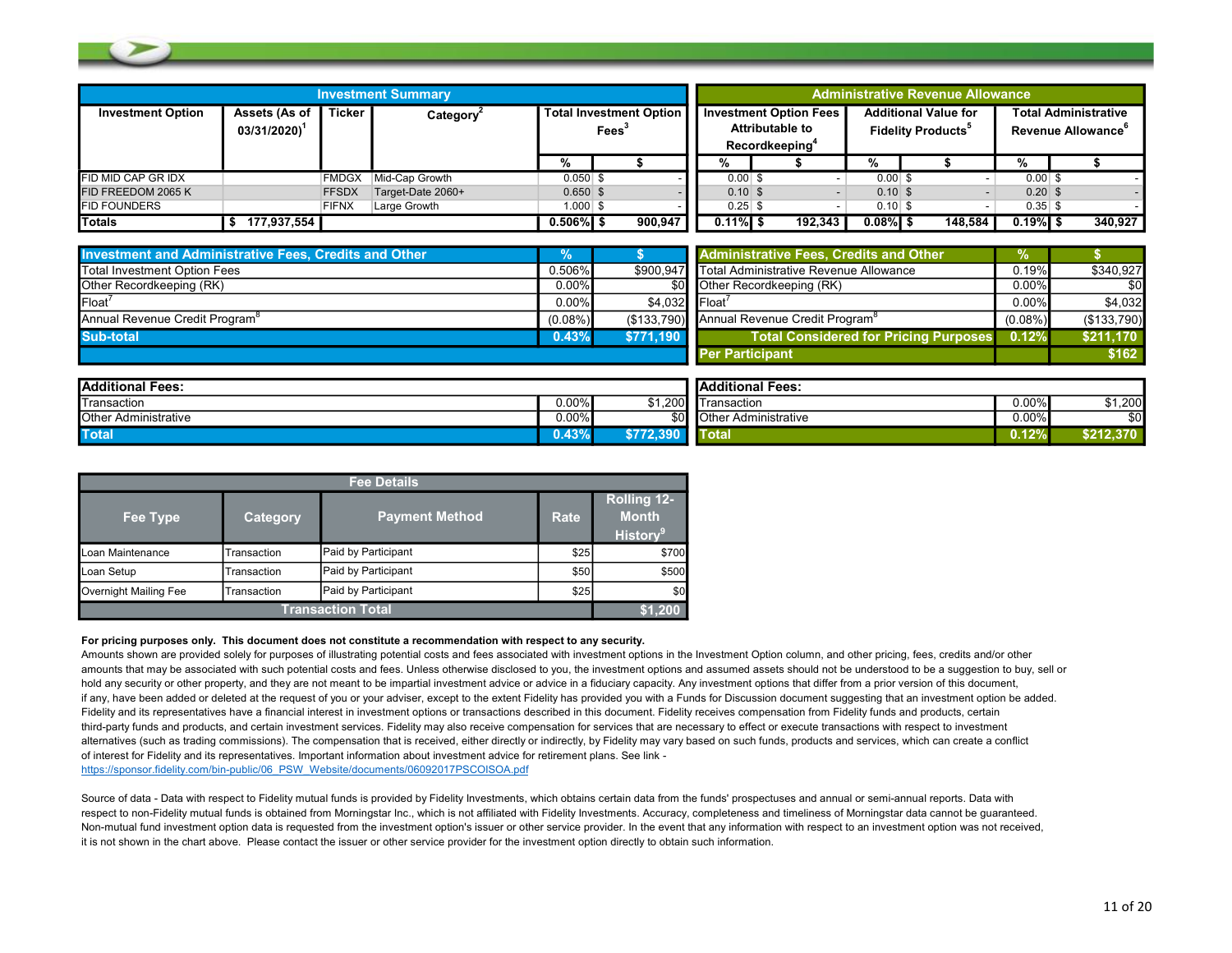<sup>1</sup>Assets - Assets used in this calculation represent the aggregate of plan balances as of the close of business on the date noted in the Asset column header and do not reflect subsequent adjustments that might have had a retroactive effect on such balances.

<sup>2</sup>Category - Fidelity Investments provides the investment-related category for its funds. The investment-related category for other investment options is provided by Morningstar Inc. or in some cases by the investment option manager.

<sup>3</sup>Total Investment Option Fees - This column reflects the net expense ratio for the investment option as calculated by the investment option issuer or other service provider and obtained from the source(s) described above. In general, the net expense ratio for a mutual fund is its investment management and operating expenses calculated with any applicable waivers, caps, and/or reimbursements deducted. Waivers, caps, and/or reimbursements may be voluntary and terminated at any time unless otherwise disclosed in the applicable fund's prospectus. The fees and expenses for non-mutual fund investment options may be calculated using methodologies different from those used for mutual funds and may include trustee and/or other administrative fees that the plan sponsor has directed be accrued and paid from the option but may not include all the fees that mutual fund expense ratios are required to reflect. The expense ratio or similar expense amount may not take into consideration every expense associated with an investment option. For example, portfolio trading costs may not be reflected in an investment option's expense ratio, but do figure into its overall return. The dollar amounts shown are calculated by multiplying the percentage by the amount in the corresponding Assets column.

<sup>4</sup>Investment Option Fees Attributable to Recordkeeping - Generally, these amounts are used to support administrative and recordkeeping services set forth in more detail in your trust or service agreements; depending on your plans fee arrangements, these amounts may offset fees for such services. With respect to Fidelity funds, this column (%) shows the rate that would generally be used to calculate payments to a nonaffiliated recordkeeper to support certain services for Fidelity funds. In the case of Fidelity funds that are offered only to Fidelity recordkept plans, the rate is based on the payments Fidelity receives from comparable funds. In the case of Fidelity multi-manager funds (which may hold Fidelity and nonproprietary funds), the rate is based on the rate that would be used to calculate payments to a nonaffiliated recordkeeper for a Fidelity fund of a similar asset class that does not hold nonproprietary funds although any payments that may be received in connection with any nonproprietary funds held by the fund range from 0 to 40 bps. With respect to nonproprietary funds, this column (%) shows the rate that is used to calculate payments Fidelity receives pursuant to a contract or other arrangement between Fidelity and the fund or fund provider under which Fidelity provides certain services to such fund or fund provider. These payments are used to support Fidelity's services to the plans. The dollar amounts shown are calculated by multiplying the percentage by the amount in the corresponding Assets column. Neither the rates nor the calculated dollar amounts represent a separate charge. Certain investment options may express the amount of investment option fees attributable to recordkeeping as a dollar amount per participant (instead of or in addition to a percentage rate as described above). To the extent payments are expressed in such format, they are not shown in the chart. However, such payments will be disclosed in the Statement of Services and Compensation for the Plan as required pursuant to Section 408(b)(2) of the Employee Retirement Income Security Act of 1974, as amended. Please consult your Fidelity representative for more information. In any event, the foregoing amounts are used to support Fidelity's services to the plans. The dollar amounts shown are calculated by multiplying the percentage shown by the amount in the corresponding Assets column. Neither the rates nor the calculated dollar amounts represent a separate charge.

<sup>5</sup>Additional Value for Fidelity Products - An additional amount that Fidelity takes into account based on Fidelity products and/or services utilized as well as other factors.

<sup>6</sup>Total Administrative Revenue Allowance - The sum of the amounts in the Investment Option Fees Attributable to Recordkeeping and the Additional Value for Fidelity Products columns for each investment option.

 ${}^{7}$ Float - Fidelity maintains general or "omnibus" accounts to facilitate transactions of the employee benefit plans it services. "Float" refers to earnings from overnight investment of amounts in those omnibus accounts awaiting trade settlement or clearing of disbursements. The amount shown on the "Float" line above represents a calculated estimate of the amount of float, net of bank fees and other adjustments, retained by Fidelity that is attributable to your defined contribution plan's activity through these omnibus accounts during the preceding 12 months. The actual amount will be dependent on short-term interest rates and the plans actual inflows and outflows.

 $8$ The amount shown reflects an annualized credit amount as described in the trust or service agreement. For further detail, consult your trust or service agreement, or contact your Fidelity representative.

<sup>9</sup>Rolling 12-Month History - This column shows an amount that is intended to be representative of the aggregate amount billed to the plan sponsor or deducted from participant accounts in the plans for the corresponding fee type during a 12-month period in the past. Please note that such 12-month period may be based on calendar quarters, billing cycle quarters or certain other periods depending upon the fee type. Also, please note that amounts shown for fee types added during the applicable period are not annualized. Similarly, amounts for fee types eliminated during the applicable period may not be shown. For more detailed information about the amount of any fee type billed or deducted, please consult the applicable invoices or contact your Fidelity representative.

This document may not reflect all plan fees. Additional plan fees charged directly against a plan trust or participant accounts, such as transaction fees, if any, may not be presented here. In addition, other fees may be paid to certain plan service providers that are not charged directly against a plan trust or participant accounts. Moreover, this document may both overstate and understate the actual compensation paid to Fidelity or other plan service providers. For example, legal and audit fees, which may be included in a mutual fund's expense ratio, are paid to third parties unaffiliated with Fidelity Investments. At the same time, certain Fidelity affiliates may be compensated for executing portfolio transactions on behalf of a mutual fund, and such expenses, while reflected in the fund's investment return, are not factored into the fund's expense ratio.

This document reflects certain aggregate compensation, fees and other amounts taken into account for purposes of pricing Fidelity services to the plans. It is illustrative only and reflects amounts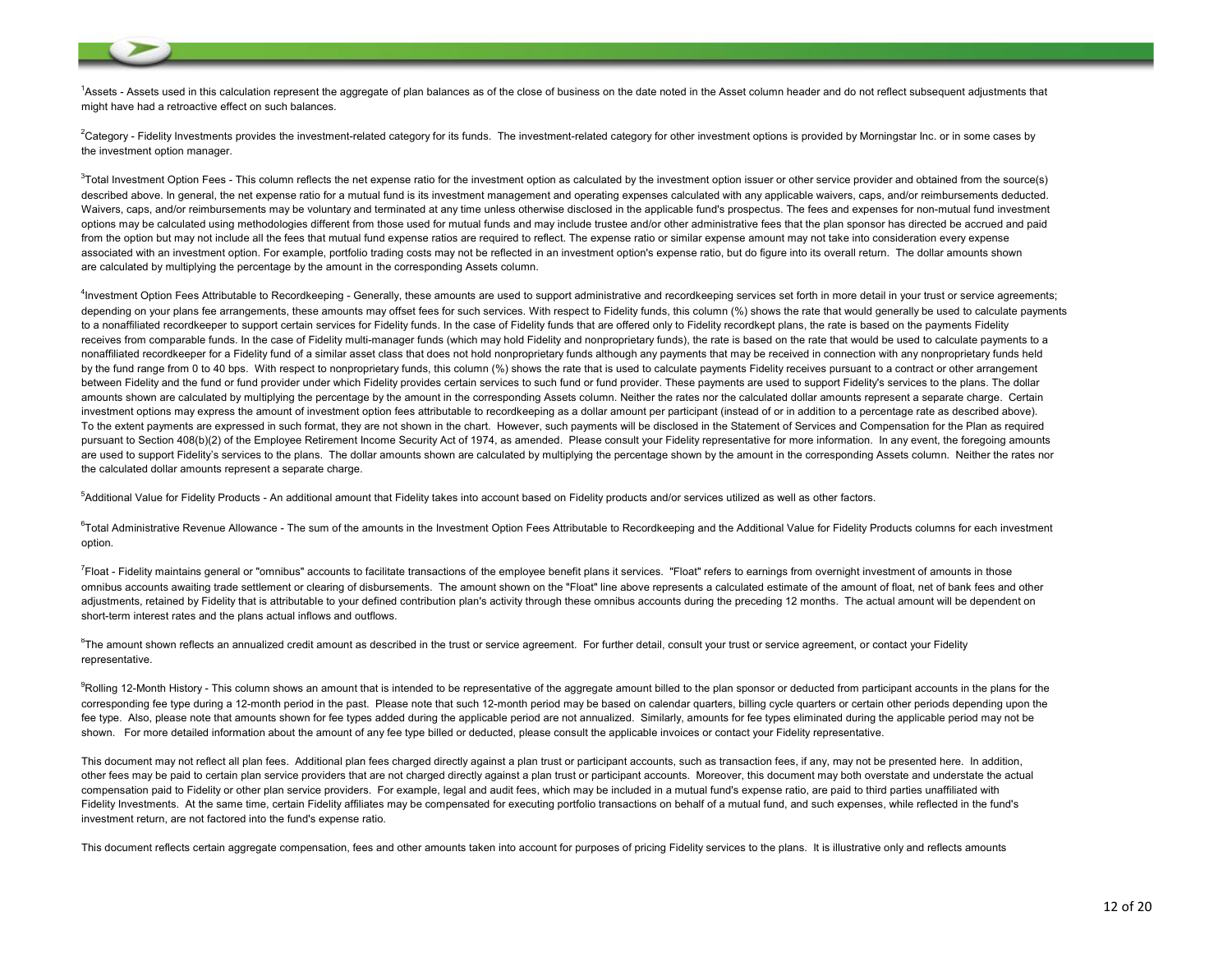

calculated as of the date(s) indicated above. All Fidelity services, compensation and fees described herein are subject to the terms and conditions set forth in your service or trust agreements. This document is not intended as a comprehensive statement of all compensation payable to Fidelity.

Products and services provided through Fidelity Personal & Workplace Investing (PWI) to investors and plan sponsors by

Fidelity Brokerage Services LLC, Member NYSE, SIPC., 900 Salem Street Smithfield, RI 02917

©2014 FMR LLC. All rights reserved.

Fidelity Investments Institutional Operations Company, Inc. 675110.12.0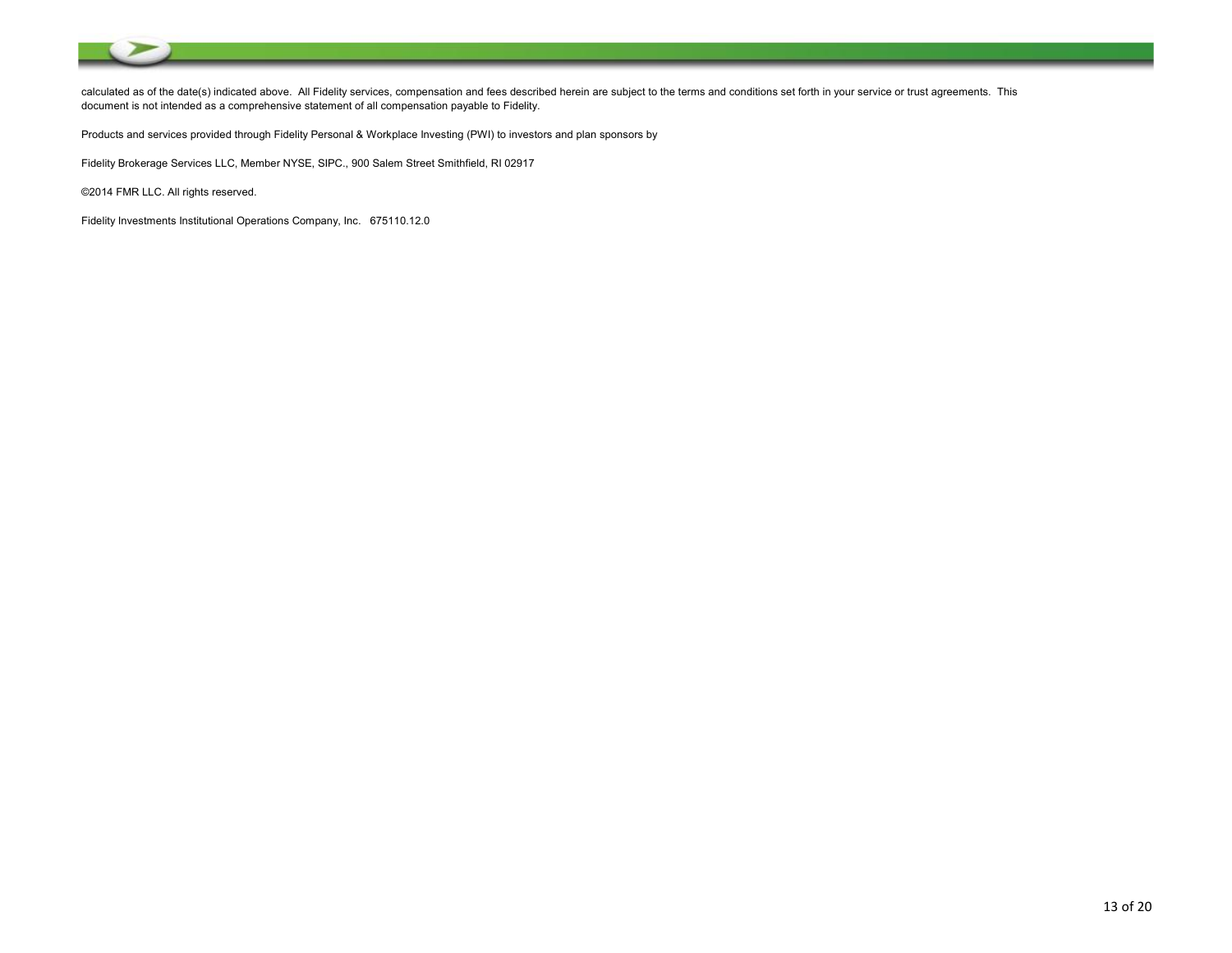# The Fidelity Report for UNIVERSITY OF FLORIDA AEF-COLLEGE OF MEDICINE FMTC CUSTODIAN 403(B)(7) ACCOUNT

| Plan Number: 62457              |                                            |               |                                  |             |                                                   |                                                                                       |                          | <b>Bundled Pricing</b><br><b>Total Participants: 379</b> |                                                                      |           |                                                               |  |  |  |  |
|---------------------------------|--------------------------------------------|---------------|----------------------------------|-------------|---------------------------------------------------|---------------------------------------------------------------------------------------|--------------------------|----------------------------------------------------------|----------------------------------------------------------------------|-----------|---------------------------------------------------------------|--|--|--|--|
|                                 |                                            |               | <b>Investment Summary</b>        |             |                                                   | Administrative Revenue Allowance                                                      |                          |                                                          |                                                                      |           |                                                               |  |  |  |  |
| <b>Investment Option</b>        | Assets (As of<br>$03/31/2020$ <sup>1</sup> | Ticker        | Category $2$                     |             | <b>Total Investment Option</b><br>$\text{Fees}^3$ | <b>Investment Option Fees</b><br><b>Attributable to</b><br>Recordkeeping <sup>4</sup> |                          |                                                          | <b>Additional Value for</b><br><b>Fidelity Products</b> <sup>5</sup> |           | <b>Total Administrative</b><br>Revenue Allowance <sup>6</sup> |  |  |  |  |
|                                 |                                            |               |                                  | $\%$        | \$                                                | %                                                                                     | \$                       | %                                                        | \$                                                                   | %         | \$                                                            |  |  |  |  |
| <b>FID CONTRAFUND K</b>         | 5,005,216 FCNKX<br>$\mathfrak{S}$          |               | <b>Large Growth</b>              | $0.770$ \$  | 38,540                                            | 0.10S                                                                                 | 5,005                    | $0.10$ \$                                                | 5,005                                                                | $0.20$ \$ | 10,010                                                        |  |  |  |  |
| FID BALANCED K                  | 4,239,526 FBAKX<br>\$                      |               | Allocation--50% to 70% Equity    | $0.450$ \$  | 19,078                                            | $0.10$ \$                                                                             | 4,240                    | $0.10$ \$                                                | 4,240                                                                | $0.20$ \$ | 8,479                                                         |  |  |  |  |
| FID GOV CASH RESERVE            | $\vert$ \$<br>4,194,682 FDRXX              |               | Money Market-Taxable             | $0.380$ \$  | 15,940                                            | $0.10$ \$                                                                             | 4,195                    | $0.10$ \$                                                | 4,195                                                                | $0.20$ \$ | 8,389                                                         |  |  |  |  |
| FID GROWTH CO K                 | 3,692,478 FGCKX<br>\$                      |               | Large Growth                     | $0.750$ \$  | 27,694                                            | $0.10$ \$                                                                             | 3,692                    | $0.10$ \$                                                | 3,692                                                                | $0.20$ \$ | 7,385                                                         |  |  |  |  |
| FID GOVT MMRK PRM               | $\sqrt[6]{3}$<br>3,397,248 FZCXX           |               | Money Market-Taxable             | $0.320$ \$  | 10,871                                            | $0.10$ \$                                                                             | 3,397                    | $0.10$ \$                                                | 3,397                                                                | $0.20$ \$ | 6,794                                                         |  |  |  |  |
| FID 500 INDEX                   | \$<br>2,170,293 FXAIX                      |               | Large Blend                      | $0.015$ \$  | 326                                               | $0.00$ \$                                                                             | $\overline{\phantom{a}}$ | $0.00$ \$                                                | $\sim$                                                               | $0.00$ \$ |                                                               |  |  |  |  |
| FID FREEDOM 2030 K              | $\mathfrak{S}$<br>1,937,277 FSNQX          |               | Target-Date 2030                 | $0.600$ \$  | 11,624                                            | $0.10$ \$                                                                             | 1,937                    | $0.10$ \$                                                | 1,937                                                                | $0.20$ \$ | 3,875                                                         |  |  |  |  |
| FID TOTAL MKT IDX               | \$<br>1,639,765 FSKAX                      |               | Large Blend                      | $0.015$ \$  | 246                                               | $0.00$ \$                                                                             | $\overline{\phantom{a}}$ | $0.00$ \$                                                | $\overline{\phantom{a}}$                                             | $0.00$ \$ |                                                               |  |  |  |  |
| <b>FID GOVT MMKT</b>            | $\mathfrak{S}$<br>1,498,282 SPAXX          |               | Money Market-Taxable             | $0.420$ \$  | 6,293                                             | $0.10$ \$                                                                             | 1,498                    | $0.10$ \$                                                | 1,498                                                                | $0.20$ \$ | 2,997                                                         |  |  |  |  |
| FID LOW PRICED STK K            | \$<br>1,235,459 FLPKX                      |               | Mid-Cap Value                    | $0.430 $ \$ | 5,312                                             | $0.10$ \$                                                                             | 1,235                    | $0.10$ \$                                                | 1,235                                                                | $0.20$ \$ | 2,471                                                         |  |  |  |  |
| <b>FID DIVIDEND GRK</b>         | $\$\$<br>1,235,263 FDGKX                   |               | Large Value                      | $0.400$ \$  | 4,941                                             | $0.10$ \$                                                                             | 1,235                    | $0.10$ \$                                                | 1,235                                                                | $0.20$ \$ | 2,471                                                         |  |  |  |  |
| FID FREEDOM 2050 K              | 1,177,580 FNSBX<br>\$                      |               | Target-Date 2050                 | $0.650$ \$  | 7.654                                             | $0.10$ \$                                                                             | 1,178                    | $0.10$ \$                                                | 1,178                                                                | $0.20$ \$ | 2,355                                                         |  |  |  |  |
| FID BLUE CHIP GR K              | $\$\$<br>983,508 FBGKX                     |               | Large Growth                     | $0.700$ \$  | 6,885                                             | $0.10$ \$                                                                             | 984                      | $0.10$ \$                                                | 984                                                                  | $0.20$ \$ | 1,967                                                         |  |  |  |  |
| FID EQUITY INCOME K             | 937,300 FEIKX<br>\$                        |               | Large Value                      | $0.510$ \$  | 4,780                                             | $0.10$ \$                                                                             | 937                      | $0.10$ \$                                                | 937                                                                  | $0.20$ \$ | 1,875                                                         |  |  |  |  |
| FID US BOND IDX                 | $\sqrt[6]{2}$<br>909,606 FXNAX             |               | Intermediate Core Bond           | $0.025$ \$  | 227                                               | $0.00$ \$                                                                             | $\overline{\phantom{a}}$ | $0.00$ \$                                                | $\sim$                                                               | $0.00$ \$ |                                                               |  |  |  |  |
| FID STRATEGIC INCOME            | \$                                         | 906,093 FADMX | <b>Multisector Bond</b>          | $0.680 $ \$ | 6,161                                             | $0.10$ \$                                                                             | 906                      | $0.10$ \$                                                | 906                                                                  | $0.20$ \$ | 1,812                                                         |  |  |  |  |
| FID FREEDOM 2040 K              | $\boldsymbol{\mathsf{S}}$<br>904,742 FSNVX |               | Target-Date 2040                 | $0.650$ \$  | 5,881                                             | $0.10$ \$                                                                             | 905                      | $0.10$ \$                                                | 905                                                                  | $0.20$ \$ | 1,809                                                         |  |  |  |  |
| FID FREEDOM 2045 K              | \$<br>722,486 FSNZX                        |               | Target-Date 2045                 | $0.650$ \$  | 4,696                                             | $0.10$ \$                                                                             | 722                      | $0.10$ \$                                                | 722                                                                  | $0.20$ \$ | 1,445                                                         |  |  |  |  |
| FID FREEDOM 2020 K              | $\sqrt[6]{\frac{1}{2}}$                    | 691,447 FSNOX | Target-Date 2020                 | $0.530$ \$  | 3,665                                             | $0.10$ \$                                                                             | 691                      | $0.10$ \$                                                | 691                                                                  | $0.20$ \$ | 1,383                                                         |  |  |  |  |
| <b>FID SEL BIOTECH</b>          | 659,577 FBIOX<br>\$                        |               | Health                           | $0.720$ \$  | 4,749                                             | $0.25$ \$                                                                             | 1.649                    | $0.10$ \$                                                | 660                                                                  | $0.35$ \$ | 2,309                                                         |  |  |  |  |
| <b>FID NEW MILLEN</b>           | $\$\$<br>633,304 FMILX                     |               | Large Blend                      | $0.690$ \$  | 4,370                                             | $0.25$ \$                                                                             | 1,583                    | $0.10$ \$                                                | 633                                                                  | $0.35$ \$ | 2,217                                                         |  |  |  |  |
| FID FREEDOM 2035 K              | 537,145 FSNUX<br>\$                        |               | Target-Date 2035                 | $0.630 $ \$ | 3,384                                             | $0.10$ \$                                                                             | 537                      | $0.10$ \$                                                | 537                                                                  | $0.20$ \$ | 1,074                                                         |  |  |  |  |
| FID SEL HEALTHCARE              | $\mathfrak{S}$<br>507,943 FSPHX            |               | Health                           | $0.710$ \$  | 3,606                                             | $0.25$ \$                                                                             | 1,270                    | $0.10$ \$                                                | 508                                                                  | $0.35$ \$ | 1,778                                                         |  |  |  |  |
| FID MAGELLAN K                  | \$                                         | 496,361 FMGKX | Large Growth                     | $0.590$ \$  | 2,929                                             | $0.10$ \$                                                                             | 496                      | $0.10$ \$                                                | 496                                                                  | $0.20$ \$ | 993                                                           |  |  |  |  |
| <b>FID CAPITAL &amp; INCOME</b> | $\mathfrak{S}$<br>489,343 FAGIX            |               | <b>High Yield Bond</b>           | $0.690$ \$  | 3,376                                             | $0.10$ \$                                                                             | 489                      | $0.10$ \$                                                | 489                                                                  | $0.20$ \$ | 979                                                           |  |  |  |  |
| FID ASSET MGR 50%               | \$                                         | 464,437 FASMX | Allocation--30% to 50% Equity    | $0.660$ \$  | 3,065                                             | $0.25$ \$                                                                             | 1,161                    | $0.10$ \$                                                | 464                                                                  | $0.35$ \$ | 1,626                                                         |  |  |  |  |
| FID SHORT TERM BOND             | $\sqrt[6]{2}$<br>432,336 FSHBX             |               | Short-Term Bond                  | $0.450$ \$  | 1,946                                             | $0.10$ \$                                                                             | 432                      | $0.10$ \$                                                | 432                                                                  | $0.20$ \$ | 865                                                           |  |  |  |  |
| FID MID CAP IDX                 | \$                                         | 431,708 FSMDX | Mid-Cap Blend                    | $0.025$ \$  | 108                                               | $0.00$ \$                                                                             | $\blacksquare$           | $0.00$ \$                                                | $\overline{\phantom{a}}$                                             | $0.00$ \$ |                                                               |  |  |  |  |
| <b>FID EMERGING MKTS K</b>      | $\$\$<br>400,666 FKEMX                     |               | <b>Diversified Emerging Mkts</b> | $0.800$ \$  | 3,205                                             | $0.10$ \$                                                                             | 401                      | $0.10$ \$                                                | 401                                                                  | $0.20$ \$ | 801                                                           |  |  |  |  |
| FID INTM TR BD IDX              | \$                                         | 398,541 FUAMX | Intermediate Government          | $0.030$ \$  | 120                                               | $0.00$ \$                                                                             | $\overline{\phantom{a}}$ | $0.00$ \$                                                | $\sim$                                                               | $0.00$ \$ |                                                               |  |  |  |  |
| FID STRAT DIV & INC             | $\sqrt{2}$<br>394,016 FSDIX                |               | Allocation--70% to 85% Equity    | $0.710$ \$  | 2,798                                             | $0.25$ \$                                                                             | 985                      | $0.10$ \$                                                | 394                                                                  | $0.35$ \$ | 1,379                                                         |  |  |  |  |
| FID OTC K                       | \$                                         | 382,729 FOCKX | Large Growth                     | $0.790$ \$  | 3,024                                             | $0.10$ \$                                                                             | 383                      | $0.10$ \$                                                | 383                                                                  | $0.20$ \$ | 765                                                           |  |  |  |  |
| FID REAL ESTATE INVS            | $\mathfrak{S}$<br>376,270 FRESX            |               | <b>Real Estate</b>               | $0.740$ \$  | 2,784                                             | $0.25$ \$                                                                             | 941                      | $0.10$ \$                                                | 376                                                                  | $0.35$ \$ | 1,317                                                         |  |  |  |  |
| <b>FID OVERSEAS K</b>           | \$<br>374,234 FOSKX                        |               | Foreign Large Growth             | $0.780$ \$  | 2,919                                             | $0.10$ \$                                                                             | 374                      | $0.10$ \$                                                | 374                                                                  | $0.20$ \$ | 748                                                           |  |  |  |  |
| FID SM CAP IDX                  | $\sqrt[6]{2}$<br>341,062 FSSNX             |               | <b>Small Blend</b>               | $0.025$ \$  | 85                                                | $0.00$ \$                                                                             | $\blacksquare$           | $0.00$ \$                                                | $\sim$                                                               | $0.00$ \$ |                                                               |  |  |  |  |
| FID MID CAP STOCK K             | 337,624 FKMCX<br>\$                        |               | Mid-Cap Blend                    | $0.620$ \$  | 2,093                                             | $0.10$ \$                                                                             | 338                      | $0.10$ \$                                                | 338                                                                  | $0.20$ \$ | 675                                                           |  |  |  |  |
| FID FREEDOM 2025 K              | 327,884 FSNPX<br>\$                        |               | Target-Date 2025                 | $0.560$ \$  | 1,836                                             | $0.10$ \$                                                                             | 328                      | $0.10$ \$                                                | 328                                                                  | $0.20$ \$ | 656                                                           |  |  |  |  |
| FID INVST GR BD                 | 285,014 FBNDX<br>\$                        |               | Intermediate Core Bond           | $0.450$ \$  | 1,283                                             | $0.10$ \$                                                                             | 285                      | $0.10$ \$                                                | 285                                                                  | $0.20$ \$ | 570                                                           |  |  |  |  |
| <b>FID PURITAN K</b>            | $\sqrt[6]{3}$<br>278,805 FPUKX             |               | Allocation--50% to 70% Equity    | $0.450$ \$  | 1,255                                             | $0.10$ \$                                                                             | 279                      | $0.10$ \$                                                | 279                                                                  | $0.20$ \$ | 558                                                           |  |  |  |  |
| FID SMALL CAP VALUE             | \$<br>273,268 FCPVX                        |               | <b>Small Value</b>               | $0.660$ \$  | 1,804                                             | $0.25$ \$                                                                             | 683                      | $0.10$ \$                                                | 273                                                                  | $0.35$ \$ | 956                                                           |  |  |  |  |
| FID INTL DISCOVERY K            | $\boldsymbol{\mathsf{S}}$<br>259,766 FIDKX |               | Foreign Large Growth             | $0.660$ \$  | 1,714                                             | $0.10$ \$                                                                             | 260                      | $0.10$ \$                                                | 260                                                                  | $0.20$ \$ | 520                                                           |  |  |  |  |
| FID INTL INDEX                  | \$<br>255,659 FSPSX                        |               | Foreign Large Blend              | $0.035$ \$  | 89                                                | $0.00$ \$                                                                             | $\overline{\phantom{a}}$ | $0.00$ \$                                                | $\sim$                                                               | $0.00$ \$ |                                                               |  |  |  |  |
| <b>FID VALUE K</b>              | \$<br>253,843 FVLKX                        |               | Mid-Cap Value                    | $0.490$ \$  | 1,244                                             | $0.10$ \$                                                                             | 254                      | $0.10$ \$                                                | 254                                                                  | $0.20$ \$ | 508                                                           |  |  |  |  |
| FID LC VAL ENH INDX             | \$<br>246,277 FLVEX                        |               | Large Value                      | $0.390 $ \$ | 960                                               | $0.00$ \$                                                                             | $\overline{\phantom{a}}$ | $0.10$ \$                                                | 246                                                                  | $0.10$ \$ | 246                                                           |  |  |  |  |
| <b>FID SEL SEMICONDUCT</b>      | $\mathfrak{S}$<br>239,518 FSELX            |               | Technology                       | $0.730$ \$  | 1,748                                             | $0.25$ \$                                                                             | 599                      | $0.10$ \$                                                | 240                                                                  | $0.35$ \$ | 838                                                           |  |  |  |  |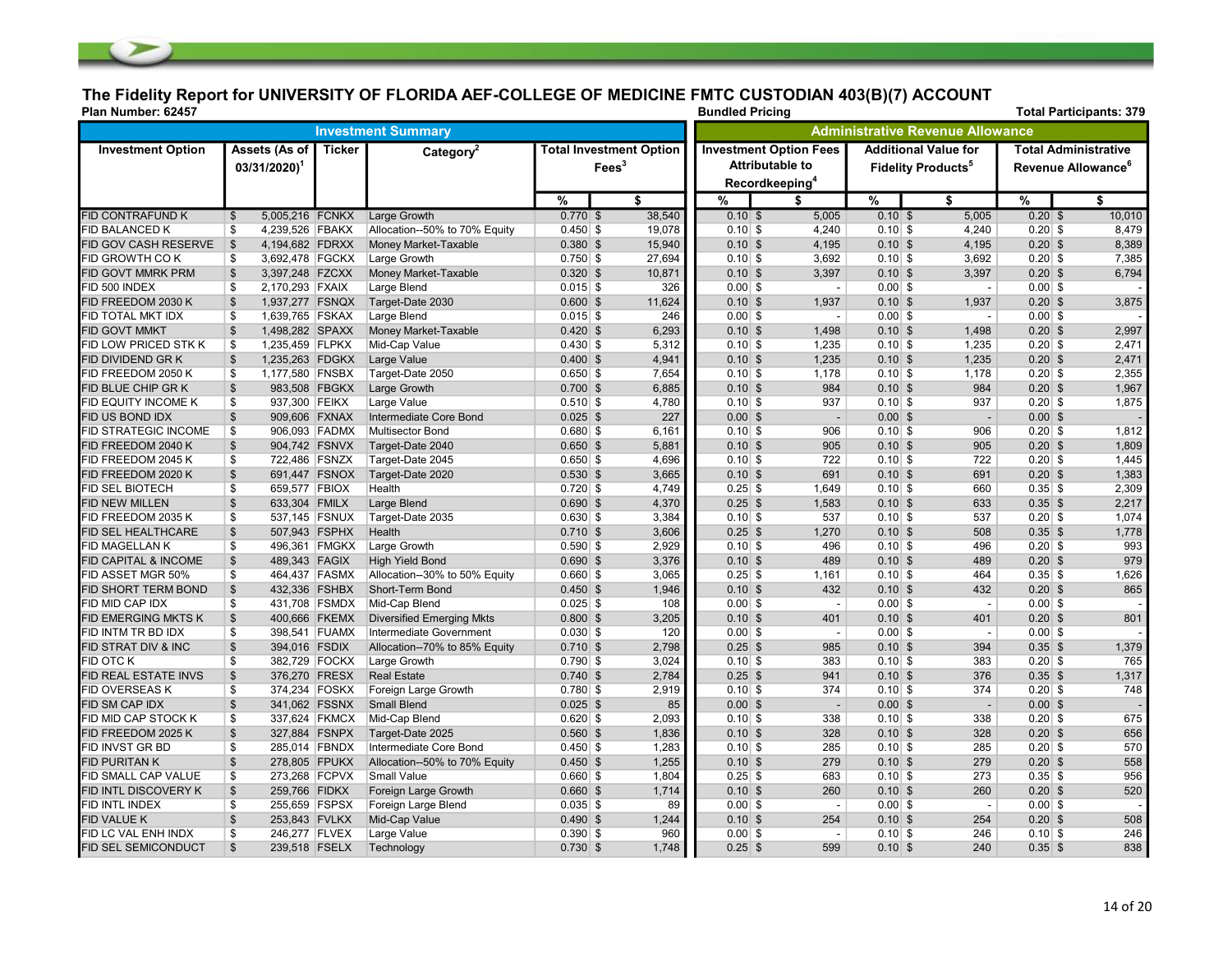| <b>Investment Summary</b>  |                                            |              |                                 |            |                                                   | <b>Administrative Revenue Allowance</b> |                                                                                       |           |                                                                     |           |                                                               |  |
|----------------------------|--------------------------------------------|--------------|---------------------------------|------------|---------------------------------------------------|-----------------------------------------|---------------------------------------------------------------------------------------|-----------|---------------------------------------------------------------------|-----------|---------------------------------------------------------------|--|
| <b>Investment Option</b>   | Assets (As of<br>$03/31/2020$ <sup>1</sup> | Ticker       | Category <sup>2</sup>           |            | <b>Total Investment Option</b><br>$\text{Fees}^3$ |                                         | <b>Investment Option Fees</b><br><b>Attributable to</b><br>Recordkeeping <sup>4</sup> |           | <b>Additional Value for</b><br><b>Fidelity Products<sup>5</sup></b> |           | <b>Total Administrative</b><br>Revenue Allowance <sup>®</sup> |  |
|                            |                                            |              |                                 | %          | \$                                                | %                                       | \$                                                                                    | %         | \$                                                                  | %         | \$                                                            |  |
| <b>FID PACIFIC BASIN</b>   | 239,136 FPBFX<br>\$                        |              | Diversified Pacific/Asia        | $0.970$ \$ | 2,320                                             | $0.25$ \$                               | 598                                                                                   | $0.10$ \$ | 239                                                                 | $0.35$ \$ | 837                                                           |  |
| <b>FID ASSET MGR 60%</b>   | $\frac{1}{2}$<br>227,798 FSANX             |              | Allocation--50% to 70% Equity   | $0.730$ \$ | 1,663                                             | $0.25$ \$                               | 569                                                                                   | $0.10$ \$ | 228                                                                 | $0.35$ \$ | 797                                                           |  |
| FID STK SEL SM CAP         | $\mathbf{\$}$<br>221,570 FDSCX             |              | Small Blend                     | $0.750$ \$ | 1,662                                             | $0.25$ \$                               | 554                                                                                   | $0.10$ \$ | 222                                                                 | $0.35$ \$ | 775                                                           |  |
| FID SEL ENERGY             | $\mathfrak{S}$<br>220,907 FSENX            |              | <b>Equity Energy</b>            | $0.780$ \$ | 1,723                                             | $0.25$ \$                               | 552                                                                                   | $0.10$ \$ | 221                                                                 | $0.35$ \$ | 773                                                           |  |
| FID NEW MARKETS INC        | \$<br>213,970 FNMIX                        |              | <b>Emerging Markets Bond</b>    | $0.820$ \$ | 1,755                                             | $0.10$ \$                               | 214                                                                                   | $0.10$ \$ | 214                                                                 | $0.20$ \$ | 428                                                           |  |
| FID DIVERSIFD INTL K       | 211,475 FDIKX<br>\$                        |              | Foreign Large Growth            | $0.630$ \$ | 1,332                                             | $0.10$ \$                               | 211                                                                                   | $0.10$ \$ | 211                                                                 | $0.20$ \$ | 423                                                           |  |
| FID LG CAP VAL IDX         | \$<br>199,694 FLCOX                        |              | Large Value                     | $0.035$ \$ | 70                                                | $0.00$ \$                               | $\overline{\phantom{a}}$                                                              | $0.00$ \$ | $\overline{\phantom{a}}$                                            | $0.00$ \$ |                                                               |  |
| FID ASSET MGR 20%          | $\frac{1}{2}$<br>198,751 FASIX             |              | Allocation--15% to 30% Equity   | $0.530$ \$ | 1,053                                             | $0.25$ \$                               | 497                                                                                   | $0.10$ \$ | 199                                                                 | $0.35$ \$ | 696                                                           |  |
| FID TOTAL BOND             | \$<br>196,365 FTBFX                        |              | Intermediate Core-Plus Bond     | $0.450$ \$ | 884                                               | $0.10$ \$                               | 196                                                                                   | $0.10$ \$ | 196                                                                 | $0.20$ \$ | 393                                                           |  |
| FID ASSET MGR 70%          | 187,234 FASGX<br>\$                        |              | Allocation--50% to 70% Equity   | $0.720$ \$ | 1,348                                             | $0.25$ \$                               | 468                                                                                   | $0.10$ \$ | 187                                                                 | $0.35$ \$ | 655                                                           |  |
| FID ST TR BD IDX           | \$<br>187,176 FUMBX                        |              | <b>Short Government</b>         | $0.030$ \$ | 56                                                | $0.00$ \$                               |                                                                                       | $0.00$ \$ | $\overline{\phantom{a}}$                                            | $0.00$ \$ |                                                               |  |
| FID LT TR BD IDX           | $\frac{1}{2}$<br>177,067 FNBGX             |              | Long Government                 | $0.030$ \$ | 53                                                | $0.00$ \$                               | $\sim$                                                                                | $0.00$ \$ | $\sim$                                                              | $0.00$ \$ |                                                               |  |
| FID INTL VALUE             | \$<br>176,560 FIVLX                        |              | Foreign Large Value             | $0.790$ \$ | 1.395                                             | $0.25$ \$                               | 441                                                                                   | $0.10$ \$ | 177                                                                 | $0.35$ \$ | 618                                                           |  |
| FID FOUR IN ONE IDX        | $\sqrt[6]{\frac{1}{2}}$<br>173,396 FFNOX   |              | Allocation--70% to 85% Equity   | $0.110$ \$ | 191                                               | $0.00$ \$                               | $\blacksquare$                                                                        | $0.00$ \$ | $\overline{\phantom{a}}$                                            | $0.00$ \$ |                                                               |  |
| FID SEL FINANCIAL          | \$<br>170,718 FIDSX                        |              | Financial                       | $0.760$ \$ | 1,297                                             | $0.25$ \$                               | 427                                                                                   | $0.10$ \$ | 171                                                                 | $0.35$ \$ | 598                                                           |  |
| FID INTL CAP APPREC        | $\frac{1}{2}$<br>169,714 FIVFX             |              | Foreign Large Growth            | $1.010$ \$ | 1,714                                             | $0.25$ \$                               | 424                                                                                   | $0.10$ \$ | 170                                                                 | $0.35$ \$ | 594                                                           |  |
| FID SM CAP DISCOVERY       | $\mathbf{\$}$<br>168,210 FSCRX             |              | Small Blend                     | $0.610$ \$ | 1,026                                             | $0.25$ \$                               | 421                                                                                   | $0.10$ \$ | 168                                                                 | $0.35$ \$ | 589                                                           |  |
| <b>FID FREEDOM 2060 K</b>  | $\frac{1}{2}$<br>151,489 FNSFX             |              | Target-Date 2060+               | $0.650$ \$ | 985                                               | $0.10$ \$                               | 151                                                                                   | $0.10$ \$ | 151                                                                 | $0.20$ \$ | 303                                                           |  |
| FID SEL MED TECH&DV        | \$<br>144,956 FSMEX                        |              | Health                          | $0.730$ \$ | 1,058                                             | $0.25$ \$                               | 362                                                                                   | $0.10$ \$ | 145                                                                 | $0.35$ \$ | 507                                                           |  |
| FID WORLDWIDE              | $\frac{1}{2}$                              |              | 144,653 FWWFX World Large Stock | $0.990$ \$ | 1.432                                             | $0.25$ \$                               | 362                                                                                   | $0.10$ \$ | 145                                                                 | $0.35$ \$ | 506                                                           |  |
| <b>ID SMALL CAP GROWTH</b> | \$<br>144,331 FCPGX                        |              | Small Growth                    | $1.050$ \$ | 1,515                                             | $0.25$ \$                               | 361                                                                                   | $0.10$ \$ | 144                                                                 | $0.35$ \$ | 505                                                           |  |
| <b>FID INFL PR BD IDX</b>  | 143,883 FIPDX<br>\$                        |              | Inflation-Protected Bond        | $0.050$ \$ | 72                                                | $0.00$ \$                               | $\overline{\phantom{a}}$                                                              | $0.00$ \$ | $\overline{\phantom{a}}$                                            | $0.00$ \$ |                                                               |  |
| FID TREAS MM               | \$<br>142,897 FZFXX                        |              | Money Market-Taxable            | $0.420$ \$ | 600                                               | $0.10$ \$                               | 143                                                                                   | $0.10$ \$ | 143                                                                 | $0.20$ \$ | 286                                                           |  |
| FID SEL TECHNOLOGY         | $\mathfrak{S}$<br>142,122 FSPTX            |              | Technology                      | $0.720$ \$ | 1.023                                             | $0.25$ \$                               | 355                                                                                   | $0.10$ \$ | 142                                                                 | $0.35$ \$ | 497                                                           |  |
| FID CAP APPREC K           | 141,173 FCAKX<br>\$                        |              | Large Growth                    | $0.520$ \$ | 734                                               | $0.10$ \$                               | 141                                                                                   | $0.10$ \$ | 141                                                                 | $0.20$ \$ | 282                                                           |  |
| FID LEVERGD CO STK K       | 140,431 FLCKX<br>\$                        |              | Mid-Cap Blend                   | $0.670$ \$ | 941                                               | $0.10$ \$                               | 140                                                                                   | $0.10$ \$ | 140                                                                 | $0.20$ \$ | 281                                                           |  |
| FID CONVERTIBLE SEC        | \$<br>138,520 FCVSX                        |              | Convertibles                    | $0.510$ \$ | 706                                               | $0.25$ \$                               | 346                                                                                   | $0.10$ \$ | 139                                                                 | $0.35$ \$ | 485                                                           |  |
| FID GROWTH DISC K          | $\mathfrak{s}$<br>131,604 FGDKX            |              | Large Growth                    | $0.660$ \$ | 869                                               | $0.10$ \$                               | 132                                                                                   | $0.10$ \$ | 132                                                                 | $0.20$ \$ | 263                                                           |  |
| FID REAL ESTATE IDX        | \$<br>129,428 FSRNX                        |              | <b>Real Estate</b>              | $0.070$ \$ | 91                                                | $0.00$ \$                               | $\sim$                                                                                | $0.00$ \$ | $\overline{\phantom{a}}$                                            | $0.00$ \$ |                                                               |  |
| <b>FID ASSET MGR 30%</b>   | $\frac{1}{2}$<br>128,369 FTANX             |              | Allocation--15% to 30% Equity   | $0.550$ \$ | 706                                               | $0.25$ \$                               | 321                                                                                   | $0.10$ \$ | 128                                                                 | $0.35$ \$ | 449                                                           |  |
| FID GROWTH & INC K         | \$<br>126,963 FGIKX                        |              | Large Blend                     | $0.510$ \$ | 648                                               | $0.10$ \$                               | 127                                                                                   | $0.10$ \$ | 127                                                                 | $0.20$ \$ | 254                                                           |  |
| <b>FID LTD TERM BOND</b>   | $\mathfrak s$<br>124,347 FJRLX             |              | Short-Term Bond                 | $0.450$ \$ | 560                                               | $0.10$ \$                               | 124                                                                                   | $0.10$ \$ | 124                                                                 | $0.20$ \$ | 249                                                           |  |
| FID SEL BANKING            | 122,096 FSRBX<br>\$                        |              | Financial                       | $0.770$ \$ | 940                                               | $0.25$ \$                               | 305                                                                                   | $0.10$ \$ | 122                                                                 | $0.35$ \$ | 427                                                           |  |
| FID INTL SMALL CAP         | 121,721 FISMX<br>\$                        |              | Foreign Small/Mid Blend         | $1.190$ \$ | 1,448                                             | $0.25$ \$                               | 304                                                                                   | $0.10$ \$ | 122                                                                 | $0.35$ \$ | 426                                                           |  |
| FID SEL SOFTWARE           | \$<br>116,479 FSCSX                        |              | Technology                      | $0.720$ \$ | 839                                               | $0.25$ \$                               | 291                                                                                   | $0.10$ \$ | 116                                                                 | $0.35$ \$ | 408                                                           |  |
| FID SEL GOLD               | $$\mathbb{S}$$<br>116,385 FSAGX            |              | <b>Equity Precious Metals</b>   | $0.860$ \$ | 1,001                                             | $0.25$ \$                               | 291                                                                                   | $0.10$ \$ | 116                                                                 | $0.35$ \$ | 407                                                           |  |
| FID FLOAT RT HI INC        | \$<br>109,753 FFRHX                        |              | <b>Bank Loan</b>                | $0.680$ \$ | 746                                               | $0.10$ \$                               | 110                                                                                   | $0.10$ \$ | 110                                                                 | $0.20$ \$ | 220                                                           |  |
| FID INTL ENH INDEX         | $\frac{1}{2}$<br>107,180 FIENX             |              | Foreign Large Value             | $0.590$ \$ | 632                                               | $0.00$ \$                               |                                                                                       | $0.10$ \$ | 107                                                                 | $0.10$ \$ | 107                                                           |  |
| FID CHINA REGION           | \$<br>100,715 FHKCX                        |              | China Region                    | $0.950$ \$ | 957                                               | $0.25$ \$                               | 252                                                                                   | $0.10$ \$ | 101                                                                 | $0.35$ \$ | 353                                                           |  |
| <b>FID SEL IT SERVICES</b> | $\mathfrak s$<br>100,677 FBSOX             |              | Technology                      | $0.740$ \$ | 745                                               | $0.25$ \$                               | 252                                                                                   | $0.10$ \$ | 101                                                                 | $0.35$ \$ | 352                                                           |  |
| FID FREEDOM INC K          | \$                                         | 97,679 FNSHX | <b>Target-Date Retirement</b>   | $0.420$ \$ | 410                                               | $0.10$ \$                               | 98                                                                                    | $0.10$ \$ | 98                                                                  | $0.20$ \$ | 195                                                           |  |
| FID GROWTH STRAT K         | $\sqrt[6]{\frac{1}{2}}$                    | 96,059 FAGKX | Mid-Cap Growth                  | $0.430$ \$ | 413                                               | $0.10$ \$                               | 96                                                                                    | $0.10$ \$ | 96                                                                  | $0.20$ \$ | 192                                                           |  |
| FID SM CAP VAL IDX         | \$<br>95,315 FISVX                         |              | <b>Small Value</b>              | $0.050$ \$ | 48                                                | $0.00$ \$                               | $\overline{\phantom{a}}$                                                              | $0.00$ \$ | $\overline{\phantom{a}}$                                            | $0.00$ \$ |                                                               |  |
| <b>FID SEL NATURAL RES</b> | $\frac{1}{2}$                              | 91,287 FNARX | <b>Equity Energy</b>            | $0.810$ \$ | 739                                               | $0.25$ \$                               | 228                                                                                   | $0.10$ \$ | 91                                                                  | $0.35$ \$ | 320                                                           |  |
| FID INTERMED BOND          | \$                                         | 89,155 FTHRX | Intermediate Core Bond          | $0.450$ \$ | 401                                               | $0.10$ \$                               | 89                                                                                    | $0.10$ \$ | 89                                                                  | $0.20$ \$ | 178                                                           |  |
| FID SEL HTH CARE SVC       | $\sqrt[6]{\frac{1}{2}}$                    | 86,594 FSHCX | Health                          | $0.760$ \$ | 658                                               | $0.25$ \$                               | 216                                                                                   | $0.10$ \$ | 87                                                                  | $0.35$ \$ | 303                                                           |  |
| FID TOTAL INTL IDX         | \$<br>86,193 FTIHX                         |              | Foreign Large Blend             | $0.060$ \$ | 52                                                | $0.00$ \$                               |                                                                                       | $0.00$ \$ | $\overline{\phantom{a}}$                                            | $0.00$ \$ |                                                               |  |
| <b>FID MID CAP VALUE</b>   | $\mathfrak{s}$                             | 85,453 FSMVX | Mid-Cap Value                   | $0.460$ \$ | 393                                               | $0.25$ \$                               | 214                                                                                   | $0.10$ \$ | 85                                                                  | $0.35$ \$ | 299                                                           |  |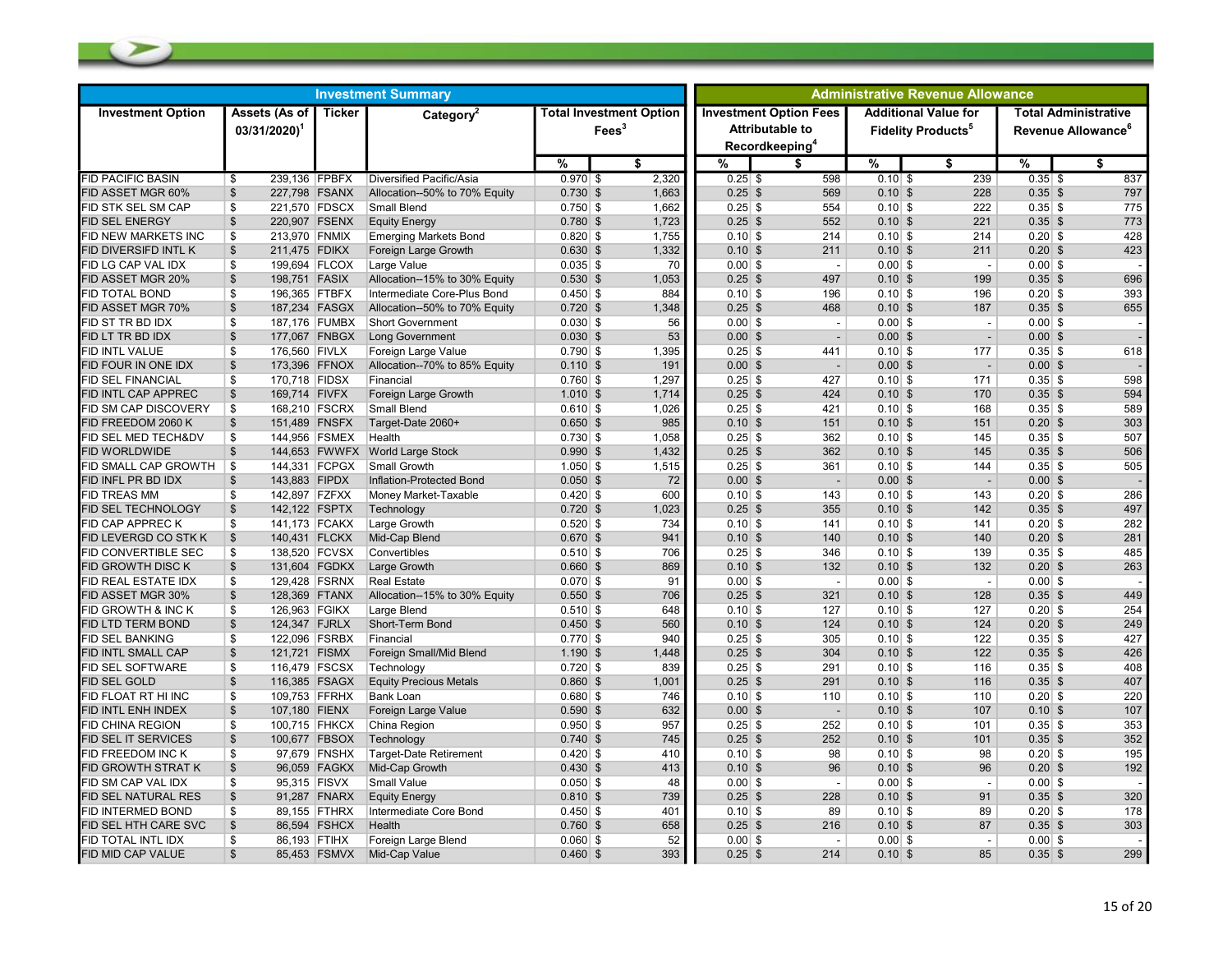| <b>Investment Summary</b>                               |                                            |                              |                                              |                          |                                                   | <b>Administrative Revenue Allowance</b> |                                                         |                                                                     |                          |                        |                                                               |  |
|---------------------------------------------------------|--------------------------------------------|------------------------------|----------------------------------------------|--------------------------|---------------------------------------------------|-----------------------------------------|---------------------------------------------------------|---------------------------------------------------------------------|--------------------------|------------------------|---------------------------------------------------------------|--|
| <b>Investment Option</b>                                | Assets (As of<br>$03/31/2020$ <sup>1</sup> | Ticker                       | Category <sup>2</sup>                        |                          | <b>Total Investment Option</b><br>$\text{Fees}^3$ | Recordkeeping <sup>4</sup>              | <b>Investment Option Fees</b><br><b>Attributable to</b> | <b>Additional Value for</b><br><b>Fidelity Products<sup>5</sup></b> |                          |                        | <b>Total Administrative</b><br>Revenue Allowance <sup>6</sup> |  |
|                                                         |                                            |                              |                                              | %                        | \$                                                | ℅                                       | \$                                                      | %                                                                   | \$                       | %                      | \$                                                            |  |
| <b>FID GLB COMDTY STK</b>                               | \$                                         | 84,770 FFGCX                 | Natural Resources                            | $1.060$ \$               | 899                                               | $0.25$ \$                               | 212                                                     | $0.10$ \$                                                           | 85                       | $0.35$ \$              | 297                                                           |  |
| <b>FID SMALL CAP STOCK</b>                              | \$                                         | 82,849 FSLCX                 | <b>Small Blend</b>                           | $0.670$ \$               | 555                                               | $0.25$ \$                               | 207                                                     | $0.10$ \$                                                           | 83                       | $0.35$ \$              | 290                                                           |  |
| FID FREEDOM 2010 K                                      | \$                                         | 82,549 FSNKX                 | Target-Date 2000-2010                        | $0.460$ \$               | 380                                               | $0.10$ \$                               | 83                                                      | $0.10$ \$                                                           | 83                       | $0.20$ \$              | 165                                                           |  |
| FID LG CAP GR IDX                                       | $\$\$                                      | 81,673 FSPGX                 | Large Growth                                 | $0.035$ \$               | 29                                                | $0.00$ \$                               | $\overline{\phantom{a}}$                                | $0.00$ \$                                                           | $\overline{\phantom{a}}$ | $0.00$ \$              |                                                               |  |
| FID EMRG MKTS IDX                                       | \$                                         | 80,781 FPADX                 | <b>Diversified Emerging Mkts</b>             | $0.076$ \$               | 61                                                | $0.00$ \$                               | $\overline{\phantom{a}}$                                | $0.00$ \$                                                           | $\overline{\phantom{a}}$ | $0.00$ \$              |                                                               |  |
| FID FREEDOM 2015 K                                      | \$                                         | 76,998 FSNLX                 | Target-Date 2015                             | $0.490$ \$               | 377                                               | $0.10$ \$                               | 77                                                      | $0.10$ \$                                                           | 77                       | $0.20$ \$              | 154                                                           |  |
| <b>FID SEL WIRELESS</b>                                 | \$                                         | 76,787 FWRLX                 | Communications                               | $0.830$ \$               | 637                                               | $0.25$ \$                               | 192                                                     | $0.10$ \$                                                           | 77                       | $0.35$ \$              | 269                                                           |  |
| FID LC GRO ENH INDX                                     | \$                                         | 73,906 FLGEX                 | Large Growth                                 | $0.390$ \$               | 288                                               | $0.00$ \$                               | $\overline{\phantom{a}}$                                | $0.10$ \$                                                           | 74                       | $0.10$ \$              | 74                                                            |  |
| <b>FID HIGH INCOME</b>                                  | 73,232 SPHIX<br>\$                         |                              | <b>High Yield Bond</b>                       | $0.700$ \$               | 513                                               | $0.10$ \$                               | 73                                                      | $0.10$ \$                                                           | 73                       | $0.20$ \$              | 146                                                           |  |
| <b>FID FOCUSED STOCK</b>                                | \$                                         | 71,977 FTQGX                 | Large Growth                                 | $0.890$ \$               | 641                                               | $0.25$ \$                               | 180                                                     | $0.10$ \$                                                           | 72                       | $0.35$ \$              | 252                                                           |  |
| FID MID CAP ENH INDX                                    | \$<br>69,091 FMEIX                         |                              | Mid-Cap Value                                | $0.590$ \$               | 408                                               | $0.00$ \$                               | $\overline{\phantom{a}}$                                | $0.10$ \$                                                           | 69                       | $0.10$ \$              | 69                                                            |  |
| <b>FID CORPORATE BOND</b>                               | \$                                         | 69,041 FCBFX                 | Corporate Bond                               | $0.450$ \$               | 311                                               | $0.10$ \$                               | 69                                                      | $0.10$ \$                                                           | 69                       | $0.20$ \$              | 138                                                           |  |
| <b>FID SEL LEISURE</b>                                  | \$                                         | 64,171 FDLSX                 | <b>Consumer Cyclical</b>                     | $0.760$ \$               | 488                                               | $0.25$ \$                               | 160                                                     | $0.10$ \$                                                           | 64                       | $0.35$ \$              | 225                                                           |  |
| <b>FIDELITY GOVT INCOME</b>                             | $\$\$                                      | 63,793 FGOVX                 | Intermediate Government                      | $0.450$ \$               | 287                                               | $0.10$ \$                               | 64                                                      | $0.10$ \$                                                           | 64                       | $0.20$ \$              | 128                                                           |  |
| FID DISCIPLND EQ K                                      | \$                                         | 60.009 FDEKX                 | Large Blend                                  | $0.420$ \$               | 252<br>454                                        | $0.10$ \$                               | 60<br>142                                               | $0.10$ \$<br>$0.10$ \$                                              | 60<br>57                 | $0.20$ \$              | 120                                                           |  |
| <b>FID SEL PHARMACEUTCL</b><br><b>FID SEL UTILITIES</b> | \$<br>\$                                   | 56,705 FPHAX                 | Health<br><b>Utilities</b>                   | $0.800$ \$               | 440                                               | $0.25$ \$                               | 141                                                     | $0.10$ \$                                                           | 56                       | $0.35$ \$              | 198<br>198                                                    |  |
| <b>FID LARGE CAP STOCK</b>                              |                                            | 56,435 FSUTX                 |                                              | $0.780$ \$               | 353                                               | $0.25$ \$<br>$0.25$ \$                  | 140                                                     |                                                                     | 56                       | $0.35$ \$<br>$0.35$ \$ | 196                                                           |  |
| <b>FID INTL GROWTH</b>                                  | \$<br>\$                                   | 56,107 FLCSX<br>56,006 FIGFX | Large Blend                                  | $0.630$ \$<br>$0.990$ \$ | 554                                               | $0.25$ \$                               | 140                                                     | $0.10$ \$<br>$0.10$ \$                                              | 56                       | $0.35$ \$              | 196                                                           |  |
| FID TREASURY ONLY MM                                    | $\$\$                                      | 55,513 FDLXX                 | Foreign Large Growth<br>Money Market-Taxable | $0.420$ \$               | 233                                               | $0.10$ \$                               | 56                                                      | $0.10$ \$                                                           | 56                       | $0.20$ \$              | 111                                                           |  |
| FID TOTAL EMERG MKTS                                    | \$                                         | 55,052 FTEMX                 | <b>Diversified Emerging Mkts</b>             | $1.140$ \$               | 628                                               | $0.25$ \$                               | 138                                                     | $0.10$ \$                                                           | 55                       | $0.35$ \$              | 193                                                           |  |
| FID FREEDOM 2055 K                                      | \$                                         | 50,354 FNSDX                 | Target-Date 2055                             | $0.650$ \$               | 327                                               | $0.10$ \$                               | 50                                                      | $0.10$ \$                                                           | 50                       | $0.20$ \$              | 101                                                           |  |
| FID EVENT DRVN OPP                                      | \$                                         | 48,577 FARNX                 | Small Blend                                  | $1.050$ \$               | 510                                               | $0.25$ \$                               | 121                                                     | $0.10$ \$                                                           | 49                       | $0.35$ \$              | 170                                                           |  |
| FID EQ DIV INCOME K                                     | \$                                         | 47,381 FETKX                 | Large Value                                  | $0.510$ \$               | 242                                               | $0.10$ \$                               | 47                                                      | $0.10$ \$                                                           | 47                       | $0.20$ \$              | 95                                                            |  |
| <b>FID SEL CONS STAPLES</b>                             | \$                                         | 46,633 FDFAX                 | <b>Consumer Defensive</b>                    | $0.770$ \$               | 359                                               | $0.25$ \$                               | 117                                                     | $0.10$ \$                                                           | 47                       | $0.35$ \$              | 163                                                           |  |
| FID REAL ESTATE INC                                     | $\mathfrak{S}$<br>46,475 FRIFX             |                              | <b>Real Estate</b>                           | $0.750$ \$               | 349                                               | $0.25$ \$                               | 116                                                     | $0.10$ \$                                                           | 46                       | $0.35$ \$              | 163                                                           |  |
| <b>FID SEL BROKERAGE</b>                                | \$                                         | 43,462 FSLBX                 | Financial                                    | $0.780$ \$               | 339                                               | $0.25$ \$                               | 109                                                     | $0.10$ \$                                                           | 43                       | $0.35$ \$              | 152                                                           |  |
| <b>FID SEL RETAILING</b>                                | \$                                         | 43,154 FSRPX                 | <b>Consumer Cyclical</b>                     | $0.760$ \$               | 328                                               | $0.25$ \$                               | 108                                                     | $0.10$ \$                                                           | 43                       | $0.35$ \$              | 151                                                           |  |
| FID EXTD MKT IDX                                        | \$                                         | 42,700 FSMAX                 | Mid-Cap Blend                                | $0.045$ \$               | 19                                                | $0.00$ \$                               | $\overline{\phantom{a}}$                                | $0.00$ \$                                                           | $\overline{\phantom{a}}$ | $0.00$ \$              |                                                               |  |
| FID BLUE CHIP VALUE                                     | $\boldsymbol{\mathsf{S}}$                  | 38,992 FBCVX                 | Large Value                                  | $0.650$ \$               | 253                                               | $0.25$ \$                               | 97                                                      | $0.10$ \$                                                           | 39                       | $0.35$ \$              | 136                                                           |  |
| FID SEL CONS DISCR                                      | \$                                         | 38,633 FSCPX                 | <b>Consumer Cyclical</b>                     | $0.780$ \$               | 301                                               | $0.25$ \$                               | 97                                                      | $0.10$ \$                                                           | 39                       | $0.35$ \$              | 135                                                           |  |
| FID GLB EX US IDX                                       | $\boldsymbol{\mathsf{S}}$                  | 37.413 FSGGX                 | Foreign Large Blend                          | $0.056$ \$               | 21                                                | $0.00$ \$                               | $\overline{\phantom{a}}$                                | $0.00$ \$                                                           | $\overline{\phantom{a}}$ | $0.00$ \$              |                                                               |  |
| FID STK SEL ALL CP K                                    | \$                                         | 36,748 FSSKX                 | Large Growth                                 | $0.560$ \$               | 206                                               | $0.10$ \$                               | 37                                                      | $0.10$ \$                                                           | 37                       | $0.20$ \$              | 73                                                            |  |
| FID SEL NATURAL GAS                                     | \$                                         | 36,645 FSNGX                 | <b>Equity Energy</b>                         | $0.890$ \$               | 326                                               | $0.25$ \$                               | 92                                                      | $0.10$ \$                                                           | 37                       | $0.35$ \$              | 128                                                           |  |
| FID SEL AIR TRANSPRT                                    | \$                                         | 36,018 FSAIX                 | Industrials                                  | $0.810$ \$               | 292                                               | $0.25$ \$                               | 90                                                      | $0.10$ \$                                                           | 36                       | $0.35$ \$              | 126                                                           |  |
| <b>FID SEL INDUSTRIALS</b>                              | $\$\$                                      | 35,670 FCYIX                 | Industrials                                  | $0.760$ \$               | 271                                               | $0.25$ \$                               | 89                                                      | $0.10$ \$                                                           | 36                       | $0.35$ \$              | 125                                                           |  |
| FID SEL CONSUMER FIN                                    | \$                                         | 34,868 FSVLX                 | Financial                                    | $0.870$ \$               | 303                                               | $0.25$ \$                               | 87                                                      | $0.10$ \$                                                           | 35                       | $0.35$ \$              | 122                                                           |  |
| FID NASDAQ COMP INDX                                    | $\mathfrak{S}$                             | 32.909 FNCMX                 | Large Growth                                 | $0.300$ \$               | 99                                                | $0.00$ \$                               | $\sim$                                                  | $0.10$ \$                                                           | 33                       | $0.10$ \$              | 33                                                            |  |
| FID SM CAP ENH INDX                                     | \$                                         | 32,352 FCPEX                 | Small Blend                                  | $0.640$ \$               | 207                                               | $0.00$ \$                               | $\blacksquare$                                          | $0.10$ \$                                                           | 32                       | $0.10$ \$              | 32                                                            |  |
| <b>FID GNMA</b>                                         | \$                                         | 30,430 FGMNX                 | Intermediate Government                      | $0.450$ \$               | 137                                               | $0.10$ \$                               | 30                                                      | $0.10$ \$                                                           | 30                       | $0.20$ \$              | 61                                                            |  |
| <b>FID FUND K</b>                                       | \$                                         | 29,191 FFDKX                 | Large Growth                                 | $0.400$ \$               | 117                                               | $0.10$ \$                               | 29                                                      | $0.10$ \$                                                           | 29                       | $0.20$ \$              | 58                                                            |  |
| FID VALUE DISCOV K                                      | $\boldsymbol{\mathsf{S}}$                  | 28,847 FVDKX                 | Large Value                                  | $0.490$ \$               | 141                                               | $0.10$ \$                               | 29                                                      | $0.10$ \$                                                           | 29                       | $0.20$ \$              | 58                                                            |  |
| FID SEL COMM SERV                                       | \$                                         | 23,089 FBMPX                 | Communications                               | $0.820$ \$               | 189                                               | $0.25$ \$                               | 58                                                      | $0.10$ \$                                                           | 23                       | $0.35$ \$              | 81                                                            |  |
| <b>FID EUROPE</b>                                       | 20,405 FIEUX<br>\$                         |                              | <b>Europe Stock</b>                          | $0.780$ \$               | 159                                               | $0.25$ \$                               | 51                                                      | $0.10$ \$                                                           | 20                       | $0.35$ \$              | 71                                                            |  |
| FID SEL CONSTR/HOUSE                                    | \$                                         | 20,386 FSHOX                 | Consumer Cyclical                            | $0.800$ \$               | 163                                               | $0.25$ \$                               | 51                                                      | $0.10$ \$                                                           | 20                       | $0.35$ \$              | 71                                                            |  |
| FID INTL REAL ESTATE                                    | 20,051 FIREX<br>$\$\$                      |                              | <b>Global Real Estate</b>                    | $1.020$ \$               | 205                                               | $0.25$ \$                               | 50                                                      | $0.10$ \$                                                           | 20                       | $0.35$ \$              | 70                                                            |  |
| FID EMERG MKTS DISC                                     | \$                                         | 19,516 FEDDX                 | <b>Diversified Emerging Mkts</b>             | $1.250$ \$               | 244                                               | $0.25$ \$                               | 49                                                      | $0.10$ \$                                                           | 20                       | $0.35$ \$              | 68                                                            |  |
| FID TELECOM & UTIL                                      | \$<br>19,273 FIUIX                         |                              | <b>Utilities</b>                             | $0.750$ \$               | 145                                               | $0.25$ \$                               | 48                                                      | $0.10$ \$                                                           | 19                       | $0.35$ \$              | 67                                                            |  |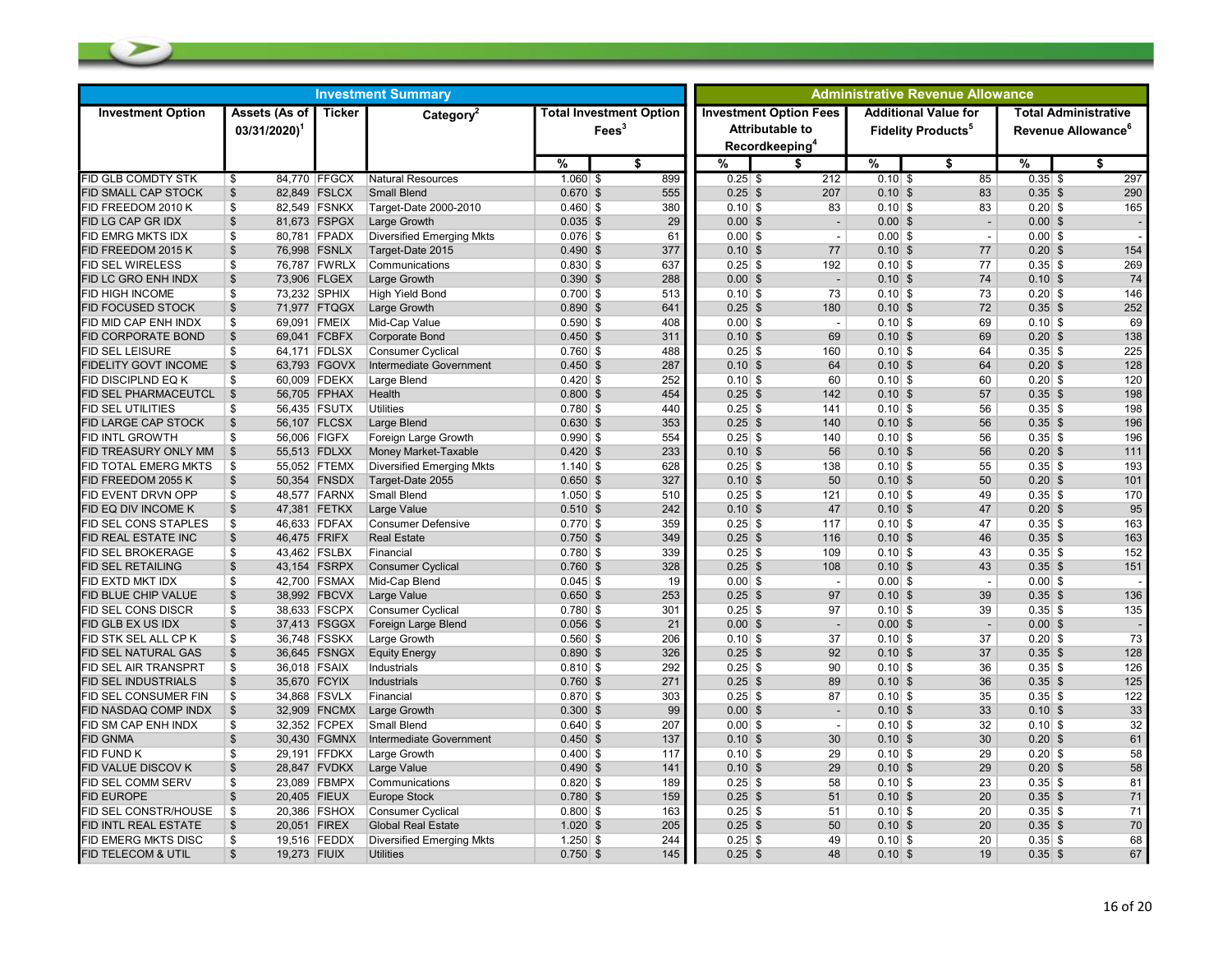| <b>Investment Summary</b>  |                                            |              |                                  |             |                                                   | <b>Administrative Revenue Allowance</b> |                                                                                       |                                                                     |                          |           |                                                               |  |
|----------------------------|--------------------------------------------|--------------|----------------------------------|-------------|---------------------------------------------------|-----------------------------------------|---------------------------------------------------------------------------------------|---------------------------------------------------------------------|--------------------------|-----------|---------------------------------------------------------------|--|
| <b>Investment Option</b>   | Assets (As of<br>$03/31/2020$ <sup>1</sup> | Ticker       | Category <sup>2</sup>            |             | <b>Total Investment Option</b><br>$\text{Fees}^3$ |                                         | <b>Investment Option Fees</b><br><b>Attributable to</b><br>Recordkeeping <sup>4</sup> | <b>Additional Value for</b><br><b>Fidelity Products<sup>5</sup></b> |                          |           | <b>Total Administrative</b><br>Revenue Allowance <sup>®</sup> |  |
|                            |                                            |              |                                  | %           | \$                                                | %                                       | \$                                                                                    | %                                                                   | \$                       | %         | \$                                                            |  |
| <b>FID CANADA</b>          | 19,143 FICDX<br>\$                         |              | Miscellaneous Region             | $0.880$ \$  | 168                                               | $0.25$ \$                               | 48                                                                                    | $0.10$ \$                                                           | 19                       | $0.35$ \$ | 67                                                            |  |
| <b>FID INDEPENDENCE K</b>  | $\mathfrak{s}$                             | 16,257 FDFKX | Large Growth                     | $0.600$ \$  | 98                                                | $0.10$ \$                               | 16                                                                                    | $0.10$ \$                                                           | 16                       | $0.20$ \$ | 33                                                            |  |
| FID EMERGING ASIA          | \$                                         | 14,944 FSEAX | Pacific/Asia ex-Japan Stk        | $1.110$ \$  | 166                                               | $0.25$ \$                               | 37                                                                                    | $0.10$ \$                                                           | 15                       | $0.35$ \$ | 52                                                            |  |
| FID SEL DEFENSE            | $\frac{1}{2}$                              | 14,916 FSDAX | Industrials                      | $0.750$ \$  | 112                                               | $0.25$ \$                               | 37                                                                                    | $0.10$ \$                                                           | 15                       | $0.35$ \$ | 52                                                            |  |
| FID ASSET MGR 85%          | \$                                         | 14,457 FAMRX | Allocation--70% to 85% Equity    | $0.740$ \$  | 107                                               | $0.25$ \$                               | 36                                                                                    | $0.10$ \$                                                           | 14                       | $0.35$ \$ | 51                                                            |  |
| <b>FID SEL CHEMICALS</b>   | $\frac{1}{2}$                              | 12,018 FSCHX | <b>Natural Resources</b>         | $0.770$ \$  | 93                                                | $0.25$ \$                               | 30                                                                                    | $0.10$ \$                                                           | 12                       | $0.35$ \$ | 42                                                            |  |
| FID LC CORE ENH INDX       | \$                                         | 12,000 FLCEX | Large Blend                      | $0.390 $ \$ | 47                                                | $0.00$ \$                               | $\overline{\phantom{a}}$                                                              | $0.10$ \$                                                           | 12                       | $0.10$ \$ | 12                                                            |  |
| FID MORTGAGE SEC           | \$                                         | 11,645 FMSFX | Intermediate Core Bond           | $0.450$ \$  | 52                                                | $0.10$ \$                               | 12                                                                                    | $0.10$ \$                                                           | 12                       | $0.20$ \$ | 23                                                            |  |
| FID MEGA CAP STOCK         | \$                                         | 11,507 FGRTX | Large Blend                      | $0.650$ \$  | 75                                                | $0.25$ \$                               | 29                                                                                    | $0.10$ \$                                                           | 12                       | $0.35$ \$ | 40                                                            |  |
| FID EXPORT & MULTI K       | $\frac{1}{2}$                              | 9,908 FEXKX  | Large Blend                      | $0.630$ \$  | 62                                                | $0.10$ \$                               | 10                                                                                    | $0.10$ \$                                                           | 10                       | $0.20$ \$ | 20                                                            |  |
| FID STK SEL MID CAP        | \$                                         | 8,212 FSSMX  | Mid-Cap Blend                    | $0.940$ \$  | 77                                                | $0.25$ \$                               | 21                                                                                    | $0.10$ \$                                                           | 8                        | $0.35$ \$ | 29                                                            |  |
| FID SEL MATERIALS          | $\mathfrak{S}$                             | 5,155 FSDPX  | <b>Natural Resources</b>         | $0.790$ \$  | 41                                                | $0.25$ \$                               | 13                                                                                    | $0.10$ \$                                                           | 5                        | $0.35$ \$ | 18                                                            |  |
| FID SEL ENV ALT ENGY       | \$                                         | 4,997 FSLEX  | Industrials                      | $0.870$ \$  | 43                                                | $0.25$ \$                               | 12                                                                                    | $0.10$ \$                                                           | 5                        | $0.35$ \$ | 17                                                            |  |
| FID SEL COMM EQUIP         | \$                                         | 4,929 FSDCX  | Technology                       | $0.840$ \$  | 41                                                | $0.25$ \$                               | 12                                                                                    | $0.10$ \$                                                           | 5                        | $0.35$ \$ | 17                                                            |  |
| FID SEL ENERGY SVCS        | \$                                         | 3,970 FSESX  | <b>Equity Energy</b>             | $0.840$ \$  | 33                                                | $0.25$ \$                               | 10                                                                                    | $0.10$ \$                                                           | 4                        | $0.35$ \$ | 14                                                            |  |
| FID LTD TERM GOVT          | $\frac{1}{2}$                              | 3,762 FFXSX  | <b>Short Government</b>          | $0.450$ \$  | 17                                                | $0.10$ \$                               | $\overline{4}$                                                                        | $0.10$ \$                                                           | $\overline{4}$           | $0.20$ \$ | 8                                                             |  |
| FID GLOBAL CREDIT          | \$                                         | 3,429 FGBFX  | World Bond-USD Hedged            | $0.750$ \$  | 26                                                | $0.10$ \$                               | 3                                                                                     | $0.10$ \$                                                           | 3                        | $0.20$ \$ | $\overline{7}$                                                |  |
| <b>FID NORDIC</b>          | $\sqrt[6]{\frac{1}{2}}$                    | 3,202 FNORX  | <b>Miscellaneous Region</b>      | $0.980$ \$  | 31                                                | $0.25$ \$                               | 8                                                                                     | $0.10$ \$                                                           | 3                        | $0.35$ \$ | 11                                                            |  |
| FID ST BOND IDX            | \$                                         | 2,484 FNSOX  | Short-Term Bond                  | $0.030$ \$  |                                                   | $0.00$ \$                               | $\overline{\phantom{a}}$                                                              | $0.00$ \$                                                           | $\overline{\phantom{a}}$ | $0.00$ \$ |                                                               |  |
| <b>FID TREND</b>           | $\frac{1}{2}$                              | 2,078 FTRNX  | Large Growth                     | $0.640$ \$  | 13                                                | $0.25$ \$                               | 5                                                                                     | $0.10$ \$                                                           | 2                        | $0.35$ \$ | $\overline{7}$                                                |  |
| FID FREEDOM 2005 K         | \$                                         | 1,909 FSNJX  | Target-Date 2000-2010            | $0.420$ \$  | 8                                                 | $0.10$ \$                               | $\overline{2}$                                                                        | $0.10$ \$                                                           | 2                        | $0.20$ \$ | 4                                                             |  |
| FID FOCUSED HIGH INC       | $\frac{1}{2}$                              | 1,368 FHIFX  | <b>High Yield Bond</b>           | $0.790$ \$  | 11                                                | $0.10$ \$                               | $\mathbf{1}$                                                                          | $0.10$ \$                                                           | $\mathbf{1}$             | $0.20$ \$ | $\mathbf{3}$                                                  |  |
| FID CONSV INC BD           | \$                                         | 551 FCONX    | <b>Ultrashort Bond</b>           | $0.350$ \$  | $\overline{2}$                                    | $0.10$ \$                               | $\mathbf{1}$                                                                          | $0.10$ \$                                                           | $\mathbf{1}$             | $0.20$ \$ |                                                               |  |
| FID JAPAN                  | $\mathfrak{S}$                             | 76 FJPNX     | Japan Stock                      | $1.010$ \$  | $\overline{1}$                                    | $0.25$ \$                               | $\mathbf{0}$                                                                          | $0.10$ \$                                                           | $\Omega$                 | $0.35$ \$ | $\Omega$                                                      |  |
| <b>FID GLB HIGH INCOME</b> |                                            | <b>FGHNX</b> | <b>High Yield Bond</b>           | $1.000$ \$  |                                                   | $0.10$ \$                               | $\overline{\phantom{a}}$                                                              | $0.10$ \$                                                           | $\sim$                   | $0.20$ \$ |                                                               |  |
| FID MID CAP VAL IDX        |                                            | <b>FIMVX</b> | Mid-Cap Value                    | $0.050$ \$  |                                                   | $0.00$ \$                               | $\overline{\phantom{a}}$                                                              | $0.00$ \$                                                           | $\overline{\phantom{a}}$ | $0.00$ \$ |                                                               |  |
| FID MID CAP GR IDX         |                                            | <b>FMDGX</b> | Mid-Cap Growth                   | $0.050$ \$  |                                                   | $0.00$ \$                               | $\blacksquare$                                                                        | $0.00$ \$                                                           | $\blacksquare$           | $0.00$ \$ |                                                               |  |
| FID LATIN AMERICA          |                                            | <b>FLATX</b> | Latin America Stock              | $1.050$ \$  |                                                   | $0.25$ \$                               | $\overline{a}$                                                                        | $0.10$ \$                                                           | $\overline{a}$           | $0.35$ \$ |                                                               |  |
| <b>FID JAPAN SMALL CO</b>  |                                            | <b>FJSCX</b> | Japan Stock                      | $0.940$ \$  |                                                   | $0.25$ \$                               | $\overline{\phantom{a}}$                                                              | $0.10$ \$                                                           | $\overline{\phantom{a}}$ | $0.35$ \$ |                                                               |  |
| FID INTM GOVT INCOME       |                                            | <b>FSTGX</b> | Intermediate Government          | $0.450$ \$  |                                                   | $0.10$ \$                               | $\overline{\phantom{a}}$                                                              | $0.10$ \$                                                           | $\overline{\phantom{a}}$ | $0.20$ \$ |                                                               |  |
| FID INTL SUSTN IDX         |                                            | <b>FNIDX</b> | Foreign Large Blend              | $0.200$ \$  |                                                   | $0.00$ \$                               | $\overline{\phantom{a}}$                                                              | $0.00$ \$                                                           | $\blacksquare$           | $0.00$ \$ |                                                               |  |
| FID GLOBAL EQ INCOME       |                                            | <b>FGILX</b> | <b>World Large Stock</b>         | $1.090$ \$  |                                                   | $0.25$ \$                               | $\blacksquare$                                                                        | $0.10$ \$                                                           | $\overline{\phantom{a}}$ | $0.35$ \$ |                                                               |  |
| FID SEL TELECOMM           |                                            | <b>FSTCX</b> | Communications                   | $0.840$ \$  |                                                   | $0.25$ \$                               | $\overline{\phantom{a}}$                                                              | $0.10$ \$                                                           | $\sim$                   | $0.35$ \$ |                                                               |  |
| FID FREEDOM 2065 K         |                                            | <b>FFSDX</b> | Target-Date 2060+                | $0.650$ \$  |                                                   | $0.10$ \$                               | $\blacksquare$                                                                        | $0.10$ \$                                                           | $\blacksquare$           | $0.20$ \$ |                                                               |  |
| FID FOUNDERS               |                                            | <b>FIFNX</b> | Large Growth                     | $1.000$ \$  |                                                   | $0.25$ \$                               | $\blacksquare$                                                                        | $0.10$ \$                                                           | $\blacksquare$           | $0.35$ \$ |                                                               |  |
| <b>FID EMEA</b>            |                                            | <b>FEMEX</b> | <b>Diversified Emerging Mkts</b> | $1.310$ \$  |                                                   | $0.25$ \$                               | $\overline{a}$                                                                        | $0.10$ \$                                                           | $\overline{a}$           | $0.35$ \$ |                                                               |  |
| <b>FID INTL SM CAP OPP</b> |                                            | <b>FSCOX</b> | Foreign Small/Mid Growth         | $1.210$ \$  |                                                   | $0.25$ \$                               | $\overline{\phantom{a}}$                                                              | $0.10$ \$                                                           | $\sim$                   | $0.35$ \$ |                                                               |  |
| <b>FID SEL AUTOMOTIVE</b>  |                                            | <b>FSAVX</b> | <b>Consumer Cyclical</b>         | $0.970$ \$  |                                                   | $0.25$ \$                               | $\blacksquare$                                                                        | $0.10$ \$                                                           | $\overline{\phantom{a}}$ | $0.35$ \$ |                                                               |  |
| FID SEL INSURANCE          |                                            | <b>FSPCX</b> | Financial                        | $0.820$ \$  |                                                   | $0.25$ \$                               | $\blacksquare$                                                                        | $0.10$ \$                                                           | $\blacksquare$           | $0.35$ \$ |                                                               |  |
| FID ASSET MGR 40%          |                                            | <b>FFANX</b> | Allocation--30% to 50% Equity    | $0.540$ \$  |                                                   | $0.25$ \$                               | $\overline{a}$                                                                        | $0.10$ \$                                                           | $\overline{a}$           | $0.35$ \$ |                                                               |  |
| FID SEL TRANSPORT          |                                            | <b>FSRFX</b> | Industrials                      | $0.790$ \$  |                                                   | $0.25$ \$                               | $\overline{\phantom{a}}$                                                              | $0.10$ \$                                                           | $\sim$                   | $0.35$ \$ |                                                               |  |
| FID SH DUR HIGH INC        |                                            | <b>FSAHX</b> | <b>High Yield Bond</b>           | $0.800$ \$  |                                                   | $0.10$ \$                               |                                                                                       | $0.10$ \$                                                           | $\blacksquare$           | $0.20$ \$ |                                                               |  |
| FID SM CAP GR IDX          |                                            | <b>FECGX</b> | Small Growth                     | $0.050$ \$  |                                                   | $0.00$ \$                               | $\overline{\phantom{a}}$                                                              | $0.00$ \$                                                           | $\blacksquare$           | $0.00$ \$ |                                                               |  |
| FID STKSEL LGCAP VAL       |                                            | <b>FSLVX</b> | Large Value                      | $0.640$ \$  |                                                   | $0.25$ \$                               |                                                                                       | $0.10$ \$                                                           | $\blacksquare$           | $0.35$ \$ |                                                               |  |
| FID STRAT REAL RET         |                                            | <b>FSRRX</b> | Allocation--15% to 30% Equity    | $0.750$ \$  |                                                   | $0.10$ \$                               | $\overline{a}$                                                                        | $0.10$ \$                                                           | $\sim$                   | $0.20$ \$ |                                                               |  |
| <b>FID SUSTN BOND IDX</b>  |                                            | <b>FNDSX</b> | Intermediate Core Bond           | $0.100$ \$  |                                                   | $0.00$ \$                               | $\blacksquare$                                                                        | $0.00$ \$                                                           | $\blacksquare$           | $0.00$ \$ |                                                               |  |
| FID TOTAL INTL EQ          |                                            | <b>FTIEX</b> | Foreign Large Growth             | $1.200$ \$  |                                                   | $0.25$ \$                               | $\overline{\phantom{a}}$                                                              | $0.10$ \$                                                           | $\blacksquare$           | $0.35$ \$ |                                                               |  |
| FID US SUSTN IDX           |                                            | <b>FITLX</b> | Large Blend                      | $0.110$ \$  |                                                   | $0.00$ \$                               |                                                                                       | $0.00$ \$                                                           |                          | $0.00$ \$ |                                                               |  |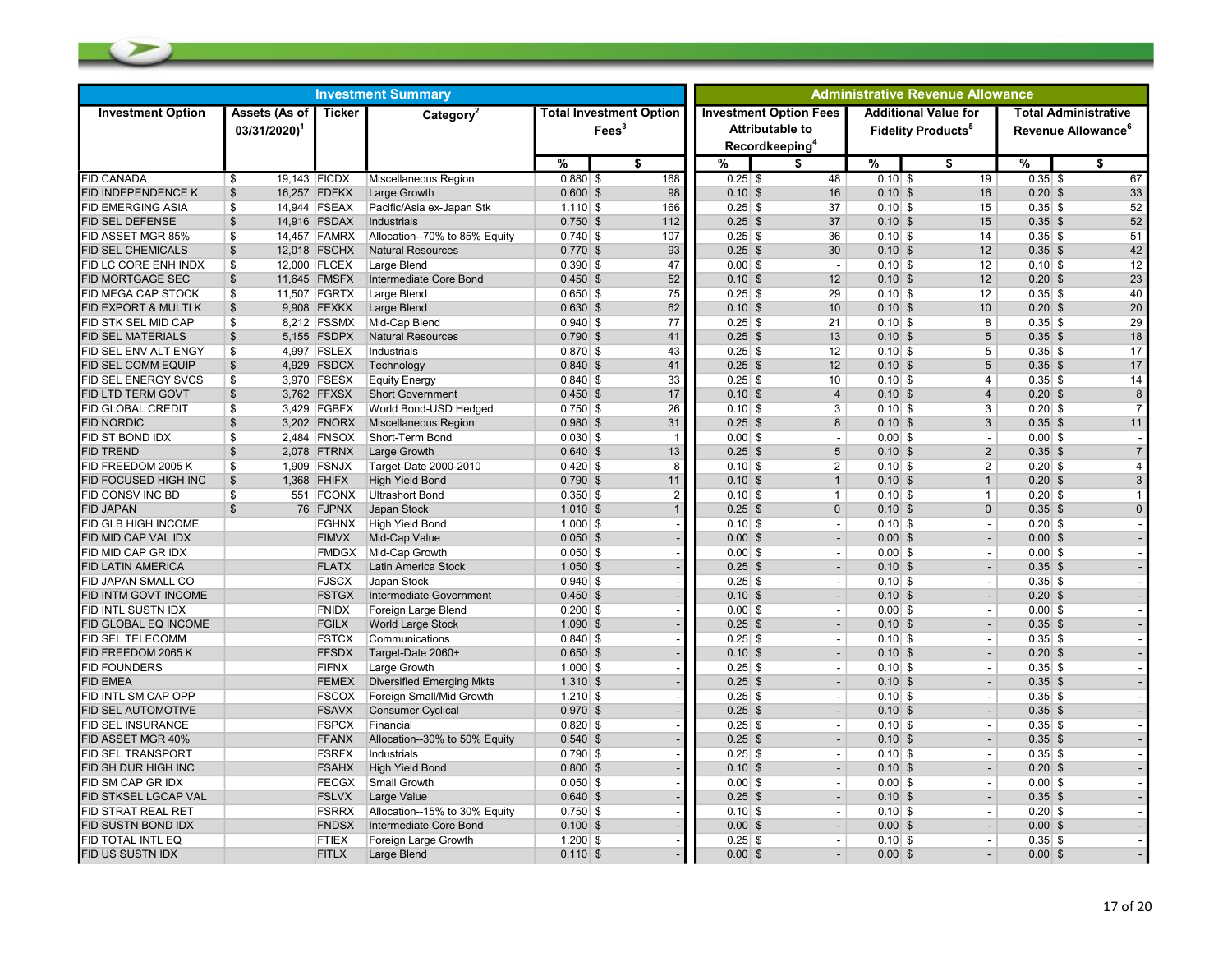|                          |                                            |              | <b>Investment Summary</b> |                                                     |  |         |             |                                                                                       |             |                                                                     | <b>Administrative Revenue Allowance</b> |                                                               |         |  |
|--------------------------|--------------------------------------------|--------------|---------------------------|-----------------------------------------------------|--|---------|-------------|---------------------------------------------------------------------------------------|-------------|---------------------------------------------------------------------|-----------------------------------------|---------------------------------------------------------------|---------|--|
| <b>Investment Option</b> | Assets (As of<br>$03/31/2020$ <sup>1</sup> | Ticker       | Category <sup>2</sup>     | <b>Total Investment Option</b><br>Fees <sup>3</sup> |  |         |             | <b>Investment Option Fees</b><br><b>Attributable to</b><br>Recordkeeping <sup>4</sup> |             | <b>Additional Value for</b><br><b>Fidelity Products<sup>5</sup></b> |                                         | <b>Total Administrative</b><br>Revenue Allowance <sup>6</sup> |         |  |
|                          |                                            |              |                           | %                                                   |  |         | %           |                                                                                       | %           |                                                                     |                                         | %                                                             |         |  |
| FID VALUE STRAT K        |                                            | <b>FVSKX</b> | Mid-Cap Value             | $0.610$ \$                                          |  |         | $0.10$ \$   |                                                                                       | $0.10$ \$   |                                                                     |                                         | $0.20$ \$                                                     |         |  |
| FID WOMENS LDRSHP        |                                            |              | <b>FWOMX</b> Large Blend  | $1.000$ \$                                          |  |         | $0.25$ \$   |                                                                                       | $0.10$ \$   |                                                                     |                                         | $0.35$ \$                                                     |         |  |
| FID SEL COMPUTERS        |                                            | <b>FDCPX</b> | Technology                | $0.770$ \$                                          |  |         | $0.25$ \$   |                                                                                       | $0.10$ \$   |                                                                     |                                         | $0.35$ \$                                                     |         |  |
| Totals                   | 57.163.762                                 |              |                           | $0.517\%$ \$                                        |  | 295.577 | $0.11\%$ \$ | 62.005                                                                                | $0.09\%$ \$ |                                                                     | 49.580                                  | $0.20\%$ \$                                                   | 111,585 |  |

| <b>Investment and Administrative Fees, Credits and Other</b> |            |                             | <b>Administrative Fees, Credits and Other</b>         | $\%$       |              |
|--------------------------------------------------------------|------------|-----------------------------|-------------------------------------------------------|------------|--------------|
| Total Investment Option Fees                                 | 0.517%     |                             | \$295.577 Total Administrative Revenue Allowance      | $0.20\%$   | \$111,585    |
| Other Recordkeeping (RK)                                     | $0.00\%$   |                             | \$0 Other Recordkeeping (RK)                          | $0.00\%$   | \$0          |
| Float <sup>®</sup>                                           | $0.00\%$   | $$1.079$ Float <sup>7</sup> |                                                       | 0.00%      | \$1.079      |
| Annual Revenue Credit Program <sup>®</sup>                   | $(0.07\%)$ |                             | (\$41,210) Annual Revenue Credit Program <sup>8</sup> | $(0.07\%)$ | ( \$41, 210) |
| Sub-total                                                    | 0.45%      | \$255.446                   | Total Considered for Pricing Purposes                 | 0.12%      | \$71,453     |
|                                                              |            |                             | <b>Per Participant</b>                                |            | \$189        |

| <b>IAdditional Fees:</b>    |          |        | <b>Additional Fees:</b>     |          |              |
|-----------------------------|----------|--------|-----------------------------|----------|--------------|
| Transaction                 | $0.00\%$ | \$106  | Transaction                 | $0.00\%$ | \$106        |
| <b>Other Administrative</b> | $0.00\%$ |        | <b>Other Administrative</b> | 0.00%    | ሶስ           |
| <b>Total</b>                | $0.45\%$ | \$255. | T<br>otal                   | 0.13     | 560<br>DI 1. |

| <b>Fee Details</b>    |                 |                       |      |                                                            |  |  |  |
|-----------------------|-----------------|-----------------------|------|------------------------------------------------------------|--|--|--|
| Fee Type              | <b>Category</b> | <b>Payment Method</b> | Rate | <b>Rolling 12-</b><br><b>Month</b><br>History <sup>9</sup> |  |  |  |
| Loan Maintenance      | Transaction     | Paid by Participant   | \$25 | \$56                                                       |  |  |  |
| Loan Setup            | Transaction     | Paid by Participant   | \$50 | \$50                                                       |  |  |  |
| Overnight Mailing Fee | Transaction     | Paid by Participant   | \$25 | \$0                                                        |  |  |  |
|                       | 6106            |                       |      |                                                            |  |  |  |

#### For pricing purposes only. This document does not constitute a recommendation with respect to any security.

Amounts shown are provided solely for purposes of illustrating potential costs and fees associated with investment options in the Investment Option column, and other pricing, fees, credits and/or other amounts that may be associated with such potential costs and fees. Unless otherwise disclosed to you, the investment options and assumed assets should not be understood to be a suggestion to buy, sell or hold any security or other property, and they are not meant to be impartial investment advice or advice in a fiduciary capacity. Any investment options that differ from a prior version of this document, if any, have been added or deleted at the request of you or your adviser, except to the extent Fidelity has provided you with a Funds for Discussion document suggesting that an investment option be added. Fidelity and its representatives have a financial interest in investment options or transactions described in this document. Fidelity receives compensation from Fidelity funds and products, certain third-party funds and products, and certain investment services. Fidelity may also receive compensation for services that are necessary to effect or execute transactions with respect to investment alternatives (such as trading commissions). The compensation that is received, either directly or indirectly, by Fidelity may vary based on such funds, products and services, which can create a conflict of interest for Fidelity and its representatives. Important information about investment advice for retirement plans. See link -

https://sponsor.fidelity.com/bin-public/06\_PSW\_Website/documents/06092017PSCOISOA.pdf

Source of data - Data with respect to Fidelity mutual funds is provided by Fidelity Investments, which obtains certain data from the funds' prospectuses and annual or semi-annual reports. Data with respect to non-Fidelity mutual funds is obtained from Morningstar Inc., which is not affiliated with Fidelity Investments. Accuracy, completeness and timeliness of Morningstar data cannot be quaranteed. Non-mutual fund investment option data is requested from the investment option's issuer or other service provider. In the event that any information with respect to an investment option was not received, it is not shown in the chart above. Please contact the issuer or other service provider for the investment option directly to obtain such information.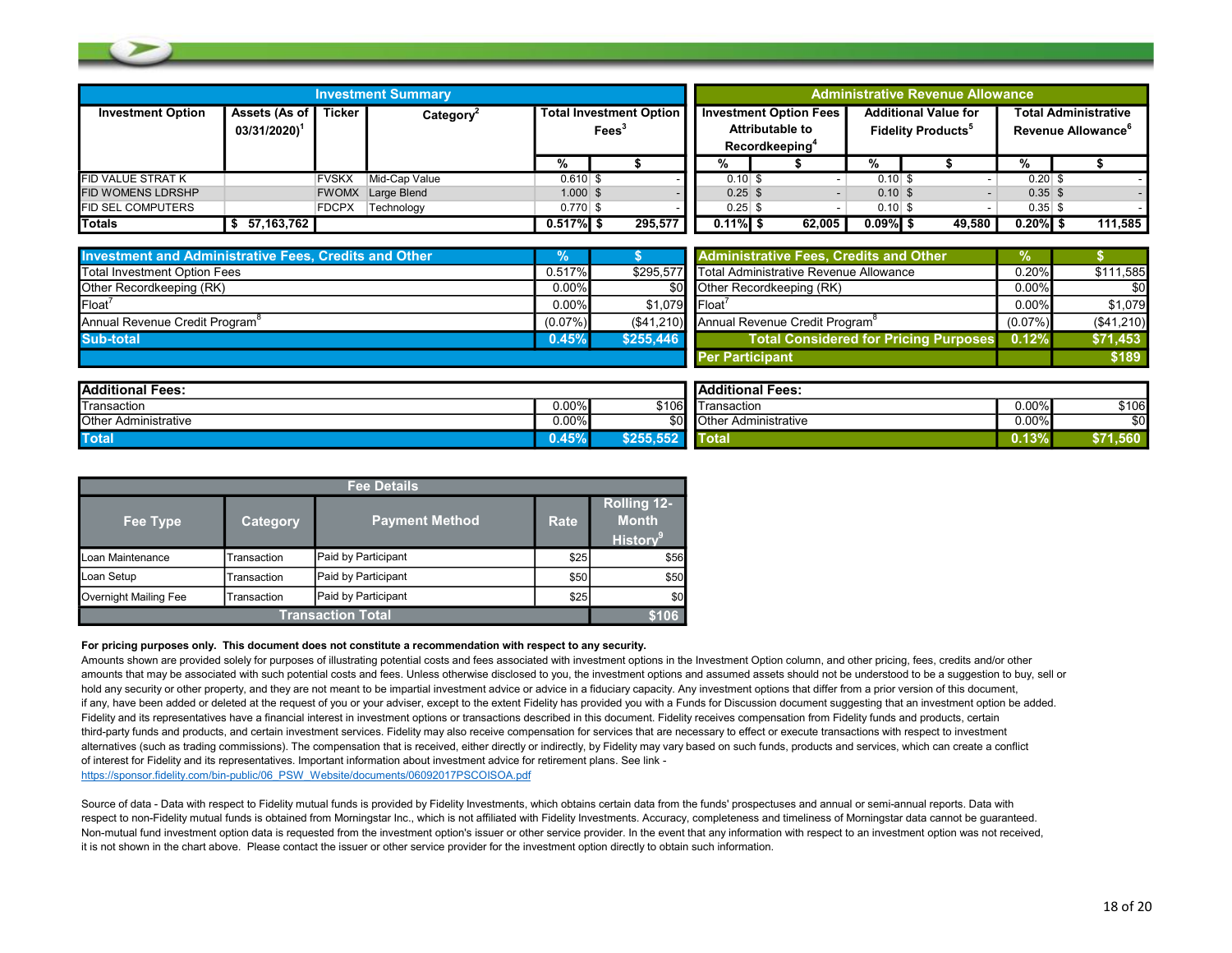<sup>1</sup>Assets - Assets used in this calculation represent the aggregate of plan balances as of the close of business on the date noted in the Asset column header and do not reflect subsequent adjustments that might have had a retroactive effect on such balances.

<sup>2</sup>Category - Fidelity Investments provides the investment-related category for its funds. The investment-related category for other investment options is provided by Morningstar Inc. or in some cases by the investment option manager.

 $3$ Total Investment Option Fees - This column reflects the net expense ratio for the investment option as calculated by the investment option issuer or other service provider and obtained from the source(s) described above. In general, the net expense ratio for a mutual fund is its investment management and operating expenses calculated with any applicable waivers, caps, and/or reimbursements deducted. Waivers, caps, and/or reimbursements may be voluntary and terminated at any time unless otherwise disclosed in the applicable fund's prospectus. The fees and expenses for non-mutual fund investment options may be calculated using methodologies different from those used for mutual funds and may include trustee and/or other administrative fees that the plan sponsor has directed be accrued and paid from the option but may not include all the fees that mutual fund expense ratios are required to reflect. The expense ratio or similar expense amount may not take into consideration every expense associated with an investment option. For example, portfolio trading costs may not be reflected in an investment option's expense ratio, but do figure into its overall return. The dollar amounts shown are calculated by multiplying the percentage by the amount in the corresponding Assets column.

<sup>4</sup>Investment Option Fees Attributable to Recordkeeping - Generally, these amounts are used to support administrative and recordkeeping services set forth in more detail in your trust or service agreements; depending on your plans fee arrangements, these amounts may offset fees for such services. With respect to Fidelity funds, this column (%) shows the rate that would generally be used to calculate payments to a nonaffiliated recordkeeper to support certain services for Fidelity funds. In the case of Fidelity funds that are offered only to Fidelity recordkept plans, the rate is based on the payments Fidelity receives from comparable funds. In the case of Fidelity multi-manager funds (which may hold Fidelity and nonproprietary funds), the rate is based on the rate that would be used to calculate payments to a nonaffiliated recordkeeper for a Fidelity fund of a similar asset class that does not hold nonproprietary funds although any payments that may be received in connection with any nonproprietary funds held by the fund range from 0 to 40 bps. With respect to nonproprietary funds, this column (%) shows the rate that is used to calculate payments Fidelity receives pursuant to a contract or other arrangement between Fidelity and the fund or fund provider under which Fidelity provides certain services to such fund or fund provider. These payments are used to support Fidelity's services to the plans. The dollar amounts shown are calculated by multiplying the percentage by the amount in the corresponding Assets column. Neither the rates nor the calculated dollar amounts represent a separate charge. Certain investment options may express the amount of investment option fees attributable to recordkeeping as a dollar amount per participant (instead of or in addition to a percentage rate as described above). To the extent payments are expressed in such format, they are not shown in the chart. However, such payments will be disclosed in the Statement of Services and Compensation for the Plan as required pursuant to Section 408(b)(2) of the Employee Retirement Income Security Act of 1974, as amended. Please consult your Fidelity representative for more information. In any event, the foregoing amounts are used to support Fidelity's services to the plans. The dollar amounts shown are calculated by multiplying the percentage shown by the amount in the corresponding Assets column. Neither the rates nor the calculated dollar amounts represent a separate charge.

<sup>5</sup>Additional Value for Fidelity Products - An additional amount that Fidelity takes into account based on Fidelity products and/or services utilized as well as other factors.

 $^{6}$ Total Administrative Revenue Allowance - The sum of the amounts in the Investment Option Fees Attributable to Recordkeeping and the Additional Value for Fidelity Products columns for each investment option.

<sup>7</sup>Float - Fidelity maintains general or "omnibus" accounts to facilitate transactions of the employee benefit plans it services. "Float" refers to earnings from overnight investment of amounts in those omnibus accounts awaiting trade settlement or clearing of disbursements. The amount shown on the "Float" line above represents a calculated estimate of the amount of float, net of bank fees and other adjustments, retained by Fidelity that is attributable to your defined contribution plan's activity through these omnibus accounts during the preceding 12 months. The actual amount will be dependent on short-term interest rates and the plans actual inflows and outflows.

 ${}^{8}$ The amount shown reflects an annualized credit amount as described in the trust or service agreement. For further detail, consult your trust or service agreement, or contact your Fidelity representative.

 ${}^{9}$ Rolling 12-Month History - This column shows an amount that is intended to be representative of the aggregate amount billed to the plan sponsor or deducted from participant accounts in the plans for the corresponding fee type during a 12-month period in the past. Please note that such 12-month period may be based on calendar quarters, billing cycle quarters or certain other periods depending upon the fee type. Also, please note that amounts shown for fee types added during the applicable period are not annualized. Similarly, amounts for fee types eliminated during the applicable period may not be shown. For more detailed information about the amount of any fee type billed or deducted, please consult the applicable invoices or contact your Fidelity representative.

This document may not reflect all plan fees. Additional plan fees charged directly against a plan trust or participant accounts, such as transaction fees, if any, may not be presented here. In addition, other fees may be paid to certain plan service providers that are not charged directly against a plan trust or participant accounts. Moreover, this document may both overstate and understate the actual compensation paid to Fidelity or other plan service providers. For example, legal and audit fees, which may be included in a mutual fund's expense ratio, are paid to third parties unaffiliated with Fidelity Investments. At the same time, certain Fidelity affiliates may be compensated for executing portfolio transactions on behalf of a mutual fund, and such expenses, while reflected in the fund's investment return, are not factored into the fund's expense ratio.